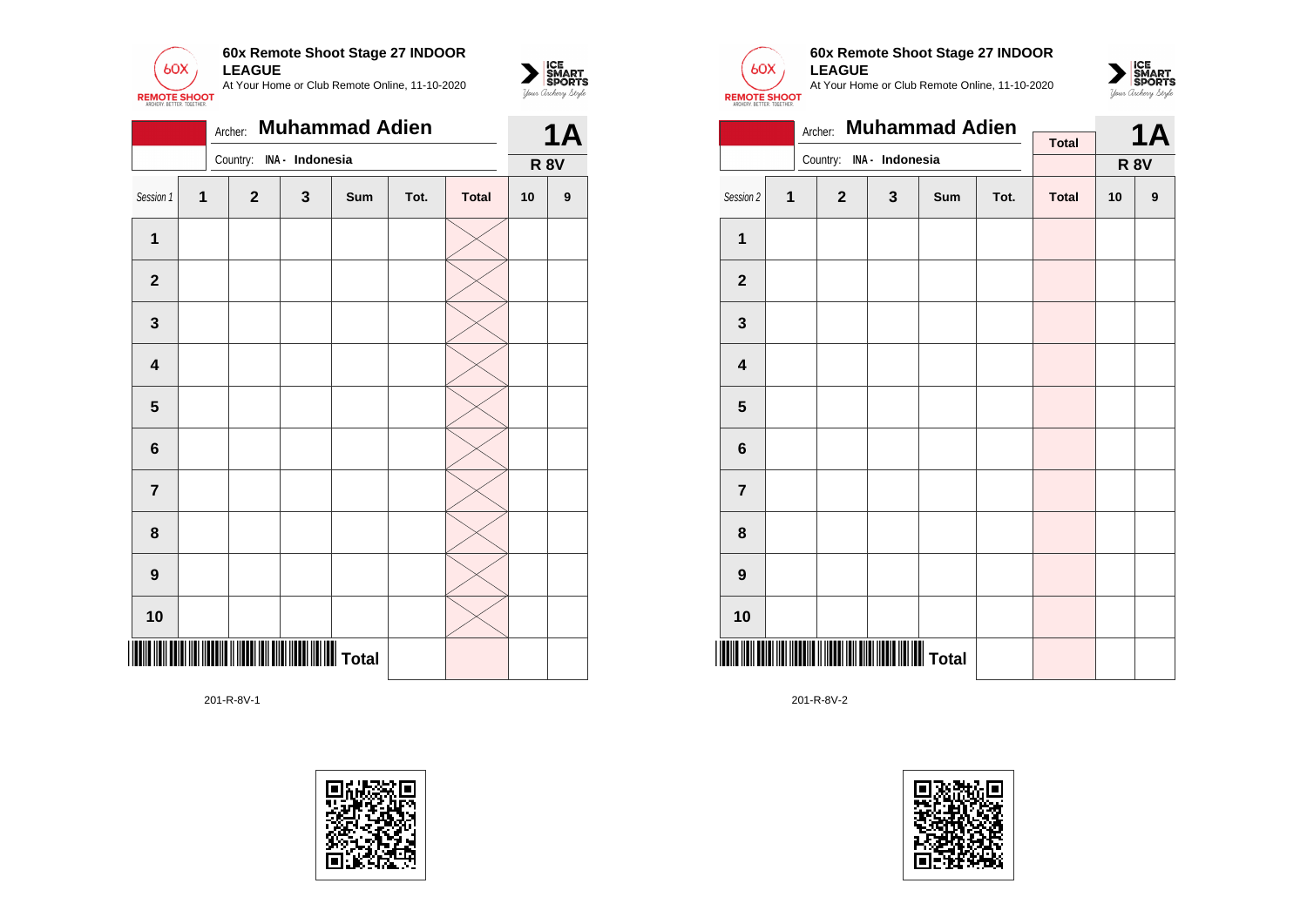



|                |    | 2A                                               |     |     |      |              |                |                |
|----------------|----|--------------------------------------------------|-----|-----|------|--------------|----------------|----------------|
|                |    | Country: USA - USA                               |     |     |      |              |                | <b>C 8V</b>    |
| Session 1      | 1  | $\overline{2}$                                   | 3   | Sum | Tot. | <b>Total</b> | 10             | 9              |
| 1              | 10 | 10                                               | 8   | 28  | 28   | 28           | $\overline{2}$ |                |
| $\mathbf 2$    | 9  | 9                                                | 8   | 26  | 54   | 54           |                | 2              |
| 3              | 9  | 9                                                | 8   | 26  | 80   | 80           |                | 2              |
| 4              | 10 | 9                                                | 8   | 27  | 107  | 107          | 1              | 1              |
| 5              | 9  | 8                                                | 8   | 25  | 132  | 132          |                | 1              |
| 6              | 10 | 10                                               | 9   | 29  | 161  | 161          | $\overline{2}$ | 1              |
| $\overline{7}$ | 9  | 8                                                | 8   | 25  | 186  | 186          |                | 1              |
| 8              | 9  | 8                                                | M   | 17  | 203  | 203          |                | 1              |
| 9              | 9  | 9                                                | 9   | 27  | 230  | 230          |                | 3              |
| 10             | 9  | 9                                                | 8   | 26  | 256  | 256          |                | $\overline{2}$ |
| $\blacksquare$ |    | <b>                                   </b> Total | 256 | 256 | 5    | 14           |                |                |

202-C-8V-1





### **60x Remote Shoot Stage 27 INDOOR LEAGUE**

At Your Home or Club Remote Online, 11-10-2020



|                |    | <b>Fontes Robert</b><br>Archer: |                |     |      | 2A           |                |                |
|----------------|----|---------------------------------|----------------|-----|------|--------------|----------------|----------------|
|                |    |                                 |                |     |      | <b>Total</b> |                |                |
|                |    | Country: USA - USA              |                |     |      | 256          | <b>C 8V</b>    |                |
| Session 2      | 1  | $\mathbf{2}$                    | 3              | Sum | Tot. | <b>Total</b> | 10             | 9              |
| $\mathbf 1$    | 10 | 10                              | 9              | 29  | 29   | 285          | 2              | 1              |
| $\overline{2}$ | 9  | 9                               | 8              | 26  | 55   | 311          |                | $\overline{2}$ |
| 3              | 9  | 8                               | $\overline{7}$ | 24  | 79   | 335          |                | 1              |
| 4              | 10 | 10                              | 8              | 28  | 107  | 363          | $\overline{2}$ |                |
| 5              | 10 | 8                               | 8              | 26  | 133  | 389          | 1              |                |
| 6              | 10 | 9                               | 9              | 28  | 161  | 417          | 1              | $\overline{2}$ |
| $\overline{7}$ | 9  | 9                               | 8              | 26  | 187  | 443          |                | $\overline{2}$ |
| 8              | 10 | 10                              | 9              | 29  | 216  | 472          | $\overline{2}$ | $\mathbf{1}$   |
| 9              | 10 | 9                               | 8              | 27  | 243  | 499          | 1              | $\mathbf{1}$   |
| 10             | 10 | 10                              | 10             | 30  | 273  | 529          | 3              |                |
|                |    |                                 | 273            | 529 | 12   | 10           |                |                |

202-C-8V-2

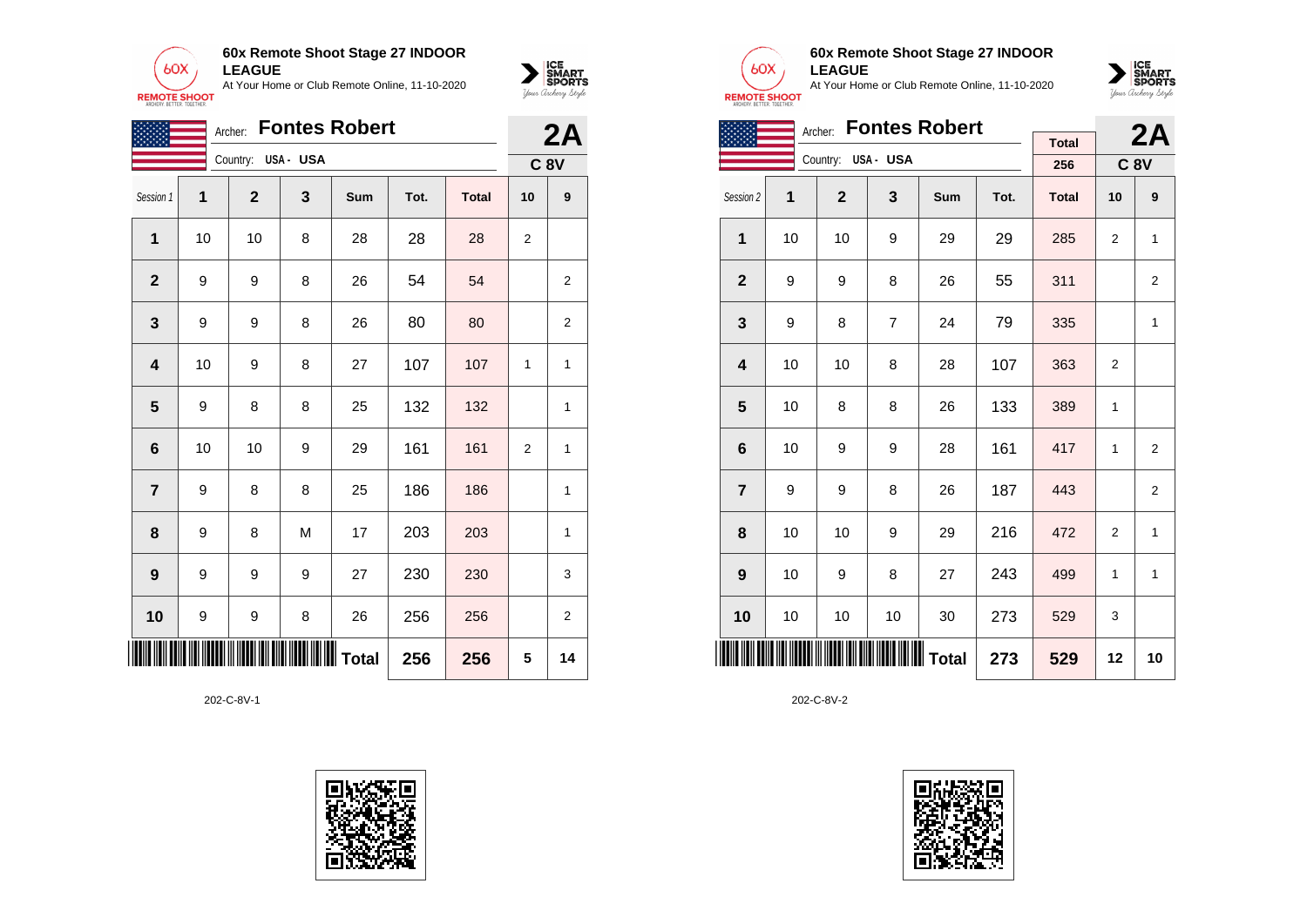



|                 | <b>Sakthivel Nikhil Raj</b><br>Archer:<br>$\bigodot$ |                      |                          |                           |      |              |    |                |  |
|-----------------|------------------------------------------------------|----------------------|--------------------------|---------------------------|------|--------------|----|----------------|--|
|                 |                                                      | Country: IND - India |                          |                           |      |              |    | <b>C 8W</b>    |  |
| Session 1       | 1                                                    | $\mathbf{2}$         | 3                        | Sum                       | Tot. | <b>Total</b> | 10 | 9              |  |
| 1               | 9                                                    | 9                    | $\overline{7}$           | 25                        | 25   | 25           |    | 2              |  |
| $\mathbf 2$     | 10                                                   | 6                    | 6                        | 22                        | 47   | 47           | 1  |                |  |
| 3               | 9                                                    | 8                    | $\overline{7}$           | 24                        | 71   | 71           |    | 1              |  |
| 4               | 10                                                   | 9                    | 8                        | 27                        | 98   | 98           | 1  | 1              |  |
| 5               | 10                                                   | 9                    | $\overline{7}$           | 26                        | 124  | 124          | 1  | 1              |  |
| $6\phantom{1}6$ | 9                                                    | 8                    | 6                        | 23                        | 147  | 147          |    | 1              |  |
| 7               | 9                                                    | 9                    | 9                        | 27                        | 174  | 174          |    | 3              |  |
| 8               | 9                                                    | 9                    | $\overline{7}$           | 25                        | 199  | 199          |    | $\overline{2}$ |  |
| 9               | 10                                                   | 8                    | 8                        | 26                        | 225  | 225          | 1  |                |  |
| 10              | 9                                                    | 9                    | $\overline{\mathcal{I}}$ | 25                        | 250  | 250          |    | $\overline{2}$ |  |
|                 |                                                      |                      |                          | <b>IIIIIIIIIIII</b> Total | 250  | 250          | 4  | 13             |  |

203-C-8W-1





### **60x Remote Shoot Stage 27 INDOOR LEAGUE**

At Your Home or Club Remote Online, 11-10-2020



|                         |    | Archer:              | <b>Sakthivel Nikhil Raj</b> |     |      | <b>3A</b>    |    |                |
|-------------------------|----|----------------------|-----------------------------|-----|------|--------------|----|----------------|
| $\bigodot$              |    | Country: IND - India |                             |     |      | <b>Total</b> |    |                |
|                         |    |                      |                             |     |      | 250          |    | <b>C8W</b>     |
| Session 2               | 1  | $\overline{2}$       | 3                           | Sum | Tot. | <b>Total</b> | 10 | 9              |
| 1                       | 9  | 8                    | $\overline{7}$              | 24  | 24   | 274          |    | $\mathbf{1}$   |
| $\overline{2}$          | 9  | 8                    | 8                           | 25  | 49   | 299          |    | 1              |
| 3                       | 8  | 8                    | 6                           | 22  | 71   | 321          |    |                |
| $\overline{\mathbf{4}}$ | 10 | 8                    | 8                           | 26  | 97   | 347          | 1  |                |
| 5                       | 10 | 9                    | 8                           | 27  | 124  | 374          | 1  | $\mathbf{1}$   |
| 6                       | 9  | 8                    | $\overline{7}$              | 24  | 148  | 398          |    | 1              |
| $\overline{7}$          | 8  | 8                    | 8                           | 24  | 172  | 422          |    |                |
| 8                       | 8  | $\overline{7}$       | $\overline{7}$              | 22  | 194  | 444          |    |                |
| 9                       | 10 | 9                    | 9                           | 28  | 222  | 472          | 1  | 2              |
| 10                      | 9  | 9                    | 7                           | 25  | 247  | 497          |    | $\overline{2}$ |
| Ⅲ                       |    |                      | ∭ Total                     | 247 | 497  | 3            | 8  |                |

203-C-8W-2

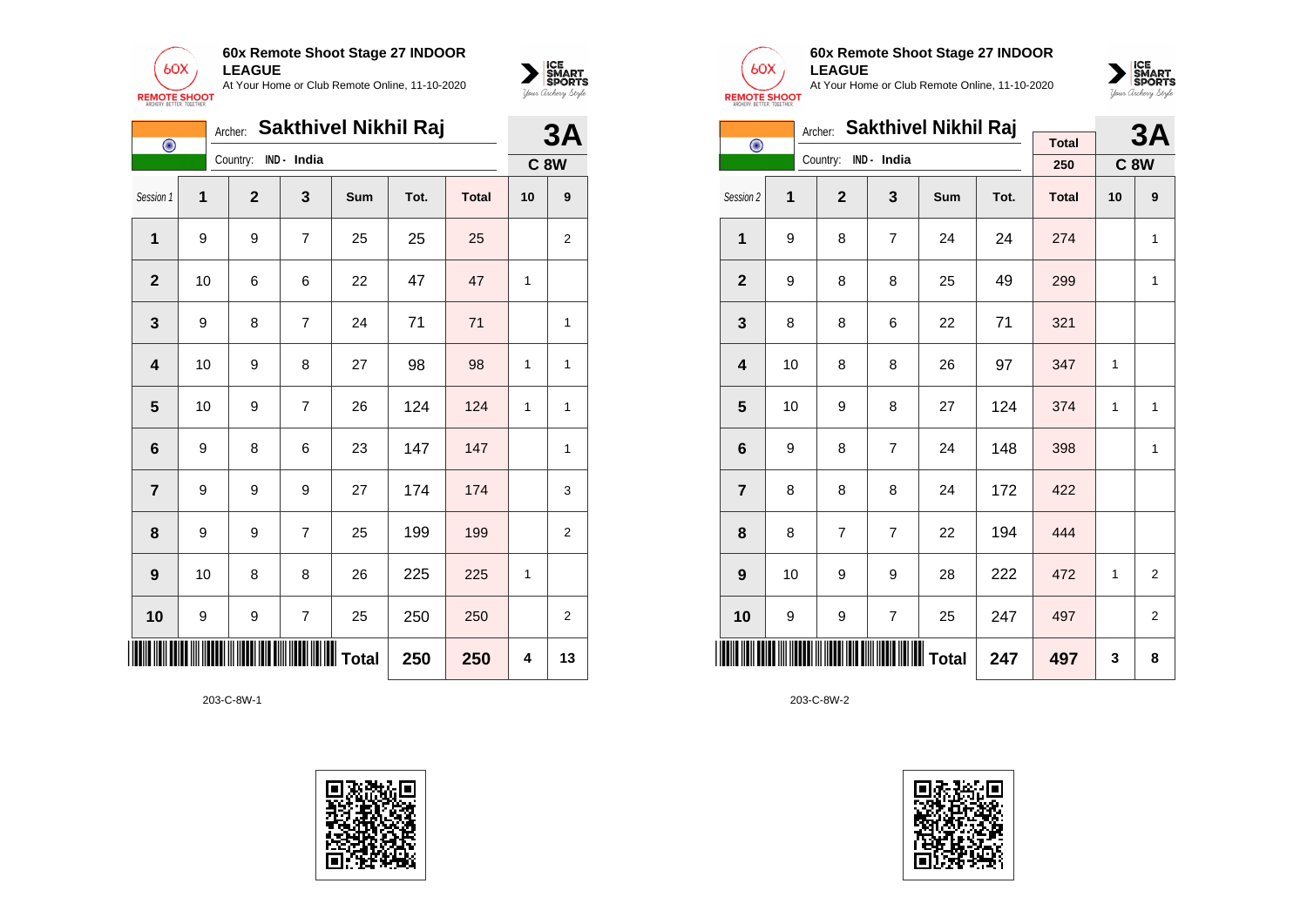

|                |              | 4A                       |              |     |      |              |    |                  |
|----------------|--------------|--------------------------|--------------|-----|------|--------------|----|------------------|
|                |              | Country: INA - Indonesia |              |     |      |              |    | <b>R 8W</b>      |
| Session 1      | $\mathbf{1}$ | $\mathbf{2}$             | $\mathbf{3}$ | Sum | Tot. | <b>Total</b> | 10 | $\boldsymbol{9}$ |
| $\mathbf{1}$   |              |                          |              |     |      |              |    |                  |
| $\mathbf{2}$   |              |                          |              |     |      |              |    |                  |
| $\mathbf 3$    |              |                          |              |     |      |              |    |                  |
| 4              |              |                          |              |     |      |              |    |                  |
| 5              |              |                          |              |     |      |              |    |                  |
| $6\phantom{1}$ |              |                          |              |     |      |              |    |                  |
| $\overline{7}$ |              |                          |              |     |      |              |    |                  |
| 8              |              |                          |              |     |      |              |    |                  |
| 9              |              |                          |              |     |      |              |    |                  |
| 10             |              |                          |              |     |      |              |    |                  |
|                |              |                          |              |     |      |              |    |                  |





 $\sum_{\text{M} \subseteq \text{S$ **PORTS** 

## **60x Remote Shoot Stage 27 INDOOR LEAGUE**

At Your Home or Club Remote Online, 11-10-2020



|                         |   | Archer:      | <b>Muhammad Adien</b> |     |      |              |                              |  |
|-------------------------|---|--------------|-----------------------|-----|------|--------------|------------------------------|--|
|                         |   | Country:     | INA - Indonesia       |     |      | <b>Total</b> | 4A<br><b>R 8W</b><br>9<br>10 |  |
| Session 2               | 1 | $\mathbf{2}$ | $\mathbf{3}$          | Sum | Tot. | <b>Total</b> |                              |  |
| $\mathbf 1$             |   |              |                       |     |      |              |                              |  |
| $\mathbf{2}$            |   |              |                       |     |      |              |                              |  |
| $\mathbf{3}$            |   |              |                       |     |      |              |                              |  |
| $\overline{\mathbf{4}}$ |   |              |                       |     |      |              |                              |  |
| 5                       |   |              |                       |     |      |              |                              |  |
| 6                       |   |              |                       |     |      |              |                              |  |
| $\overline{\mathbf{7}}$ |   |              |                       |     |      |              |                              |  |
| 8                       |   |              |                       |     |      |              |                              |  |
| $\boldsymbol{9}$        |   |              |                       |     |      |              |                              |  |
| 10                      |   |              |                       |     |      |              |                              |  |
|                         |   |              |                       |     |      |              |                              |  |

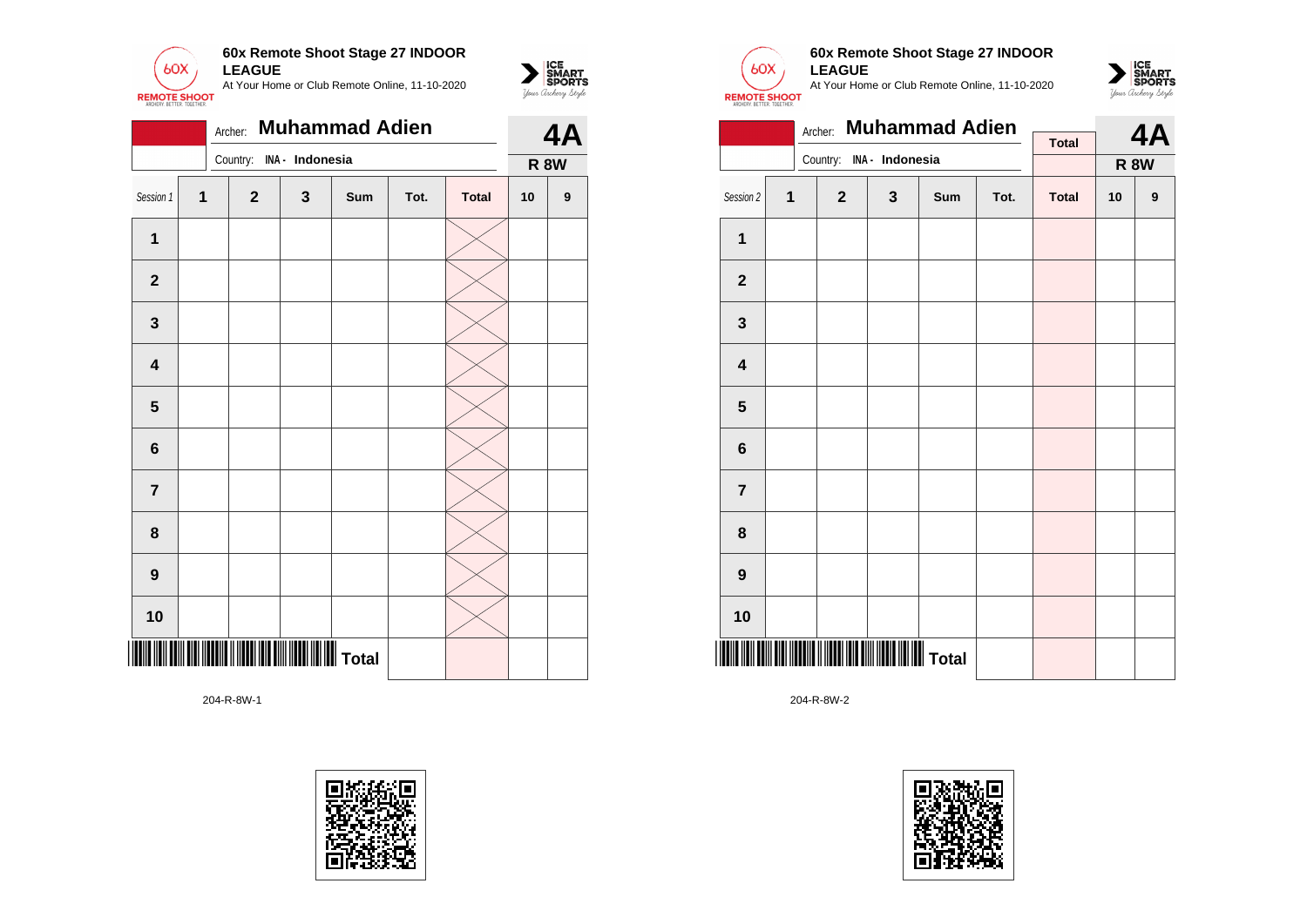

|                         | <b>Naufal Taher</b><br>Archer: |  |              |                 |     |      |              |             |   |  |
|-------------------------|--------------------------------|--|--------------|-----------------|-----|------|--------------|-------------|---|--|
|                         |                                |  | Country:     | INA - Indonesia |     |      |              | <b>R 8V</b> |   |  |
| Session 1               | $\mathbf{1}$                   |  | $\mathbf{2}$ | 3               | Sum | Tot. | <b>Total</b> | 10          | 9 |  |
| 1                       |                                |  |              |                 |     |      |              |             |   |  |
| $\mathbf{2}$            |                                |  |              |                 |     |      |              |             |   |  |
| $\mathbf 3$             |                                |  |              |                 |     |      |              |             |   |  |
| 4                       |                                |  |              |                 |     |      |              |             |   |  |
| ${\bf 5}$               |                                |  |              |                 |     |      |              |             |   |  |
| $\bf 6$                 |                                |  |              |                 |     |      |              |             |   |  |
| $\overline{\mathbf{r}}$ |                                |  |              |                 |     |      |              |             |   |  |
| 8                       |                                |  |              |                 |     |      |              |             |   |  |
| $\boldsymbol{9}$        |                                |  |              |                 |     |      |              |             |   |  |
| 10                      |                                |  |              |                 |     |      |              |             |   |  |
|                         |                                |  |              |                 |     |      |              |             |   |  |

205-R-8V-1





 $\sum_{\text{M} \subseteq \text{S$ **PORTS** 

### **60x Remote Shoot Stage 27 INDOOR LEAGUE**

At Your Home or Club Remote Online, 11-10-2020



|                         |   | <b>Naufal Taher</b><br>Archer: |                 |     |      | <b>5A</b>    |    |             |
|-------------------------|---|--------------------------------|-----------------|-----|------|--------------|----|-------------|
|                         |   | Country:                       | INA - Indonesia |     |      | <b>Total</b> |    |             |
|                         |   |                                |                 |     |      |              |    | <b>R 8V</b> |
| Session 2               | 1 | $\mathbf{2}$                   | $\mathbf{3}$    | Sum | Tot. | <b>Total</b> | 10 | 9           |
| $\mathbf 1$             |   |                                |                 |     |      |              |    |             |
| $\mathbf{2}$            |   |                                |                 |     |      |              |    |             |
| 3                       |   |                                |                 |     |      |              |    |             |
| $\overline{\mathbf{4}}$ |   |                                |                 |     |      |              |    |             |
| 5                       |   |                                |                 |     |      |              |    |             |
| 6                       |   |                                |                 |     |      |              |    |             |
| $\overline{\mathbf{7}}$ |   |                                |                 |     |      |              |    |             |
| 8                       |   |                                |                 |     |      |              |    |             |
| $\boldsymbol{9}$        |   |                                |                 |     |      |              |    |             |
| 10                      |   |                                |                 |     |      |              |    |             |
|                         |   |                                |                 |     |      |              |    |             |

205-R-8V-2

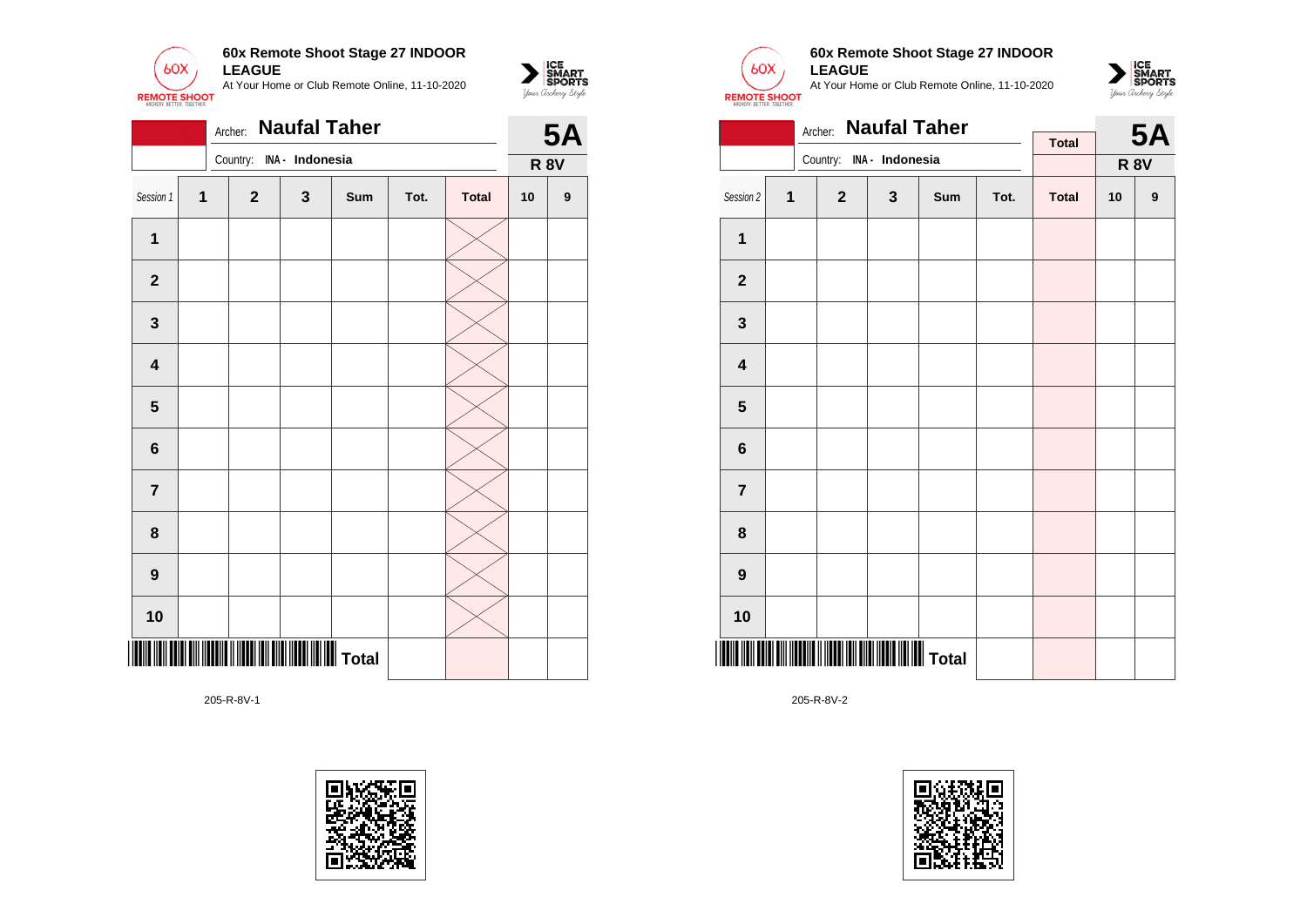



| NZ                      |    | 6A           |                          |     |      |              |                |                |
|-------------------------|----|--------------|--------------------------|-----|------|--------------|----------------|----------------|
| ₩                       |    |              | Country: AUS - Australia |     |      |              |                | R ST           |
| Session 1               | 1  | $\mathbf{2}$ | 3                        | Sum | Tot. | <b>Total</b> | 10             | 9              |
| 1                       | 10 | 9            | 8                        | 27  | 27   | 27           | 1              | 1              |
| $\overline{2}$          | 9  | 8            | $\overline{7}$           | 24  | 51   | 51           |                | 1              |
| 3                       | 10 | 9            | 9                        | 28  | 79   | 79           | 1              | $\overline{2}$ |
| $\overline{\mathbf{4}}$ | 10 | 8            | 8                        | 26  | 105  | 105          | 1              |                |
| 5                       | 10 | 9            | 9                        | 28  | 133  | 133          | 1              | $\overline{2}$ |
| $6\phantom{1}6$         | 9  | 8            | $\overline{7}$           | 24  | 157  | 157          |                | 1              |
| $\overline{7}$          | 10 | 7            | M                        | 17  | 174  | 174          | 1              |                |
| 8                       | 10 | 9            | 8                        | 27  | 201  | 201          | 1              | 1              |
| $\boldsymbol{9}$        | 10 | 10           | 9                        | 29  | 230  | 230          | $\overline{2}$ | 1              |
| 10                      | 9  | 9            | 9                        | 27  | 257  | 257          |                | 3              |
| IIII                    |    |              | Total                    |     | 257  | 257          | 8              | 12             |

206-R-ST-1





### **60x Remote Shoot Stage 27 INDOOR LEAGUE**

At Your Home or Club Remote Online, 11-10-2020



| VZ                      | Archer: |                |                          | 6A         |      |              |    |      |
|-------------------------|---------|----------------|--------------------------|------------|------|--------------|----|------|
|                         |         |                | Country: AUS - Australia |            |      | <b>Total</b> |    |      |
|                         |         |                |                          |            |      | 257          |    | R ST |
| Session 2               | 1       | $\overline{2}$ | 3                        | <b>Sum</b> | Tot. | <b>Total</b> | 10 | 9    |
| 1                       | 10      | 9              | 8                        | 27         | 27   | 284          | 1  | 1    |
| $\mathbf{2}$            | 10      | $\overline{7}$ | $\overline{7}$           | 24         | 51   | 308          | 1  |      |
| 3                       | 10      | 9              | 8                        | 27         | 78   | 335          | 1  | 1    |
| $\overline{\mathbf{4}}$ | 10      | 9              | 9                        | 28         | 106  | 363          | 1  | 2    |
| 5                       | 10      | 9              | 8                        | 27         | 133  | 390          | 1  | 1    |
| 6                       | 10      | 8              | 8                        | 26         | 159  | 416          | 1  |      |
| $\overline{7}$          | 10      | 9              | 8                        | 27         | 186  | 443          | 1  | 1    |
| 8                       | 10      | 10             | 9                        | 29         | 215  | 472          | 2  | 1    |
| 9                       | 10      | 9              | $\overline{7}$           | 26         | 241  | 498          | 1  | 1    |
| 10                      | 9       | 8              | 8                        | 25         | 266  | 523          |    | 1    |
|                         |         |                |                          |            | 266  | 523          | 10 | 9    |

206-R-ST-2

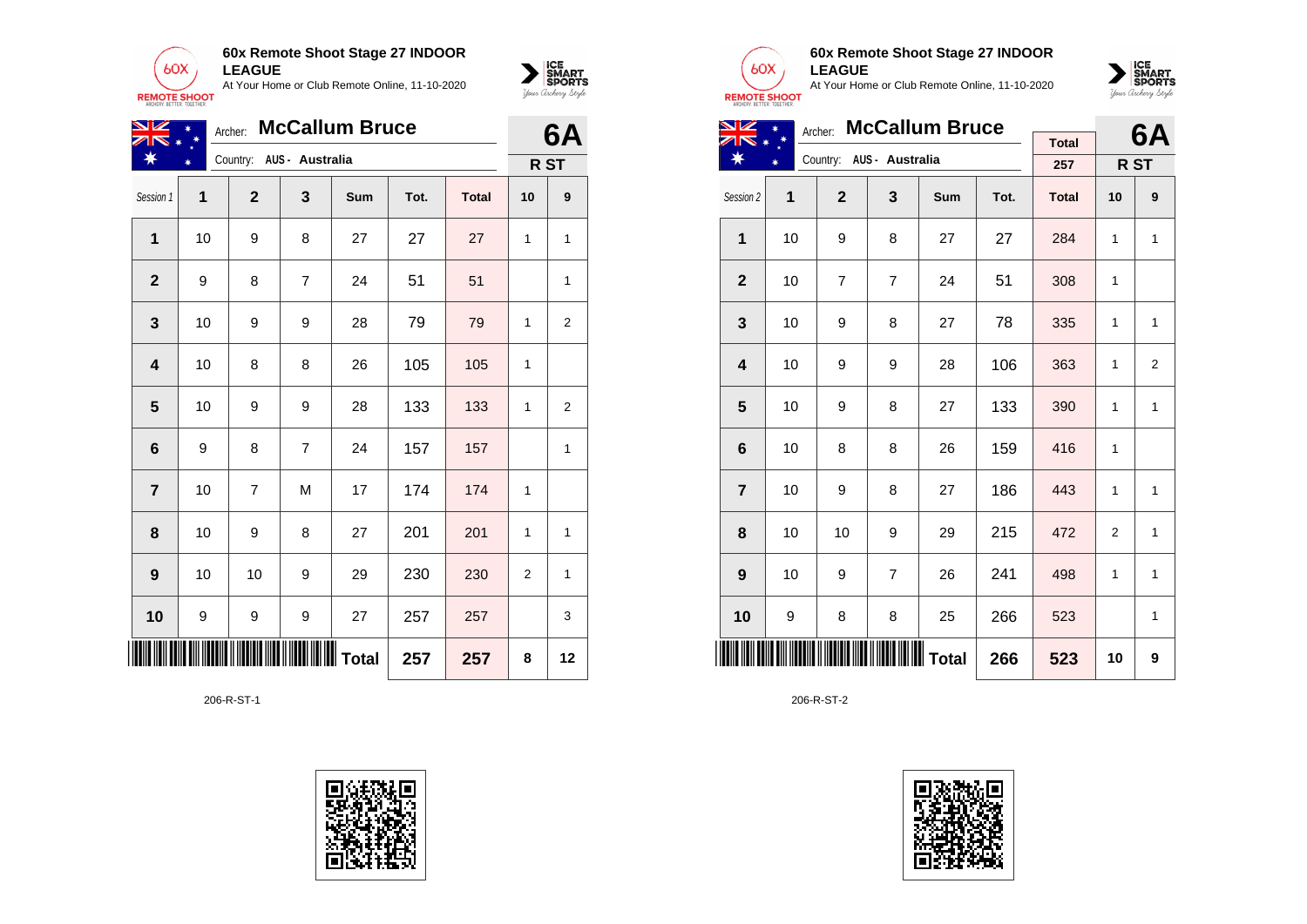

|                | Archer: | Iqbal Syukran Muhammad |                 | <b>7A</b> |      |              |             |                  |
|----------------|---------|------------------------|-----------------|-----------|------|--------------|-------------|------------------|
|                |         | Country:               | INA - Indonesia |           |      |              | <b>B 8W</b> |                  |
| Session 1      | 1       | $\overline{2}$         | 3               | Sum       | Tot. | <b>Total</b> | 10          | $\boldsymbol{9}$ |
| 1              |         |                        |                 |           |      |              |             |                  |
| $\mathbf{2}$   |         |                        |                 |           |      |              |             |                  |
| $\mathbf 3$    |         |                        |                 |           |      |              |             |                  |
| 4              |         |                        |                 |           |      |              |             |                  |
| 5              |         |                        |                 |           |      |              |             |                  |
| $6\phantom{1}$ |         |                        |                 |           |      |              |             |                  |
| $\overline{7}$ |         |                        |                 |           |      |              |             |                  |
| 8              |         |                        |                 |           |      |              |             |                  |
| 9              |         |                        |                 |           |      |              |             |                  |
| 10             |         |                        |                 |           |      |              |             |                  |
|                |         |                        |                 |           |      |              |             |                  |





 $\sum_{\text{M} \subseteq \text{S$ **PORTS** 

### **60x Remote Shoot Stage 27 INDOOR LEAGUE**

At Your Home or Club Remote Online, 11-10-2020



|                         |   | Archer:      | Iqbal Syukran Muhammad |     |      | <b>7A</b>    |    |             |
|-------------------------|---|--------------|------------------------|-----|------|--------------|----|-------------|
|                         |   |              |                        |     |      | <b>Total</b> |    |             |
|                         |   | Country:     | INA - Indonesia        |     |      |              |    | <b>B 8W</b> |
| Session 2               | 1 | $\mathbf{2}$ | 3                      | Sum | Tot. | <b>Total</b> | 10 | 9           |
| $\mathbf{1}$            |   |              |                        |     |      |              |    |             |
| $\mathbf 2$             |   |              |                        |     |      |              |    |             |
| $\mathbf{3}$            |   |              |                        |     |      |              |    |             |
| $\overline{\mathbf{4}}$ |   |              |                        |     |      |              |    |             |
| 5                       |   |              |                        |     |      |              |    |             |
| $\bf 6$                 |   |              |                        |     |      |              |    |             |
| $\overline{\mathbf{r}}$ |   |              |                        |     |      |              |    |             |
| 8                       |   |              |                        |     |      |              |    |             |
| 9                       |   |              |                        |     |      |              |    |             |
| 10                      |   |              |                        |     |      |              |    |             |
|                         |   |              |                        |     |      |              |    |             |

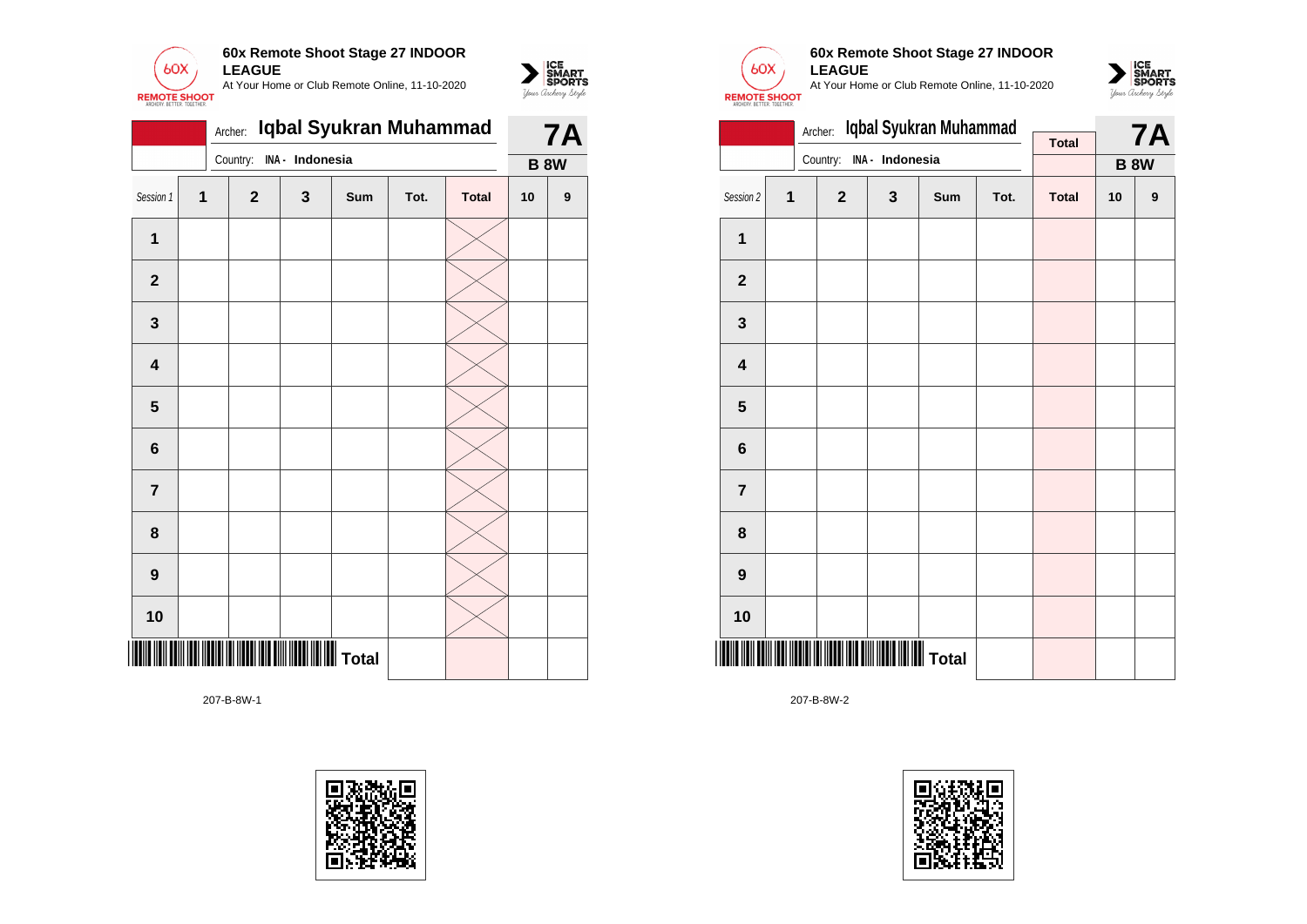



|                         |              | Archer:                                            | Irawan Dn       |              |      |              |                | <b>8A</b>        |
|-------------------------|--------------|----------------------------------------------------|-----------------|--------------|------|--------------|----------------|------------------|
|                         |              | Country:                                           | INA - Indonesia |              |      |              |                | <b>B 8W</b>      |
| Session 1               | $\mathbf{1}$ | $\mathbf{2}$                                       | 3               | Sum          | Tot. | <b>Total</b> | 10             | $\boldsymbol{9}$ |
| $\mathbf{1}$            | 10           | 10                                                 |                 | 20           | 20   | 20           | $\overline{2}$ |                  |
| $\mathbf{2}$            |              |                                                    |                 | 0            | 20   | 20           |                |                  |
| $\mathbf{3}$            |              |                                                    |                 | 0            | 20   | 20           |                |                  |
| $\overline{\mathbf{4}}$ |              |                                                    |                 | $\mathbf 0$  | 20   | 20           |                |                  |
| $5\phantom{1}$          |              |                                                    |                 | 0            | 20   | 20           |                |                  |
| 6                       |              |                                                    |                 | 0            | 20   | 20           |                |                  |
| $\overline{\mathbf{r}}$ |              |                                                    |                 | 0            | 20   | 20           |                |                  |
| 8                       |              |                                                    |                 | 0            | 20   | 20           |                |                  |
| $\boldsymbol{9}$        |              |                                                    |                 | 0            | 20   | 20           |                |                  |
| 10                      |              |                                                    |                 | 0            | 20   | 20           |                |                  |
|                         |              | <u> III (III (IIIII) (II (IIII) (III III) (III</u> |                 | IIIIII Total | 20   | 20           | $\mathbf 2$    | 0                |





### **60x Remote Shoot Stage 27 INDOOR LEAGUE**

At Your Home or Club Remote Online, 11-10-2020



|                         |   | Archer:                  | <b>Irawan Dn</b> |     |      |              | <b>8A</b> |             |
|-------------------------|---|--------------------------|------------------|-----|------|--------------|-----------|-------------|
|                         |   | Country: INA - Indonesia |                  |     |      | <b>Total</b> |           |             |
|                         |   |                          |                  |     |      |              |           | <b>B 8W</b> |
| Session 2               | 1 | $\mathbf{2}$             | $\mathbf{3}$     | Sum | Tot. | <b>Total</b> | 10        | 9           |
| 1                       |   |                          |                  |     |      |              |           |             |
| $\mathbf 2$             |   |                          |                  |     |      |              |           |             |
| $\mathbf 3$             |   |                          |                  |     |      |              |           |             |
| $\overline{\mathbf{4}}$ |   |                          |                  |     |      |              |           |             |
| $5\phantom{1}$          |   |                          |                  |     |      |              |           |             |
| 6                       |   |                          |                  |     |      |              |           |             |
| $\overline{7}$          |   |                          |                  |     |      |              |           |             |
| 8                       |   |                          |                  |     |      |              |           |             |
| $\boldsymbol{9}$        |   |                          |                  |     |      |              |           |             |
| 10                      |   |                          |                  |     |      |              |           |             |
|                         |   |                          |                  |     |      |              |           |             |

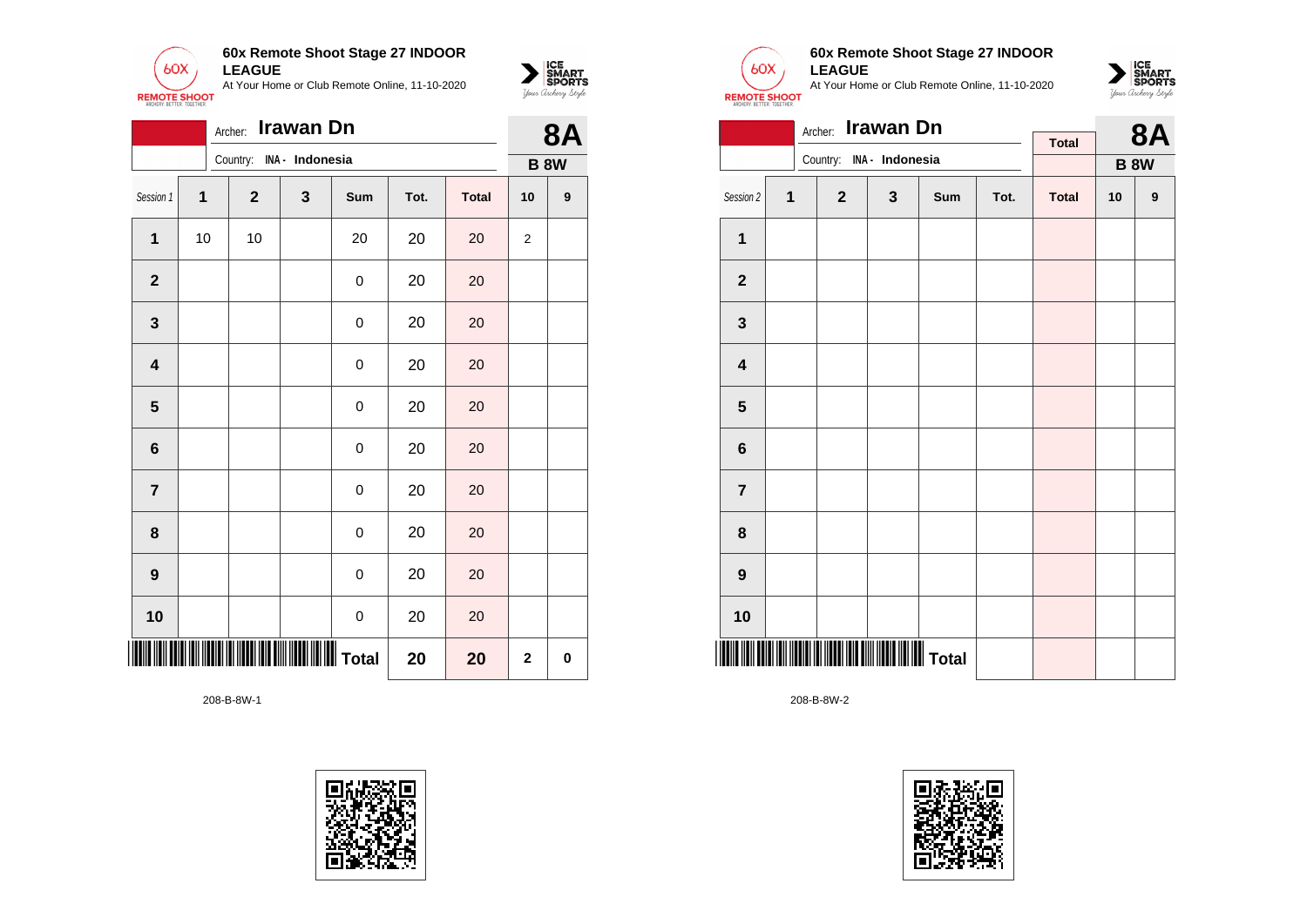

|                         |              | Archer: Arawi Alfian |                 |     |      |              |    | <b>9A</b>   |
|-------------------------|--------------|----------------------|-----------------|-----|------|--------------|----|-------------|
|                         |              | Country:             | INA - Indonesia |     |      |              |    | <b>B 8W</b> |
| Session 1               | $\mathbf{1}$ | $\mathbf{2}$         | 3               | Sum | Tot. | <b>Total</b> | 10 | 9           |
| $\mathbf 1$             |              |                      |                 |     |      |              |    |             |
| $\mathbf{2}$            |              |                      |                 |     |      |              |    |             |
| $\mathbf{3}$            |              |                      |                 |     |      |              |    |             |
| $\overline{\mathbf{4}}$ |              |                      |                 |     |      |              |    |             |
| $\overline{\mathbf{5}}$ |              |                      |                 |     |      |              |    |             |
| $6\phantom{a}$          |              |                      |                 |     |      |              |    |             |
| $\overline{7}$          |              |                      |                 |     |      |              |    |             |
| 8                       |              |                      |                 |     |      |              |    |             |
| $\boldsymbol{9}$        |              |                      |                 |     |      |              |    |             |
| 10                      |              |                      |                 |     |      |              |    |             |
|                         |              |                      |                 |     |      |              |    |             |





 $\sum_{\text{M} \subseteq \text{S$ **PORTS** 

#### **60x Remote Shoot Stage 27 INDOOR LEAGUE**

At Your Home or Club Remote Online, 11-10-2020



|                         |   | Archer: Arawi Alfian |                 |     |      | <b>9A</b>    |    |                  |
|-------------------------|---|----------------------|-----------------|-----|------|--------------|----|------------------|
|                         |   | Country:             | INA - Indonesia |     |      | <b>Total</b> |    |                  |
|                         |   |                      |                 |     |      |              |    | <b>B 8W</b>      |
| Session 2               | 1 | $\mathbf{2}$         | $\mathbf{3}$    | Sum | Tot. | <b>Total</b> | 10 | $\boldsymbol{9}$ |
| $\overline{1}$          |   |                      |                 |     |      |              |    |                  |
| $\mathbf 2$             |   |                      |                 |     |      |              |    |                  |
| 3                       |   |                      |                 |     |      |              |    |                  |
| $\overline{\mathbf{4}}$ |   |                      |                 |     |      |              |    |                  |
| $5\phantom{1}$          |   |                      |                 |     |      |              |    |                  |
| 6                       |   |                      |                 |     |      |              |    |                  |
| $\overline{7}$          |   |                      |                 |     |      |              |    |                  |
| 8                       |   |                      |                 |     |      |              |    |                  |
| $\boldsymbol{9}$        |   |                      |                 |     |      |              |    |                  |
| 10                      |   |                      |                 |     |      |              |    |                  |
|                         |   |                      |                 |     |      |              |    |                  |

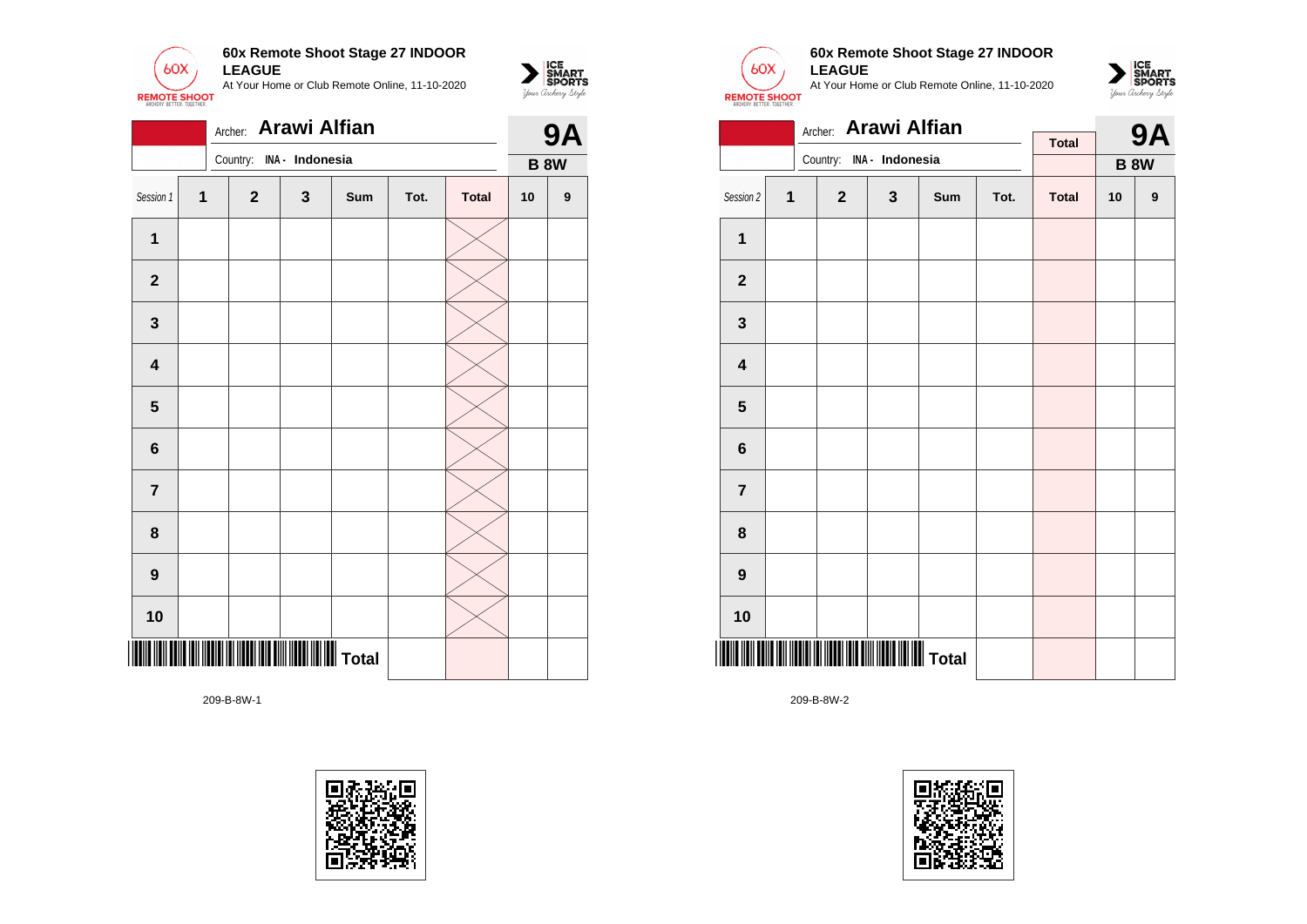



| NZ               |    | Archer:        |                          | <b>Mortimer Robyn</b> |      |              |    | <b>10A</b>   |
|------------------|----|----------------|--------------------------|-----------------------|------|--------------|----|--------------|
|                  |    |                | Country: AUS - Australia |                       |      |              |    | <b>B 8W</b>  |
| Session 1        | 1  | $\mathbf{2}$   | 3                        | Sum                   | Tot. | <b>Total</b> | 10 | 9            |
| $\mathbf{1}$     | 9  | 9              | 8                        | 26                    | 26   | 26           |    | 2            |
| $\mathbf{2}$     | 9  | 8              | 6                        | 23                    | 49   | 49           |    | 1            |
| $\mathbf 3$      | 9  | $\overline{7}$ | 7                        | 23                    | 72   | 72           |    | 1            |
| 4                | 10 | 8              | $\overline{7}$           | 25                    | 97   | 97           | 1  |              |
| 5                | 10 | 8              | 8                        | 26                    | 123  | 123          | 1  |              |
| 6                | 9  | 8              | $\overline{7}$           | 24                    | 147  | 147          |    | $\mathbf{1}$ |
| $\overline{7}$   | 8  | 8              | 8                        | 24                    | 171  | 171          |    |              |
| 8                | 10 | 8              | $\overline{7}$           | 25                    | 196  | 196          | 1  |              |
| $\boldsymbol{9}$ | 8  | 6              | 6                        | 20                    | 216  | 216          |    |              |
| 10               | 10 | 9              | 8                        | 27                    | 243  | 243          | 1  | 1            |
| ║                |    |                | <b>III</b> Total         | 243                   | 243  | 4            | 6  |              |





# **60x Remote Shoot Stage 27 INDOOR LEAGUE**

At Your Home or Club Remote Online, 11-10-2020



| NZ                      |    |                | <b>10A</b>      |     |      |              |                |                |
|-------------------------|----|----------------|-----------------|-----|------|--------------|----------------|----------------|
|                         |    | Country:       | AUS - Australia |     |      | <b>Total</b> |                |                |
|                         |    |                |                 |     |      | 243          |                | <b>B 8W</b>    |
| Session 2               | 1  | $\overline{2}$ | 3               | Sum | Tot. | <b>Total</b> | 10             | 9              |
| $\mathbf{1}$            | 8  | 8              | 8               | 24  | 24   | 267          |                |                |
| $\overline{2}$          | 9  | 8              | $\overline{7}$  | 24  | 48   | 291          |                | 1              |
| 3                       | 9  | 9              | $\overline{7}$  | 25  | 73   | 316          |                | 2              |
| $\overline{\mathbf{4}}$ | 9  | 8              | 6               | 23  | 96   | 339          |                | 1              |
| 5                       | 10 | $\overline{7}$ | 6               | 23  | 119  | 362          | 1              |                |
| $6\phantom{1}$          | 10 | 10             | 8               | 28  | 147  | 390          | $\overline{2}$ |                |
| $\overline{7}$          | 9  | $\overline{7}$ | $\overline{7}$  | 23  | 170  | 413          |                | 1              |
| 8                       | 9  | 9              | $\overline{7}$  | 25  | 195  | 438          |                | $\overline{2}$ |
| 9                       | 9  | 8              | $\overline{7}$  | 24  | 219  | 462          |                | 1              |
| 10                      | 9  | 9              | 9               | 27  | 246  | 489          |                | 3              |
|                         |    |                | 246             | 489 | 3    | 11           |                |                |

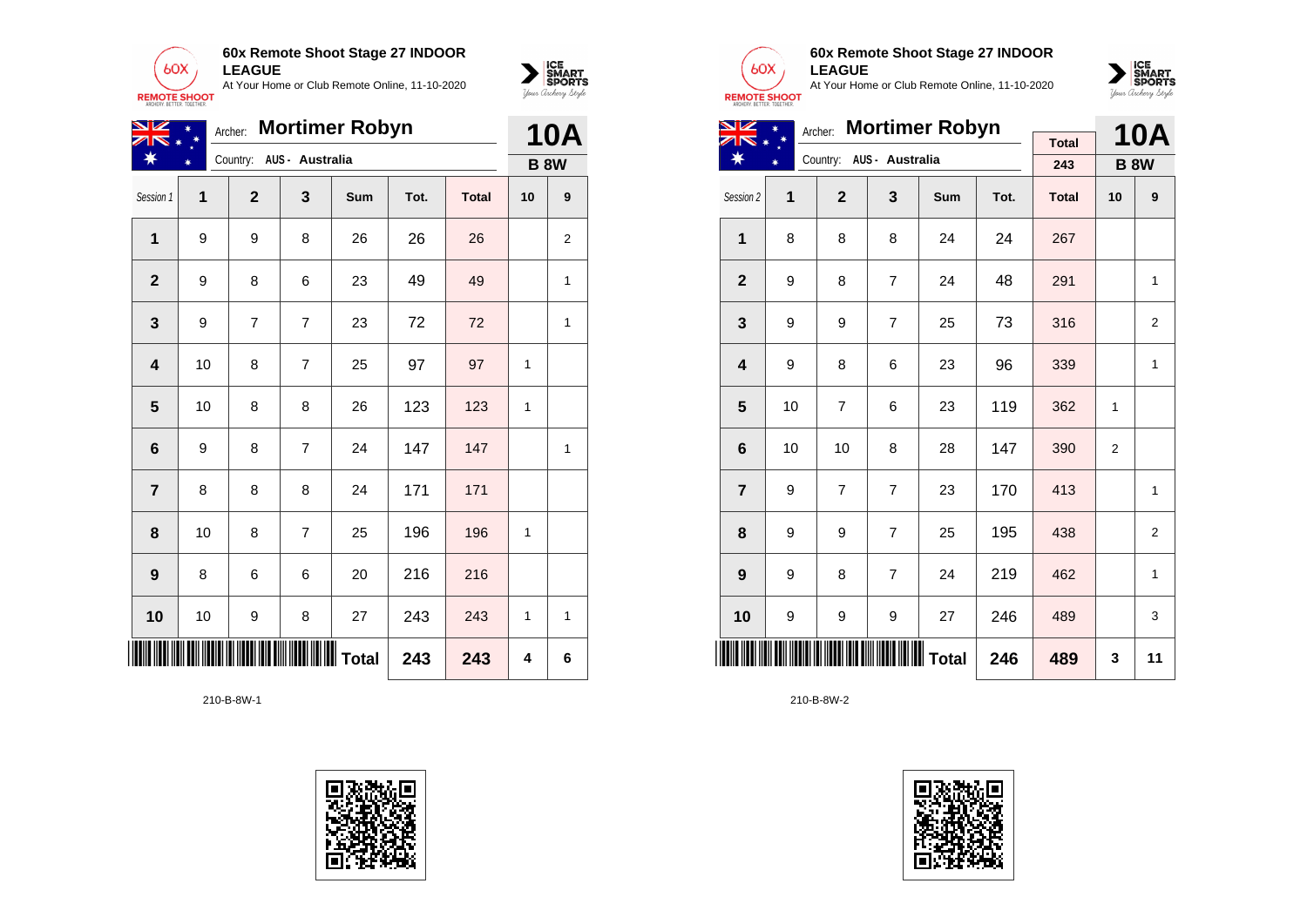



|                         | Archer:                               |                |                 | <b>11A</b> |      |              |             |    |
|-------------------------|---------------------------------------|----------------|-----------------|------------|------|--------------|-------------|----|
|                         |                                       | Country:       | INA - Indonesia |            |      |              | <b>B 8W</b> |    |
| Session 1               | 1                                     | $\mathbf{2}$   | $\mathbf{3}$    | Sum        | Tot. | <b>Total</b> | 10          | 9  |
| 1                       | 9                                     | 9              | 9               | 27         | 27   | 27           |             | 3  |
| $\mathbf{2}$            | 9                                     | $\overline{7}$ | 5               | 21         | 48   | 48           |             | 1  |
| 3                       | 8                                     | 8              | $\overline{7}$  | 23         | 71   | 71           |             |    |
| $\overline{\mathbf{4}}$ | 8                                     | 8              | 6               | 22         | 93   | 93           |             |    |
| $5\phantom{1}$          | 9                                     | 7              | 6               | 22         | 115  | 115          |             | 1  |
| 6                       | 9                                     | 8              | 5               | 22         | 137  | 137          |             | 1  |
| $\overline{7}$          | 10                                    | 9              | 9               | 28         | 165  | 165          | 1           | 2  |
| 8                       | 9                                     | 8              | 8               | 25         | 190  | 190          |             | 1  |
| 9                       | 10                                    | 9              | 7               | 26         | 216  | 216          | 1           | 1  |
| 10                      | 9                                     | 8              | $\overline{7}$  | 24         | 240  | 240          |             | 1  |
| III                     | <b>  </b>   ∥     Total<br>240<br>240 |                |                 |            |      |              |             | 11 |





### **60x Remote Shoot Stage 27 INDOOR LEAGUE**

At Your Home or Club Remote Online, 11-10-2020



|                 |                                                       | Archer:        |                          | Giliri Amirudin |      |              |    | 11A            |
|-----------------|-------------------------------------------------------|----------------|--------------------------|-----------------|------|--------------|----|----------------|
|                 |                                                       |                |                          |                 |      | <b>Total</b> |    |                |
|                 |                                                       |                | Country: INA - Indonesia |                 |      | 240          |    | <b>B 8W</b>    |
| Session 2       | 1                                                     | $\overline{2}$ | 3                        | Sum             | Tot. | <b>Total</b> | 10 | 9              |
| $\mathbf{1}$    | 10                                                    | 9              | $\overline{7}$           | 26              | 26   | 266          | 1  | 1              |
| $\mathbf{2}$    | 9                                                     | 9              | 6                        | 24              | 50   | 290          |    | 2              |
| 3               | 10                                                    | 9              | 6                        | 25              | 75   | 315          | 1  | 1              |
| 4               | 9                                                     | 8              | 8                        | 25              | 100  | 340          |    | 1              |
| 5               | 7                                                     | $\overline{7}$ | 6                        | 20              | 120  | 360          |    |                |
| 6               | 9                                                     | 9              | 6                        | 24              | 144  | 384          |    | $\overline{2}$ |
| $\overline{7}$  | 10                                                    | 8              | 8                        | 26              | 170  | 410          | 1  |                |
| 8               | 9                                                     | 9              | 6                        | 24              | 194  | 434          |    | $\overline{2}$ |
| 9               | 9                                                     | $\overline{7}$ | 6                        | 22              | 216  | 456          |    | 1              |
| 10              | 9                                                     | 9              | 8                        | 26              | 242  | 482          |    | 2              |
| <u>Hill III</u> | <b>                                 </b> Total<br>242 |                |                          |                 |      |              | 3  | 12             |

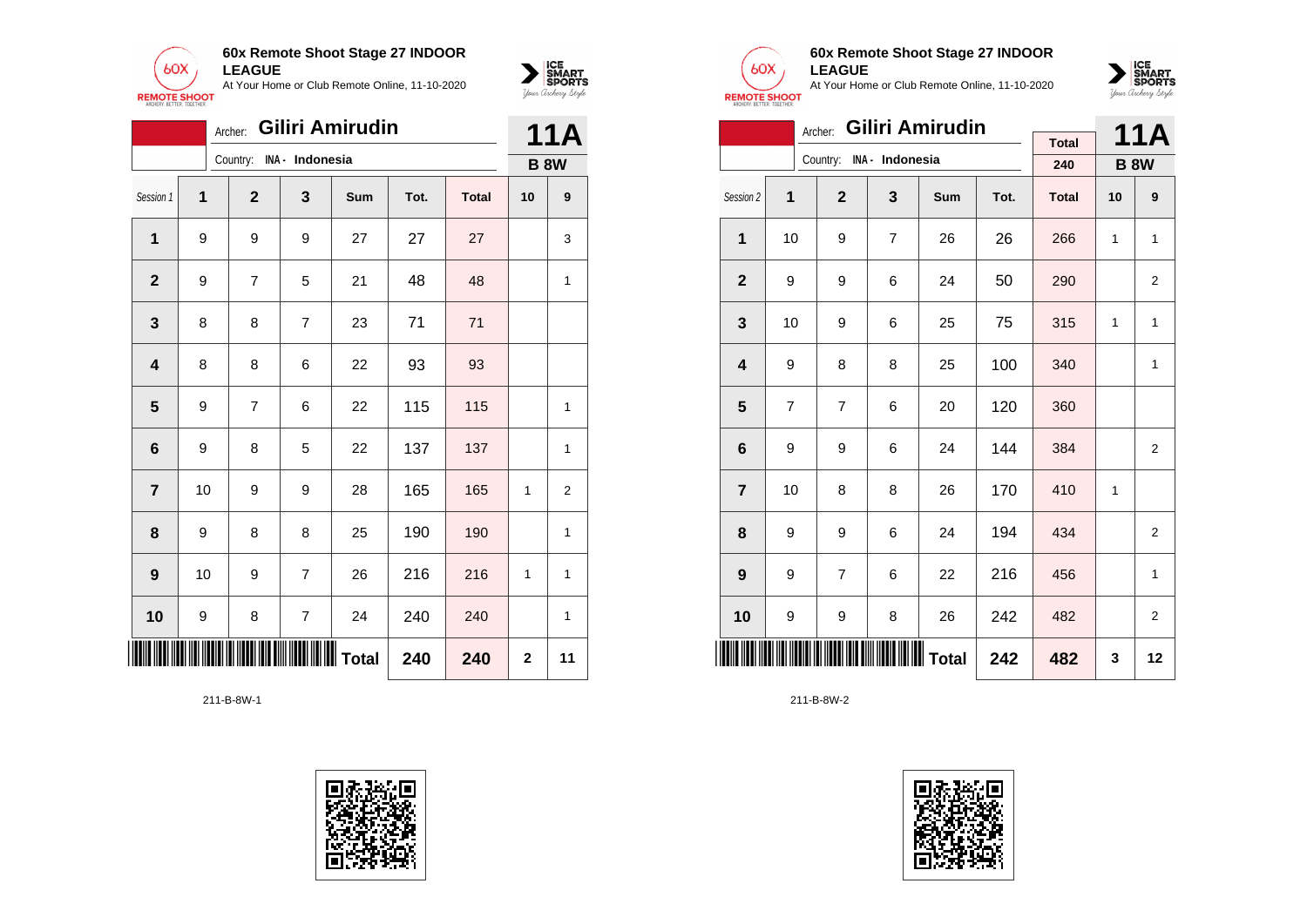



|                         | Archer: Alba Fahry<br>Country:<br>INA - Indonesia<br>$\mathbf{2}$<br>3<br>1<br>Sum<br>Tot.<br><b>Total</b><br>1<br>M<br>17<br>17<br>17<br>9<br>8<br>23<br>40<br>9<br>8<br>6<br>40<br>$\mathbf{2}$<br>9<br>8<br>M<br>17<br>57<br>57<br>3<br>79<br>$\overline{7}$<br>79<br>$\overline{\mathbf{4}}$<br>8<br>$\overline{7}$<br>22<br>$\overline{\mathbf{5}}$<br>M<br>95<br>8<br>8<br>16<br>95<br>111<br>111<br>$\bf 6$<br>7<br>M<br>16<br>9 |    |                |    |     |     | <b>12A</b>     |              |
|-------------------------|-----------------------------------------------------------------------------------------------------------------------------------------------------------------------------------------------------------------------------------------------------------------------------------------------------------------------------------------------------------------------------------------------------------------------------------------|----|----------------|----|-----|-----|----------------|--------------|
|                         |                                                                                                                                                                                                                                                                                                                                                                                                                                         |    |                |    |     |     | <b>R 8W</b>    |              |
| Session 1               |                                                                                                                                                                                                                                                                                                                                                                                                                                         |    |                |    |     |     | 10             | 9            |
|                         |                                                                                                                                                                                                                                                                                                                                                                                                                                         |    |                |    |     |     |                | 1            |
|                         |                                                                                                                                                                                                                                                                                                                                                                                                                                         |    |                |    |     |     |                | 1            |
|                         |                                                                                                                                                                                                                                                                                                                                                                                                                                         |    |                |    |     |     |                | 1            |
|                         |                                                                                                                                                                                                                                                                                                                                                                                                                                         |    |                |    |     |     |                |              |
|                         |                                                                                                                                                                                                                                                                                                                                                                                                                                         |    |                |    |     |     |                |              |
|                         |                                                                                                                                                                                                                                                                                                                                                                                                                                         |    |                |    |     |     |                | $\mathbf{1}$ |
| $\overline{\mathbf{r}}$ | 10                                                                                                                                                                                                                                                                                                                                                                                                                                      | 10 | $\overline{7}$ | 27 | 138 | 138 | 2              |              |
| 8                       | 6                                                                                                                                                                                                                                                                                                                                                                                                                                       | M  | M              | 6  | 144 | 144 |                |              |
| 9                       | 10                                                                                                                                                                                                                                                                                                                                                                                                                                      | 8  | M              | 18 | 162 | 162 | 1              |              |
| 10                      | 10                                                                                                                                                                                                                                                                                                                                                                                                                                      | 10 | 6              | 26 | 188 | 188 | $\overline{2}$ |              |
|                         | <b>∭∭ T</b> otal<br>188<br>188                                                                                                                                                                                                                                                                                                                                                                                                          |    |                |    |     |     |                | 4            |





### **60x Remote Shoot Stage 27 INDOOR LEAGUE**

At Your Home or Club Remote Online, 11-10-2020



|                         |                | Archer:        | <b>Alba Fahry</b>        |                  |      |              |    | <b>12A</b>     |
|-------------------------|----------------|----------------|--------------------------|------------------|------|--------------|----|----------------|
|                         |                |                | Country: INA - Indonesia |                  |      | <b>Total</b> |    |                |
|                         |                |                |                          |                  |      | 188          |    | <b>R 8W</b>    |
| Session 2               | 1              | $\overline{2}$ | 3                        | Sum              | Tot. | <b>Total</b> | 10 | 9              |
| 1                       | 9              | 8              | M                        | 17               | 17   | 205          |    | 1              |
| $\overline{2}$          | 10             | 9              | 6                        | 25               | 42   | 230          | 1  | 1              |
| 3                       | $\overline{7}$ | 6              | 6                        | 19               | 61   | 249          |    |                |
| $\overline{\mathbf{4}}$ | 9              | 9              | $\overline{7}$           | 25               | 86   | 274          |    | $\overline{2}$ |
| 5                       | 8              | 6              | 6                        | 20               | 106  | 294          |    |                |
| 6                       | 9              | 8              | M                        | 17               | 123  | 311          |    | 1              |
| $\overline{7}$          | 9              | $\overline{7}$ | 6                        | 22               | 145  | 333          |    | 1              |
| 8                       | 8              | 7              | M                        | 15               | 160  | 348          |    |                |
| 9                       | 9              | 8              | 8                        | 25               | 185  | 373          |    | 1              |
| 10                      | 9              | 8              | 6                        | 23               | 208  | 396          |    | 1              |
| ║                       |                |                |                          | <b>III</b> Total | 208  | 396          | 1  | 8              |

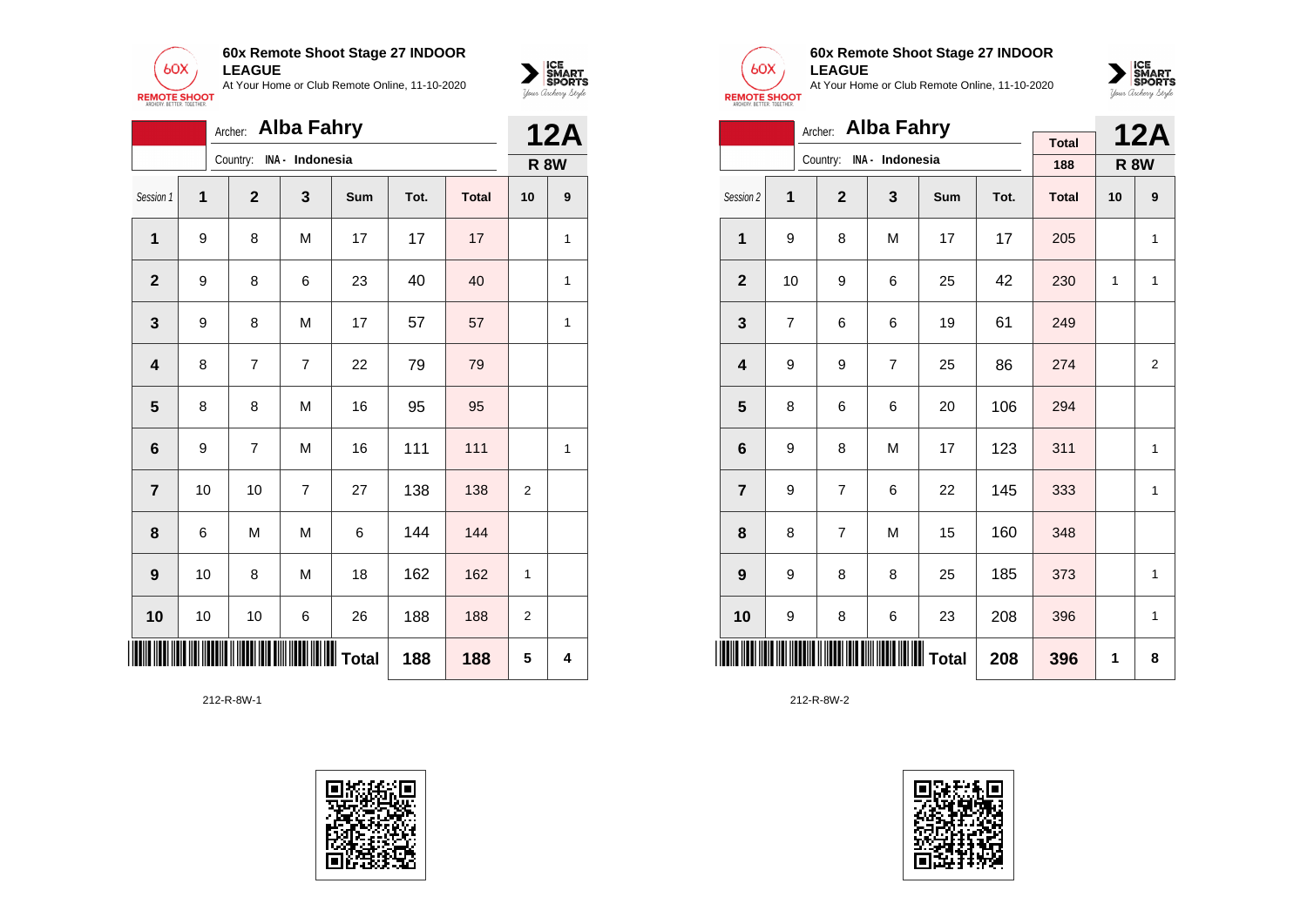



|                         | Alba Pradnya<br>Archer: |                   |                 |           |      |              |                |                |  |  |
|-------------------------|-------------------------|-------------------|-----------------|-----------|------|--------------|----------------|----------------|--|--|
|                         |                         | Country:          | INA - Indonesia |           |      |              |                | <b>R 8W</b>    |  |  |
| Session 1               | 1                       | $\mathbf{2}$      | 3               | Sum       | Tot. | <b>Total</b> | 10             | 9              |  |  |
| 1                       | 9                       | 8                 | 8               | 25        | 25   | 25           |                | 1              |  |  |
| $\overline{2}$          | 10                      | 9                 | 8               | 27        | 52   | 52           | 1              | 1              |  |  |
| 3                       | 10                      | 10                | 8               | 28        | 80   | 80           | $\overline{2}$ |                |  |  |
| $\overline{\mathbf{4}}$ | 9                       | 8                 | $\overline{7}$  | 24        | 104  | 104          |                | 1              |  |  |
| $5\phantom{1}$          | 10                      | 9                 | 9               | 28        | 132  | 132          | 1              | $\overline{2}$ |  |  |
| 6                       | 9                       | 7                 | $\overline{7}$  | 23        | 155  | 155          |                | 1              |  |  |
| $\overline{7}$          | 9                       | 6                 | 6               | 21        | 176  | 176          |                | 1              |  |  |
| 8                       | 10                      | 9                 | 8               | 27        | 203  | 203          | 1              | 1              |  |  |
| 9                       | 10                      | 9                 | 9               | 28        | 231  | 231          | 1              | $\overline{2}$ |  |  |
| 10                      | 10                      | 9                 | $\overline{7}$  | 26        | 257  | 257          | 1              | 1              |  |  |
| IIII                    |                         | <b>TERRITORIA</b> |                 | ∭∭∭ Total | 257  | 257          | 7              | 11             |  |  |





### **60x Remote Shoot Stage 27 INDOOR LEAGUE**

At Your Home or Club Remote Online, 11-10-2020



|                         | Alba Pradnya<br>Archer: |                |                 |     |      |              |    |                |  |  |
|-------------------------|-------------------------|----------------|-----------------|-----|------|--------------|----|----------------|--|--|
|                         |                         | Country:       | INA - Indonesia |     |      | <b>Total</b> |    | <b>13A</b>     |  |  |
|                         |                         |                |                 |     |      | 257          |    | <b>R 8W</b>    |  |  |
| Session 2               | 1                       | $\overline{2}$ | 3               | Sum | Tot. | <b>Total</b> | 10 | 9              |  |  |
| $\mathbf{1}$            | 10                      | 9              | 9               | 28  | 28   | 285          | 1  | $\overline{2}$ |  |  |
| $\overline{2}$          | 10                      | 8              | 8               | 26  | 54   | 311          | 1  |                |  |  |
| 3                       | 10                      | 8              | M               | 18  | 72   | 329          | 1  |                |  |  |
| $\overline{\mathbf{4}}$ | 9                       | 8              | 6               | 23  | 95   | 352          |    | 1              |  |  |
| 5                       | 8                       | 8              | $\overline{7}$  | 23  | 118  | 375          |    |                |  |  |
| 6                       | 9                       | 9              | 8               | 26  | 144  | 401          |    | $\overline{2}$ |  |  |
| $\overline{7}$          | 10                      | 8              | 8               | 26  | 170  | 427          | 1  |                |  |  |
| 8                       | 9                       | 8              | M               | 17  | 187  | 444          |    | 1              |  |  |
| 9                       | 9                       | 9              | 6               | 24  | 211  | 468          |    | $\overline{2}$ |  |  |
| 10                      | 7                       | 6              | 6               | 19  | 230  | 487          |    |                |  |  |
| <b>IIIII</b>            |                         |                | 230             | 487 | 4    | 8            |    |                |  |  |

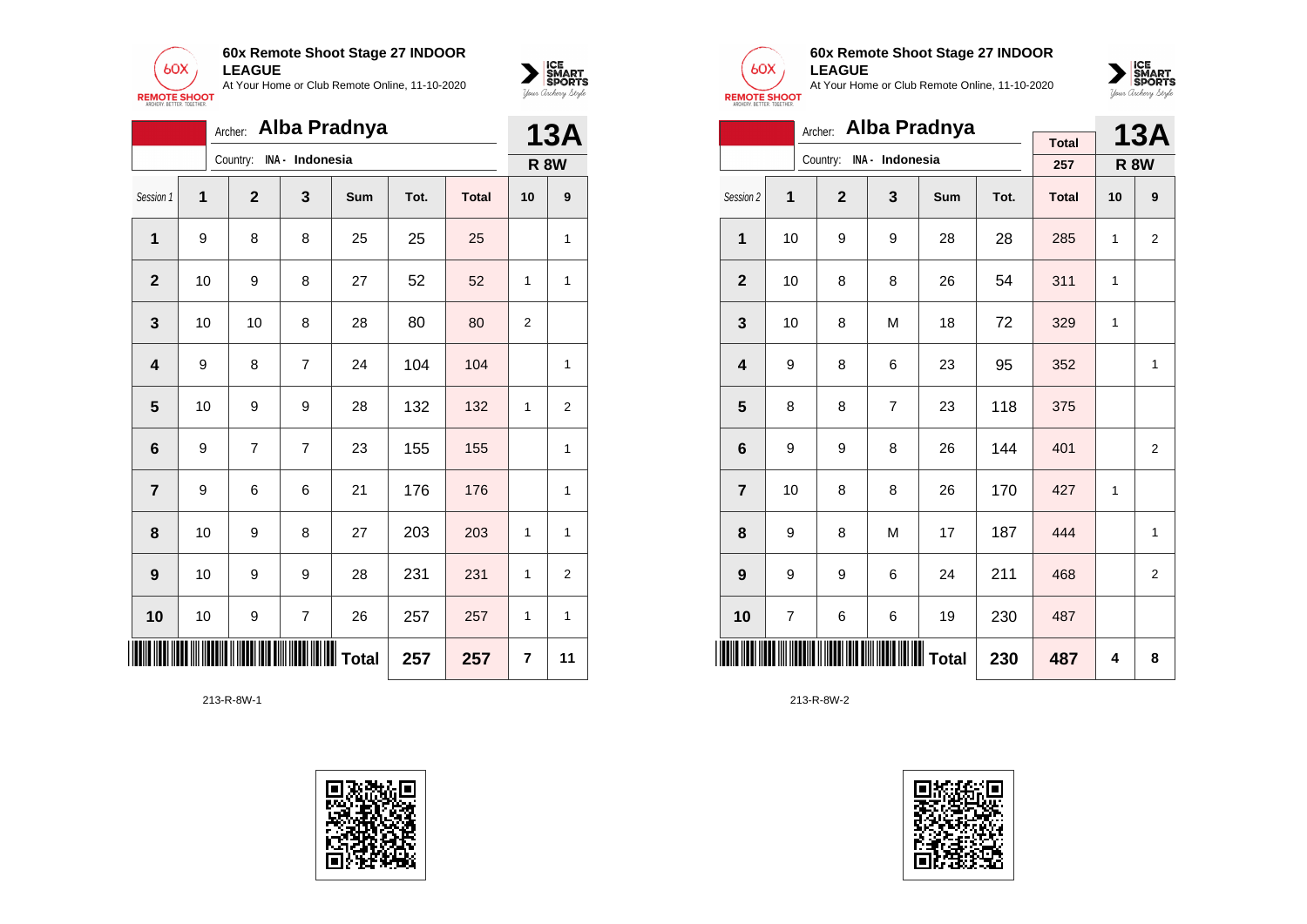



|                  | Archer: Alba Nurdafa |                          |                |                |      |              |             |             |  |  |
|------------------|----------------------|--------------------------|----------------|----------------|------|--------------|-------------|-------------|--|--|
|                  |                      | Country: INA - Indonesia |                |                |      |              | <b>R 8W</b> |             |  |  |
| Session 1        | 1                    | $\mathbf{2}$             | 3              | Sum            | Tot. | <b>Total</b> | 10          | 9           |  |  |
| 1                | 8                    | $\overline{7}$           | M              | 15             | 15   | 15           |             |             |  |  |
| $\mathbf 2$      | 8                    | 6                        | M              | 14             | 29   | 29           |             |             |  |  |
| 3                | 8                    | $\overline{7}$           | M              | 15             | 44   | 44           |             |             |  |  |
| 4                | $\overline{7}$       | 6                        | 6              | 19             | 63   | 63           |             |             |  |  |
| 5                | 9                    | 8                        | 8              | 25             | 88   | 88           |             | 1           |  |  |
| 6                | 8                    | $\overline{7}$           | M              | 15             | 103  | 103          |             |             |  |  |
| $\overline{7}$   | 8                    | 8                        | $\overline{7}$ | 23             | 126  | 126          |             |             |  |  |
| 8                | 6                    | M                        | M              | 6              | 132  | 132          |             |             |  |  |
| $\boldsymbol{9}$ | 9                    | $\overline{7}$           | M              | 16             | 148  | 148          |             | 1           |  |  |
| 10               | 7                    | M                        | M              | $\overline{7}$ | 155  | 155          |             |             |  |  |
| <u>Hilli</u>     | 155<br>155           |                          |                |                |      |              |             | $\mathbf 2$ |  |  |





### **60x Remote Shoot Stage 27 INDOOR LEAGUE**

At Your Home or Club Remote Online, 11-10-2020



|                         | Archer: Alba Nurdafa |                          |                |     |      |              |              |             |  |  |  |
|-------------------------|----------------------|--------------------------|----------------|-----|------|--------------|--------------|-------------|--|--|--|
|                         |                      | Country: INA - Indonesia |                |     |      | <b>Total</b> |              | <b>14A</b>  |  |  |  |
|                         |                      |                          |                |     |      | 155          |              | <b>R 8W</b> |  |  |  |
| Session 2               | 1                    | $\overline{2}$           | 3              | Sum | Tot. | <b>Total</b> | 10           | 9           |  |  |  |
| 1                       | 7                    | 6                        | M              | 13  | 13   | 168          |              |             |  |  |  |
| $\mathbf{2}$            | 8                    | 8                        | 6              | 22  | 35   | 190          |              |             |  |  |  |
| 3                       | M                    | M                        | M              | 0   | 35   | 190          |              |             |  |  |  |
| $\overline{\mathbf{4}}$ | 6                    | 6                        | M              | 12  | 47   | 202          |              |             |  |  |  |
| 5                       | 8                    | 9                        | M              | 17  | 64   | 219          |              | 1           |  |  |  |
| 6                       | 8                    | 8                        | $\overline{7}$ | 23  | 87   | 242          |              |             |  |  |  |
| $\overline{7}$          | 9                    | 8                        | 6              | 23  | 110  | 265          |              | 1           |  |  |  |
| 8                       | 10                   | 9                        | 8              | 27  | 137  | 292          | $\mathbf{1}$ | 1           |  |  |  |
| 9                       | 8                    | $\overline{7}$           | 6              | 21  | 158  | 313          |              |             |  |  |  |
| 10                      | 9                    | 8                        | M              | 17  | 175  | 330          |              | 1           |  |  |  |
| IIII                    |                      |                          |                | 175 | 330  | 1            | 4            |             |  |  |  |

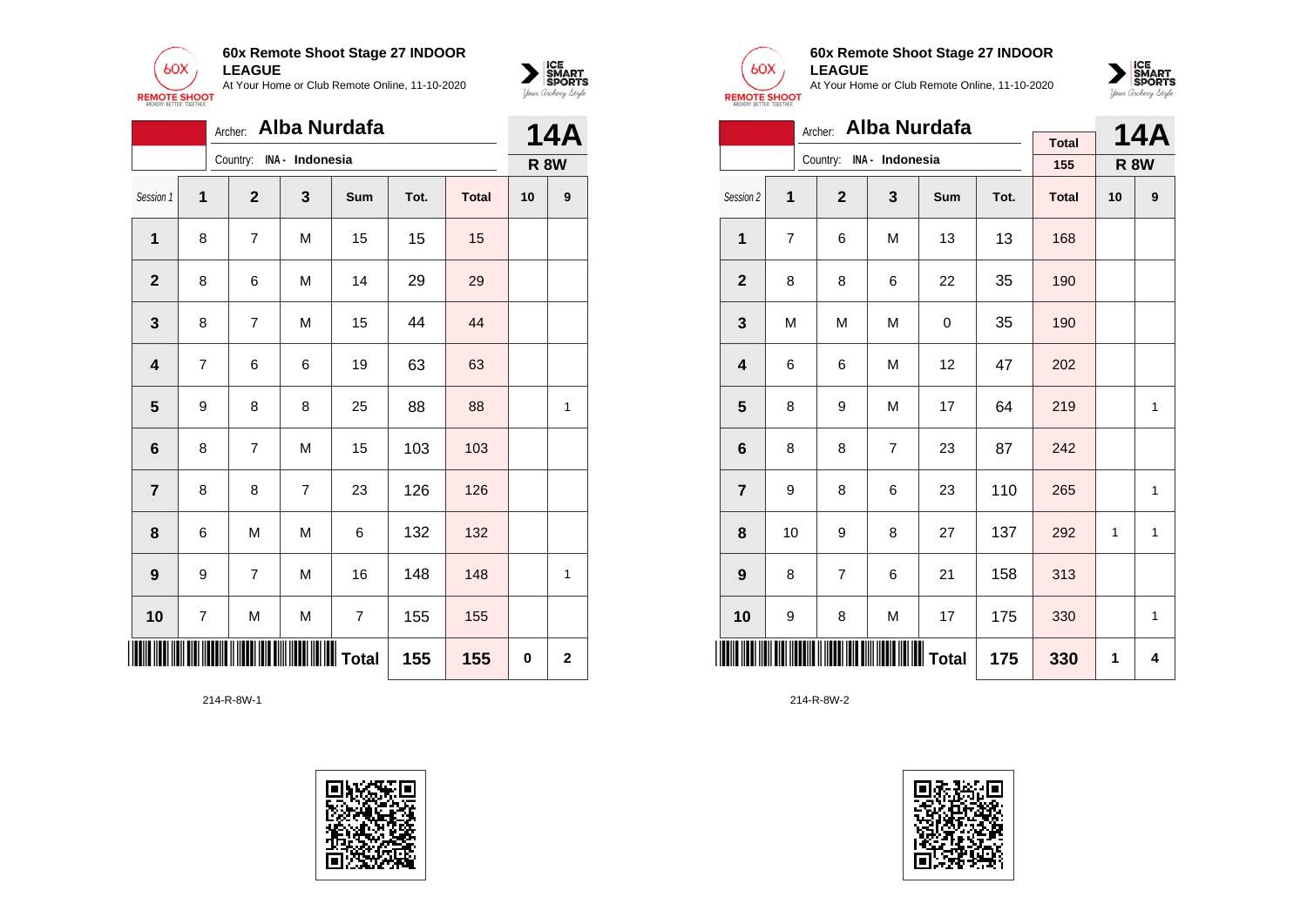



|                         | <b>Manggis Izzata</b><br>Archer: |                |                 |     |      |              |    |             |  |
|-------------------------|----------------------------------|----------------|-----------------|-----|------|--------------|----|-------------|--|
|                         |                                  | Country:       | INA - Indonesia |     |      |              |    | <b>R 8W</b> |  |
| Session 1               | 1                                | $\mathbf{2}$   | 3               | Sum | Tot. | <b>Total</b> | 10 | 9           |  |
| 1                       | 8                                | 6              | 6               | 20  | 20   | 20           |    |             |  |
| $\mathbf 2$             | 6                                | 10             | M               | 16  | 36   | 36           | 1  |             |  |
| 3                       | 9                                | $\overline{7}$ | M               | 16  | 52   | 52           |    | 1           |  |
| $\overline{\mathbf{4}}$ | 9                                | 8              | M               | 17  | 69   | 69           |    | 1           |  |
| 5                       | 8                                | 6              | M               | 14  | 83   | 83           |    |             |  |
| $6\phantom{1}6$         | 9                                | 8              | 7               | 24  | 107  | 107          |    | 1           |  |
| 7                       | 8                                | 7              | M               | 15  | 122  | 122          |    |             |  |
| 8                       | 10                               | 8              | M               | 18  | 140  | 140          | 1  |             |  |
| 9                       | 10                               | 8              | M               | 18  | 158  | 158          | 1  |             |  |
| 10                      | $\overline{7}$                   | 8              | 8               | 23  | 181  | 181          |    |             |  |
| 181<br>181              |                                  |                |                 |     |      |              |    | 3           |  |





### **60x Remote Shoot Stage 27 INDOOR LEAGUE**

At Your Home or Club Remote Online, 11-10-2020



|                         | <b>Manggis Izzata</b><br>Archer: |                      |                          |                |      |              |    |                |  |  |  |
|-------------------------|----------------------------------|----------------------|--------------------------|----------------|------|--------------|----|----------------|--|--|--|
|                         |                                  |                      | Country: INA - Indonesia |                |      | <b>Total</b> |    | <b>15A</b>     |  |  |  |
|                         |                                  |                      |                          |                |      | 181          |    | <b>R 8W</b>    |  |  |  |
| Session 2               | $\overline{1}$                   | $\overline{2}$       | 3                        | Sum            | Tot. | <b>Total</b> | 10 | 9              |  |  |  |
| 1                       | 8                                | 8                    | $\overline{7}$           | 23             | 23   | 204          |    |                |  |  |  |
| $\mathbf{2}$            | 6                                | M                    | M                        | 6              | 29   | 210          |    |                |  |  |  |
| 3                       | 8                                | 7                    | 6                        | 21             | 50   | 231          |    |                |  |  |  |
| $\overline{\mathbf{4}}$ | 9                                | M                    | M                        | 9              | 59   | 240          |    | 1              |  |  |  |
| 5                       | 8                                | $\overline{7}$       | M                        | 15             | 74   | 255          |    |                |  |  |  |
| $6\phantom{1}$          | 10                               | M                    | M                        | 10             | 84   | 265          | 1  |                |  |  |  |
| $\overline{7}$          | 7                                | M                    | M                        | $\overline{7}$ | 91   | 272          |    |                |  |  |  |
| 8                       | 9                                | 9                    | 6                        | 24             | 115  | 296          |    | $\overline{2}$ |  |  |  |
| 9                       | $\overline{7}$                   | 6                    | M                        | 13             | 128  | 309          |    |                |  |  |  |
| 10                      | 9                                | 7                    | 6                        | 22             | 150  | 331          |    | 1              |  |  |  |
| <b>THE REAL</b>         |                                  | <b>WILLIAN Total</b> | 150                      | 331            | 1    | 4            |    |                |  |  |  |

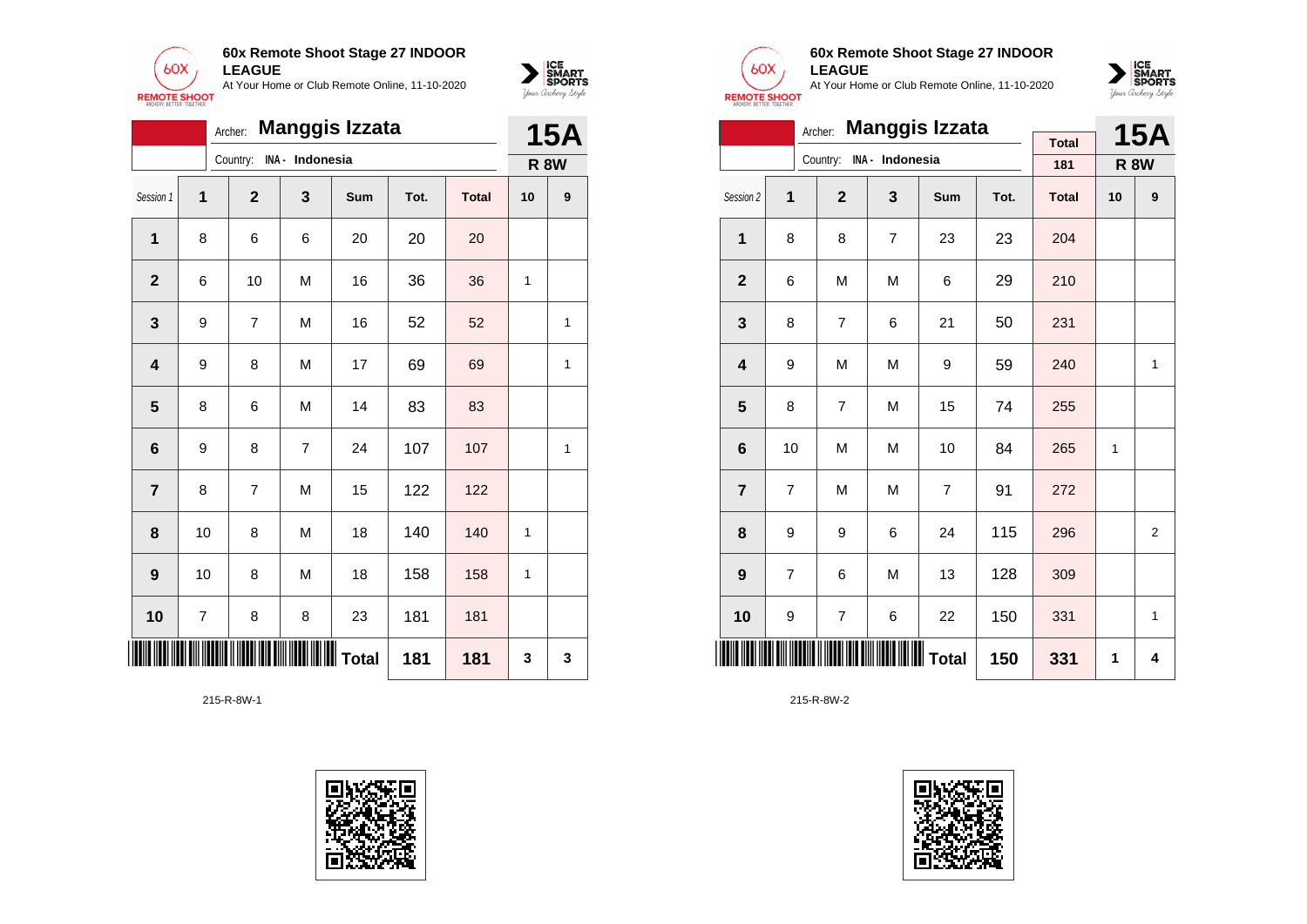

|                         | Alba Gunawan<br>Archer: |  |              |                 |     |      |              |             |            |  |
|-------------------------|-------------------------|--|--------------|-----------------|-----|------|--------------|-------------|------------|--|
|                         |                         |  | Country:     | INA - Indonesia |     |      |              | <b>B 8W</b> | <b>16A</b> |  |
| Session 1               | $\mathbf{1}$            |  | $\mathbf{2}$ | 3               | Sum | Tot. | <b>Total</b> | 10          | 9          |  |
| $\mathbf{1}$            |                         |  |              |                 |     |      |              |             |            |  |
| $\mathbf{2}$            |                         |  |              |                 |     |      |              |             |            |  |
| $\mathbf 3$             |                         |  |              |                 |     |      |              |             |            |  |
| $\overline{\mathbf{4}}$ |                         |  |              |                 |     |      |              |             |            |  |
| $\overline{\mathbf{5}}$ |                         |  |              |                 |     |      |              |             |            |  |
| $6\phantom{1}$          |                         |  |              |                 |     |      |              |             |            |  |
| $\overline{7}$          |                         |  |              |                 |     |      |              |             |            |  |
| 8                       |                         |  |              |                 |     |      |              |             |            |  |
| $\boldsymbol{9}$        |                         |  |              |                 |     |      |              |             |            |  |
| 10                      |                         |  |              |                 |     |      |              |             |            |  |
|                         |                         |  |              |                 |     |      |              |             |            |  |





 $\sum_{\text{M} \subseteq \text{S$ **PORTS** 

### **60x Remote Shoot Stage 27 INDOOR LEAGUE**

At Your Home or Club Remote Online, 11-10-2020



|                         |   | Alba Gunawan<br>Archer:  |             |            |      | <b>16A</b>   |    |                  |
|-------------------------|---|--------------------------|-------------|------------|------|--------------|----|------------------|
|                         |   | Country: INA - Indonesia |             |            |      | <b>Total</b> |    | <b>B 8W</b>      |
|                         |   |                          |             |            |      |              |    |                  |
| Session 2               | 1 | $\mathbf{2}$             | $\mathbf 3$ | <b>Sum</b> | Tot. | <b>Total</b> | 10 | $\boldsymbol{9}$ |
| 1                       |   |                          |             |            |      |              |    |                  |
| $\mathbf{2}$            |   |                          |             |            |      |              |    |                  |
| 3                       |   |                          |             |            |      |              |    |                  |
| $\overline{\mathbf{4}}$ |   |                          |             |            |      |              |    |                  |
| 5                       |   |                          |             |            |      |              |    |                  |
| 6                       |   |                          |             |            |      |              |    |                  |
| $\overline{7}$          |   |                          |             |            |      |              |    |                  |
| 8                       |   |                          |             |            |      |              |    |                  |
| $\boldsymbol{9}$        |   |                          |             |            |      |              |    |                  |
| 10                      |   |                          |             |            |      |              |    |                  |
|                         |   |                          |             |            |      |              |    |                  |

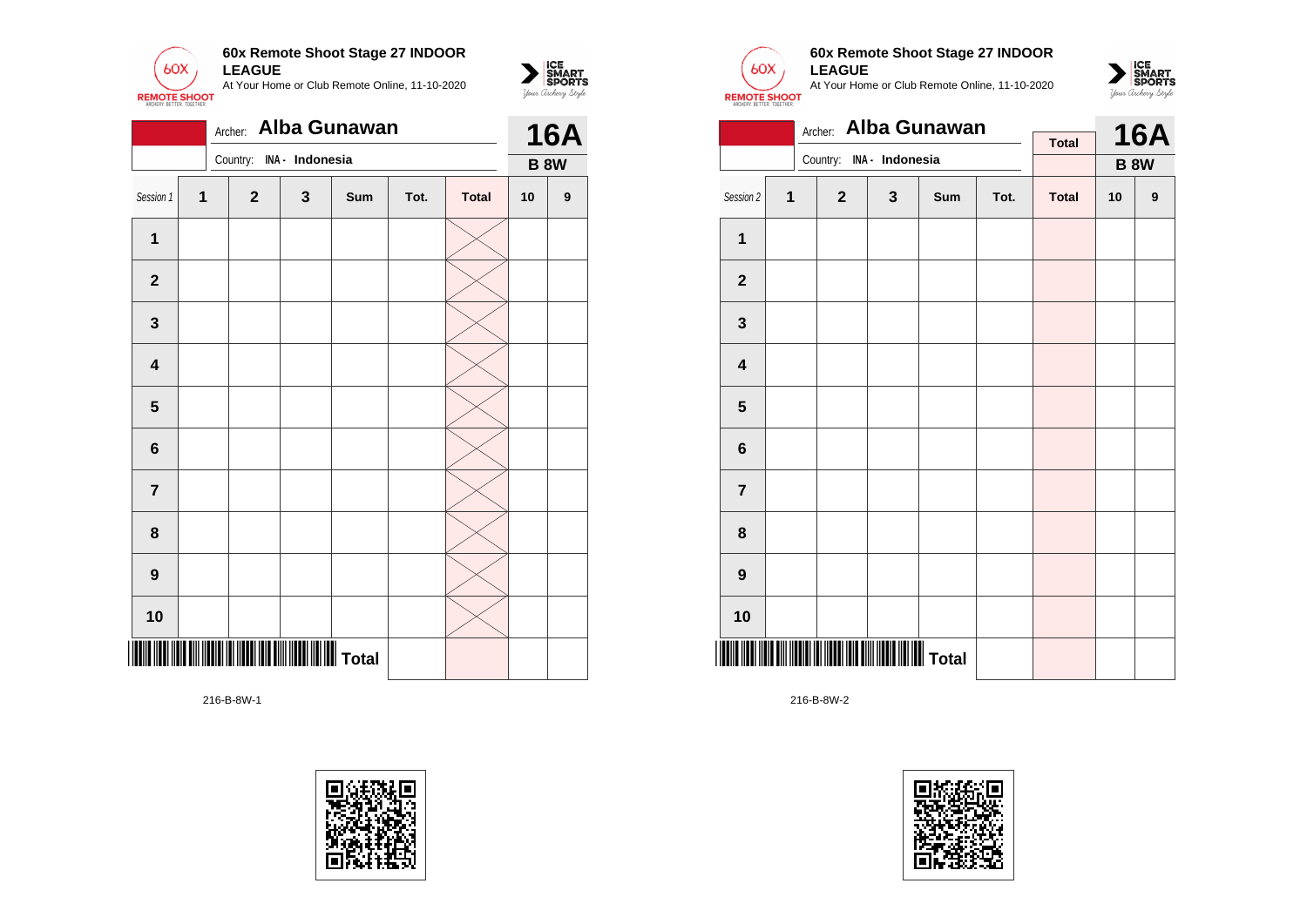



|                 | <b>Alba Nadien</b><br>Archer: |                |                 |                |                |                |             |   |  |  |
|-----------------|-------------------------------|----------------|-----------------|----------------|----------------|----------------|-------------|---|--|--|
|                 |                               | Country:       | INA - Indonesia |                |                |                | <b>R 8W</b> |   |  |  |
| Session 1       | 1                             | $\mathbf{2}$   | 3               | Sum            | Tot.           | <b>Total</b>   | 10          | 9 |  |  |
| 1               | 7                             | M              | M               | $\overline{7}$ | $\overline{7}$ | $\overline{7}$ |             |   |  |  |
| $\mathbf{2}$    | 8                             | 8              | M               | 16             | 23             | 23             |             |   |  |  |
| 3               | M                             | M              | M               | 0              | 23             | 23             |             |   |  |  |
| 4               | $\overline{7}$                | $\overline{7}$ | M               | 14             | 37             | 37             |             |   |  |  |
| 5               | 8                             | M              | M               | 8              | 45             | 45             |             |   |  |  |
| $6\phantom{1}6$ | 10                            | M              | M               | 10             | 55             | 55             | 1           |   |  |  |
| $\overline{7}$  | 8                             | 6              | M               | 14             | 69             | 69             |             |   |  |  |
| 8               | 8                             | M              | M               | 8              | 77             | 77             |             |   |  |  |
| 9               | 9                             | $\overline{7}$ | M               | 16             | 93             | 93             |             | 1 |  |  |
| 10              | 10                            | M              | M               | 10             | 103            | 103            | 1           |   |  |  |
| 103<br>103      |                               |                |                 |                |                |                |             | 1 |  |  |





### **60x Remote Shoot Stage 27 INDOOR LEAGUE**

At Your Home or Club Remote Online, 11-10-2020



|                         | Archer: Alba Nadien |                          |                |                         |      |              |             |            |  |  |  |
|-------------------------|---------------------|--------------------------|----------------|-------------------------|------|--------------|-------------|------------|--|--|--|
|                         |                     | Country: INA - Indonesia |                |                         |      | <b>Total</b> |             | <b>17A</b> |  |  |  |
|                         |                     |                          |                |                         |      | 103          | <b>R 8W</b> |            |  |  |  |
| Session 2               | 1                   | $\overline{2}$           | 3              | Sum                     | Tot. | <b>Total</b> | 10          | 9          |  |  |  |
| $\mathbf{1}$            | 7                   | 6                        | M              | 13                      | 13   | 116          |             |            |  |  |  |
| $\overline{2}$          | 8                   | 8                        | 8              | 24                      | 37   | 140          |             |            |  |  |  |
| 3                       | 7                   | M                        | M              | 7                       | 44   | 147          |             |            |  |  |  |
| $\overline{\mathbf{4}}$ | 9                   | 8                        | $\overline{7}$ | 24                      | 68   | 171          |             | 1          |  |  |  |
| 5                       | 9                   | M                        | M              | 9                       | 77   | 180          |             | 1          |  |  |  |
| 6                       | 9                   | M                        | M              | 9                       | 86   | 189          |             | 1          |  |  |  |
| $\overline{7}$          | 8                   | 8                        | M              | 16                      | 102  | 205          |             |            |  |  |  |
| 8                       | 9                   | M                        | M              | 9                       | 111  | 214          |             | 1          |  |  |  |
| 9                       | 8                   | 8                        | 6              | 22                      | 133  | 236          |             |            |  |  |  |
| 10                      | 7                   | M                        | M              | $\overline{\mathbf{7}}$ | 140  | 243          |             |            |  |  |  |
|                         |                     |                          | 140            | 243                     | 0    | 4            |             |            |  |  |  |

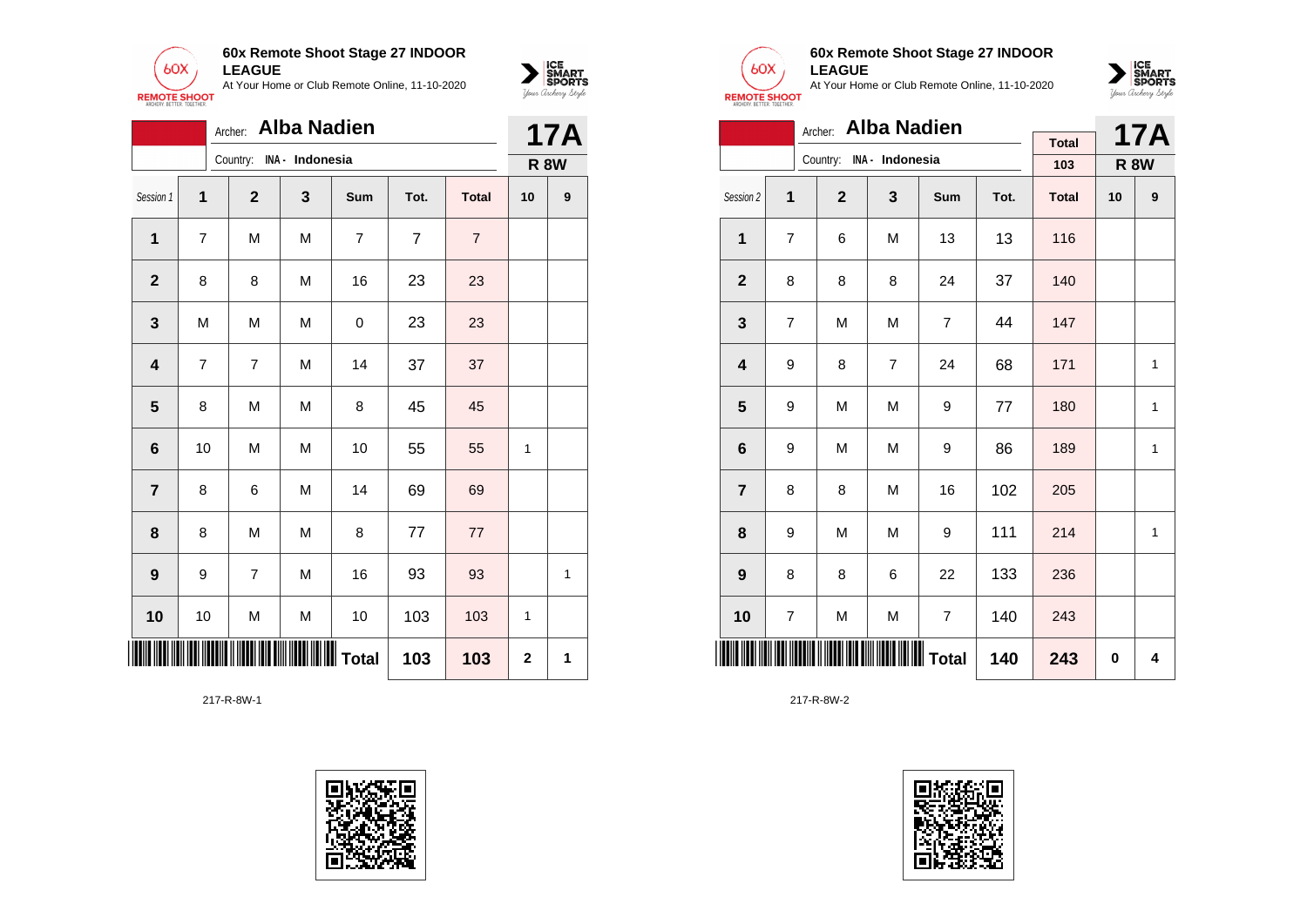



|                         | Archer: Alba Raisyaa |              |                 |                  |      |              |    |             |  |  |
|-------------------------|----------------------|--------------|-----------------|------------------|------|--------------|----|-------------|--|--|
|                         |                      | Country:     | INA - Indonesia |                  |      |              |    | <b>R 8W</b> |  |  |
| Session 1               | 1                    | $\mathbf{2}$ | 3               | Sum              | Tot. | <b>Total</b> | 10 | 9           |  |  |
| 1                       | 6                    | M            | M               | 6                | 6    | 6            |    |             |  |  |
| $\mathbf{2}$            | 6                    | M            | M               | 6                | 12   | 12           |    |             |  |  |
| $\mathbf 3$             | 6                    | M            | M               | 6                | 18   | 18           |    |             |  |  |
| $\overline{\mathbf{4}}$ | $\overline{7}$       | M            | M               | $\overline{7}$   | 25   | 25           |    |             |  |  |
| $5\phantom{1}$          | 7                    | M            | M               | $\overline{7}$   | 32   | 32           |    |             |  |  |
| 6                       | 9                    | M            | M               | 9                | 41   | 41           |    | 1           |  |  |
| $\overline{\mathbf{r}}$ | 9                    | M            | M               | 9                | 50   | 50           |    | 1           |  |  |
| 8                       | 9                    | M            | M               | 9                | 59   | 59           |    | 1           |  |  |
| 9                       | 10                   | 9            | M               | 19               | 78   | 78           | 1  | 1           |  |  |
| 10                      | 7                    | 7            | M               | 14               | 92   | 92           |    |             |  |  |
|                         |                      |              |                 | <b>III</b> Total | 92   | 92           | 1  | 4           |  |  |





### **60x Remote Shoot Stage 27 INDOOR LEAGUE**

At Your Home or Club Remote Online, 11-10-2020



|                         | Alba Raisyaa<br>Archer: |                          |   |     |      |              |             |            |  |  |  |
|-------------------------|-------------------------|--------------------------|---|-----|------|--------------|-------------|------------|--|--|--|
|                         |                         | Country: INA - Indonesia |   |     |      | <b>Total</b> |             | <b>18A</b> |  |  |  |
|                         |                         |                          |   |     |      | 92           | <b>R 8W</b> |            |  |  |  |
| Session 2               | 1                       | $\overline{2}$           | 3 | Sum | Tot. | <b>Total</b> | 10          | 9          |  |  |  |
| 1                       | 6                       | M                        | M | 6   | 6    | 98           |             |            |  |  |  |
| $\mathbf{2}$            | 6                       | M                        | M | 6   | 12   | 104          |             |            |  |  |  |
| 3                       | 6                       | 6                        | M | 12  | 24   | 116          |             |            |  |  |  |
| $\overline{\mathbf{4}}$ | 10                      | 10                       | M | 20  | 44   | 136          | 2           |            |  |  |  |
| 5                       | 8                       | M                        | M | 8   | 52   | 144          |             |            |  |  |  |
| 6                       | 6                       | M                        | M | 6   | 58   | 150          |             |            |  |  |  |
| $\overline{7}$          | M                       | M                        | M | 0   | 58   | 150          |             |            |  |  |  |
| 8                       | 8                       | 6                        | M | 14  | 72   | 164          |             |            |  |  |  |
| 9                       | M                       | M                        | M | 0   | 72   | 164          |             |            |  |  |  |
| 10                      | 6                       | 6                        | M | 12  | 84   | 176          |             |            |  |  |  |
|                         |                         |                          |   |     | 84   | 176          | $\mathbf 2$ | 0          |  |  |  |

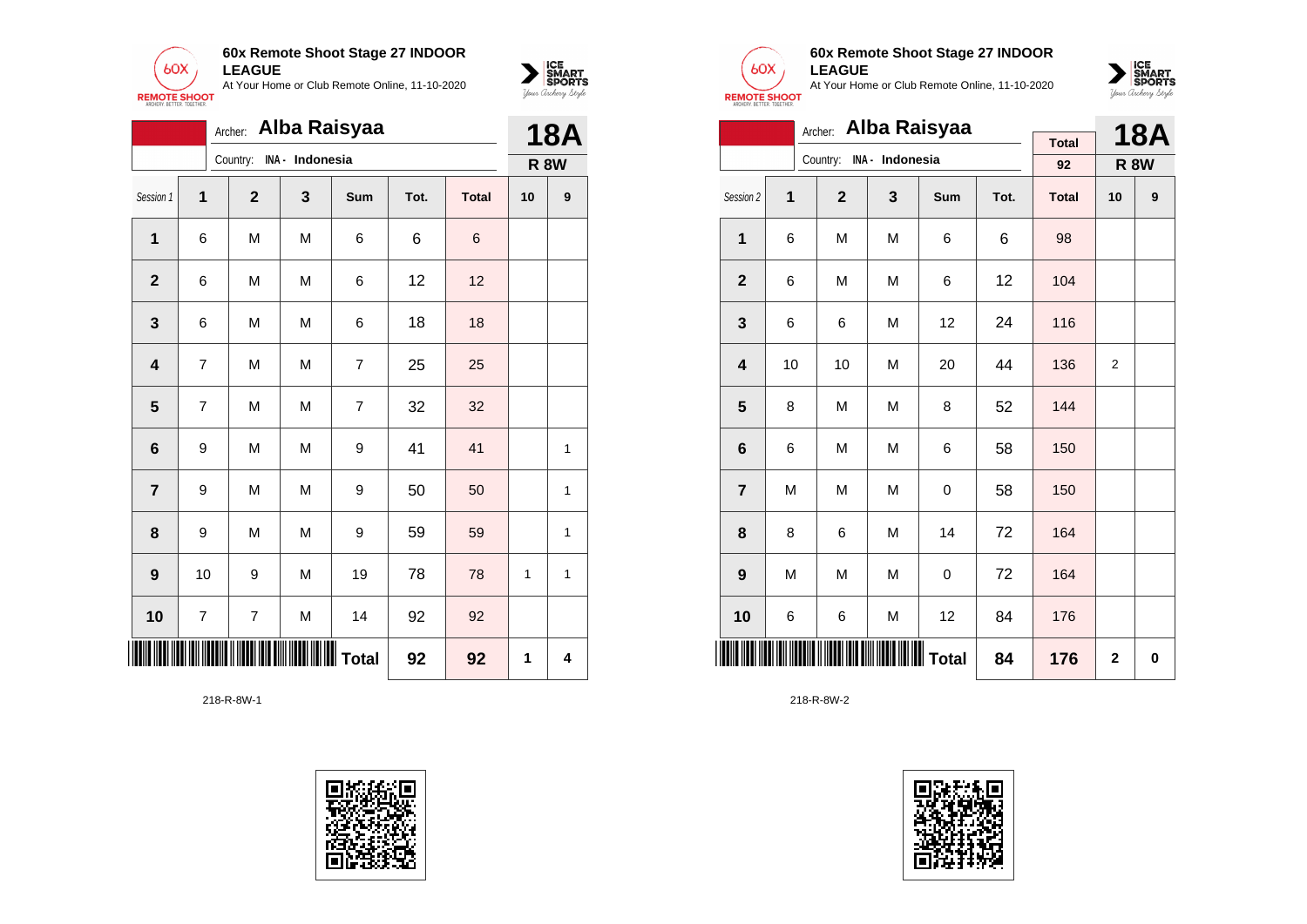



|                         |    | Archer:        | <b>Alba Haidar</b>                               |                |      |              | <b>19A</b>              |                  |
|-------------------------|----|----------------|--------------------------------------------------|----------------|------|--------------|-------------------------|------------------|
|                         |    | Country:       | INA - Indonesia                                  |                |      |              |                         | R ST             |
| Session 1               | 1  | $\overline{2}$ | 3                                                | Sum            | Tot. | <b>Total</b> | 10                      | $\boldsymbol{9}$ |
| 1                       | M  | M              | M                                                | 0              | 0    | $\mathbf 0$  |                         |                  |
| $\overline{2}$          | 6  | M              | M                                                | 6              | 6    | $\,$ 6 $\,$  |                         |                  |
| 3                       | M  | M              | M                                                | 0              | 6    | $\,$ 6       |                         |                  |
| $\overline{\mathbf{4}}$ | 6  | M              | M                                                | 6              | 12   | 12           |                         |                  |
| $5\phantom{1}$          | M  | M              | M                                                | $\mathbf 0$    | 12   | 12           |                         |                  |
| 6                       | 10 | 9              | M                                                | 19             | 31   | 31           | $\mathbf{1}$            | 1                |
| $\overline{7}$          | 7  | M              | M                                                | $\overline{7}$ | 38   | 38           |                         |                  |
| 8                       | 10 | $\overline{7}$ | 6                                                | 23             | 61   | 61           | 1                       |                  |
| $\boldsymbol{9}$        | 6  | M              | M                                                | 6              | 67   | 67           |                         |                  |
| 10                      | 8  | M              | M                                                | 8              | 75   | 75           |                         |                  |
| III                     |    |                | <b>                                   </b> Total |                | 75   | 75           | $\overline{\mathbf{2}}$ | 1                |

219-R-ST-1





### **60x Remote Shoot Stage 27 INDOOR LEAGUE**

At Your Home or Club Remote Online, 11-10-2020



|                         | <b>Alba Haidar</b><br>Archer: |                |                          |     |                |              |    |            |  |  |  |
|-------------------------|-------------------------------|----------------|--------------------------|-----|----------------|--------------|----|------------|--|--|--|
|                         |                               |                | Country: INA - Indonesia |     |                | <b>Total</b> |    | <b>19A</b> |  |  |  |
|                         |                               |                |                          |     |                | 75           |    | R ST       |  |  |  |
| Session 2               | 1                             | $\overline{2}$ | 3                        | Sum | Tot.           | <b>Total</b> | 10 | 9          |  |  |  |
| 1                       | $\overline{7}$                | M              | M                        | 7   | $\overline{7}$ | 82           |    |            |  |  |  |
| $\mathbf{2}$            | M                             | M              | M                        | 0   | $\overline{7}$ | 82           |    |            |  |  |  |
| 3                       | M                             | M              | M                        | 0   | 7              | 82           |    |            |  |  |  |
| $\overline{\mathbf{4}}$ | 8                             | M              | M                        | 8   | 15             | 90           |    |            |  |  |  |
| 5                       | M                             | M              | M                        | 0   | 15             | 90           |    |            |  |  |  |
| 6                       | 6                             | 6              | M                        | 12  | 27             | 102          |    |            |  |  |  |
| $\overline{7}$          | M                             | M              | M                        | 0   | 27             | 102          |    |            |  |  |  |
| 8                       | 9                             | M              | M                        | 9   | 36             | 111          |    | 1          |  |  |  |
| 9                       | 8                             | M              | M                        | 8   | 44             | 119          |    |            |  |  |  |
| 10                      | M                             | M              | M                        | 0   | 44             | 119          |    |            |  |  |  |
|                         |                               |                | 44                       | 119 | $\bf{0}$       | 1            |    |            |  |  |  |

219-R-ST-2

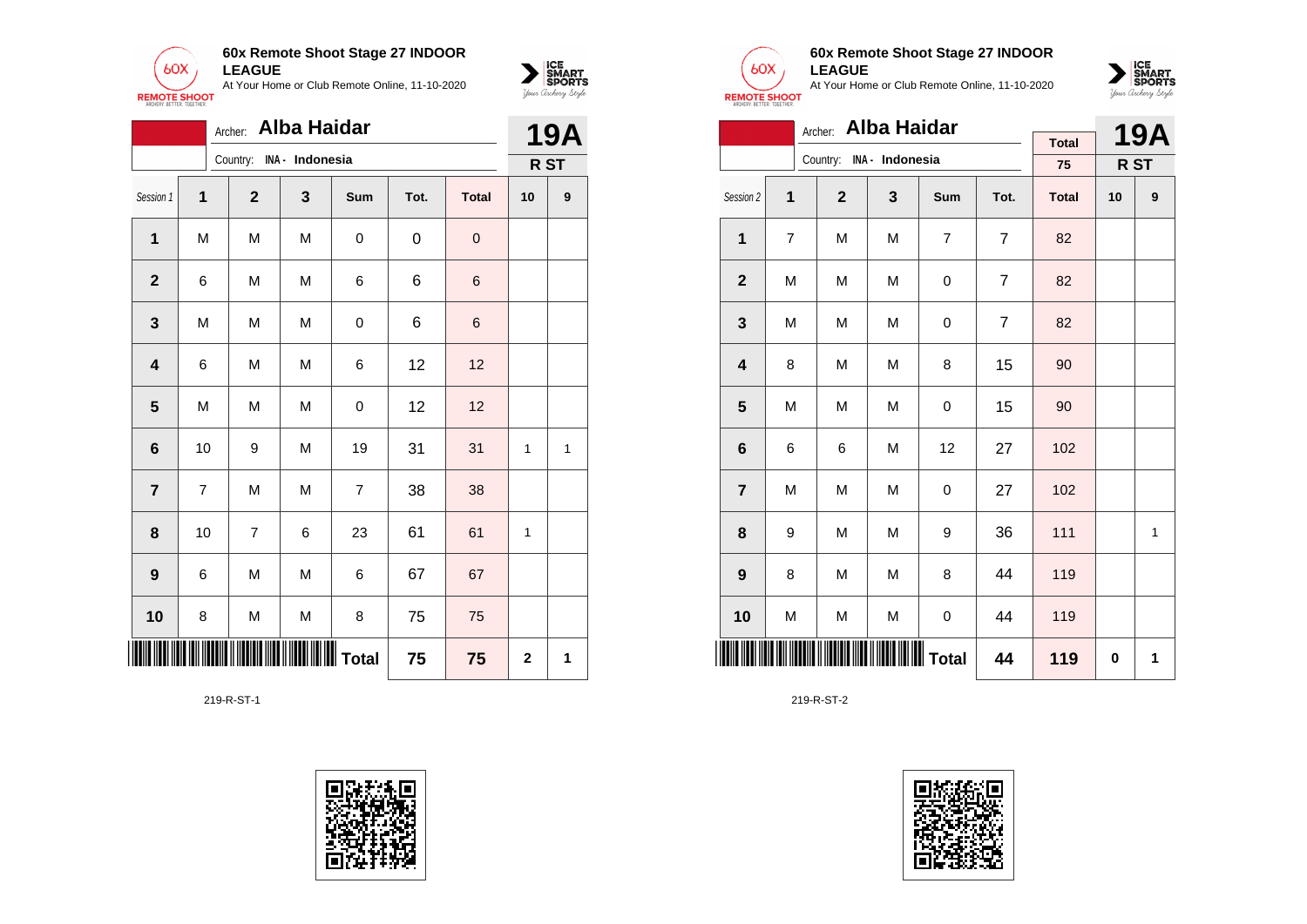



220-C-8W-1





 $\sum_{\text{GMDRTS}}\begin{matrix}\n\text{ICE} \\
\text{SDORTS} \\
\text{Jour } \text{Ordery } \text{Style}\n\end{matrix}$ 

**60x Remote Shoot Stage 27 INDOOR LEAGUE** At Your Home or Club Remote Online, 11-10-2020



|                         |   | Archer:        | Pablo Norczyk Simon     |     |      | <b>20A</b>   |    |             |
|-------------------------|---|----------------|-------------------------|-----|------|--------------|----|-------------|
| 16                      |   | Country:       | ESP - Spain             |     |      | <b>Total</b> |    | <b>C 8W</b> |
| Session 2               | 1 | $\overline{2}$ | $\overline{\mathbf{3}}$ | Sum | Tot. | <b>Total</b> | 10 | 9           |
| 1                       |   |                |                         |     |      |              |    |             |
| $\overline{2}$          |   |                |                         |     |      |              |    |             |
| 3                       |   |                |                         |     |      |              |    |             |
| $\overline{\mathbf{4}}$ |   |                |                         |     |      |              |    |             |
| 5                       |   |                |                         |     |      |              |    |             |
| 6                       |   |                |                         |     |      |              |    |             |
| $\overline{7}$          |   |                |                         |     |      |              |    |             |
| 8                       |   |                |                         |     |      |              |    |             |
| $\boldsymbol{9}$        |   |                |                         |     |      |              |    |             |
| 10                      |   |                |                         |     |      |              |    |             |
|                         |   |                |                         |     |      |              |    |             |

220-C-8W-2

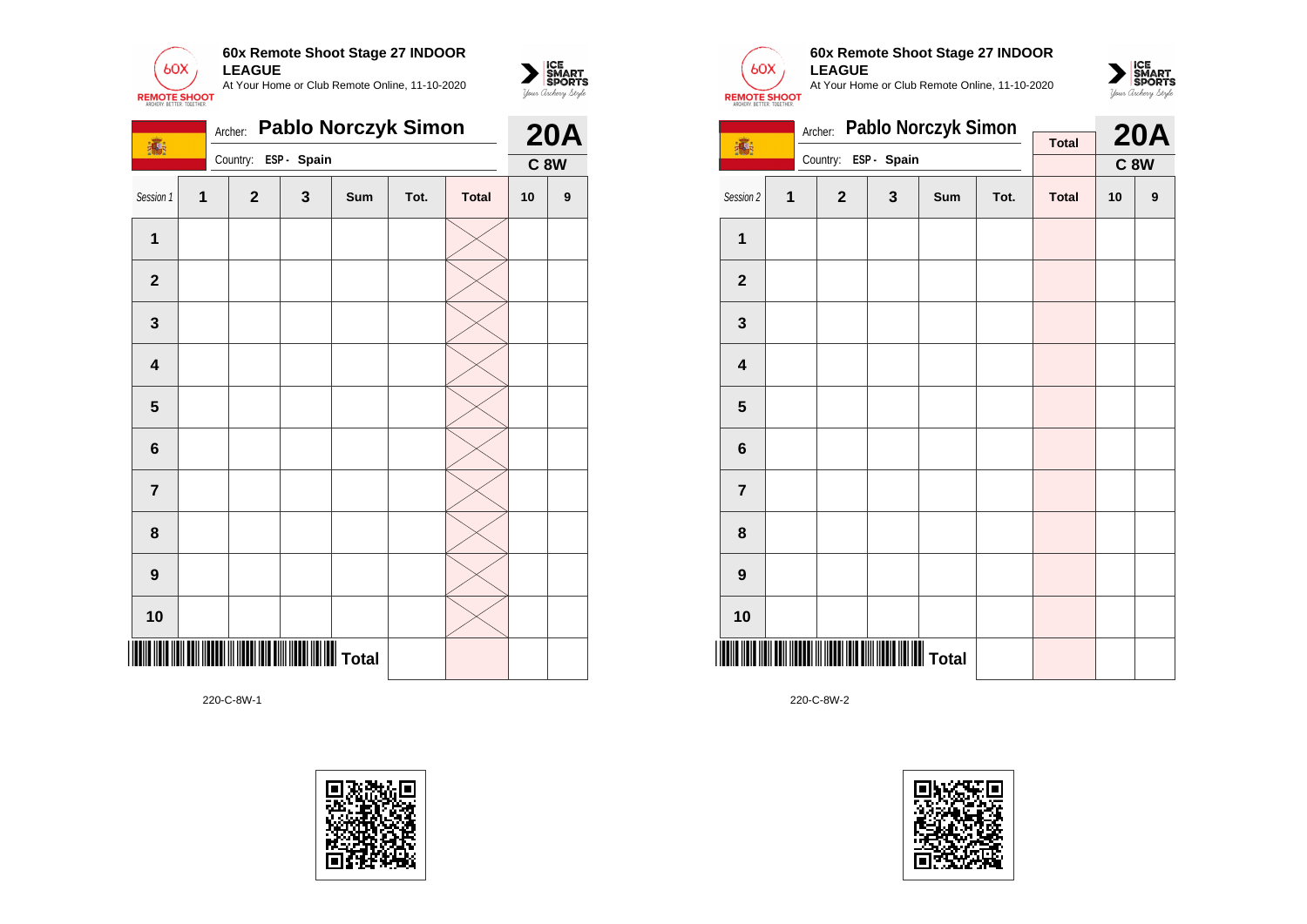



| NZ                         | <b>Irvine Russ</b><br>$\ast$<br>Archer: |                |                          |     |      |              |             |                |  |
|----------------------------|-----------------------------------------|----------------|--------------------------|-----|------|--------------|-------------|----------------|--|
| ₩                          |                                         |                | Country: AUS - Australia |     |      |              | <b>C 8W</b> |                |  |
| Session 1                  | 1                                       | $\mathbf{2}$   | $\mathbf{3}$             | Sum | Tot. | <b>Total</b> | 10          | 9              |  |
| $\mathbf{1}$               | 9                                       | $\overline{7}$ | 9                        | 25  | 25   | 25           |             | 2              |  |
| $\mathbf{2}$               | 9                                       | 9              | 9                        | 27  | 52   | 52           |             | 3              |  |
| $\mathbf{3}$               | 10                                      | 9              | 9                        | 28  | 80   | 80           | 1           | $\overline{2}$ |  |
| 4                          | 10                                      | 9              | 9                        | 28  | 108  | 108          | 1           | $\overline{2}$ |  |
| 5                          | 8                                       | 9              | 10                       | 27  | 135  | 135          | 1           | $\mathbf{1}$   |  |
| 6                          | 10                                      | 10             | 9                        | 29  | 164  | 164          | 2           | 1              |  |
| $\overline{7}$             | 8                                       | 10             | 9                        | 27  | 191  | 191          | 1           | $\mathbf{1}$   |  |
| 8                          | 9                                       | 9              | 9                        | 27  | 218  | 218          |             | 3              |  |
| $\boldsymbol{9}$           | 9                                       | 9              | 9                        | 27  | 245  | 245          |             | 3              |  |
| 10                         | 9                                       | 9              | 9                        | 27  | 272  | 272          |             | 3              |  |
| ∭∭∭∭∭∭ Total<br>272<br>272 |                                         |                |                          |     |      |              | 6           | 21             |  |

221-C-8W-1





### **60x Remote Shoot Stage 27 INDOOR LEAGUE**

At Your Home or Club Remote Online, 11-10-2020



| <u>NZ</u>               |    |                | 21A                      |     |      |              |                |                |
|-------------------------|----|----------------|--------------------------|-----|------|--------------|----------------|----------------|
| ∗                       |    |                | Archer: Irvine Russ      |     |      | <b>Total</b> |                |                |
|                         |    |                | Country: AUS - Australia |     |      | 272          |                | <b>C8W</b>     |
| Session 2               | 1  | $\overline{2}$ | 3                        | Sum | Tot. | <b>Total</b> | 10             | 9              |
| $\mathbf{1}$            | 9  | 9              | 9                        | 27  | 27   | 299          |                | 3              |
| $\mathbf{2}$            | 9  | 10             | 9                        | 28  | 55   | 327          | 1              | $\overline{2}$ |
| 3                       | 9  | 9              | $\overline{7}$           | 25  | 80   | 352          |                | $\overline{2}$ |
| $\overline{\mathbf{4}}$ | 9  | 9              | 9                        | 27  | 107  | 379          |                | 3              |
| 5                       | 9  | 9              | 8                        | 26  | 133  | 405          |                | $\overline{2}$ |
| $6\phantom{1}6$         | 8  | 10             | 9                        | 27  | 160  | 432          | 1              | $\mathbf{1}$   |
| $\overline{7}$          | 10 | 9              | 9                        | 28  | 188  | 460          | $\mathbf{1}$   | $\overline{2}$ |
| 8                       | 9  | 9              | 9                        | 27  | 215  | 487          |                | 3              |
| 9                       | 9  | 10             | 10                       | 29  | 244  | 516          | $\overline{2}$ | $\mathbf{1}$   |
| 10                      | 9  | 9              | 9                        | 27  | 271  | 543          |                | 3              |
|                         |    |                |                          |     | 271  | 543          | 5              | 22             |

221-C-8W-2

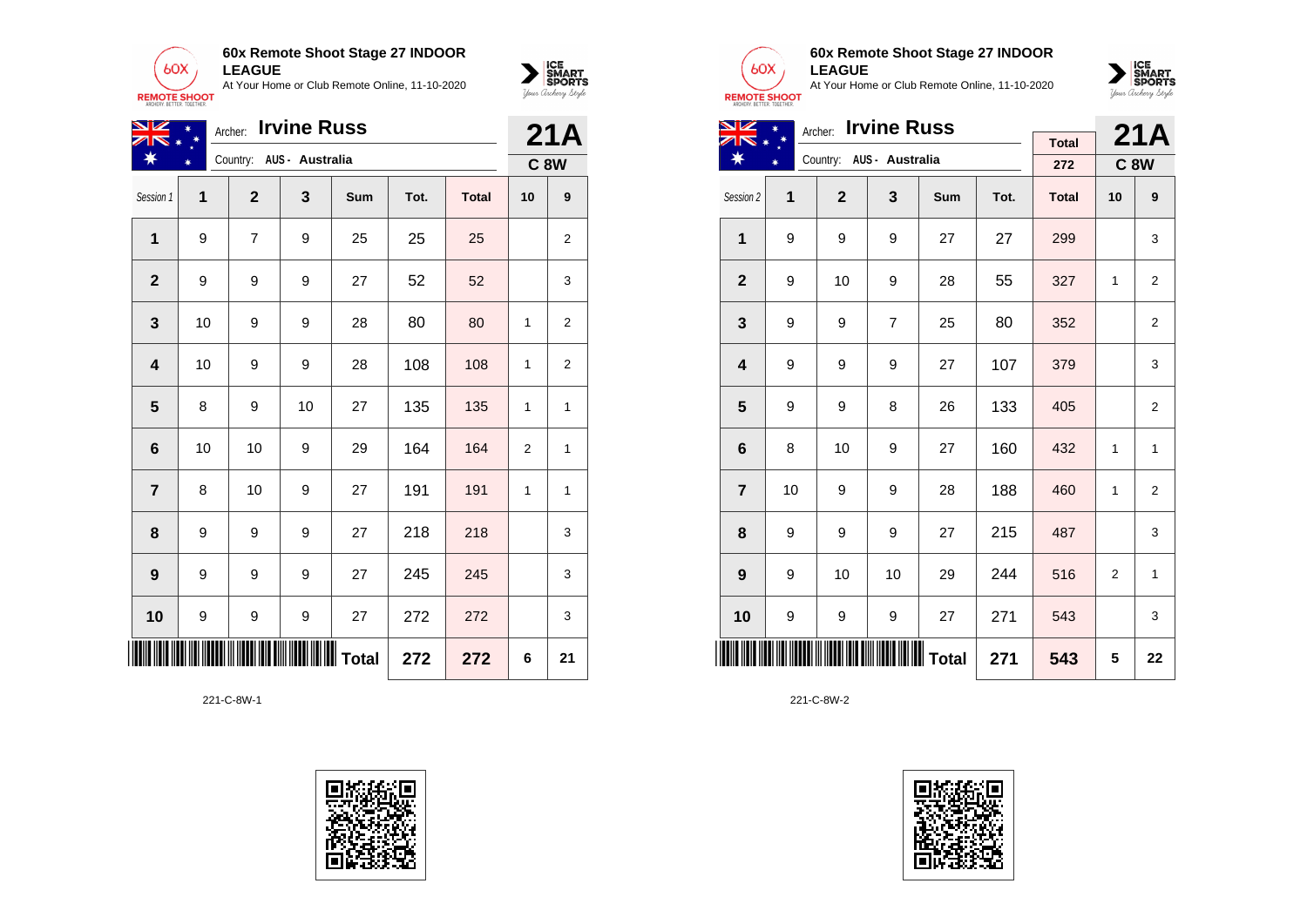



|                         |    |                |                          | Archer: Jowo Jessica |                |              |             | <b>22A</b>     |
|-------------------------|----|----------------|--------------------------|----------------------|----------------|--------------|-------------|----------------|
|                         |    |                | Country: INA - Indonesia |                      |                |              | <b>B 8W</b> |                |
| Session 1               | 1  | $\mathbf{2}$   | 3                        | Sum                  | Tot.           | <b>Total</b> | 10          | 9              |
| 1                       | 9  | 4              | 3                        | 16                   | 16             | 16           |             | 1              |
| $\mathbf{2}$            | 9  | 8              | 7                        | 24                   | 40             | 40           |             | 1              |
| 3                       | 10 | 9              | 9                        | 28                   | 68             | 68           | 1           | $\overline{c}$ |
| $\overline{\mathbf{4}}$ | 8  | 8              | 3                        | 19                   | 87             | 87           |             |                |
| 5                       | 7  | 7              | 3                        | 17                   | 104            | 104          |             |                |
| $6\phantom{1}$          | 10 | 5              | 3                        | 18                   | 122            | 122          | 1           |                |
| $\overline{7}$          | 7  | $\overline{7}$ | 5                        | 19                   | 141            | 141          |             |                |
| 8                       | 8  | 4              | $\overline{4}$           | 16                   | 157            | 157          |             |                |
| 9                       | 8  | 6              | 2                        | 16                   | 173            | 173          |             |                |
| 10                      | 6  | 5              | 4                        | 15                   | 188            | 188          |             |                |
|                         |    |                | 188                      | 188                  | $\overline{2}$ | 4            |             |                |





### **60x Remote Shoot Stage 27 INDOOR LEAGUE**

At Your Home or Club Remote Online, 11-10-2020



|                         | Archer: Jowo Jessica |                |                          |            |      |              |                |             |  |  |  |
|-------------------------|----------------------|----------------|--------------------------|------------|------|--------------|----------------|-------------|--|--|--|
|                         |                      |                | Country: INA - Indonesia |            |      | <b>Total</b> |                | 22A         |  |  |  |
|                         |                      |                |                          |            |      | 188          |                | <b>B 8W</b> |  |  |  |
| Session 2               | 1                    | $\overline{2}$ | 3                        | <b>Sum</b> | Tot. | <b>Total</b> | 10             | 9           |  |  |  |
| $\mathbf{1}$            | 9                    | 8              | 4                        | 21         | 21   | 209          |                | 1           |  |  |  |
| $\overline{2}$          | 9                    | 8              | 8                        | 25         | 46   | 234          |                | 1           |  |  |  |
| 3                       | 9                    | 8              | 4                        | 21         | 67   | 255          |                | 1           |  |  |  |
| $\overline{\mathbf{4}}$ | 10                   | 8              | $\overline{7}$           | 25         | 92   | 280          | 1              |             |  |  |  |
| 5                       | 5                    | 3              | 3                        | 11         | 103  | 291          |                |             |  |  |  |
| $6\phantom{1}$          | 9                    | $\overline{4}$ | 1                        | 14         | 117  | 305          |                | 1           |  |  |  |
| $\overline{7}$          | 5                    | $\overline{4}$ | M                        | 9          | 126  | 314          |                |             |  |  |  |
| 8                       | 10                   | $\overline{7}$ | 6                        | 23         | 149  | 337          | 1              |             |  |  |  |
| 9                       | 10                   | 10             | 6                        | 26         | 175  | 363          | $\overline{2}$ |             |  |  |  |
| 10                      | 8                    | 8              | 4                        | 20         | 195  | 383          |                |             |  |  |  |
| <u>HIII II</u>          |                      |                | ∭∭∭∭∭∭∭∭∏                |            | 195  | 383          | 4              | 4           |  |  |  |

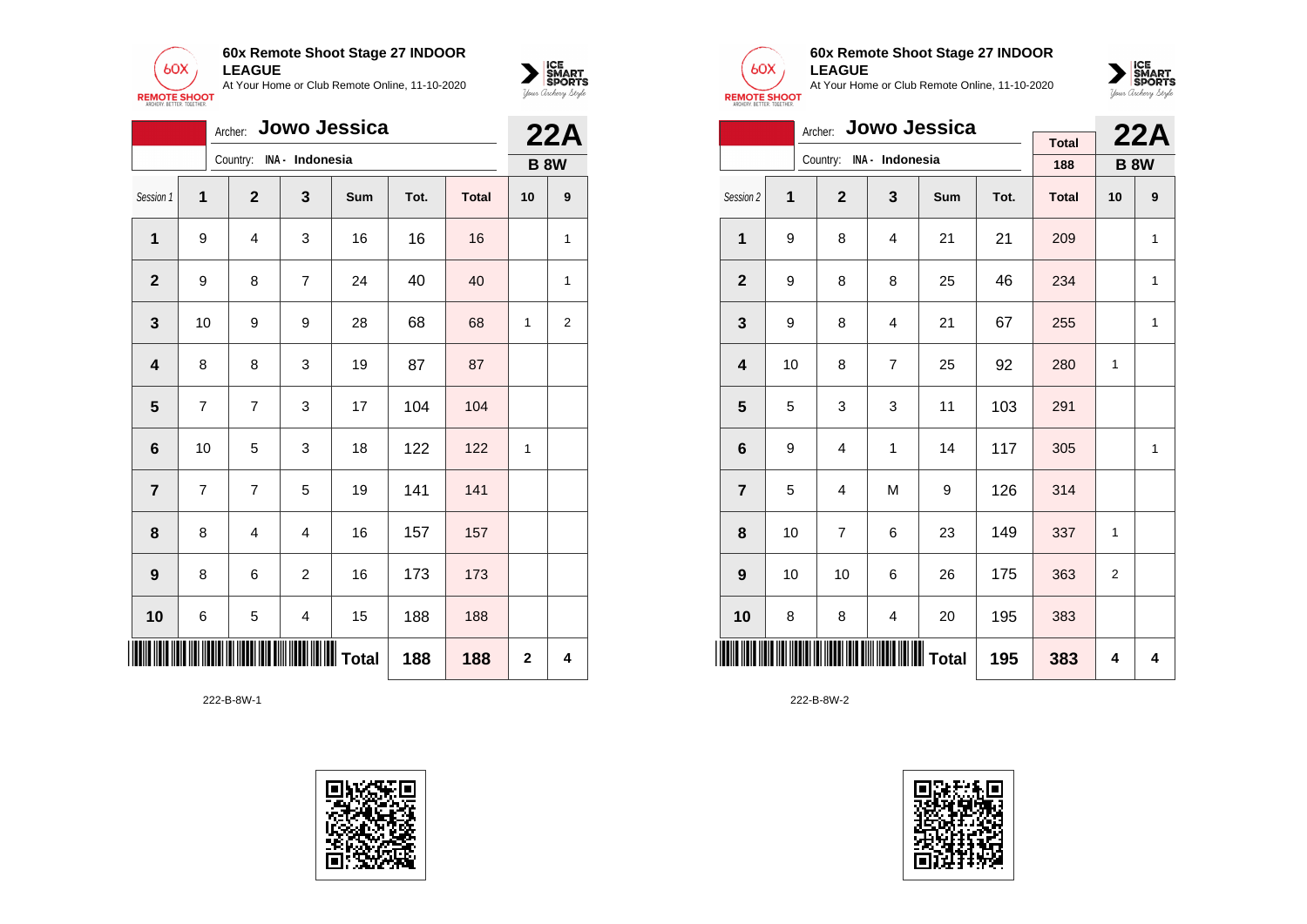



|                         |    | Archer:        | <b>Street Per</b> |     |      |              |                | 23A |
|-------------------------|----|----------------|-------------------|-----|------|--------------|----------------|-----|
|                         |    | Country:       | DEN - Denmark     |     |      |              | <b>B 8W</b>    |     |
| Session 1               | 1  | $\mathbf{2}$   | 3                 | Sum | Tot. | <b>Total</b> | 10             | 9   |
| $\mathbf 1$             | 9  | 9              | 9                 | 27  | 27   | 27           |                | 3   |
| $\overline{2}$          | 9  | 9              | 5                 | 23  | 50   | 50           |                | 2   |
| 3                       | 9  | 9              | 8                 | 26  | 76   | 76           |                | 2   |
| $\overline{\mathbf{4}}$ | 9  | 8              | $\overline{7}$    | 24  | 100  | 100          |                | 1   |
| 5                       | 10 | 9              | 8                 | 27  | 127  | 127          | 1              | 1   |
| 6                       | 9  | 9              | 8                 | 26  | 153  | 153          |                | 2   |
| $\overline{7}$          | 10 | 10             | 8                 | 28  | 181  | 181          | 2              |     |
| 8                       | 9  | 9              | 9                 | 27  | 208  | 208          |                | 3   |
| 9                       | 10 | 10             | 9                 | 29  | 237  | 237          | $\overline{2}$ | 1   |
| 10                      | 10 | $\overline{7}$ | $\overline{7}$    | 24  | 261  | 261          | 1              |     |
| $\blacksquare$          |    |                |                   |     | 261  | 261          | 6              | 15  |





### **60x Remote Shoot Stage 27 INDOOR LEAGUE**

At Your Home or Club Remote Online, 11-10-2020



|                         | Archer: Street Per |                |                        |     |      |              |                |                |  |  |  |
|-------------------------|--------------------|----------------|------------------------|-----|------|--------------|----------------|----------------|--|--|--|
|                         |                    |                |                        |     |      | <b>Total</b> |                | 23A            |  |  |  |
|                         |                    |                | Country: DEN - Denmark |     |      | 261          | <b>B 8W</b>    |                |  |  |  |
| Session 2               | 1                  | $\overline{2}$ | 3                      | Sum | Tot. | <b>Total</b> | 10             | 9              |  |  |  |
| $\mathbf{1}$            | 10                 | 10             | 8                      | 28  | 28   | 289          | $\overline{2}$ |                |  |  |  |
| $\overline{2}$          | 9                  | 9              | 9                      | 27  | 55   | 316          |                | 3              |  |  |  |
| 3                       | 10                 | 9              | 9                      | 28  | 83   | 344          | 1              | 2              |  |  |  |
| $\overline{\mathbf{4}}$ | 10                 | 9              | 8                      | 27  | 110  | 371          | 1              | 1              |  |  |  |
| 5                       | 9                  | 9              | 8                      | 26  | 136  | 397          |                | 2              |  |  |  |
| 6                       | 9                  | 8              | 8                      | 25  | 161  | 422          |                | 1              |  |  |  |
| $\overline{7}$          | 10                 | 9              | 9                      | 28  | 189  | 450          | $\mathbf{1}$   | $\overline{2}$ |  |  |  |
| 8                       | 10                 | 10             | 9                      | 29  | 218  | 479          | 2              | $\mathbf{1}$   |  |  |  |
| 9                       | 9                  | 9              | 8                      | 26  | 244  | 505          |                | $\overline{2}$ |  |  |  |
| 10                      | 9                  | 9              | 6                      | 24  | 268  | 529          |                | $\overline{2}$ |  |  |  |
|                         |                    |                | 268                    | 529 | 7    | 16           |                |                |  |  |  |

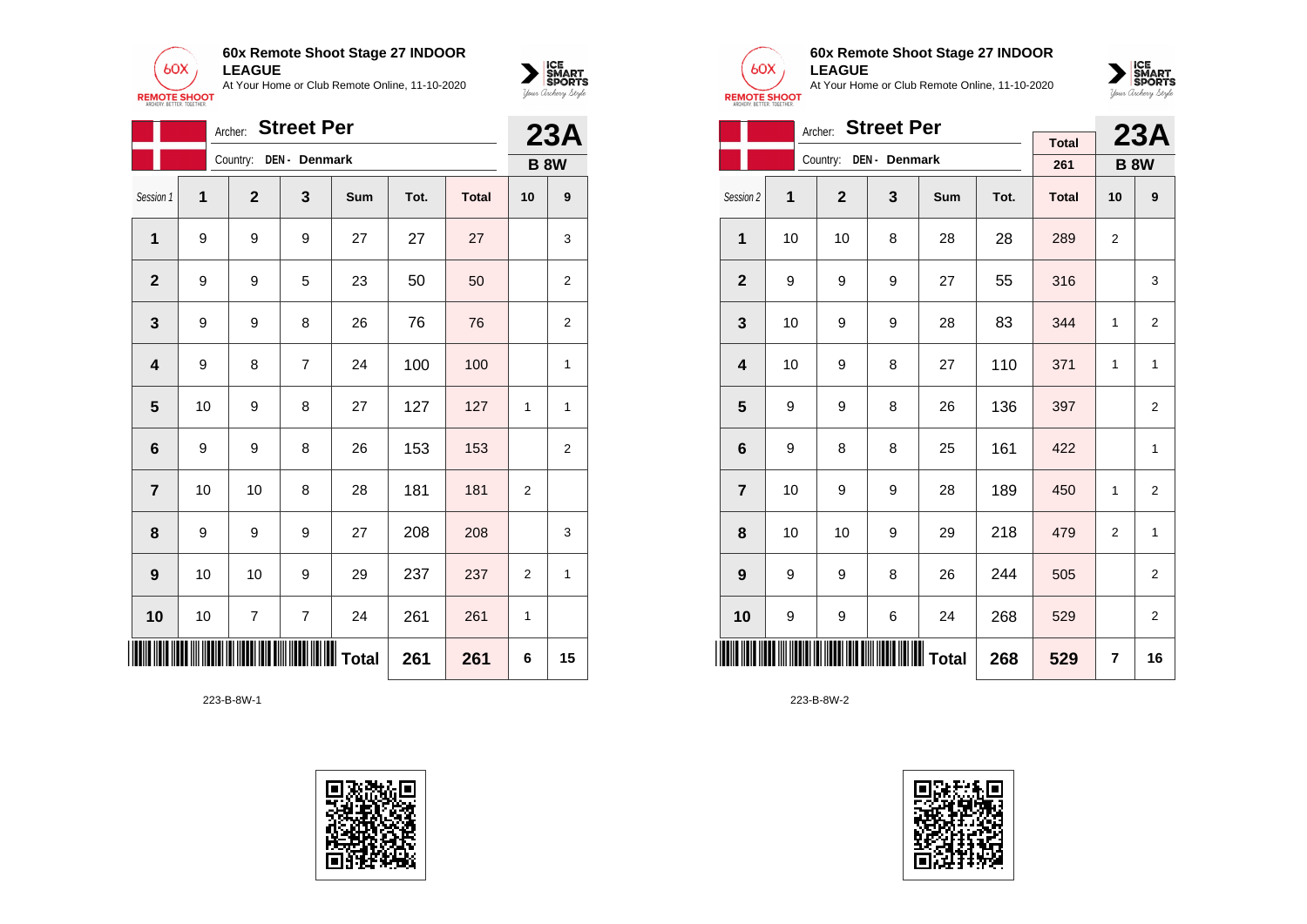



|                                  |    | Archer:      |                    | <b>McWilliams Rhys</b> |      |              |                | <b>24A</b>     |  |
|----------------------------------|----|--------------|--------------------|------------------------|------|--------------|----------------|----------------|--|
|                                  |    | Country:     | RSA - South Africa |                        |      |              |                | <b>C 8W</b>    |  |
| Session 1                        | 1  | $\mathbf{2}$ | 3                  | Sum                    | Tot. | <b>Total</b> | 10             | 9              |  |
| 1                                | 9  | 8            | 7                  | 24                     | 24   | 24           |                | 1              |  |
| $\overline{2}$                   | 9  | 9            | 9                  | 27                     | 51   | 51           |                | 3              |  |
| 3                                | 10 | 10           | 9                  | 29                     | 80   | 80           | $\overline{2}$ | 1              |  |
| $\overline{\mathbf{4}}$          | 9  | 9            | 9                  | 27                     | 107  | 107          |                | 3              |  |
| $\overline{\mathbf{5}}$          | 10 | 9            | 9                  | 28                     | 135  | 135          | 1              | $\overline{2}$ |  |
| $\bf 6$                          | 10 | 10           | 9                  | 29                     | 164  | 164          | $\overline{2}$ | 1              |  |
| $\overline{7}$                   | 9  | 9            | 8                  | 26                     | 190  | 190          |                | 2              |  |
| 8                                | 10 | 9            | 9                  | 28                     | 218  | 218          | 1              | $\overline{c}$ |  |
| 9                                | 9  | 9            | 9                  | 27                     | 245  | 245          |                | 3              |  |
| 10                               | 9  | 9            | $\overline{7}$     | 25                     | 270  | 270          |                | 2              |  |
| <b>∭∭   </b> Total<br>270<br>270 |    |              |                    |                        |      |              | 6              | 20             |  |

224-C-8W-1





### **60x Remote Shoot Stage 27 INDOOR LEAGUE**

At Your Home or Club Remote Online, 11-10-2020



| <b>McWilliams Rhys</b><br>Archer: |    |                |                    |     |      |              |            | <b>24A</b>     |
|-----------------------------------|----|----------------|--------------------|-----|------|--------------|------------|----------------|
|                                   |    |                |                    |     |      | <b>Total</b> |            |                |
|                                   |    | Country:       | RSA - South Africa |     |      | 270          | <b>C8W</b> |                |
| Session 2                         | 1  | $\overline{2}$ | 3                  | Sum | Tot. | <b>Total</b> | 10         | 9              |
| 1                                 | 10 | 9              | 9                  | 28  | 28   | 298          | 1          | $\overline{2}$ |
| $\mathbf{2}$                      | 10 | 9              | $\overline{7}$     | 26  | 54   | 324          | 1          | 1              |
| 3                                 | 9  | 9              | 9                  | 27  | 81   | 351          |            | 3              |
| $\overline{\mathbf{4}}$           | 9  | 9              | 9                  | 27  | 108  | 378          |            | 3              |
| 5                                 | 9  | 9              | $\overline{7}$     | 25  | 133  | 403          |            | 2              |
| 6                                 | 10 | 9              | 8                  | 27  | 160  | 430          | 1          | 1              |
| $\overline{7}$                    | 9  | 9              | 9                  | 27  | 187  | 457          |            | 3              |
| 8                                 | 10 | 9              | $\overline{7}$     | 26  | 213  | 483          | 1          | $\mathbf{1}$   |
| 9                                 | 9  | 9              | 8                  | 26  | 239  | 509          |            | $\overline{2}$ |
| 10                                | 10 | 9              | 8                  | 27  | 266  | 536          | 1          | $\mathbf{1}$   |
|                                   |    |                |                    |     | 266  | 536          | 5          | 19             |

224-C-8W-2

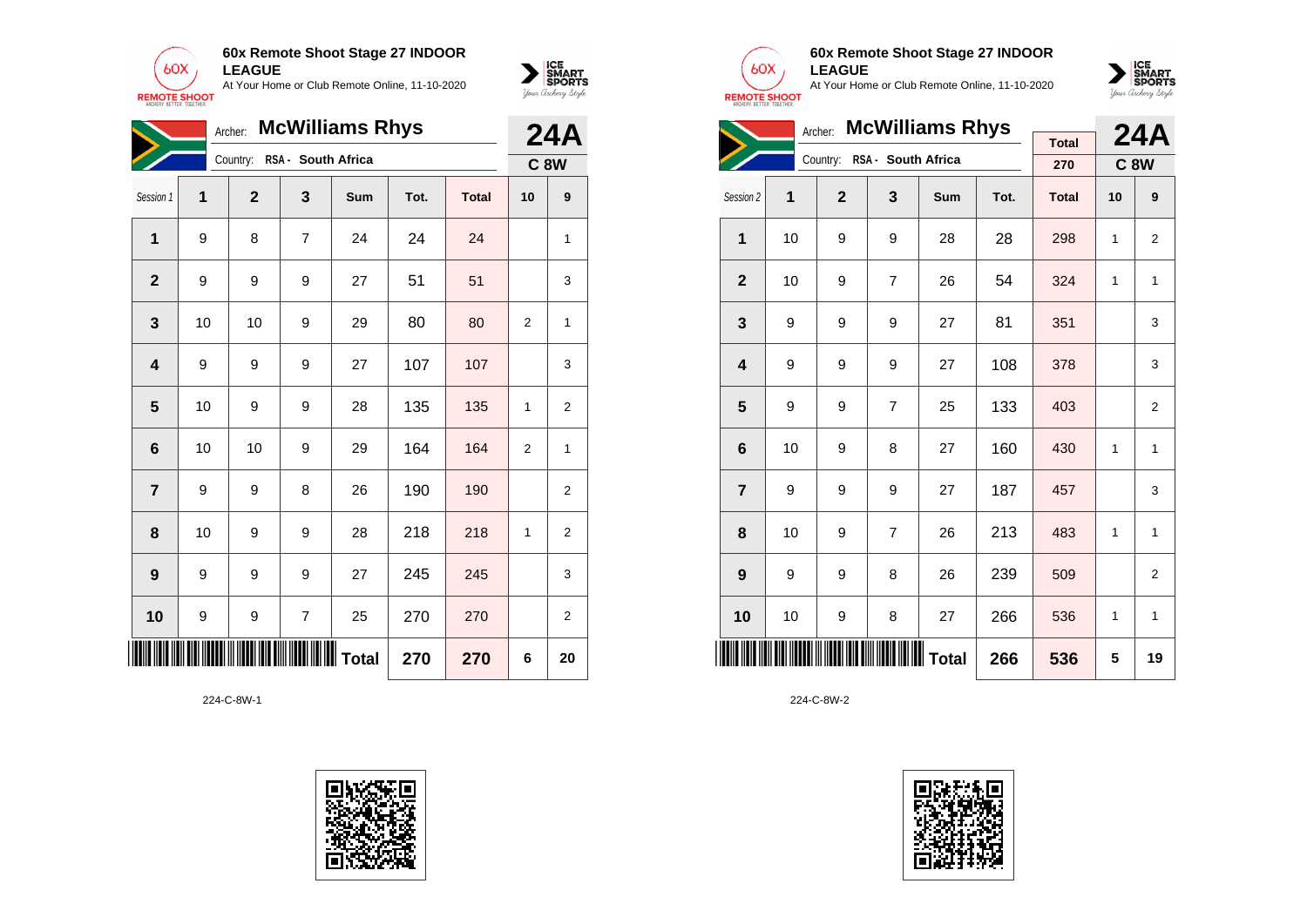



|                 |                          |                          |                | Archer: Hurina Binti Ahmad |      |              |    | <b>25A</b>  |
|-----------------|--------------------------|--------------------------|----------------|----------------------------|------|--------------|----|-------------|
|                 |                          | Country: INA - Indonesia |                |                            |      |              |    | <b>R 8W</b> |
| Session 1       | 1                        | $\mathbf{2}$             | 3              | Sum                        | Tot. | <b>Total</b> | 10 | 9           |
| 1               | 7                        | 7                        | $\overline{7}$ | 21                         | 21   | 21           |    |             |
| $\mathbf 2$     | 10                       | 8                        | 6              | 24                         | 45   | 45           | 1  |             |
| 3               | 9                        | 8                        | 7              | 24                         | 69   | 69           |    | 1           |
| 4               | 9                        | $\overline{7}$           | 6              | 22                         | 91   | 91           |    | 1           |
| 5               | 8                        | M                        | М              | 8                          | 99   | 99           |    |             |
| $6\phantom{1}6$ | 6                        | M                        | M              | 6                          | 105  | 105          |    |             |
| 7               | 9                        | 8                        | 6              | 23                         | 128  | 128          |    | 1           |
| 8               | 8                        | 8                        | M              | 16                         | 144  | 144          |    |             |
| 9               | 9                        | 7                        | $\overline{7}$ | 23                         | 167  | 167          |    | 1           |
| 10              | $\overline{\mathcal{I}}$ | M                        | M              | $\overline{7}$             | 174  | 174          |    |             |
|                 |                          |                          |                |                            | 174  | 174          | 1  | 4           |





# **60x Remote Shoot Stage 27 INDOOR LEAGUE**

At Your Home or Club Remote Online, 11-10-2020



|                         |                                 | Archer:                  |                | <b>Hurina Binti Ahmad</b> |                |                     |             | 25A |
|-------------------------|---------------------------------|--------------------------|----------------|---------------------------|----------------|---------------------|-------------|-----|
|                         |                                 | Country: INA - Indonesia |                |                           |                | <b>Total</b><br>174 | <b>R 8W</b> |     |
|                         |                                 |                          |                |                           |                |                     |             |     |
| Session 2               | 1                               | $\overline{2}$           | 3              | Sum                       | Tot.           | <b>Total</b>        | 10          | 9   |
| 1                       | 7                               | M                        | M              | $\overline{7}$            | $\overline{7}$ | 181                 |             |     |
| $\mathbf{2}$            | 9                               | 8                        | M              | 17                        | 24             | 198                 |             | 1   |
| 3                       | 9                               | 7                        | 6              | 22                        | 46             | 220                 |             | 1   |
| $\overline{\mathbf{4}}$ | 9                               | 8                        | 8              | 25                        | 71             | 245                 |             | 1   |
| 5                       | 7                               | 6                        | 6              | 19                        | 90             | 264                 |             |     |
| 6                       | 9                               | $\overline{7}$           | 6              | 22                        | 112            | 286                 |             | 1   |
| $\overline{7}$          | 9                               | 8                        | 6              | 23                        | 135            | 309                 |             | 1   |
| 8                       | 9                               | 7                        | 6              | 22                        | 157            | 331                 |             | 1   |
| 9                       | 8                               | $\overline{7}$           | $\overline{7}$ | 22                        | 179            | 353                 |             |     |
| 10                      | 7                               | 7                        | 7              | 21                        | 200            | 374                 |             |     |
| IIII                    | <b>IIIIIIIIIII</b> Total<br>200 |                          |                |                           |                |                     | 0           | 6   |

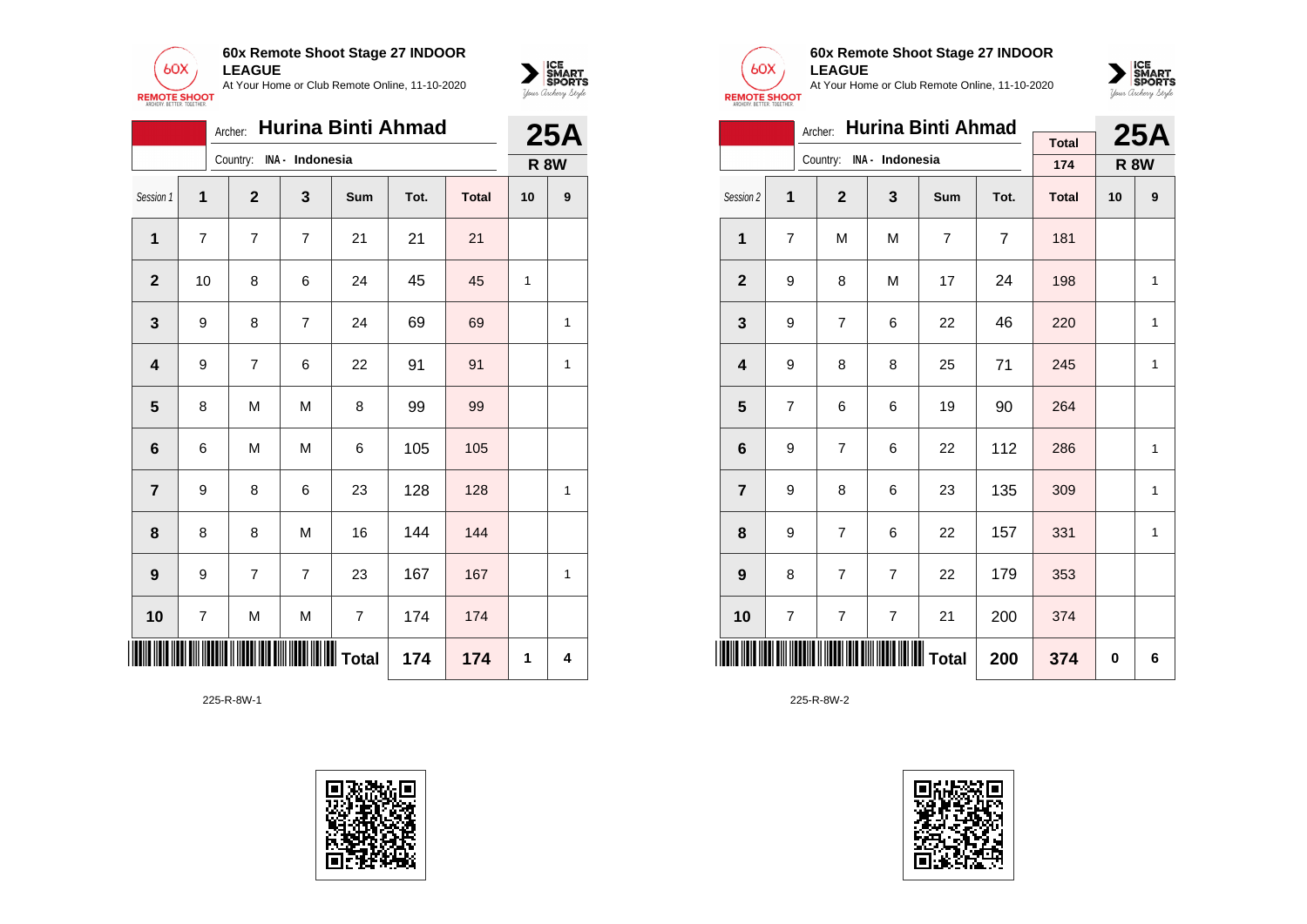



|                         |    | Archer:        | <b>Alba Alfian</b> |                |      |              |    | <b>26A</b> |
|-------------------------|----|----------------|--------------------|----------------|------|--------------|----|------------|
|                         |    | Country:       | INA - Indonesia    |                |      |              |    | R ST       |
| Session 1               | 1  | $\mathbf 2$    | 3                  | Sum            | Tot. | <b>Total</b> | 10 | 9          |
| 1                       | 10 | 9              | M                  | 19             | 19   | 19           | 1  | 1          |
| $\mathbf{2}$            | M  | M              | M                  | 0              | 19   | 19           |    |            |
| 3                       | 8  | $\overline{7}$ | M                  | 15             | 34   | 34           |    |            |
| $\overline{\mathbf{4}}$ | 8  | M              | M                  | 8              | 42   | 42           |    |            |
| 5                       | 6  | M              | M                  | 6              | 48   | 48           |    |            |
| $6\phantom{1}$          | 7  | M              | M                  | $\overline{7}$ | 55   | 55           |    |            |
| $\overline{\mathbf{r}}$ | 6  | M              | M                  | 6              | 61   | 61           |    |            |
| 8                       | 8  | 8              | M                  | 16             | 77   | 77           |    |            |
| 9                       | M  | M              | M                  | 0              | 77   | 77           |    |            |
| 10                      | 8  | M              | M                  | 8              | 85   | 85           |    |            |
| III III                 |    |                |                    |                | 85   | 85           | 1  | 1          |

226-R-ST-1





### **60x Remote Shoot Stage 27 INDOOR LEAGUE**

At Your Home or Club Remote Online, 11-10-2020



|                         | <b>Alba Alfian</b><br>Archer: |                |                          |                |      |              |                |              |  |  |  |
|-------------------------|-------------------------------|----------------|--------------------------|----------------|------|--------------|----------------|--------------|--|--|--|
|                         |                               |                | Country: INA - Indonesia |                |      | <b>Total</b> |                | <b>26A</b>   |  |  |  |
|                         |                               |                |                          |                |      | 85           |                | R ST         |  |  |  |
| Session 2               | 1                             | $\overline{2}$ | 3                        | <b>Sum</b>     | Tot. | <b>Total</b> | 10             | 9            |  |  |  |
| $\mathbf{1}$            | 8                             | M              | M                        | 8              | 8    | 93           |                |              |  |  |  |
| $\overline{2}$          | $\overline{7}$                | $\overline{7}$ | M                        | 14             | 22   | 107          |                |              |  |  |  |
| 3                       | $\overline{7}$                | M              | M                        | $\overline{7}$ | 29   | 114          |                |              |  |  |  |
| $\overline{\mathbf{4}}$ | 9                             | $\overline{7}$ | M                        | 16             | 45   | 130          |                | $\mathbf{1}$ |  |  |  |
| 5                       | $\overline{7}$                | $\overline{7}$ | M                        | 14             | 59   | 144          |                |              |  |  |  |
| 6                       | 6                             | $\overline{7}$ | M                        | 13             | 72   | 157          |                |              |  |  |  |
| $\overline{7}$          | 10                            | M              | M                        | 10             | 82   | 167          | $\mathbf{1}$   |              |  |  |  |
| 8                       | 8                             | $\overline{7}$ | $\overline{7}$           | 22             | 104  | 189          |                |              |  |  |  |
| 9                       | 6                             | 9              | M                        | 15             | 119  | 204          |                | $\mathbf{1}$ |  |  |  |
| 10                      | 10                            | 10             | M                        | 20             | 139  | 224          | $\overline{2}$ |              |  |  |  |
|                         |                               |                | 139                      | 224            | 3    | $\mathbf 2$  |                |              |  |  |  |

226-R-ST-2

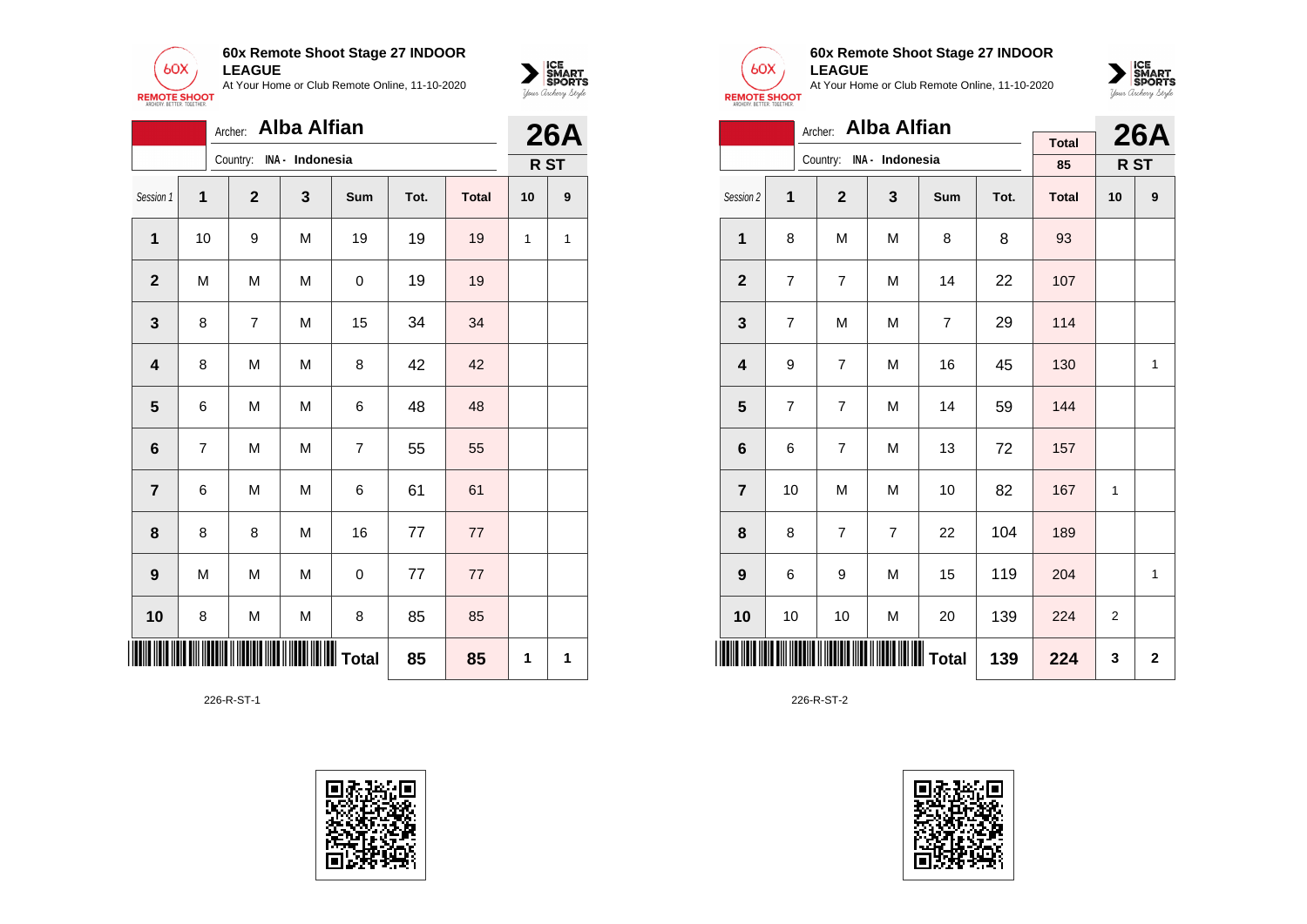







 $\sum_{\text{M} \subseteq \text{S$ **PORTS** 

### **60x Remote Shoot Stage 27 INDOOR LEAGUE**

At Your Home or Club Remote Online, 11-10-2020



|                         |   | Archer:                  | <b>Alba Naufal</b> |     |      |              |    | <b>27A</b>  |
|-------------------------|---|--------------------------|--------------------|-----|------|--------------|----|-------------|
|                         |   | Country: INA - Indonesia |                    |     |      | <b>Total</b> |    | <b>R 8W</b> |
|                         |   |                          |                    |     |      |              |    |             |
| Session 2               | 1 | $\mathbf{2}$             | 3                  | Sum | Tot. | <b>Total</b> | 10 | 9           |
| $\mathbf{1}$            |   |                          |                    |     |      |              |    |             |
| $\mathbf{2}$            |   |                          |                    |     |      |              |    |             |
| $\mathbf{3}$            |   |                          |                    |     |      |              |    |             |
| $\overline{\mathbf{4}}$ |   |                          |                    |     |      |              |    |             |
| 5                       |   |                          |                    |     |      |              |    |             |
| 6                       |   |                          |                    |     |      |              |    |             |
| $\overline{7}$          |   |                          |                    |     |      |              |    |             |
| 8                       |   |                          |                    |     |      |              |    |             |
| 9                       |   |                          |                    |     |      |              |    |             |
| 10                      |   |                          |                    |     |      |              |    |             |
|                         |   |                          |                    |     |      |              |    |             |

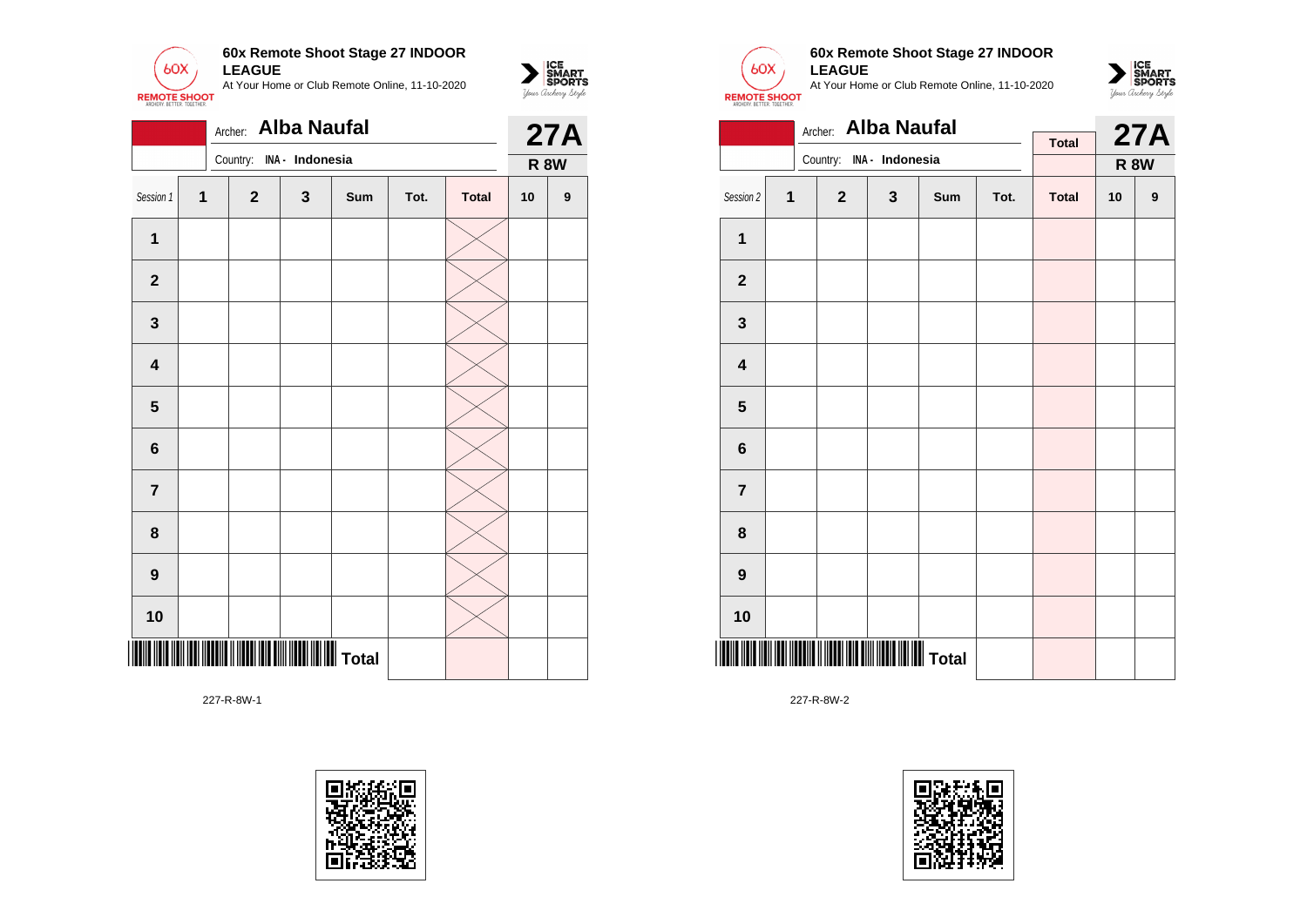



|                         |   | Archer:      | Alba Fahim      |             |      |              |      | <b>28A</b> |
|-------------------------|---|--------------|-----------------|-------------|------|--------------|------|------------|
|                         |   | Country:     | INA - Indonesia |             |      |              | R ST |            |
| Session 1               | 1 | $\mathbf{2}$ | 3               | Sum         | Tot. | <b>Total</b> | 10   | 9          |
| 1                       | 7 | 6            |                 | 13          | 13   | 13           |      |            |
| $\mathbf{2}$            | M | M            | M               | 0           | 13   | 13           |      |            |
| $\mathbf{3}$            | 6 | M            | M               | 6           | 19   | 19           |      |            |
| $\overline{\mathbf{4}}$ | M | M            | M               | $\mathbf 0$ | 19   | 19           |      |            |
| $\overline{\mathbf{5}}$ | 8 | 7            | M               | 15          | 34   | 34           |      |            |
| 6                       | 6 | 6            | M               | 12          | 46   | 46           |      |            |
| $\overline{\mathbf{r}}$ | 6 | 6            | M               | 12          | 58   | 58           |      |            |
| 8                       | 8 | 8            | 7               | 23          | 81   | 81           |      |            |
| $\boldsymbol{9}$        | 6 | 6            | M               | 12          | 93   | 93           |      |            |
| 10                      | 9 | 6            | M               | 15          | 108  | 108          |      | 1          |
|                         |   |              |                 |             | 108  | 108          | 0    | 1          |

228-R-ST-1





### **60x Remote Shoot Stage 27 INDOOR LEAGUE**

At Your Home or Club Remote Online, 11-10-2020



|                         |    | Archer:                  | <b>Alba Fahim</b> |                |              |                     |    | <b>28A</b> |
|-------------------------|----|--------------------------|-------------------|----------------|--------------|---------------------|----|------------|
|                         |    | Country: INA - Indonesia |                   |                |              | <b>Total</b><br>108 |    | R ST       |
|                         |    |                          |                   |                |              |                     |    |            |
| Session 2               | 1  | $\overline{2}$           | 3                 | Sum            | Tot.         | <b>Total</b>        | 10 | 9          |
| 1                       | 8  | 6                        | M                 | 14             | 14           | 122                 |    |            |
| $\overline{2}$          | 7  | M                        | M                 | $\overline{7}$ | 21           | 129                 |    |            |
| 3                       | 6  | M                        | M                 | 6              | 27           | 135                 |    |            |
| $\overline{\mathbf{4}}$ | 9  | M                        | M                 | 9              | 36           | 144                 |    | 1          |
| 5                       | 10 | 10                       | M                 | 20             | 56           | 164                 | 2  |            |
| 6                       | 7  | M                        | M                 | $\overline{7}$ | 63           | 171                 |    |            |
| $\overline{7}$          | 6  | 6                        | M                 | 12             | 75           | 183                 |    |            |
| 8                       | 7  | M                        | M                 | 7              | 82           | 190                 |    |            |
| 9                       | 8  | 8                        | M                 | 16             | 98           | 206                 |    |            |
| 10                      | 9  | 6                        | M                 | 15             | 113          | 221                 |    | 1          |
| IIII                    |    |                          | 113               | 221            | $\mathbf{2}$ | $\mathbf 2$         |    |            |

228-R-ST-2

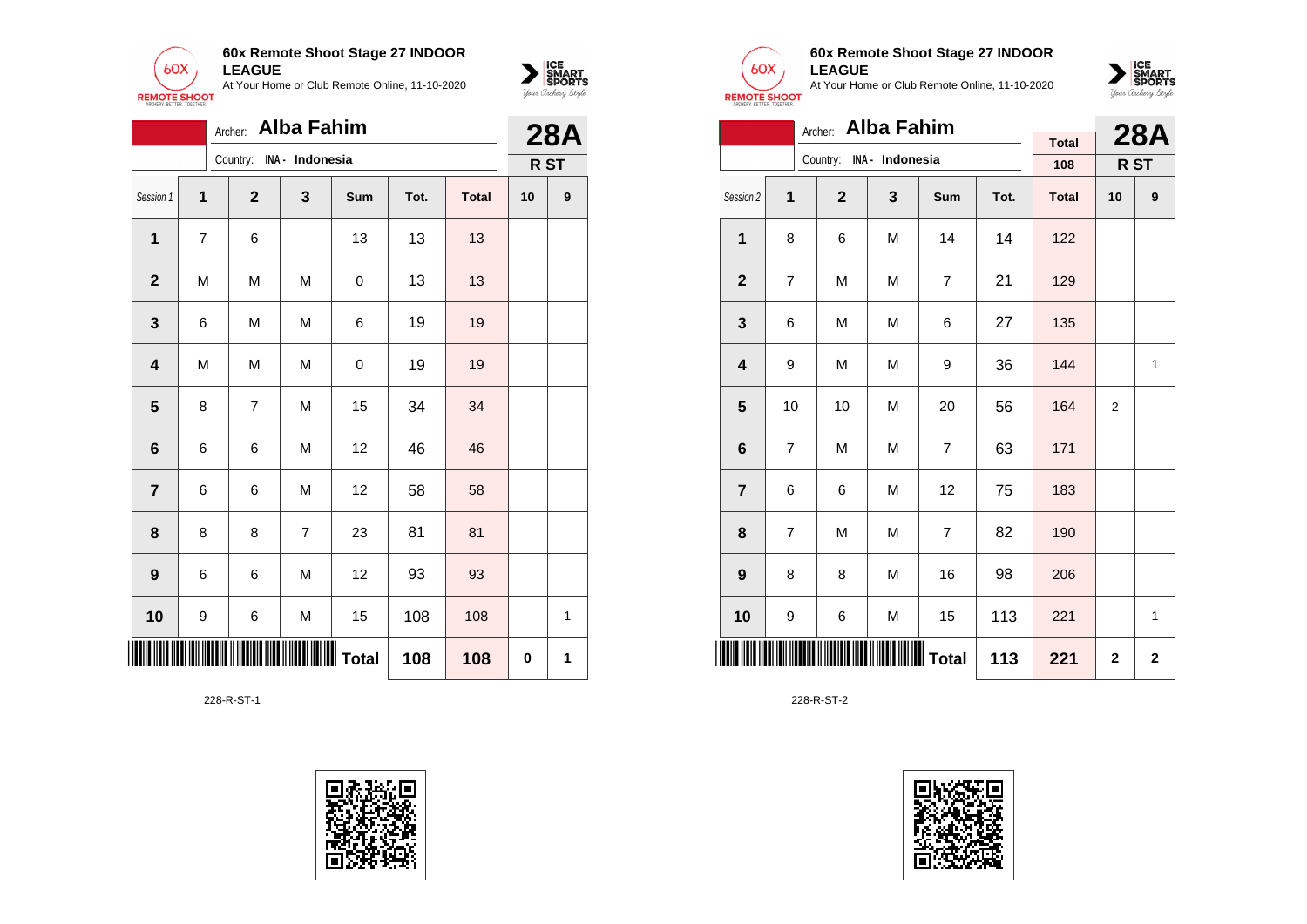



|                         |    | Archer:      |                 | <b>Priyantoro Aditya</b> |      |              |                | <b>29A</b>     |
|-------------------------|----|--------------|-----------------|--------------------------|------|--------------|----------------|----------------|
|                         |    | Country:     | INA - Indonesia |                          |      |              |                | <b>B 8W</b>    |
| Session 1               | 1  | $\mathbf{2}$ | 3               | Sum                      | Tot. | <b>Total</b> | 10             | 9              |
| 1                       | 8  | 8            | 8               | 24                       | 24   | 24           |                |                |
| $\mathbf{2}$            | 10 | 10           | 8               | 28                       | 52   | 52           | $\overline{2}$ |                |
| 3                       | 10 | 9            | 9               | 28                       | 80   | 80           | 1              | $\overline{2}$ |
| $\overline{\mathbf{4}}$ | 10 | 10           | 9               | 29                       | 109  | 109          | $\overline{2}$ | 1              |
| $\overline{\mathbf{5}}$ | 10 | 9            | $\overline{7}$  | 26                       | 135  | 135          | 1              | 1              |
| 6                       | 9  | 8            | $\overline{7}$  | 24                       | 159  | 159          |                | 1              |
| 7                       | 10 | 8            | 8               | 26                       | 185  | 185          | 1              |                |
| 8                       | 10 | 10           | 9               | 29                       | 214  | 214          | 2              | 1              |
| 9                       | 10 | 9            | 8               | 27                       | 241  | 241          | 1              | 1              |
| 10                      | 9  | 8            | 8               | 25                       | 266  | 266          |                | 1              |
| III                     |    |              | Total           |                          | 266  | 266          | 10             | 8              |





# **60x Remote Shoot Stage 27 INDOOR LEAGUE**

At Your Home or Club Remote Online, 11-10-2020



|                         | Archer: |                |                 | <b>29A</b> |      |              |    |                |
|-------------------------|---------|----------------|-----------------|------------|------|--------------|----|----------------|
|                         |         | Country:       | INA - Indonesia |            |      | <b>Total</b> |    |                |
|                         |         |                |                 |            |      | 266          |    | <b>B 8W</b>    |
| Session 2               | 1       | $\overline{2}$ | 3               | <b>Sum</b> | Tot. | <b>Total</b> | 10 | 9              |
| 1                       | 9       | 9              | 8               | 26         | 26   | 292          |    | $\overline{2}$ |
| $\overline{2}$          | 9       | 9              | 8               | 26         | 52   | 318          |    | $\overline{2}$ |
| 3                       | 9       | 9              | $\overline{7}$  | 25         | 77   | 343          |    | $\overline{2}$ |
| $\overline{\mathbf{4}}$ | 10      | 8              | 8               | 26         | 103  | 369          | 1  |                |
| 5                       | 10      | 9              | 8               | 27         | 130  | 396          | 1  | 1              |
| 6                       | 10      | 9              | 9               | 28         | 158  | 424          | 1  | $\overline{2}$ |
| $\overline{7}$          | 10      | 9              | 8               | 27         | 185  | 451          | 1  | 1              |
| 8                       | 10      | 9              | 9               | 28         | 213  | 479          | 1  | $\overline{2}$ |
| 9                       | 10      | 8              | 8               | 26         | 239  | 505          | 1  |                |
| 10                      | 10      | 7              | 4               | 21         | 260  | 526          | 1  |                |
|                         |         |                | 260             | 526        | 7    | 12           |    |                |

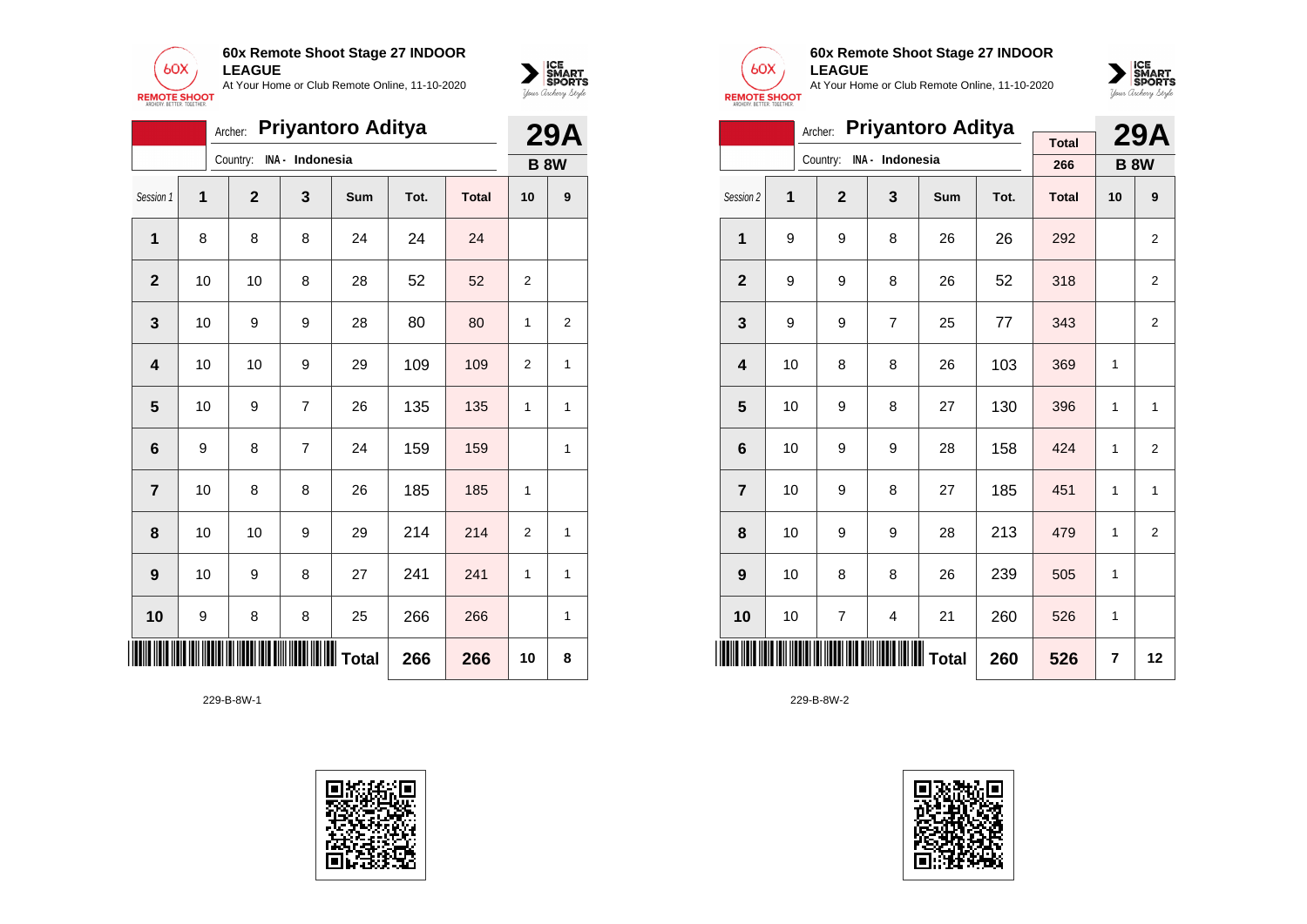



|                         |              | Archer:        |                         | <b>Fitrianthy Nila</b> |      |              |                | <b>30A</b>  |
|-------------------------|--------------|----------------|-------------------------|------------------------|------|--------------|----------------|-------------|
|                         |              | Country:       | INA - Indonesia         |                        |      |              |                | <b>B 8W</b> |
| Session 1               | $\mathbf{1}$ | $\mathbf{2}$   | 3                       | Sum                    | Tot. | <b>Total</b> | 10             | 9           |
| 1                       | 9            | 7              | 5                       | 21                     | 21   | 21           |                | 1           |
| $\mathbf{2}$            | 10           | 8              | $\overline{7}$          | 25                     | 46   | 46           | 1              |             |
| $\mathbf 3$             | 10           | 8              | $\overline{4}$          | 22                     | 68   | 68           | 1              |             |
| $\overline{\mathbf{4}}$ | 9            | 8              | 8                       | 25                     | 93   | 93           |                | 1           |
| $5\phantom{1}$          | 9            | 8              | 6                       | 23                     | 116  | 116          |                | 1           |
| 6                       | 8            | $\overline{7}$ | $\overline{4}$          | 19                     | 135  | 135          |                |             |
| $\overline{\mathbf{r}}$ | 9            | 8              | 6                       | 23                     | 158  | 158          |                | 1           |
| 8                       | 10           | 9              | $\overline{4}$          | 23                     | 181  | 181          | 1              | 1           |
| 9                       | 10           | 10             | 9                       | 29                     | 210  | 210          | $\overline{2}$ | 1           |
| 10                      | 10           | 8              | $\overline{\mathbf{7}}$ | 25                     | 235  | 235          | 1              |             |
|                         |              |                |                         | IIIIIIIIIIII Total     | 235  | 235          | 6              | 6           |





### **60x Remote Shoot Stage 27 INDOOR LEAGUE**

At Your Home or Club Remote Online, 11-10-2020



|                         |    | Archer:        |                          | <b>Fitrianthy Nila</b> |      |              |    | <b>30A</b>  |
|-------------------------|----|----------------|--------------------------|------------------------|------|--------------|----|-------------|
|                         |    |                | Country: INA - Indonesia |                        |      | <b>Total</b> |    |             |
|                         |    |                |                          |                        |      | 235          |    | <b>B 8W</b> |
| Session 2               | 1  | $\overline{2}$ | 3                        | <b>Sum</b>             | Tot. | <b>Total</b> | 10 | 9           |
| 1                       | 8  | $\overline{7}$ | $\overline{7}$           | 22                     | 22   | 257          |    |             |
| $\overline{2}$          | 9  | $\overline{7}$ | 5                        | 21                     | 43   | 278          |    | 1           |
| 3                       | 10 | 8              | 6                        | 24                     | 67   | 302          | 1  |             |
| $\overline{\mathbf{4}}$ | 8  | $\overline{7}$ | 5                        | 20                     | 87   | 322          |    |             |
| 5                       | 8  | $\overline{7}$ | 6                        | 21                     | 108  | 343          |    |             |
| 6                       | 9  | 6              | 6                        | 21                     | 129  | 364          |    | 1           |
| $\overline{7}$          | 8  | $\overline{7}$ | 4                        | 19                     | 148  | 383          |    |             |
| 8                       | 10 | 8              | 5                        | 23                     | 171  | 406          | 1  |             |
| 9                       | 10 | 8              | $\overline{7}$           | 25                     | 196  | 431          | 1  |             |
| 10                      | 9  | 9              | 6                        | 24                     | 220  | 455          |    | 2           |
| <b>IIIIIII</b>          |    |                |                          |                        | 220  | 455          | 3  | 4           |

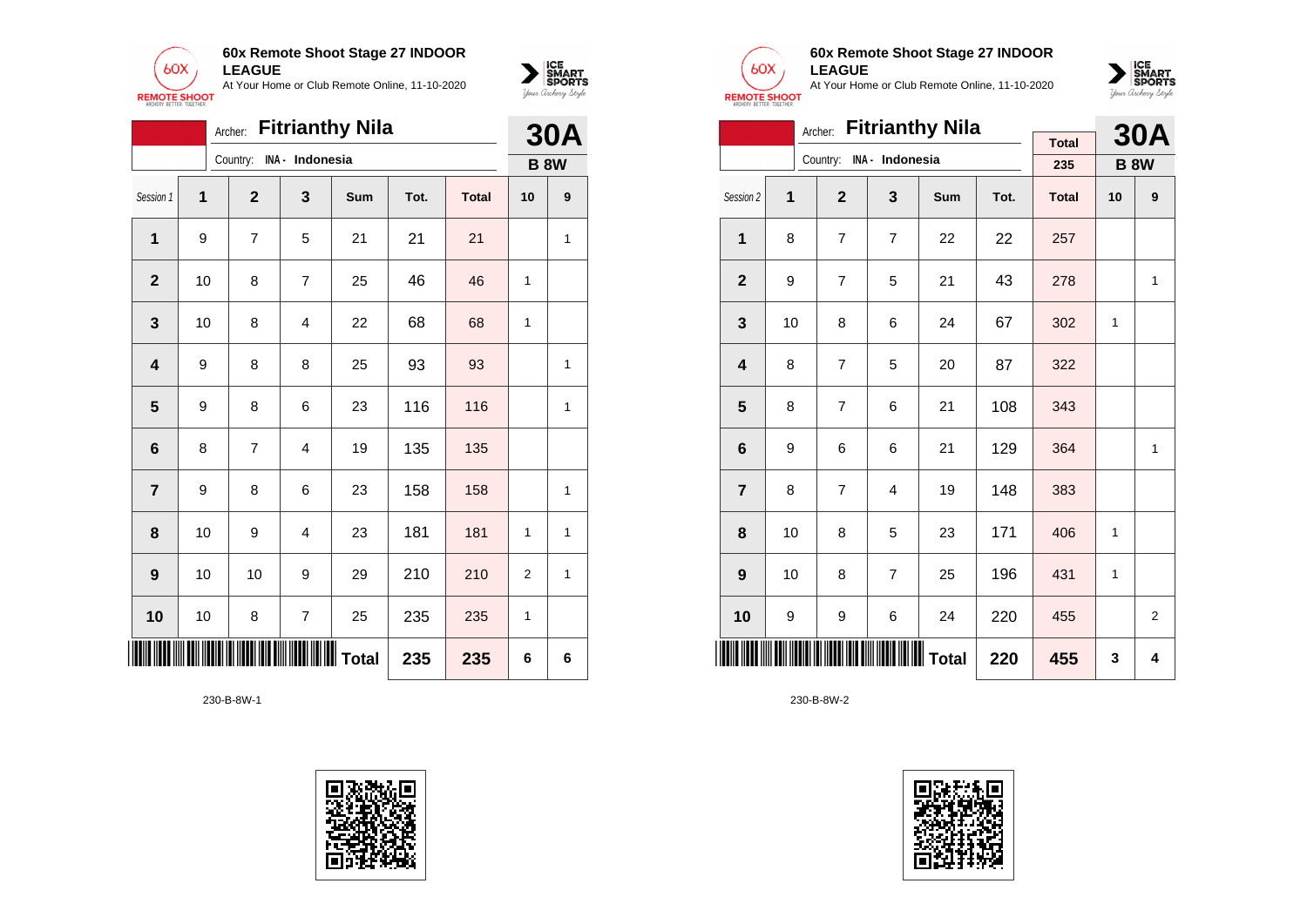



|                         |                                      | Archer:          |                 | <b>Hidayat Anang</b> |      |              |    | <b>31A</b>     |
|-------------------------|--------------------------------------|------------------|-----------------|----------------------|------|--------------|----|----------------|
|                         |                                      | Country:         | INA - Indonesia |                      |      |              |    | <b>B 8V</b>    |
| Session 1               | 1                                    | $\mathbf{2}$     | 3               | Sum                  | Tot. | <b>Total</b> | 10 | 9              |
| 1                       | 10                                   | 9                | 8               | 27                   | 27   | 27           | 1  | 1              |
| $\mathbf{2}$            | 9                                    | 9                | 8               | 26                   | 53   | 53           |    | $\overline{2}$ |
| $\mathbf 3$             | 10                                   | 9                | 8               | 27                   | 80   | 80           | 1  | 1              |
| 4                       | 10                                   | 9                | 8               | 27                   | 107  | 107          | 1  | 1              |
| 5                       | 10                                   | 8                | 8               | 26                   | 133  | 133          | 1  |                |
| 6                       | 9                                    | 8                | 8               | 25                   | 158  | 158          |    | 1              |
| $\overline{\mathbf{r}}$ | 10                                   | 8                | $\overline{7}$  | 25                   | 183  | 183          | 1  |                |
| 8                       | 8                                    | 8                | 8               | 24                   | 207  | 207          |    |                |
| 9                       | 10                                   | 9                | 9               | 28                   | 235  | 235          | 1  | $\overline{2}$ |
| 10                      | 10                                   | $\boldsymbol{9}$ | 8               | 27                   | 262  | 262          | 1  | 1              |
| W                       | <b>  </b>        Total<br>262<br>262 |                  |                 |                      |      |              |    | 9              |

231-B-8V-1





### **60x Remote Shoot Stage 27 INDOOR LEAGUE**

At Your Home or Club Remote Online, 11-10-2020



|                         |    | Archer:                  |                | <b>Hidayat Anang</b> |      |              |                | <b>31A</b>     |
|-------------------------|----|--------------------------|----------------|----------------------|------|--------------|----------------|----------------|
|                         |    | Country: INA - Indonesia |                |                      |      | <b>Total</b> |                |                |
|                         |    |                          |                |                      |      | 262          |                | <b>B 8V</b>    |
| Session 2               | 1  | $\overline{2}$           | 3              | Sum                  | Tot. | <b>Total</b> | 10             | 9              |
| 1                       | 10 | 9                        | $\overline{7}$ | 26                   | 26   | 288          | 1              | 1              |
| $\overline{2}$          | 10 | 10                       | 8              | 28                   | 54   | 316          | $\overline{2}$ |                |
| 3                       | 8  | 7                        | 6              | 21                   | 75   | 337          |                |                |
| $\overline{\mathbf{4}}$ | 9  | 8                        | 8              | 25                   | 100  | 362          |                | 1              |
| 5                       | 8  | 8                        | 6              | 22                   | 122  | 384          |                |                |
| $6\phantom{1}6$         | 9  | 8                        | 6              | 23                   | 145  | 407          |                | 1              |
| $\overline{7}$          | 9  | 8                        | $\overline{7}$ | 24                   | 169  | 431          |                | 1              |
| 8                       | 9  | 8                        | 8              | 25                   | 194  | 456          |                | 1              |
| 9                       | 9  | 9                        | 8              | 26                   | 220  | 482          |                | $\overline{2}$ |
| 10                      | 10 | 9                        | 8              | 27                   | 247  | 509          | 1              | $\mathbf{1}$   |
|                         |    |                          |                | <b>WW</b> Total      | 247  | 509          | 4              | 8              |

231-B-8V-2

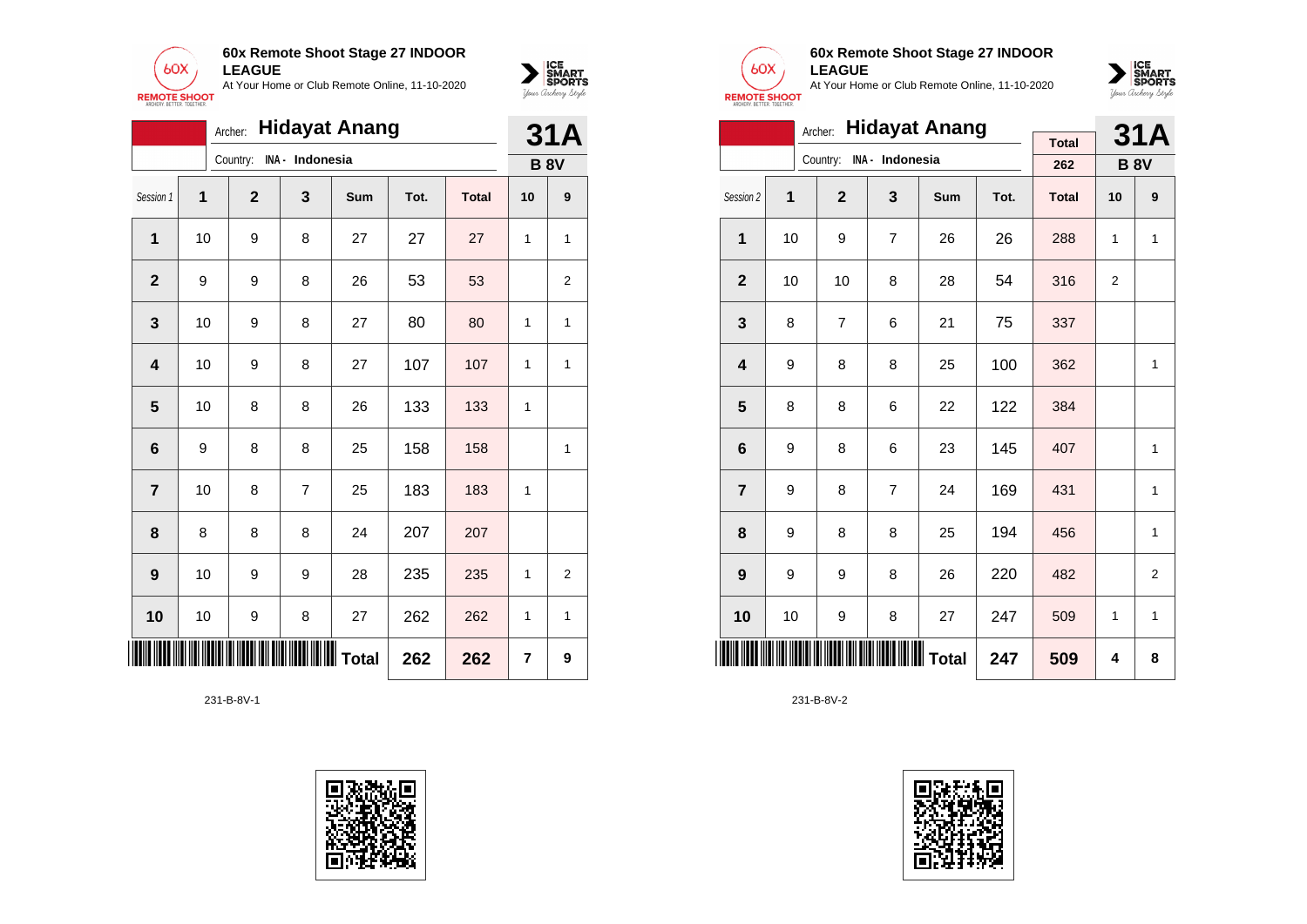

|                         |    | Archer:        |                 | <b>Hidayat Anang</b> |      |              | 31B |                |
|-------------------------|----|----------------|-----------------|----------------------|------|--------------|-----|----------------|
|                         |    | Country:       | INA - Indonesia |                      |      |              |     | <b>B 8W</b>    |
| Session 1               | 1  | $\overline{2}$ | 3               | <b>Sum</b>           | Tot. | <b>Total</b> | 10  | 9              |
| 1                       | 10 | 9              | 8               | 27                   | 27   | 27           | 1   | 1              |
| $\overline{2}$          | 9  | 9              | 8               | 26                   | 53   | 53           |     | 2              |
| 3                       | 10 | 9              | 8               | 27                   | 80   | 80           | 1   | 1              |
| $\overline{\mathbf{4}}$ | 10 | 9              | 8               | 27                   | 107  | 107          | 1   | 1              |
| 5                       | 10 | 8              | 8               | 26                   | 133  | 133          | 1   |                |
| $6\phantom{1}6$         | 9  | 8              | 8               | 25                   | 158  | 158          |     | 1              |
| $\overline{7}$          | 10 | 8              | 7               | 25                   | 183  | 183          | 1   |                |
| 8                       | 8  | 8              | 8               | 24                   | 207  | 207          |     |                |
| 9                       | 10 | 9              | 9               | 28                   | 235  | 235          | 1   | $\overline{2}$ |
| 10                      | 10 | 9              | 8               | 27                   | 262  | 262          | 1   | 1              |
|                         |    |                |                 |                      | 262  | 262          | 7   | 9              |





 $\sum_{\text{M} \subseteq \text{S$ **PORTS** 

### **60x Remote Shoot Stage 27 INDOOR LEAGUE**

At Your Home or Club Remote Online, 11-10-2020



|                         |    | Archer:        |                          | <b>Hidayat Anang</b> |      |              | 31B            |                |
|-------------------------|----|----------------|--------------------------|----------------------|------|--------------|----------------|----------------|
|                         |    |                | Country: INA - Indonesia |                      |      | <b>Total</b> |                |                |
|                         |    |                |                          |                      |      | 262          | <b>B 8W</b>    |                |
| Session 2               | 1  | $\overline{2}$ | 3                        | <b>Sum</b>           | Tot. | <b>Total</b> | 10             | 9              |
| 1                       | 10 | 9              | $\overline{7}$           | 26                   | 26   | 288          | 1              | 1              |
| $\overline{2}$          | 10 | 10             | 8                        | 28                   | 54   | 316          | $\overline{2}$ |                |
| 3                       | 8  | 7              | 6                        | 21                   | 75   | 337          |                |                |
| $\overline{\mathbf{4}}$ | 9  | 8              | 8                        | 25                   | 100  | 362          |                | $\mathbf{1}$   |
| 5                       | 8  | 8              | 6                        | 22                   | 122  | 384          |                |                |
| 6                       | 9  | 8              | 6                        | 23                   | 145  | 407          |                | $\mathbf{1}$   |
| $\overline{7}$          | 9  | 8              | $\overline{7}$           | 24                   | 169  | 431          |                | 1              |
| 8                       | 9  | 8              | 8                        | 25                   | 194  | 456          |                | 1              |
| 9                       | 9  | 9              | 8                        | 26                   | 220  | 482          |                | $\overline{2}$ |
| 10                      | 10 | 9              | 8                        | 27                   | 247  | 509          | 1              | 1              |
|                         |    |                |                          |                      | 247  | 509          | 4              | 8              |

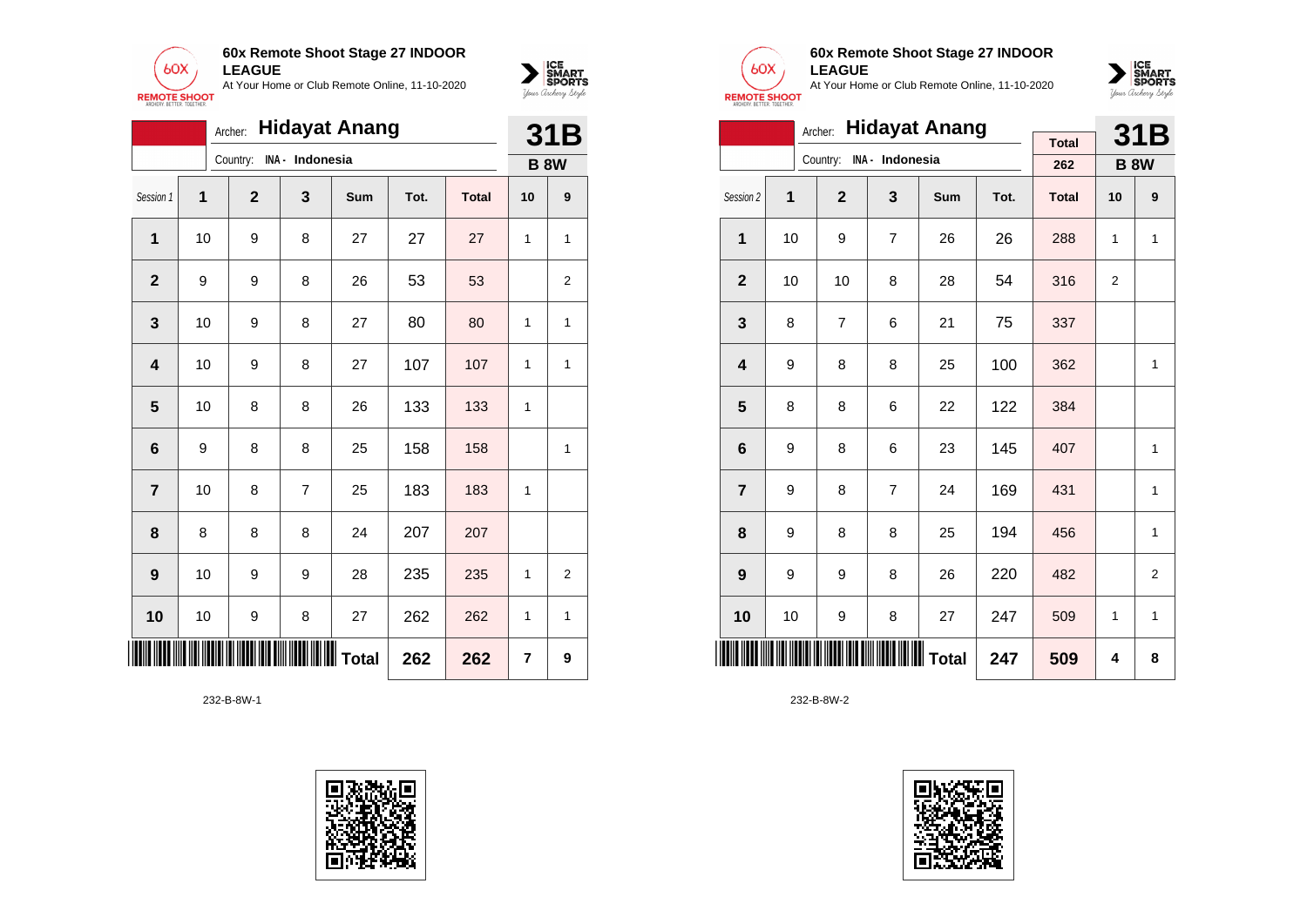



|                         |                |                          |   | Archer: Alba Hammam |      |              | <b>31C</b> |      |
|-------------------------|----------------|--------------------------|---|---------------------|------|--------------|------------|------|
|                         |                | Country: INA - Indonesia |   |                     |      |              |            | R ST |
| Session 1               | 1              | $\mathbf{2}$             | 3 | Sum                 | Tot. | <b>Total</b> | 10         | 9    |
| 1                       | 10             | 8                        | 8 | 26                  | 26   | 26           | 1          |      |
| $\mathbf 2$             | 6              | 6                        | M | 12                  | 38   | 38           |            |      |
| 3                       | 8              | M                        | M | 8                   | 46   | 46           |            |      |
| $\overline{\mathbf{4}}$ | 10             | M                        | M | 10                  | 56   | 56           | 1          |      |
| 5                       | 7              | M                        | M | $\overline{7}$      | 63   | 63           |            |      |
| 6                       | 10             | 9                        | M | 19                  | 82   | 82           | 1          | 1    |
| $\overline{\mathbf{r}}$ | 9              | M                        | M | 9                   | 91   | 91           |            | 1    |
| 8                       | $\overline{7}$ | $\overline{7}$           | M | 14                  | 105  | 105          |            |      |
| 9                       | 8              | $\overline{7}$           | 6 | 21                  | 126  | 126          |            |      |
| 10                      | 9              | M                        | M | 9                   | 135  | 135          |            | 1    |
| <b>HUILLE</b>           |                |                          |   |                     | 135  | 135          | 3          | 3    |

233-R-ST-1





### **60x Remote Shoot Stage 27 INDOOR LEAGUE**

At Your Home or Club Remote Online, 11-10-2020



|                 |    |                          |                | Archer: Alba Hammam |      |              | <b>31C</b>   |                |
|-----------------|----|--------------------------|----------------|---------------------|------|--------------|--------------|----------------|
|                 |    | Country: INA - Indonesia |                |                     |      | <b>Total</b> |              |                |
|                 |    |                          |                |                     |      | 135          |              | R ST           |
| Session 2       | 1  | $\overline{2}$           | 3              | Sum                 | Tot. | <b>Total</b> | 10           | 9              |
| 1               | 7  | 7                        | M              | 14                  | 14   | 149          |              |                |
| $\mathbf{2}$    | 9  | 8                        | $\overline{7}$ | 24                  | 38   | 173          |              | 1              |
| 3               | M  | M                        | M              | 0                   | 38   | 173          |              |                |
| 4               | 7  | M                        | M              | $\overline{7}$      | 45   | 180          |              |                |
| 5               | 9  | 9                        | M              | 18                  | 63   | 198          |              | $\overline{2}$ |
| 6               | M  | M                        | M              | 0                   | 63   | 198          |              |                |
| $\overline{7}$  | 7  | 6                        | M              | 13                  | 76   | 211          |              |                |
| 8               | 10 | 7                        | M              | 17                  | 93   | 228          | $\mathbf{1}$ |                |
| 9               | M  | M                        | M              | 0                   | 93   | 228          |              |                |
| 10              | 7  | 6                        | M              | 13                  | 106  | 241          |              |                |
| <b>THE REAL</b> |    |                          |                |                     | 106  | 241          | 1            | 3              |

233-R-ST-2

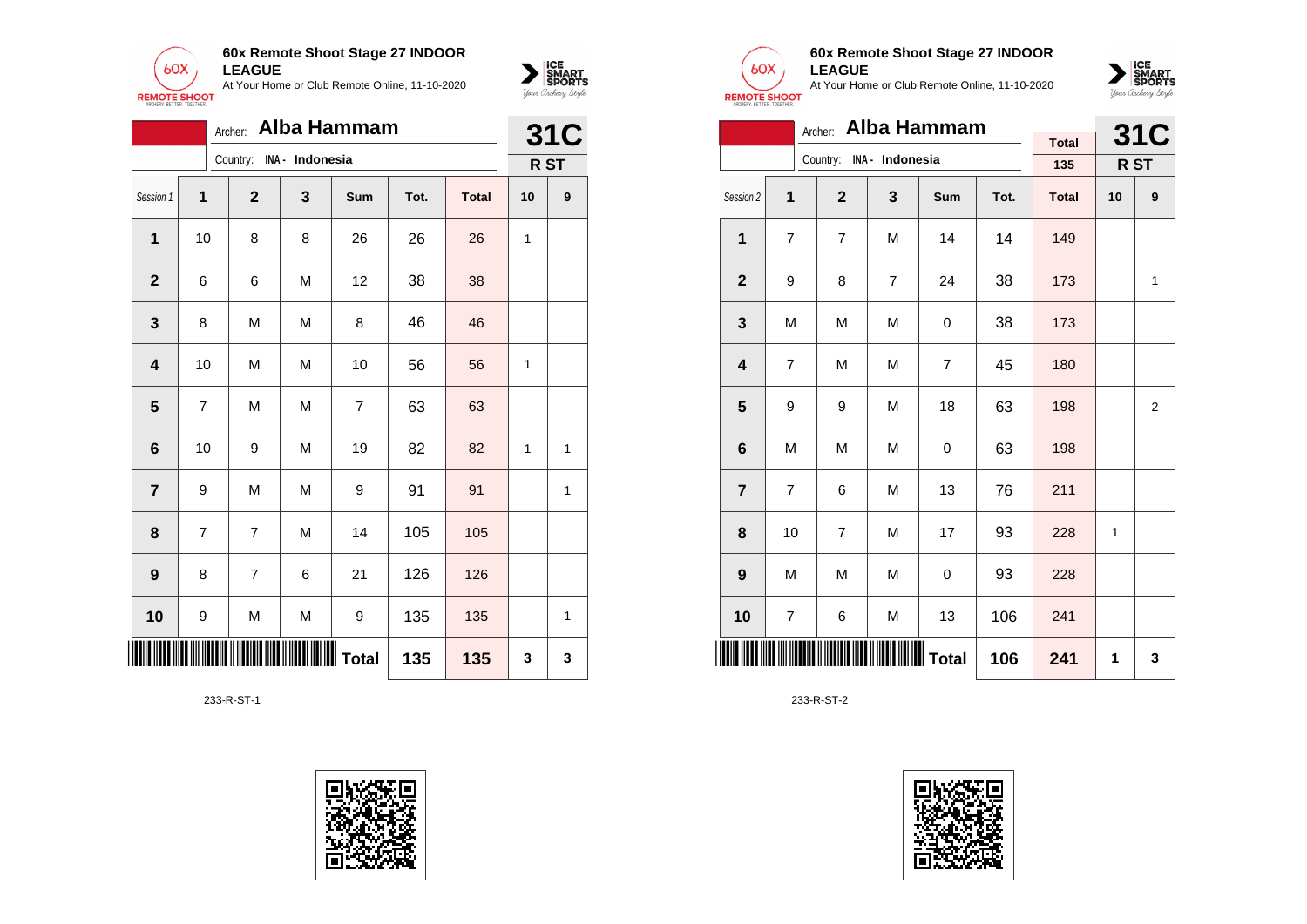

|                |   | Archer:                  |              | Abu Azzam Ilham |      |              | <b>32A</b>  |   |
|----------------|---|--------------------------|--------------|-----------------|------|--------------|-------------|---|
|                |   | Country: INA - Indonesia |              |                 |      |              | <b>B 8W</b> |   |
| Session 1      | 1 | $\overline{2}$           | $\mathbf{3}$ | Sum             | Tot. | <b>Total</b> | 10          | 9 |
| $\mathbf{1}$   |   |                          |              |                 |      |              |             |   |
| $\overline{2}$ |   |                          |              |                 |      |              |             |   |
| 3              |   |                          |              |                 |      |              |             |   |
| 4              |   |                          |              |                 |      |              |             |   |
| 5              |   |                          |              |                 |      |              |             |   |
| $\bf 6$        |   |                          |              |                 |      |              |             |   |
| $\overline{7}$ |   |                          |              |                 |      |              |             |   |
| 8              |   |                          |              |                 |      |              |             |   |
| 9              |   |                          |              |                 |      |              |             |   |
| 10             |   |                          |              |                 |      |              |             |   |
|                |   |                          |              |                 |      |              |             |   |





 $\sum_{\text{M} \subseteq \text{S$ **PORTS** 

## **60x Remote Shoot Stage 27 INDOOR LEAGUE**

At Your Home or Club Remote Online, 11-10-2020



|                         |              | Archer:        | <b>Abu Azzam Ilham</b> |     |      | <b>32A</b>   |             |   |  |
|-------------------------|--------------|----------------|------------------------|-----|------|--------------|-------------|---|--|
|                         |              | Country:       | INA - Indonesia        |     |      | <b>Total</b> | <b>B 8W</b> |   |  |
| Session 2               | $\mathbf{1}$ | $\overline{2}$ | $\mathbf{3}$           | Sum | Tot. | <b>Total</b> | 10          | 9 |  |
|                         |              |                |                        |     |      |              |             |   |  |
| 1                       |              |                |                        |     |      |              |             |   |  |
| $\mathbf{2}$            |              |                |                        |     |      |              |             |   |  |
| 3                       |              |                |                        |     |      |              |             |   |  |
| $\overline{\mathbf{4}}$ |              |                |                        |     |      |              |             |   |  |
| 5                       |              |                |                        |     |      |              |             |   |  |
| 6                       |              |                |                        |     |      |              |             |   |  |
| $\overline{7}$          |              |                |                        |     |      |              |             |   |  |
| 8                       |              |                |                        |     |      |              |             |   |  |
| 9                       |              |                |                        |     |      |              |             |   |  |
| 10                      |              |                |                        |     |      |              |             |   |  |
|                         |              |                |                        |     |      |              |             |   |  |

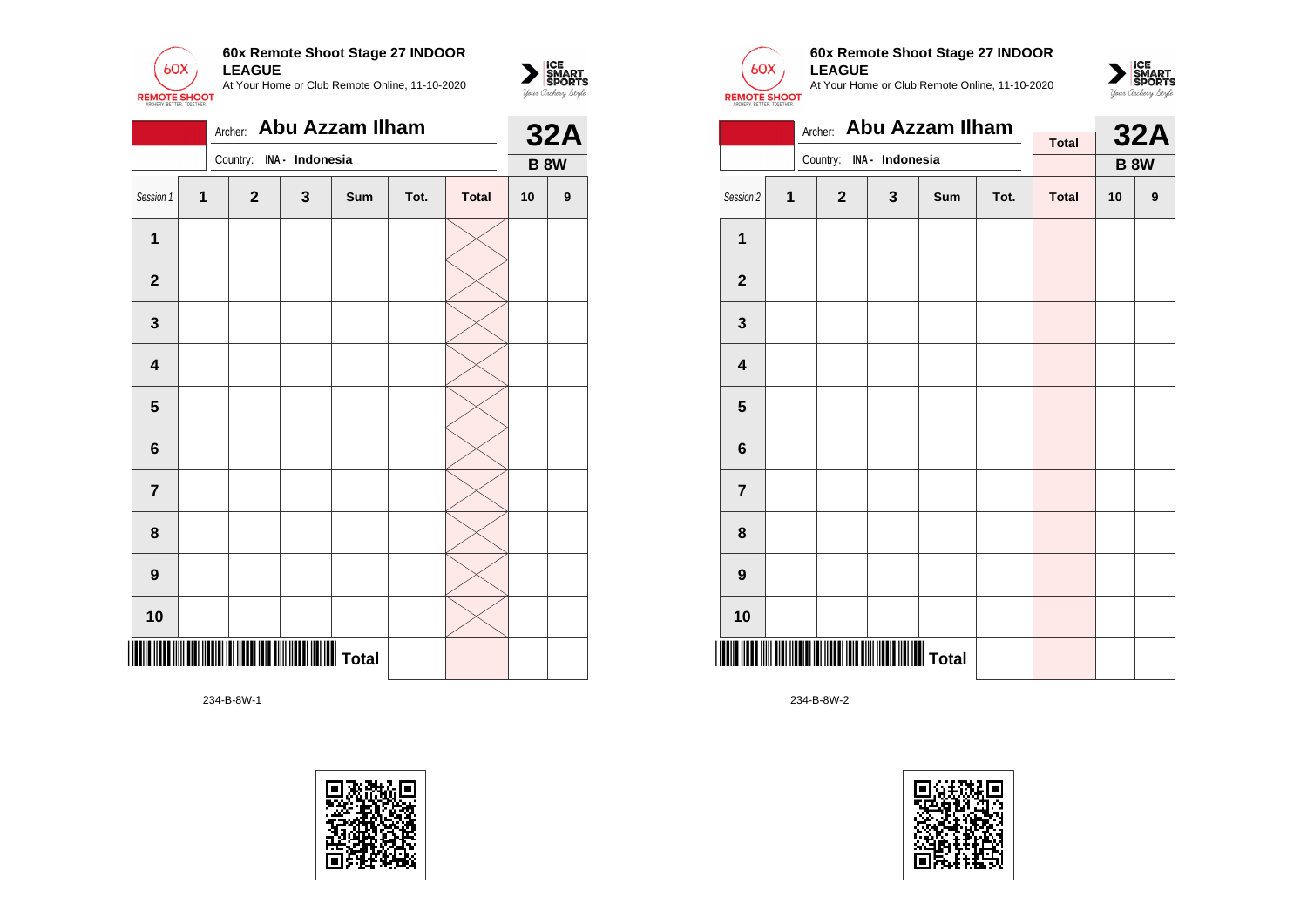

|                         |              | Archer:                  |   | <b>Ummu Azzam Suriani</b> |      |              | <b>32B</b>  |                  |  |
|-------------------------|--------------|--------------------------|---|---------------------------|------|--------------|-------------|------------------|--|
|                         |              | Country: INA - Indonesia |   |                           |      |              | <b>B 8W</b> |                  |  |
| Session 1               | $\mathbf{1}$ | $\mathbf{2}$             | 3 | Sum                       | Tot. | <b>Total</b> | 10          | $\boldsymbol{9}$ |  |
| $\mathbf{1}$            |              |                          |   |                           |      |              |             |                  |  |
| $\mathbf{2}$            |              |                          |   |                           |      |              |             |                  |  |
| 3                       |              |                          |   |                           |      |              |             |                  |  |
| $\overline{\mathbf{4}}$ |              |                          |   |                           |      |              |             |                  |  |
| 5                       |              |                          |   |                           |      |              |             |                  |  |
| $6\phantom{1}$          |              |                          |   |                           |      |              |             |                  |  |
| $\overline{7}$          |              |                          |   |                           |      |              |             |                  |  |
| 8                       |              |                          |   |                           |      |              |             |                  |  |
| $\boldsymbol{9}$        |              |                          |   |                           |      |              |             |                  |  |
| 10                      |              |                          |   |                           |      |              |             |                  |  |
|                         |              |                          |   |                           |      |              |             |                  |  |





 $\sum_{\text{M} \subseteq \text{S$ **PORTS** 

### **60x Remote Shoot Stage 27 INDOOR LEAGUE**

At Your Home or Club Remote Online, 11-10-2020



|                         |   | Archer:                  |   | <b>Ummu Azzam Suriani</b> |      |              | <b>32B</b> |             |
|-------------------------|---|--------------------------|---|---------------------------|------|--------------|------------|-------------|
|                         |   | Country: INA - Indonesia |   |                           |      | <b>Total</b> |            |             |
|                         |   |                          |   |                           |      |              |            | <b>B 8W</b> |
| Session 2               | 1 | $\mathbf{2}$             | 3 | Sum                       | Tot. | <b>Total</b> | 10         | 9           |
| $\mathbf{1}$            |   |                          |   |                           |      |              |            |             |
| $\mathbf{2}$            |   |                          |   |                           |      |              |            |             |
| 3                       |   |                          |   |                           |      |              |            |             |
| $\overline{\mathbf{4}}$ |   |                          |   |                           |      |              |            |             |
| 5                       |   |                          |   |                           |      |              |            |             |
| 6                       |   |                          |   |                           |      |              |            |             |
| $\overline{7}$          |   |                          |   |                           |      |              |            |             |
| 8                       |   |                          |   |                           |      |              |            |             |
| $\boldsymbol{9}$        |   |                          |   |                           |      |              |            |             |
| 10                      |   |                          |   |                           |      |              |            |             |
|                         |   |                          |   |                           |      |              |            |             |

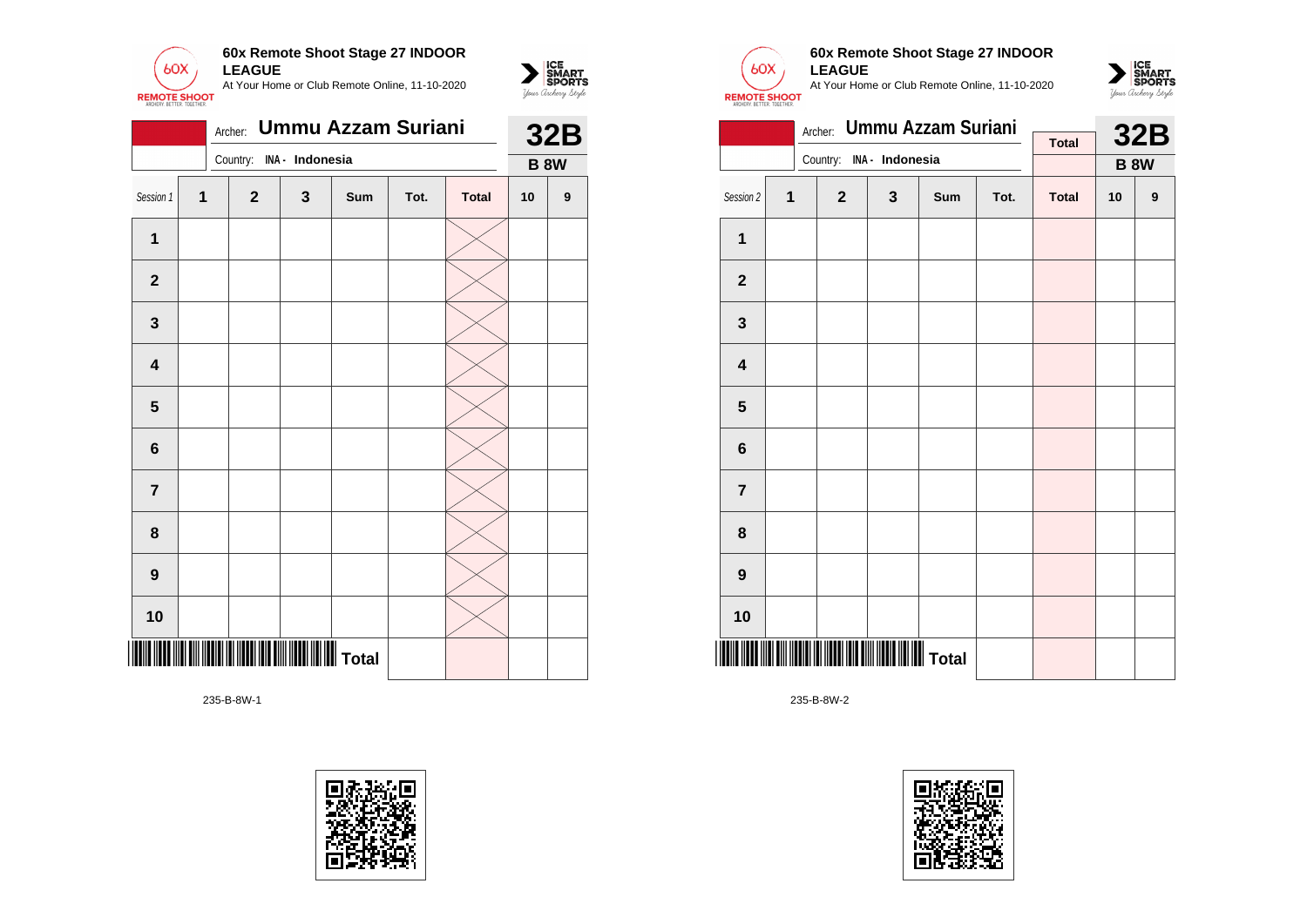



|                         |    | <b>Simons Dave</b><br>Archer: |    |                  | <b>33A</b> |              |                |             |
|-------------------------|----|-------------------------------|----|------------------|------------|--------------|----------------|-------------|
|                         |    | Country: BEL - Belgium        |    |                  |            |              |                | <b>C 8V</b> |
| Session 1               | 1  | $\mathbf{2}$                  | 3  | Sum              | Tot.       | <b>Total</b> | 10             | 9           |
| 1                       | 10 | 10                            | 8  | 28               | 28         | 28           | 2              |             |
| $\mathbf{2}$            | 10 | 10                            | 9  | 29               | 57         | 57           | 2              | 1           |
| 3                       | 10 | 10                            | 8  | 28               | 85         | 85           | 2              |             |
| $\overline{\mathbf{4}}$ | 9  | 9                             | 9  | 27               | 112        | 112          |                | 3           |
| 5                       | 10 | 10                            | 9  | 29               | 141        | 141          | $\overline{2}$ | 1           |
| $6\phantom{1}6$         | 10 | 9                             | 8  | 27               | 168        | 168          | 1              | 1           |
| $\overline{7}$          | 10 | 9                             | 9  | 28               | 196        | 196          | 1              | 2           |
| 8                       | 10 | 10                            | 10 | 30               | 226        | 226          | 3              |             |
| $\boldsymbol{9}$        | 9  | 9                             | 9  | 27               | 253        | 253          |                | 3           |
| 10                      | 9  | 9                             | 9  | 27               | 280        | 280          |                | 3           |
|                         |    |                               |    | <b>WWW</b> Total | 280        | 280          | 13             | 14          |

236-C-8V-1





### **60x Remote Shoot Stage 27 INDOOR LEAGUE**

At Your Home or Club Remote Online, 11-10-2020



|                         |    | <b>Simons Dave</b><br>Archer: |                        |     |      | <b>33A</b>          |                |              |
|-------------------------|----|-------------------------------|------------------------|-----|------|---------------------|----------------|--------------|
|                         |    |                               | Country: BEL - Belgium |     |      | <b>Total</b><br>280 | <b>C 8V</b>    |              |
|                         |    |                               |                        |     |      |                     |                |              |
| Session 2               | 1  | $\overline{2}$                | 3                      | Sum | Tot. | <b>Total</b>        | 10             | 9            |
| $\mathbf{1}$            | 10 | 10                            | 10                     | 30  | 30   | 310                 | 3              |              |
| $\overline{2}$          | 10 | 10                            | 10                     | 30  | 60   | 340                 | 3              |              |
| 3                       | 10 | 10                            | 10                     | 30  | 90   | 370                 | 3              |              |
| $\overline{\mathbf{4}}$ | 10 | 10                            | 10                     | 30  | 120  | 400                 | 3              |              |
| 5                       | 10 | 10                            | 9                      | 29  | 149  | 429                 | $\overline{2}$ | $\mathbf{1}$ |
| $6\phantom{1}6$         | 10 | 9                             | 8                      | 27  | 176  | 456                 | 1              | 1            |
| $\overline{7}$          | 10 | 10                            | 9                      | 29  | 205  | 485                 | $\overline{2}$ | 1            |
| 8                       | 10 | 10                            | 10                     | 30  | 235  | 515                 | 3              |              |
| 9                       | 10 | 10                            | 9                      | 29  | 264  | 544                 | $\overline{2}$ | 1            |
| 10                      | 10 | 10                            | 10                     | 30  | 294  | 574                 | 3              |              |
| <b>THE REAL</b>         |    |                               | Total                  |     | 294  | 574                 | 25             | 4            |

236-C-8V-2

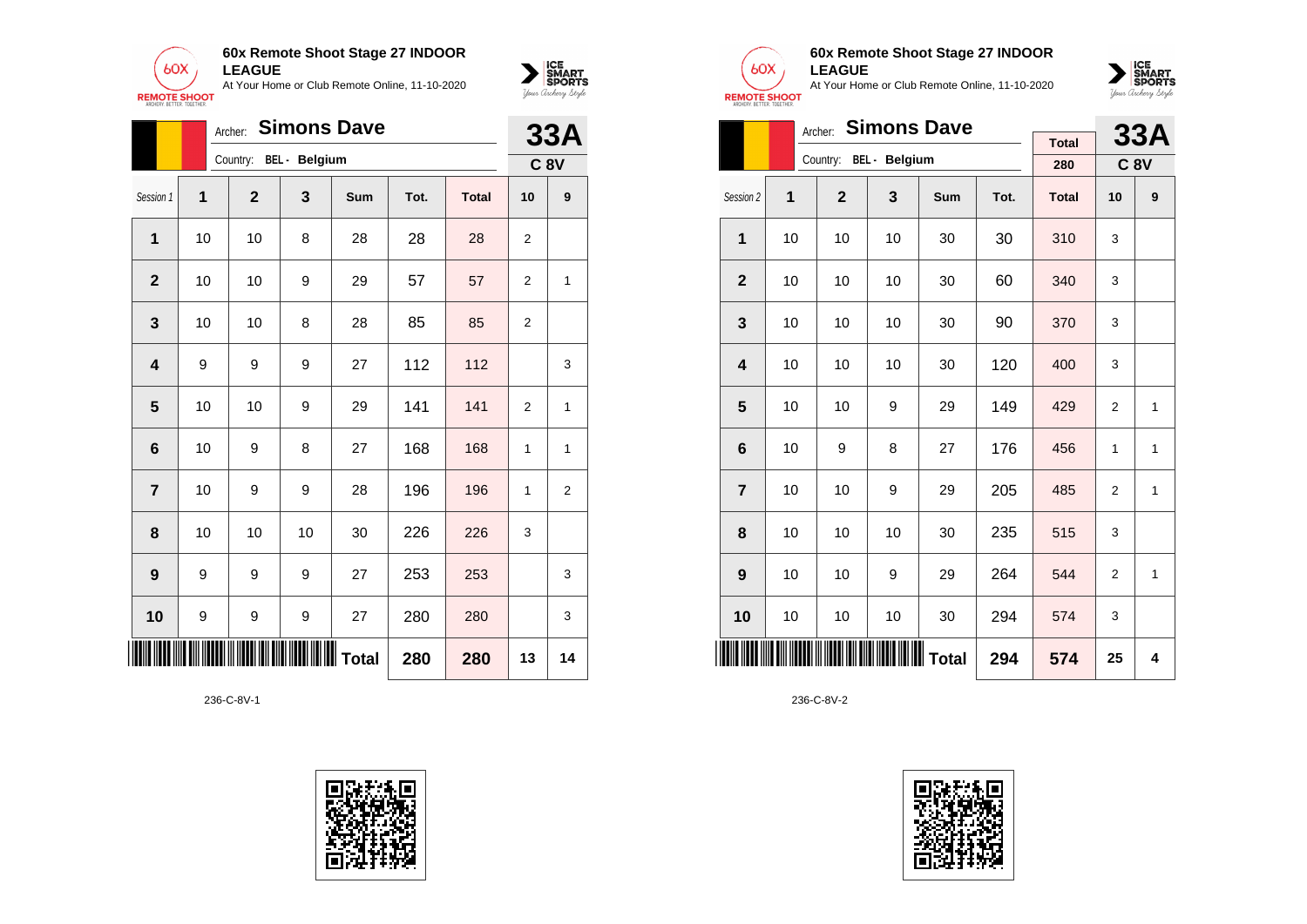

|                 |    | <b>Turner Keith</b><br>Archer: |                |           |      |              |                |              |  |  |
|-----------------|----|--------------------------------|----------------|-----------|------|--------------|----------------|--------------|--|--|
|                 |    | Country:                       | BEL - Belgium  |           |      |              |                | <b>C 8V</b>  |  |  |
| Session 1       | 1  | $\mathbf 2$                    | 3              | Sum       | Tot. | <b>Total</b> | 10             | 9            |  |  |
| 1               | 10 | 9                              | 8              | 27        | 27   | 27           | 1              | $\mathbf{1}$ |  |  |
| $\mathbf{2}$    | 9  | 9                              | 9              | 27        | 54   | 54           |                | 3            |  |  |
| 3               | 10 | 9                              | 8              | 27        | 81   | 81           | 1              | $\mathbf{1}$ |  |  |
| 4               | 9  | 8                              | 8              | 25        | 106  | 106          |                | $\mathbf{1}$ |  |  |
| 5               | 10 | 9                              | 8              | 27        | 133  | 133          | 1              | $\mathbf{1}$ |  |  |
| $6\phantom{1}6$ | 10 | 9                              | $\overline{7}$ | 26        | 159  | 159          | 1              | $\mathbf{1}$ |  |  |
| $\overline{7}$  | 9  | 7                              | 7              | 23        | 182  | 182          |                | 1            |  |  |
| 8               | 10 | 10                             | 9              | 29        | 211  | 211          | $\overline{2}$ | $\mathbf{1}$ |  |  |
| 9               | 9  | 8                              | 8              | 25        | 236  | 236          |                | 1            |  |  |
| 10              | 10 | 9                              | 8              | 27        | 263  | 263          | 1              | $\mathbf{1}$ |  |  |
|                 |    |                                |                | ∭∭∭ Total | 263  | 263          | 7              | 12           |  |  |





 $\sum_{\text{M} \subseteq \text{S$ **PORTS** 

## **60x Remote Shoot Stage 27 INDOOR LEAGUE**

At Your Home or Club Remote Online, 11-10-2020



|                         |    | <b>Turner Keith</b><br>Archer: |                                        |            |      | <b>33B</b>   |                |              |
|-------------------------|----|--------------------------------|----------------------------------------|------------|------|--------------|----------------|--------------|
|                         |    | Country:                       | BEL - Belgium                          |            |      | <b>Total</b> |                |              |
|                         |    |                                |                                        |            |      | 263          |                | <b>C 8V</b>  |
| Session 2               | 1  | $\overline{2}$                 | 3                                      | <b>Sum</b> | Tot. | <b>Total</b> | 10             | 9            |
| 1                       | 10 | 10                             | 9                                      | 29         | 29   | 292          | $\overline{2}$ | $\mathbf{1}$ |
| $\overline{\mathbf{2}}$ | 10 | 8                              | 8                                      | 26         | 55   | 318          | 1              |              |
| 3                       | 10 | 9                              | 8                                      | 27         | 82   | 345          | 1              | 1            |
| $\overline{\mathbf{4}}$ | 10 | 10                             | 9                                      | 29         | 111  | 374          | $\overline{2}$ | 1            |
| 5                       | 9  | 8                              | 6                                      | 23         | 134  | 397          |                | $\mathbf{1}$ |
| 6                       | 10 | 10                             | 8                                      | 28         | 162  | 425          | $\overline{2}$ |              |
| $\overline{7}$          | 9  | 9                              | 9                                      | 27         | 189  | 452          |                | 3            |
| 8                       | 10 | 9                              | $\overline{7}$                         | 26         | 215  | 478          | 1              | $\mathbf{1}$ |
| 9                       | 10 | 10                             | 9                                      | 29         | 244  | 507          | $\overline{2}$ | 1            |
| 10                      | 10 | 9                              | 8                                      | 27         | 271  | 534          | 1              | $\mathbf{1}$ |
| ║                       |    |                                | <b>IIII IIIIIIIIIIIIIIIIIIII</b> Total |            | 271  | 534          | 12             | 10           |

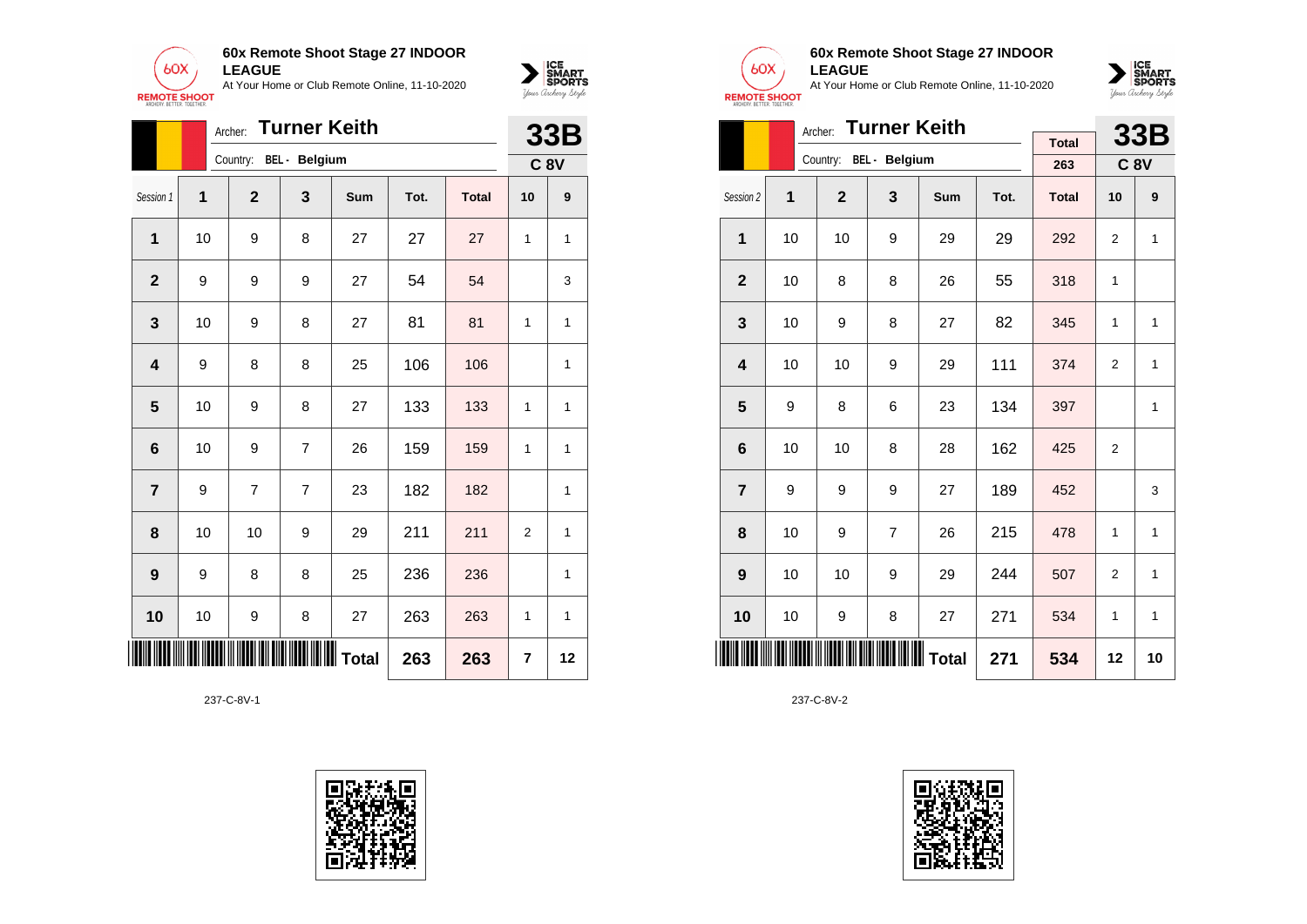



|                         | Archer: Alba Mimien |              |                 |                         |      |              |    |                  |  |  |  |
|-------------------------|---------------------|--------------|-----------------|-------------------------|------|--------------|----|------------------|--|--|--|
|                         |                     | Country:     | INA - Indonesia |                         |      |              |    | <b>B 8W</b>      |  |  |  |
| Session 1               | 1                   | $\mathbf{2}$ | 3               | Sum                     | Tot. | <b>Total</b> | 10 | $\boldsymbol{9}$ |  |  |  |
| 1                       | 4                   | 4            | M               | 8                       | 8    | $\bf 8$      |    |                  |  |  |  |
| $\overline{2}$          | 9                   | 3            | M               | 12                      | 20   | 20           |    | 1                |  |  |  |
| $\mathbf 3$             | $\overline{7}$      | $\mathbf 1$  | 1               | 9                       | 29   | 29           |    |                  |  |  |  |
| $\overline{\mathbf{4}}$ | 5                   | M            | M               | 5                       | 34   | 34           |    |                  |  |  |  |
| $\overline{\mathbf{5}}$ | 5                   | 3            | M               | 8                       | 42   | 42           |    |                  |  |  |  |
| $\bf 6$                 | 9                   | 1            | M               | 10                      | 52   | 52           |    | $\mathbf{1}$     |  |  |  |
| $\overline{\mathbf{7}}$ | 2                   | 2            | M               | 4                       | 56   | 56           |    |                  |  |  |  |
| 8                       | 8                   | M            | M               | 8                       | 64   | 64           |    |                  |  |  |  |
| 9                       | 8                   | 8            | $\overline{7}$  | 23                      | 87   | 87           |    |                  |  |  |  |
| 10                      | 1                   | $\mathbf 1$  | M               | $\overline{c}$          | 89   | 89           |    |                  |  |  |  |
|                         |                     | 89           | 0               | $\overline{\mathbf{2}}$ |      |              |    |                  |  |  |  |

238-B-8W-1





### **60x Remote Shoot Stage 27 INDOOR LEAGUE**

At Your Home or Club Remote Online, 11-10-2020



|                 |                         | <b>Alba Mimien</b><br>Archer: |                          |     |      | <b>34A</b>   |              |             |
|-----------------|-------------------------|-------------------------------|--------------------------|-----|------|--------------|--------------|-------------|
|                 |                         |                               | Country: INA - Indonesia |     |      | <b>Total</b> |              |             |
|                 |                         |                               |                          |     |      | 89           |              | <b>B 8W</b> |
| Session 2       | 1                       | $\overline{2}$                | 3                        | Sum | Tot. | <b>Total</b> | 10           | 9           |
| $\mathbf{1}$    | 10                      | 6                             | M                        | 16  | 16   | 105          | $\mathbf{1}$ |             |
| $\mathbf 2$     | M                       | M                             | M                        | 0   | 16   | 105          |              |             |
| 3               | 6                       | 6                             | 3                        | 15  | 31   | 120          |              |             |
| 4               | 8                       | 6                             | $\overline{2}$           | 16  | 47   | 136          |              |             |
| 5               | 6                       | 5                             | $\overline{2}$           | 13  | 60   | 149          |              |             |
| $6\phantom{1}6$ | M                       | M                             | M                        | 0   | 60   | 149          |              |             |
| $\overline{7}$  | 9                       | $\overline{c}$                | M                        | 11  | 71   | 160          |              | 1           |
| 8               | 9                       | 5                             | M                        | 14  | 85   | 174          |              | 1           |
| 9               | 4                       | 4                             | M                        | 8   | 93   | 182          |              |             |
| 10              | $\overline{\mathbf{c}}$ | $\overline{\mathbf{c}}$       | 1                        | 5   | 98   | 187          |              |             |
|                 |                         |                               | ∭∭∭∭∭∭∭∭∏                | 98  | 187  | 1            | $\mathbf 2$  |             |

238-B-8W-2

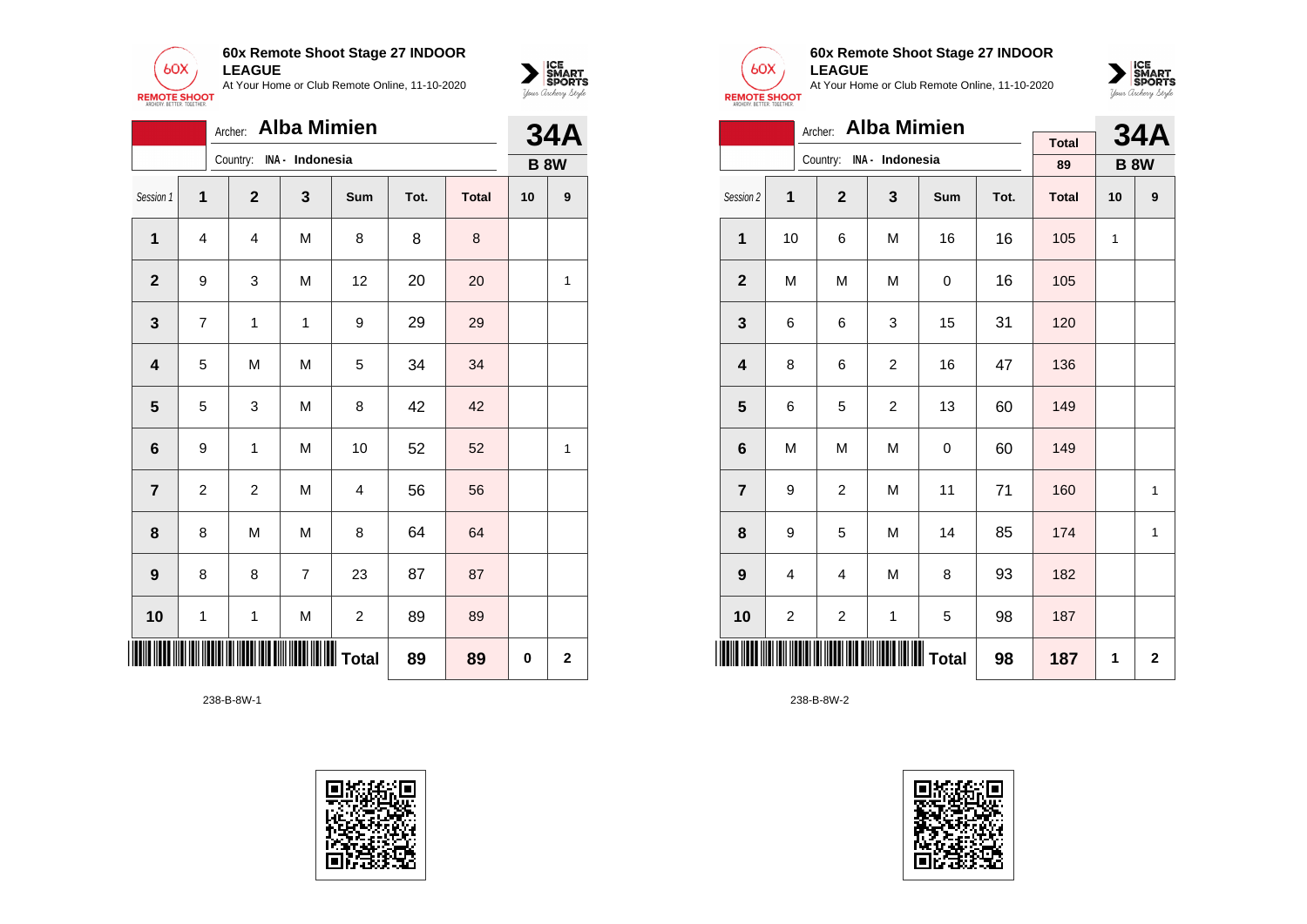



|                         |                         | Archer:        | <b>Alba Sofie</b>   |                         |      |              | <b>34B</b> |             |
|-------------------------|-------------------------|----------------|---------------------|-------------------------|------|--------------|------------|-------------|
|                         |                         | Country:       | INA - Indonesia     |                         |      |              |            | <b>B 8W</b> |
| Session 1               | 1                       | $\mathbf{2}$   | 3                   | Sum                     | Tot. | <b>Total</b> | 10         | 9           |
| 1                       | 6                       | M              | M                   | 6                       | 6    | 6            |            |             |
| $\mathbf{2}$            | 6                       | M              | M                   | 6                       | 12   | 12           |            |             |
| $\mathbf{3}$            | $\mathbf 1$             | $\overline{c}$ | M                   | 3                       | 15   | 15           |            |             |
| $\overline{\mathbf{4}}$ | $\overline{\mathbf{4}}$ | M              | M                   | $\overline{\mathbf{4}}$ | 19   | 19           |            |             |
| $\overline{\mathbf{5}}$ | $\overline{7}$          | 5              | M                   | 12                      | 31   | 31           |            |             |
| 6                       | 8                       | M              | M                   | 8                       | 39   | 39           |            |             |
| $\overline{\mathbf{7}}$ | 5                       | 3              | М                   | 8                       | 47   | 47           |            |             |
| 8                       | $\overline{7}$          | 6              | $\overline{4}$      | 17                      | 64   | 64           |            |             |
| $\boldsymbol{9}$        | 5                       | 4              | $\overline{4}$      | 13                      | 77   | 77           |            |             |
| 10                      | 4                       | 3              | ${\sf M}$           | $\overline{7}$          | 84   | 84           |            |             |
| <u>Hilli</u>            |                         |                | <b>IIIIII</b> Total | 84                      | 84   | 0            | 0          |             |

239-B-8W-1





### **60x Remote Shoot Stage 27 INDOOR LEAGUE**

At Your Home or Club Remote Online, 11-10-2020



|                         | Archer: Alba Sofie |                |                          |     |      |              |    |              |  |  |  |
|-------------------------|--------------------|----------------|--------------------------|-----|------|--------------|----|--------------|--|--|--|
|                         |                    |                | Country: INA - Indonesia |     |      | <b>Total</b> |    | <b>34B</b>   |  |  |  |
|                         |                    |                |                          |     |      | 84           |    | <b>B 8W</b>  |  |  |  |
| Session 2               | 1                  | $\overline{2}$ | 3                        | Sum | Tot. | <b>Total</b> | 10 | 9            |  |  |  |
| $\mathbf{1}$            | 3                  | $\overline{7}$ | 8                        | 18  | 18   | 102          |    |              |  |  |  |
| $\overline{2}$          | 9                  | 3              | M                        | 12  | 30   | 114          |    | 1            |  |  |  |
| 3                       | 6                  | 6              | 5                        | 17  | 47   | 131          |    |              |  |  |  |
| $\overline{\mathbf{4}}$ | 10                 | 9              | 6                        | 25  | 72   | 156          | 1  | $\mathbf{1}$ |  |  |  |
| 5                       | 10                 | 9              | $\overline{c}$           | 21  | 93   | 177          | 1  | $\mathbf{1}$ |  |  |  |
| 6                       | $\overline{7}$     | 3              | M                        | 10  | 103  | 187          |    |              |  |  |  |
| $\overline{7}$          | 6                  | $\overline{2}$ | $\mathbf{1}$             | 9   | 112  | 196          |    |              |  |  |  |
| 8                       | 10                 | 5              | M                        | 15  | 127  | 211          | 1  |              |  |  |  |
| 9                       | 5                  | 3              | M                        | 8   | 135  | 219          |    |              |  |  |  |
| 10                      | 7                  | 6              | 5                        | 18  | 153  | 237          |    |              |  |  |  |
| <b>IIIIII</b>           |                    |                |                          | 153 | 237  | 3            | 3  |              |  |  |  |

239-B-8W-2

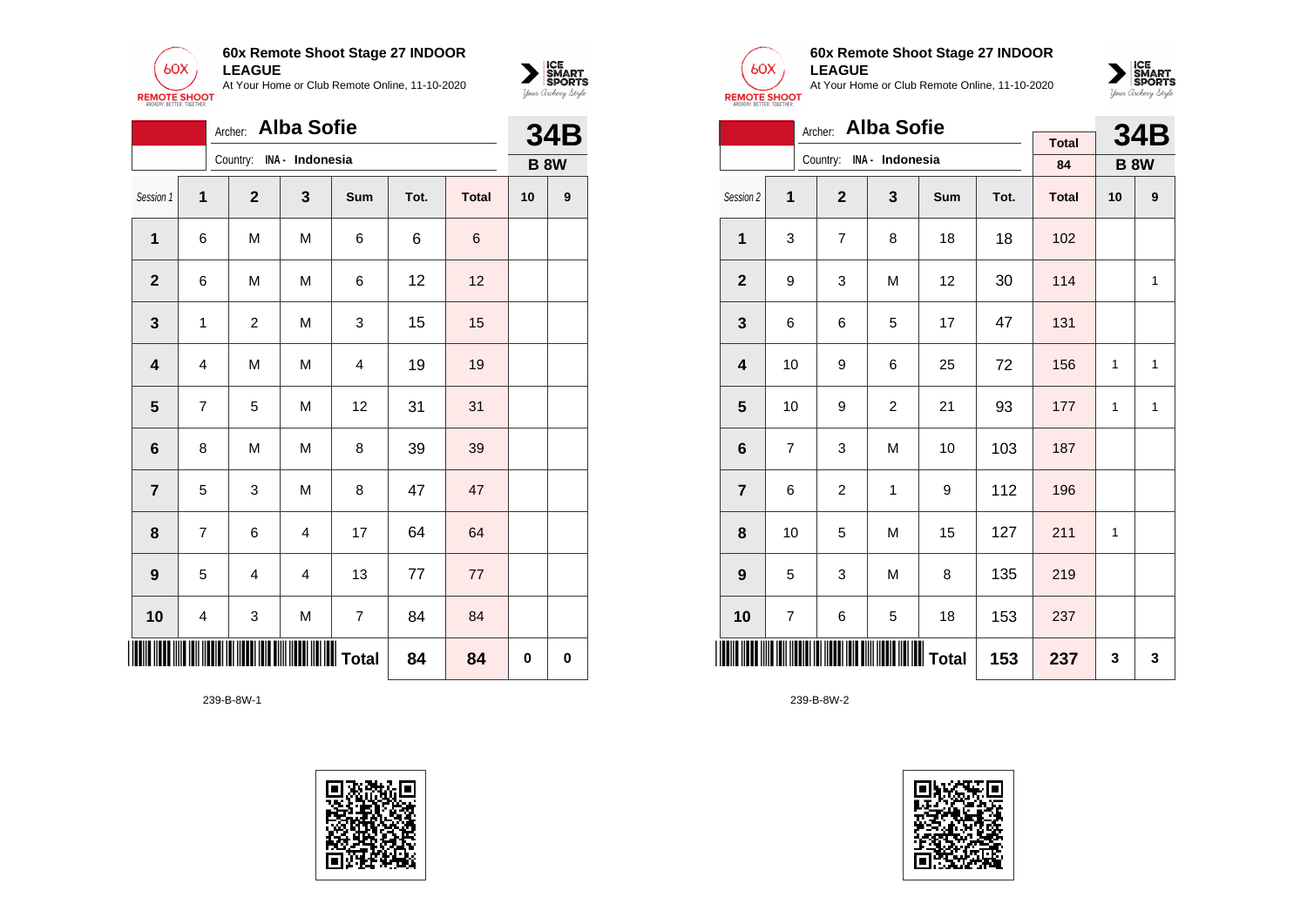

|                 |    | Archer: |                |                      | <b>35A</b>      |      |              |                |                |
|-----------------|----|---------|----------------|----------------------|-----------------|------|--------------|----------------|----------------|
|                 |    |         | Country:       | <b>BEL</b> - Belgium |                 |      |              |                | <b>R 8V</b>    |
| Session 1       | 1  |         | $\mathbf 2$    | 3                    | <b>Sum</b>      | Tot. | <b>Total</b> | 10             | 9              |
| 1               | 9  |         | 9              | M                    | 18              | 18   | 18           |                | $\overline{2}$ |
| $\mathbf{2}$    | 9  |         | 9              | 9                    | 27              | 45   | 45           |                | 3              |
| 3               | 9  |         | 9              | 6                    | 24              | 69   | 69           |                | $\overline{2}$ |
| 4               | 8  |         | 8              | 8                    | 24              | 93   | 93           |                |                |
| 5               | 9  |         | 9              | 8                    | 26              | 119  | 119          |                | $\overline{2}$ |
| $6\phantom{1}6$ | 10 |         | $\overline{7}$ | $\overline{7}$       | 24              | 143  | 143          | 1              |                |
| $\overline{7}$  | 10 |         | 10             | 8                    | 28              | 171  | 171          | $\overline{2}$ |                |
| 8               | 10 |         | 9              | 9                    | 28              | 199  | 199          | 1              | 2              |
| 9               | 9  |         | 8              | 8                    | 25              | 224  | 224          |                | 1              |
| 10              | 10 |         | 10             | 10                   | 30              | 254  | 254          | 3              |                |
| III             |    |         |                |                      | <b>II</b> Total | 254  | 254          | 7              | 12             |

240-R-8V-1





 $\sum_{\text{M} \subseteq \text{S$ **PORTS** 

## **60x Remote Shoot Stage 27 INDOOR LEAGUE**

At Your Home or Club Remote Online, 11-10-2020



|                 |    | <b>Stuyck Silke</b><br>Archer: |                        |            |      | <b>35A</b>   |                |                |
|-----------------|----|--------------------------------|------------------------|------------|------|--------------|----------------|----------------|
|                 |    |                                | Country: BEL - Belgium |            |      | <b>Total</b> |                |                |
|                 |    |                                |                        |            |      | 254          |                | <b>R 8V</b>    |
| Session 2       | 1  | $\overline{2}$                 | 3                      | <b>Sum</b> | Tot. | <b>Total</b> | 10             | 9              |
| 1               | 10 | 8                              | 8                      | 26         | 26   | 280          | 1              |                |
| $\overline{2}$  | 10 | 9                              | 9                      | 28         | 54   | 308          | 1              | $\overline{2}$ |
| 3               | 9  | 9                              | 8                      | 26         | 80   | 334          |                | $\overline{2}$ |
| 4               | 8  | 8                              | 7                      | 23         | 103  | 357          |                |                |
| 5               | 10 | 10                             | 10                     | 30         | 133  | 387          | 3              |                |
| $6\phantom{1}6$ | 9  | 8                              | $\overline{7}$         | 24         | 157  | 411          |                | 1              |
| $\overline{7}$  | 9  | 8                              | 6                      | 23         | 180  | 434          |                | 1              |
| 8               | 9  | 9                              | M                      | 18         | 198  | 452          |                | 2              |
| 9               | 10 | 10                             | 8                      | 28         | 226  | 480          | $\overline{2}$ |                |
| 10              | 9  | 8                              | $\overline{7}$         | 24         | 250  | 504          |                | 1              |
| <b>THE REAL</b> |    | IIIIIIIIIIIIIIIII Total        | 250                    | 504        | 7    | 9            |                |                |

240-R-8V-2

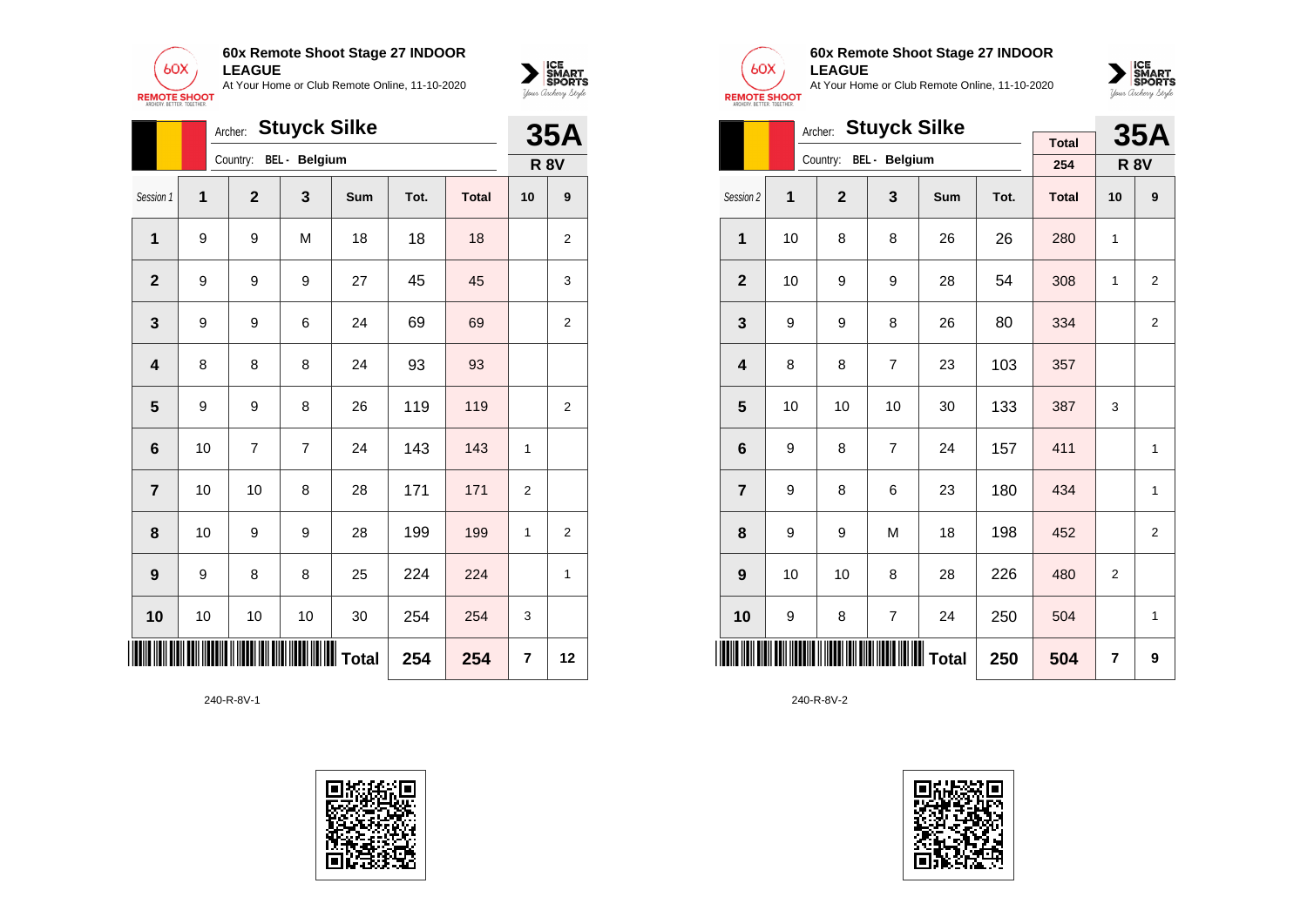

|                | Archer:      |              |               | 35B |             |              |             |          |
|----------------|--------------|--------------|---------------|-----|-------------|--------------|-------------|----------|
|                |              | Country:     | BEL - Belgium |     |             |              | <b>R 8V</b> |          |
| Session 1      | $\mathbf{1}$ | $\mathbf{2}$ | 3             | Sum | Tot.        | <b>Total</b> | 10          | 9        |
| $\mathbf 1$    | M            | M            | M             | 0   | 0           | $\mathbf 0$  |             |          |
| $\overline{2}$ | M            | M            | M             | 0   | 0           | 0            |             |          |
| $\mathbf{3}$   | M            | M            | M             | 0   | 0           | $\pmb{0}$    |             |          |
| 4              | M            | M            | M             | 0   | 0           | $\mathbf 0$  |             |          |
| 5              | M            | M            | M             | 0   | 0           | $\mathbf 0$  |             |          |
| $\bf 6$        | M            | M            | M             | 0   | 0           | $\mathbf 0$  |             |          |
| $\overline{7}$ | M            | M            | M             | 0   | 0           | $\mathbf 0$  |             |          |
| 8              | M            | M            | M             | 0   | 0           | $\mathbf 0$  |             |          |
| 9              | M            | M            | M             | 0   | 0           | $\mathbf 0$  |             |          |
| 10             | M            | M            | M             | 0   | 0           | $\mathbf 0$  |             |          |
|                |              |              |               |     | $\mathbf 0$ | $\bf{0}$     | 0           | $\bf{0}$ |

241-R-8V-1





 $\sum_{\text{M} \subseteq \text{S$ **PORTS** 

# **60x Remote Shoot Stage 27 INDOOR LEAGUE**

At Your Home or Club Remote Online, 11-10-2020



|                 |   | <b>Boeckx Sonja</b><br>Archer: |                                                     |             |                  | <b>35B</b>     |             |   |
|-----------------|---|--------------------------------|-----------------------------------------------------|-------------|------------------|----------------|-------------|---|
|                 |   | Country:                       | BEL - Belgium                                       |             |                  | <b>Total</b>   |             |   |
|                 |   |                                |                                                     |             |                  | $\bf{0}$       | <b>R 8V</b> |   |
| Session 2       | 1 | $\overline{2}$                 | 3                                                   | <b>Sum</b>  | Tot.             | <b>Total</b>   | 10          | 9 |
| $\mathbf{1}$    | M | M                              | M                                                   | 0           | 0                | $\mathbf 0$    |             |   |
| $\mathbf 2$     | M | M                              | M                                                   | $\mathsf 0$ | $\mathbf 0$      | $\overline{0}$ |             |   |
| 3               | M | M                              | M                                                   | 0           | 0                | $\mathbf 0$    |             |   |
| 4               | M | M                              | M                                                   | 0           | 0                | $\mathbf 0$    |             |   |
| 5               | M | M                              | M                                                   | 0           | $\mathbf 0$      | $\mathbf 0$    |             |   |
| $6\phantom{1}6$ | M | M                              | M                                                   | 0           | $\mathbf 0$      | $\mathbf 0$    |             |   |
| $\overline{7}$  | M | M                              | M                                                   | $\mathsf 0$ | $\boldsymbol{0}$ | $\mathbf 0$    |             |   |
| 8               | M | M                              | M                                                   | 0           | 0                | 0              |             |   |
| 9               | M | M                              | M                                                   | $\mathbf 0$ | $\mathbf 0$      | $\mathbf 0$    |             |   |
| 10              | M | M                              | M                                                   | $\mathsf 0$ | $\mathbf 0$      | $\mathbf 0$    |             |   |
|                 |   |                                | <b>                                      </b> Total | 0           | $\bf{0}$         | 0              | $\bf{0}$    |   |

241-R-8V-2

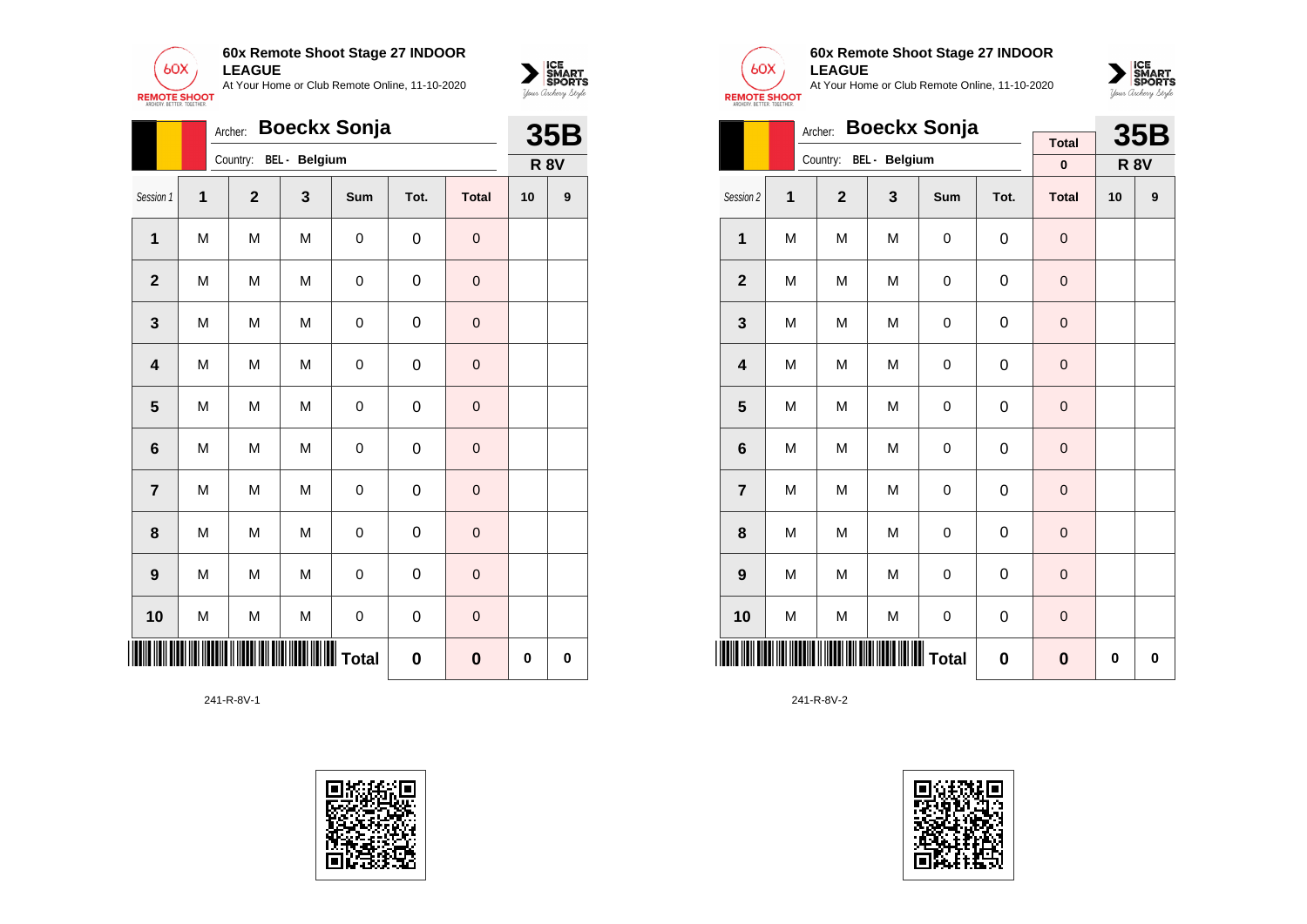



|                         |    | <b>35C</b>   |                                                     |     |      |              |                |                |
|-------------------------|----|--------------|-----------------------------------------------------|-----|------|--------------|----------------|----------------|
|                         |    | Country:     | <b>BEL</b> - Belgium                                |     |      |              |                | <b>R 8V</b>    |
| Session 1               | 1  | $\mathbf{2}$ | 3                                                   | Sum | Tot. | <b>Total</b> | 10             | 9              |
| 1                       | 10 | 8            | 8                                                   | 26  | 26   | 26           | 1              |                |
| $\overline{2}$          | 10 | 9            | 8                                                   | 27  | 53   | 53           | 1              | $\mathbf{1}$   |
| 3                       | 10 | 9            | 9                                                   | 28  | 81   | 81           | 1              | $\overline{2}$ |
| $\overline{\mathbf{4}}$ | 10 | 9            | 8                                                   | 27  | 108  | 108          | 1              | $\mathbf{1}$   |
| 5                       | 10 | 9            | 8                                                   | 27  | 135  | 135          | 1              | $\mathbf{1}$   |
| 6                       | 10 | 9            | 9                                                   | 28  | 163  | 163          | 1              | $\overline{2}$ |
| $\overline{7}$          | 9  | 8            | 7                                                   | 24  | 187  | 187          |                | 1              |
| 8                       | 10 | 9            | 8                                                   | 27  | 214  | 214          | 1              | $\mathbf{1}$   |
| 9                       | 9  | 9            | 8                                                   | 26  | 240  | 240          |                | $\overline{2}$ |
| 10                      | 10 | 10           | 9                                                   | 29  | 269  | 269          | $\overline{2}$ | $\mathbf{1}$   |
| IIII                    |    |              | <b>                                      </b> Total | 269 | 269  | 9            | 12             |                |

242-R-8V-1





## **60x Remote Shoot Stage 27 INDOOR LEAGUE**

At Your Home or Club Remote Online, 11-10-2020



|                         |    | <b>Simons Axel</b><br>Archer: |                        |     |      | <b>35C</b>   |                |                |
|-------------------------|----|-------------------------------|------------------------|-----|------|--------------|----------------|----------------|
|                         |    |                               | Country: BEL - Belgium |     |      | <b>Total</b> |                |                |
|                         |    |                               |                        |     |      | 269          | <b>R 8V</b>    |                |
| Session 2               | 1  | $\overline{2}$                | 3                      | Sum | Tot. | <b>Total</b> | 10             | 9              |
| 1                       | 10 | 9                             | 8                      | 27  | 27   | 296          | 1              | $\mathbf{1}$   |
| $\overline{\mathbf{2}}$ | 9  | 9                             | 9                      | 27  | 54   | 323          |                | 3              |
| 3                       | 10 | 9                             | 8                      | 27  | 81   | 350          | 1              | 1              |
| 4                       | 10 | 9                             | 8                      | 27  | 108  | 377          | 1              | 1              |
| 5                       | 10 | 9                             | 8                      | 27  | 135  | 404          | 1              | 1              |
| 6                       | 9  | 8                             | 8                      | 25  | 160  | 429          |                | 1              |
| $\overline{7}$          | 9  | 9                             | 9                      | 27  | 187  | 456          |                | 3              |
| 8                       | 9  | 9                             | 8                      | 26  | 213  | 482          |                | $\overline{2}$ |
| 9                       | 10 | 10                            | 8                      | 28  | 241  | 510          | $\overline{2}$ |                |
| 10                      | 10 | 10                            | 9                      | 29  | 270  | 539          | $\overline{2}$ | $\mathbf{1}$   |
|                         |    |                               | Total                  | 270 | 539  | 8            | 14             |                |

242-R-8V-2

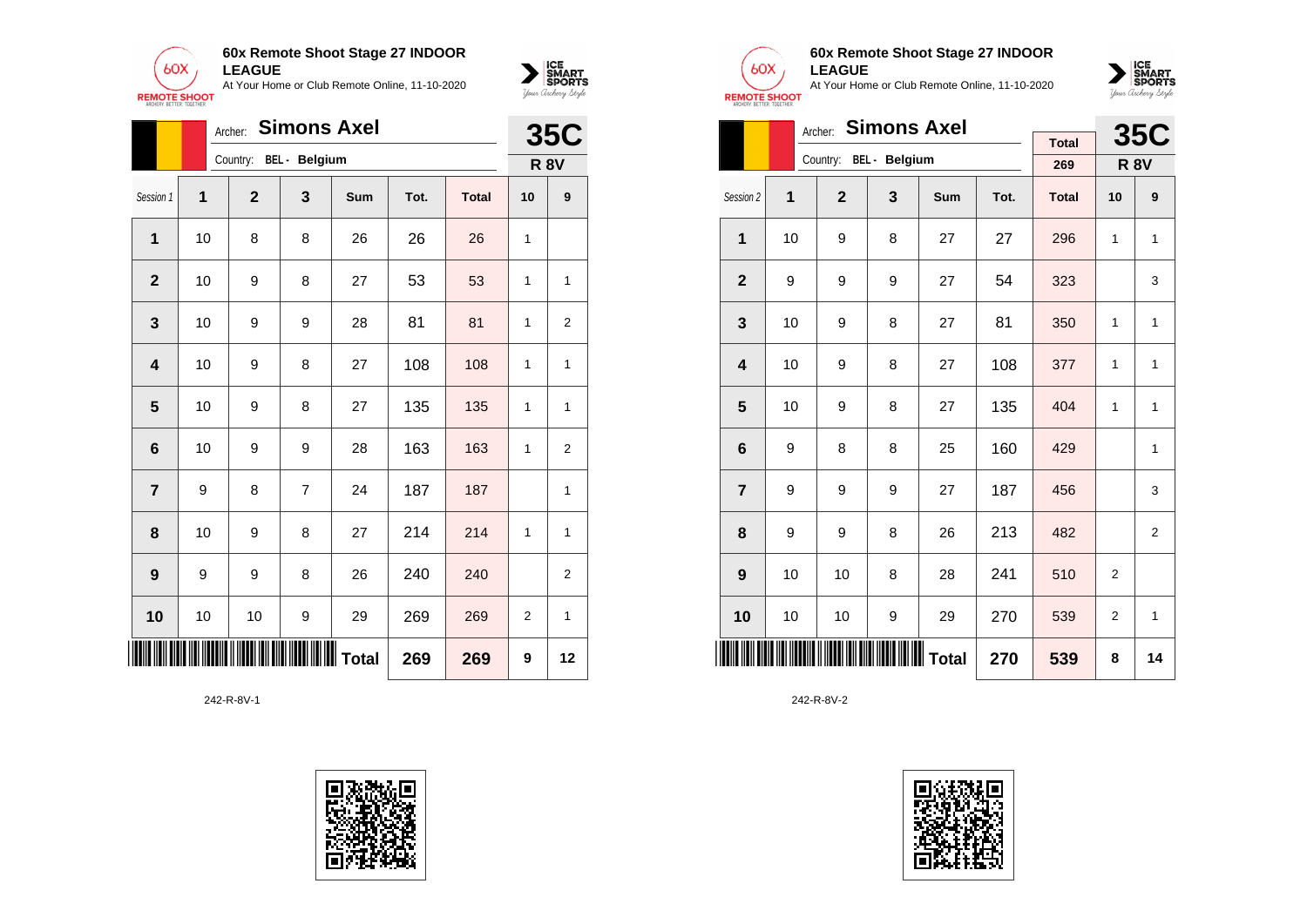

|                         |                         | Archer:      |                 | <b>Talarmin Susan</b> |      |              |    | <b>36A</b>  |
|-------------------------|-------------------------|--------------|-----------------|-----------------------|------|--------------|----|-------------|
|                         |                         | Country:     | INA - Indonesia |                       |      |              |    | <b>B 8W</b> |
| Session 1               | $\overline{\mathbf{1}}$ | $\mathbf{2}$ | 3               | Sum                   | Tot. | <b>Total</b> | 10 | 9           |
| $\mathbf 1$             |                         |              |                 |                       |      |              |    |             |
| $\mathbf{2}$            |                         |              |                 |                       |      |              |    |             |
| $\mathbf{3}$            |                         |              |                 |                       |      |              |    |             |
| $\overline{\mathbf{4}}$ |                         |              |                 |                       |      |              |    |             |
| $\overline{\mathbf{5}}$ |                         |              |                 |                       |      |              |    |             |
| $6\phantom{a}$          |                         |              |                 |                       |      |              |    |             |
| $\overline{7}$          |                         |              |                 |                       |      |              |    |             |
| 8                       |                         |              |                 |                       |      |              |    |             |
| $\boldsymbol{9}$        |                         |              |                 |                       |      |              |    |             |
| 10                      |                         |              |                 |                       |      |              |    |             |
|                         |                         |              |                 |                       |      |              |    |             |

243-B-8W-1





 $\sum_{\text{M} \subseteq \text{S$ **PORTS** 

# **60x Remote Shoot Stage 27 INDOOR LEAGUE**

At Your Home or Club Remote Online, 11-10-2020



|                         |   | Archer:      |                 | <b>Talarmin Susan</b> |      |              |    | <b>36A</b>  |
|-------------------------|---|--------------|-----------------|-----------------------|------|--------------|----|-------------|
|                         |   | Country:     | INA - Indonesia |                       |      | <b>Total</b> |    |             |
|                         |   |              |                 |                       |      |              |    | <b>B 8W</b> |
| Session 2               | 1 | $\mathbf{2}$ | 3               | Sum                   | Tot. | <b>Total</b> | 10 | 9           |
| 1                       |   |              |                 |                       |      |              |    |             |
| $\mathbf{2}$            |   |              |                 |                       |      |              |    |             |
| 3                       |   |              |                 |                       |      |              |    |             |
| $\overline{\mathbf{4}}$ |   |              |                 |                       |      |              |    |             |
| 5                       |   |              |                 |                       |      |              |    |             |
| 6                       |   |              |                 |                       |      |              |    |             |
| $\overline{\mathbf{r}}$ |   |              |                 |                       |      |              |    |             |
| 8                       |   |              |                 |                       |      |              |    |             |
| 9                       |   |              |                 |                       |      |              |    |             |
| 10                      |   |              |                 |                       |      |              |    |             |
|                         |   |              |                 |                       |      |              |    |             |

243-B-8W-2

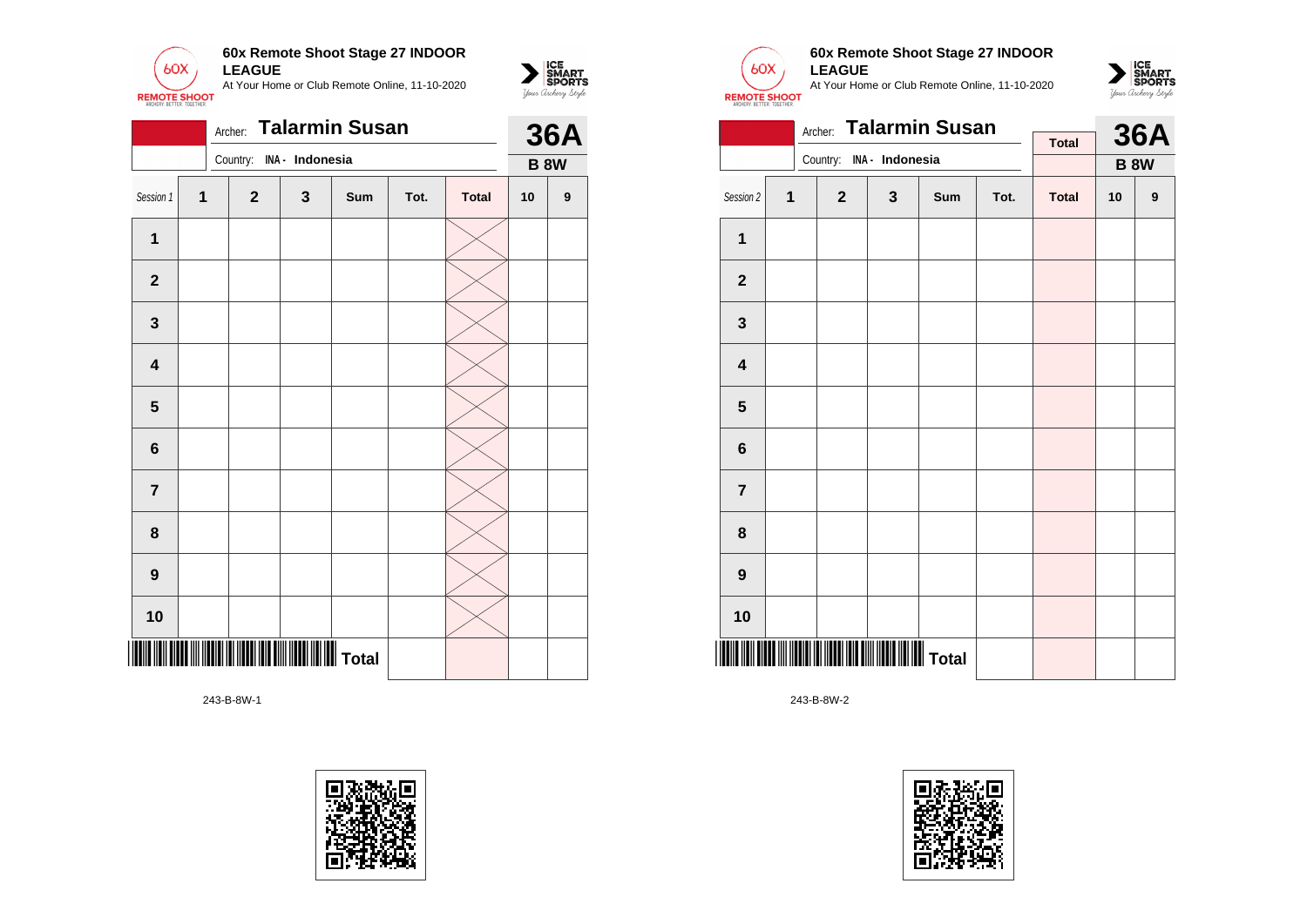

|                         |                |              | <b>36B</b><br><b>R 8W</b><br>9 |     |      |              |    |  |
|-------------------------|----------------|--------------|--------------------------------|-----|------|--------------|----|--|
|                         |                | Country:     | INA - Indonesia                |     |      |              |    |  |
| Session 1               | $\overline{1}$ | $\mathbf{2}$ | $\mathbf{3}$                   | Sum | Tot. | <b>Total</b> | 10 |  |
| 1                       |                |              |                                |     |      |              |    |  |
| $\mathbf{2}$            |                |              |                                |     |      |              |    |  |
| 3                       |                |              |                                |     |      |              |    |  |
| $\overline{\mathbf{4}}$ |                |              |                                |     |      |              |    |  |
| $\overline{\mathbf{5}}$ |                |              |                                |     |      |              |    |  |
| $\bf 6$                 |                |              |                                |     |      |              |    |  |
| $\overline{7}$          |                |              |                                |     |      |              |    |  |
| 8                       |                |              |                                |     |      |              |    |  |
| $\boldsymbol{9}$        |                |              |                                |     |      |              |    |  |
| 10                      |                |              |                                |     |      |              |    |  |
|                         |                |              |                                |     |      |              |    |  |

244-R-8W-1





 $\sum_{\text{M} \subseteq \text{S$ **PORTS** 

## **60x Remote Shoot Stage 27 INDOOR LEAGUE**

At Your Home or Club Remote Online, 11-10-2020



|                         |   | Archer:      |                 | <b>Herdian M.Haris</b> |      |              |    | <b>36B</b>  |
|-------------------------|---|--------------|-----------------|------------------------|------|--------------|----|-------------|
|                         |   | Country:     |                 |                        |      | <b>Total</b> |    |             |
|                         |   |              | INA - Indonesia |                        |      |              |    | <b>R 8W</b> |
| Session 2               | 1 | $\mathbf{2}$ | $\mathbf{3}$    | <b>Sum</b>             | Tot. | <b>Total</b> | 10 | 9           |
| $\mathbf 1$             |   |              |                 |                        |      |              |    |             |
| $\mathbf{2}$            |   |              |                 |                        |      |              |    |             |
| $\mathbf{3}$            |   |              |                 |                        |      |              |    |             |
| $\overline{\mathbf{4}}$ |   |              |                 |                        |      |              |    |             |
| 5                       |   |              |                 |                        |      |              |    |             |
| 6                       |   |              |                 |                        |      |              |    |             |
| $\overline{7}$          |   |              |                 |                        |      |              |    |             |
| 8                       |   |              |                 |                        |      |              |    |             |
| $\boldsymbol{9}$        |   |              |                 |                        |      |              |    |             |
| 10                      |   |              |                 |                        |      |              |    |             |
|                         |   |              |                 |                        |      |              |    |             |

244-R-8W-2

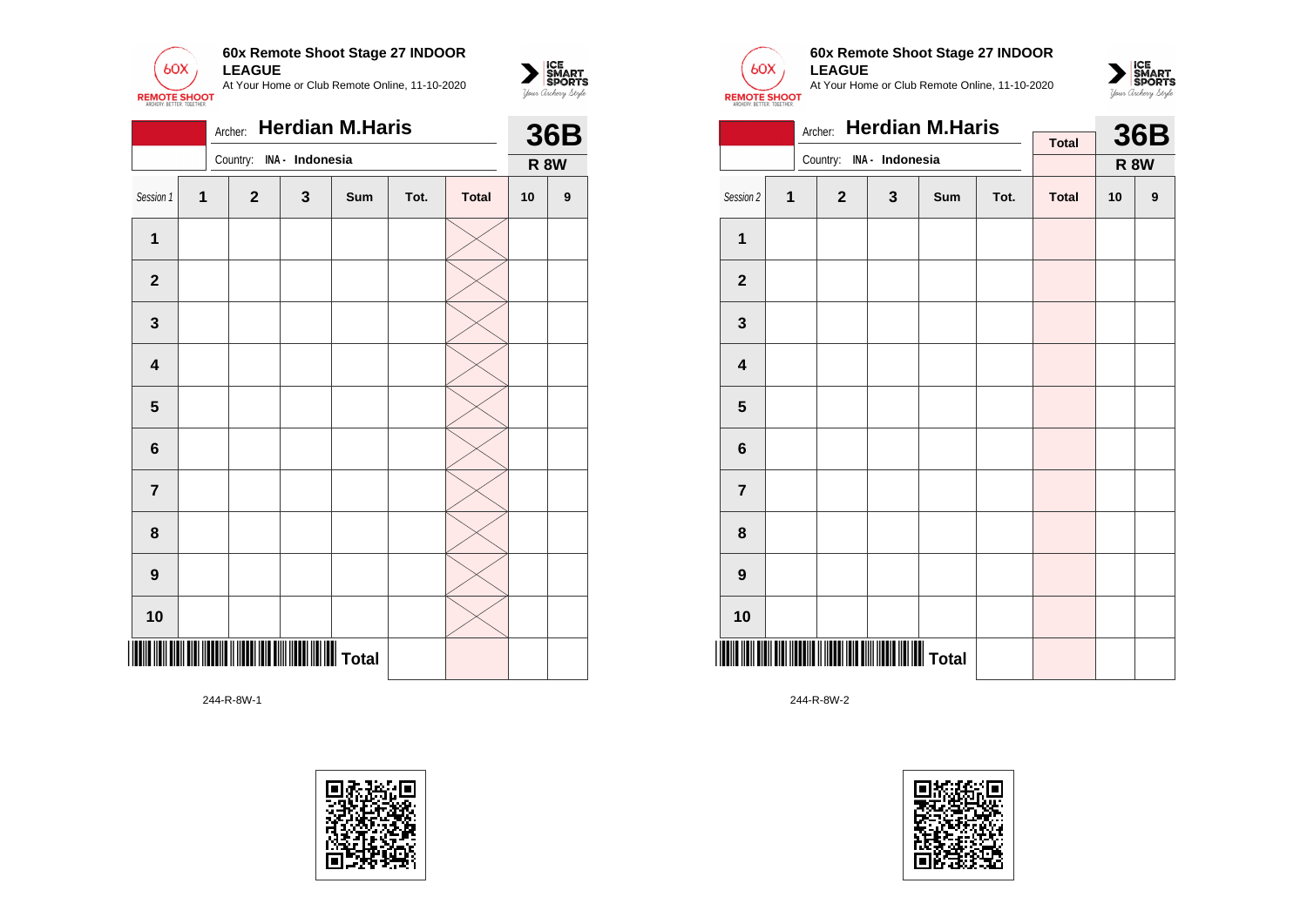



|                         |                | Archer:        |                 | Rejoagung Wienna Alba |      |              |             | <b>37A</b> |
|-------------------------|----------------|----------------|-----------------|-----------------------|------|--------------|-------------|------------|
|                         |                | Country:       | INA - Indonesia |                       |      |              | <b>B 8W</b> |            |
| Session 1               | 1              | $\mathbf{2}$   | 3               | Sum                   | Tot. | <b>Total</b> | 10          | 9          |
| 1                       | 9              | 9              | 4               | 22                    | 22   | 22           |             | 2          |
| $\mathbf{2}$            | 8              | 8              | 6               | 22                    | 44   | 44           |             |            |
| 3                       | 7              | $\overline{7}$ | 5               | 19                    | 63   | 63           |             |            |
| $\overline{\mathbf{4}}$ | $\overline{7}$ | 6              | 4               | 17                    | 80   | 80           |             |            |
| $\overline{\mathbf{5}}$ | 9              | 6              | $\overline{4}$  | 19                    | 99   | 99           |             | 1          |
| $\bf 6$                 | 7              | $\overline{c}$ | 1               | 10                    | 109  | 109          |             |            |
| $\overline{\mathbf{r}}$ | 7              | 6              | 5               | 18                    | 127  | 127          |             |            |
| 8                       | 9              | 8              | 5               | 22                    | 149  | 149          |             | 1          |
| 9                       | $\overline{7}$ | $\overline{7}$ | $\overline{7}$  | 21                    | 170  | 170          |             |            |
| 10                      | $\overline{7}$ | $\overline{7}$ | 3               | 17                    | 187  | 187          |             |            |
|                         |                |                | 187             | 187                   | 0    | 4            |             |            |

245-B-8W-1





## **60x Remote Shoot Stage 27 INDOOR LEAGUE**

At Your Home or Club Remote Online, 11-10-2020



|                         |    | <b>37A</b><br><b>B 8W</b><br>9<br>1<br>1<br>$\mathbf{1}$ |                          |                       |      |              |    |  |
|-------------------------|----|----------------------------------------------------------|--------------------------|-----------------------|------|--------------|----|--|
|                         |    |                                                          |                          | Rejoagung Wienna Alba |      | <b>Total</b> |    |  |
|                         |    |                                                          | Country: INA - Indonesia |                       |      | 187          |    |  |
| Session 2               | 1  | $\overline{2}$                                           | 3                        | <b>Sum</b>            | Tot. | <b>Total</b> | 10 |  |
| 1                       | 10 | 6                                                        | 6                        | 22                    | 22   | 209          | 1  |  |
| $\overline{2}$          | 8  | 6                                                        | 5                        | 19                    | 41   | 228          |    |  |
| 3                       | 10 | 8                                                        | 1                        | 19                    | 60   | 247          | 1  |  |
| $\overline{\mathbf{4}}$ | 7  | 6                                                        | 6                        | 19                    | 79   | 266          |    |  |
| 5                       | 4  | 4                                                        | 3                        | 11                    | 90   | 277          |    |  |
| 6                       | 9  | 8                                                        | 5                        | 22                    | 112  | 299          |    |  |
| $\overline{7}$          | 6  | 4                                                        | 4                        | 14                    | 126  | 313          |    |  |
| 8                       | 9  | $\overline{7}$                                           | 6                        | 22                    | 148  | 335          |    |  |
| 9                       | 10 | 9                                                        | 5                        | 24                    | 172  | 359          | 1  |  |
| 10                      | 7  | 6                                                        | $\overline{\mathbf{c}}$  | 15                    | 187  | 374          |    |  |
| IIII                    |    | <b>                                    </b>   Total      | 187                      | 374                   | 3    | 3            |    |  |

245-B-8W-2

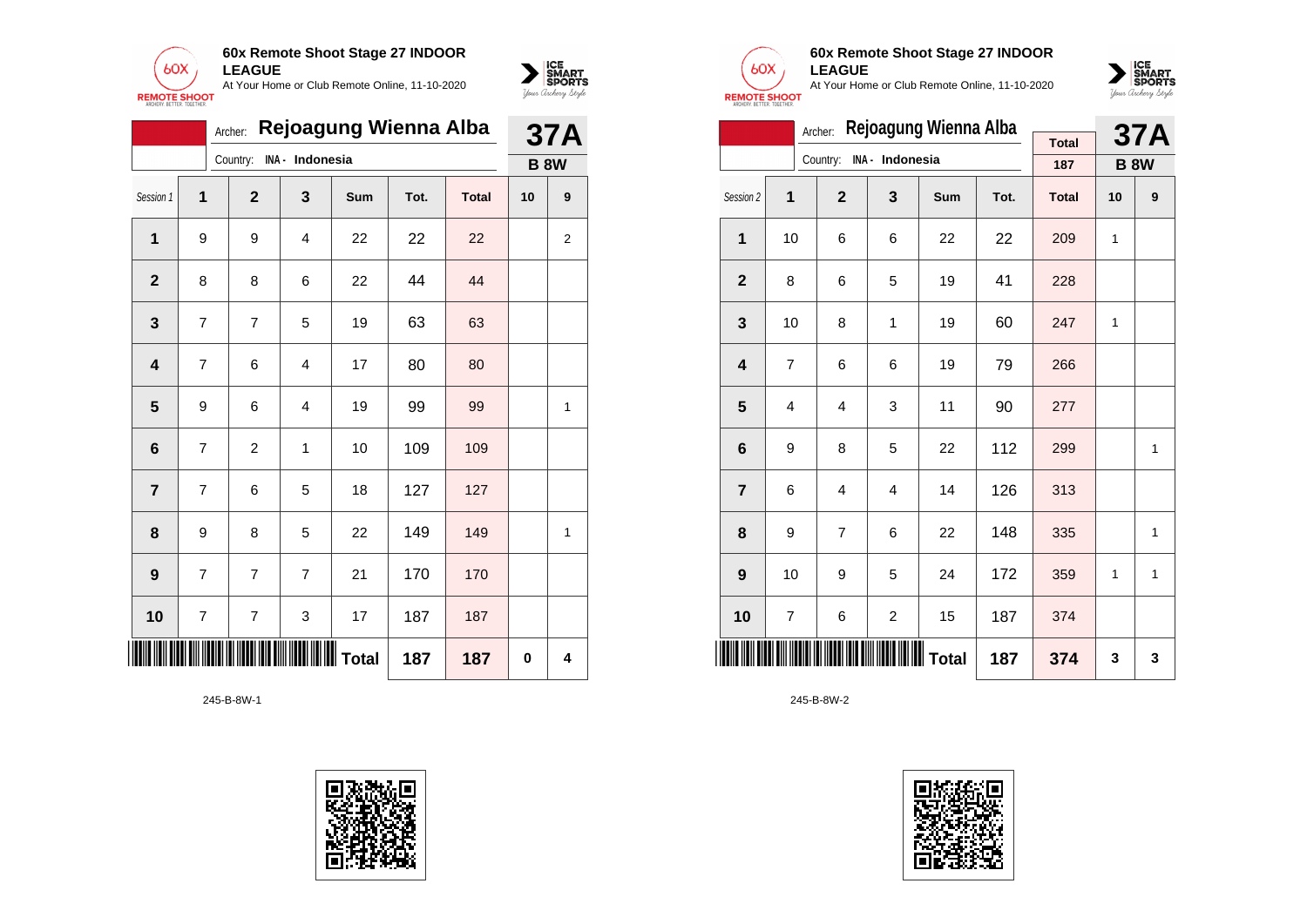



|                | Mbah Dharmo Alba Dharmo<br>Archer:<br>Country:<br>INA - Indonesia<br>$\mathbf{2}$<br>$\mathbf{3}$<br>1<br><b>Sum</b><br>Tot.<br><b>Total</b><br>$\overline{7}$<br>1<br>$\overline{c}$<br>$\overline{7}$<br>3<br>2<br>$\overline{7}$<br>24<br>M<br>17<br>24<br>8<br>$\mathbf{2}$<br>9<br>41<br>41<br>9<br>17<br>3<br>4<br>4<br>53<br>3<br>12<br>53<br>4<br>7<br>$\overline{c}$<br>5<br>73<br>10<br>9<br>1<br>20<br>73<br>$6\phantom{1}6$<br>M<br>13<br>86<br>86<br>9<br>4 |   |                | 37B |     |     |    |             |
|----------------|--------------------------------------------------------------------------------------------------------------------------------------------------------------------------------------------------------------------------------------------------------------------------------------------------------------------------------------------------------------------------------------------------------------------------------------------------------------------------|---|----------------|-----|-----|-----|----|-------------|
|                |                                                                                                                                                                                                                                                                                                                                                                                                                                                                          |   |                |     |     |     |    | <b>B 8W</b> |
| Session 1      |                                                                                                                                                                                                                                                                                                                                                                                                                                                                          |   |                |     |     |     | 10 | 9           |
|                |                                                                                                                                                                                                                                                                                                                                                                                                                                                                          |   |                |     |     |     |    |             |
|                |                                                                                                                                                                                                                                                                                                                                                                                                                                                                          |   |                |     |     |     |    | 1           |
|                |                                                                                                                                                                                                                                                                                                                                                                                                                                                                          |   |                |     |     |     |    | 1           |
|                |                                                                                                                                                                                                                                                                                                                                                                                                                                                                          |   |                |     |     |     |    |             |
|                |                                                                                                                                                                                                                                                                                                                                                                                                                                                                          |   |                |     |     |     | 1  | 1           |
|                |                                                                                                                                                                                                                                                                                                                                                                                                                                                                          |   |                |     |     |     |    | 1           |
| $\overline{7}$ | 8                                                                                                                                                                                                                                                                                                                                                                                                                                                                        | 8 | 7              | 23  | 109 | 109 |    |             |
| 8              | 7                                                                                                                                                                                                                                                                                                                                                                                                                                                                        | 1 | 1              | 9   | 118 | 118 |    |             |
| 9              | 8                                                                                                                                                                                                                                                                                                                                                                                                                                                                        | 8 | $\overline{2}$ | 18  | 136 | 136 |    |             |
| 10             | 7                                                                                                                                                                                                                                                                                                                                                                                                                                                                        | 5 | 1              | 13  | 149 | 149 |    |             |
|                | 149<br>149                                                                                                                                                                                                                                                                                                                                                                                                                                                               |   |                |     |     |     |    | 4           |

246-B-8W-1





### **60x Remote Shoot Stage 27 INDOOR LEAGUE**

At Your Home or Club Remote Online, 11-10-2020



|                         |    | Archer:        |                 | Mbah Dharmo Alba Dharmo |      |              |                | <b>37B</b>  |
|-------------------------|----|----------------|-----------------|-------------------------|------|--------------|----------------|-------------|
|                         |    | Country:       | INA - Indonesia |                         |      | <b>Total</b> |                |             |
|                         |    |                |                 |                         |      | 149          |                | <b>B 8W</b> |
| Session 2               | 1  | $\overline{2}$ | 3               | Sum                     | Tot. | <b>Total</b> | 10             | 9           |
| 1                       | 6  | 3              | M               | 9                       | 9    | 158          |                |             |
| $\overline{2}$          | 5  | 4              | $\overline{c}$  | 11                      | 20   | 169          |                |             |
| 3                       | 7  | 6              | M               | 13                      | 33   | 182          |                |             |
| $\overline{\mathbf{4}}$ | 6  | M              | M               | 6                       | 39   | 188          |                |             |
| 5                       | 7  | 6              | 3               | 16                      | 55   | 204          |                |             |
| $6\phantom{1}$          | 8  | 5              | 5               | 18                      | 73   | 222          |                |             |
| $\overline{7}$          | 9  | 5              | M               | 14                      | 87   | 236          |                | 1           |
| 8                       | 10 | 8              | 7               | 25                      | 112  | 261          | 1              |             |
| 9                       | 9  | $\overline{c}$ | 1               | 12                      | 124  | 273          |                | 1           |
| 10                      | 8  | 3              | M               | 11                      | 135  | 284          |                |             |
|                         |    |                |                 | 135                     | 284  | 1            | $\overline{2}$ |             |

246-B-8W-2

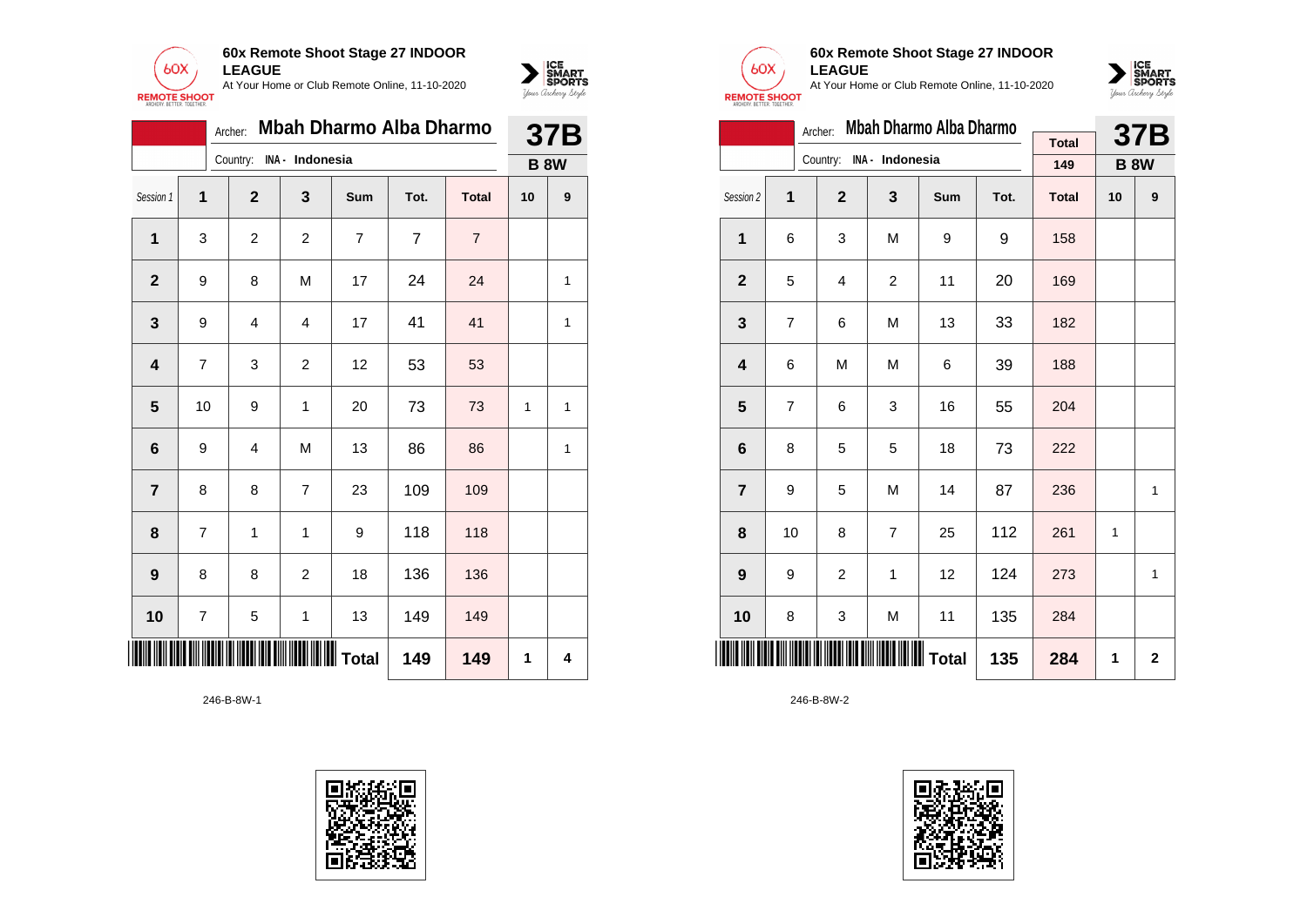



|                                                  |    | Archer:      |         | <b>Fontes Robert</b> |      |              |                | <b>1A</b>        |
|--------------------------------------------------|----|--------------|---------|----------------------|------|--------------|----------------|------------------|
|                                                  |    | Country:     | USA-USA |                      |      |              |                | <b>C 8V</b>      |
| Session 1                                        | 1  | $\mathbf{2}$ | 3       | Sum                  | Tot. | <b>Total</b> | 10             | $\boldsymbol{9}$ |
| 1                                                | 10 | 9            | 8       | 27                   | 27   | 27           | 1              | 1                |
| $\mathbf 2$                                      | 10 | 9            | 9       | 28                   | 55   | 55           | 1              | 2                |
| $\mathbf 3$                                      | 10 | 9            | 8       | 27                   | 82   | 82           | 1              | 1                |
| 4                                                | 10 | 9            | 8       | 27                   | 109  | 109          | 1              | 1                |
| 5                                                | 10 | 9            | 9       | 28                   | 137  | 137          | 1              | 2                |
| 6                                                | 10 | 9            | 8       | 27                   | 164  | 164          | 1              | 1                |
| $\overline{7}$                                   | 10 | 10           | 9       | 29                   | 193  | 193          | $\overline{2}$ | 1                |
| 8                                                | 10 | 9            | 8       | 27                   | 220  | 220          | 1              | 1                |
| 9                                                | 10 | 9            | 8       | 27                   | 247  | 247          | 1              | 1                |
| 10                                               | 10 | 10           | 8       | 28                   | 275  | 275          | $\overline{2}$ |                  |
| IIIII<br><b>IIIIIIIIIIII</b> Total<br>275<br>275 |    |              |         |                      |      |              | 12             | 11               |





### **60x Remote Shoot Stage 27 INDOOR LEAGUE**

At Your Home or Club Remote Online, 11-10-2020



|                         |   | Archer:            |              | <b>Fontes Robert</b> |      |              |    | <b>1A</b>        |
|-------------------------|---|--------------------|--------------|----------------------|------|--------------|----|------------------|
|                         |   |                    |              |                      |      | <b>Total</b> |    |                  |
|                         |   | Country: USA - USA |              |                      |      |              |    | $C$ 8 $V$        |
| Session 2               | 1 | $\mathbf{2}$       | $\mathbf{3}$ | Sum                  | Tot. | <b>Total</b> | 10 | $\boldsymbol{9}$ |
| 1                       |   |                    |              |                      |      |              |    |                  |
| $\mathbf{2}$            |   |                    |              |                      |      |              |    |                  |
| $\mathbf{3}$            |   |                    |              |                      |      |              |    |                  |
| $\overline{\mathbf{4}}$ |   |                    |              |                      |      |              |    |                  |
| 5                       |   |                    |              |                      |      |              |    |                  |
| 6                       |   |                    |              |                      |      |              |    |                  |
| $\overline{7}$          |   |                    |              |                      |      |              |    |                  |
| 8                       |   |                    |              |                      |      |              |    |                  |
| $\boldsymbol{9}$        |   |                    |              |                      |      |              |    |                  |
| 10                      |   |                    |              |                      |      |              |    |                  |
|                         |   |                    |              |                      |      |              |    |                  |

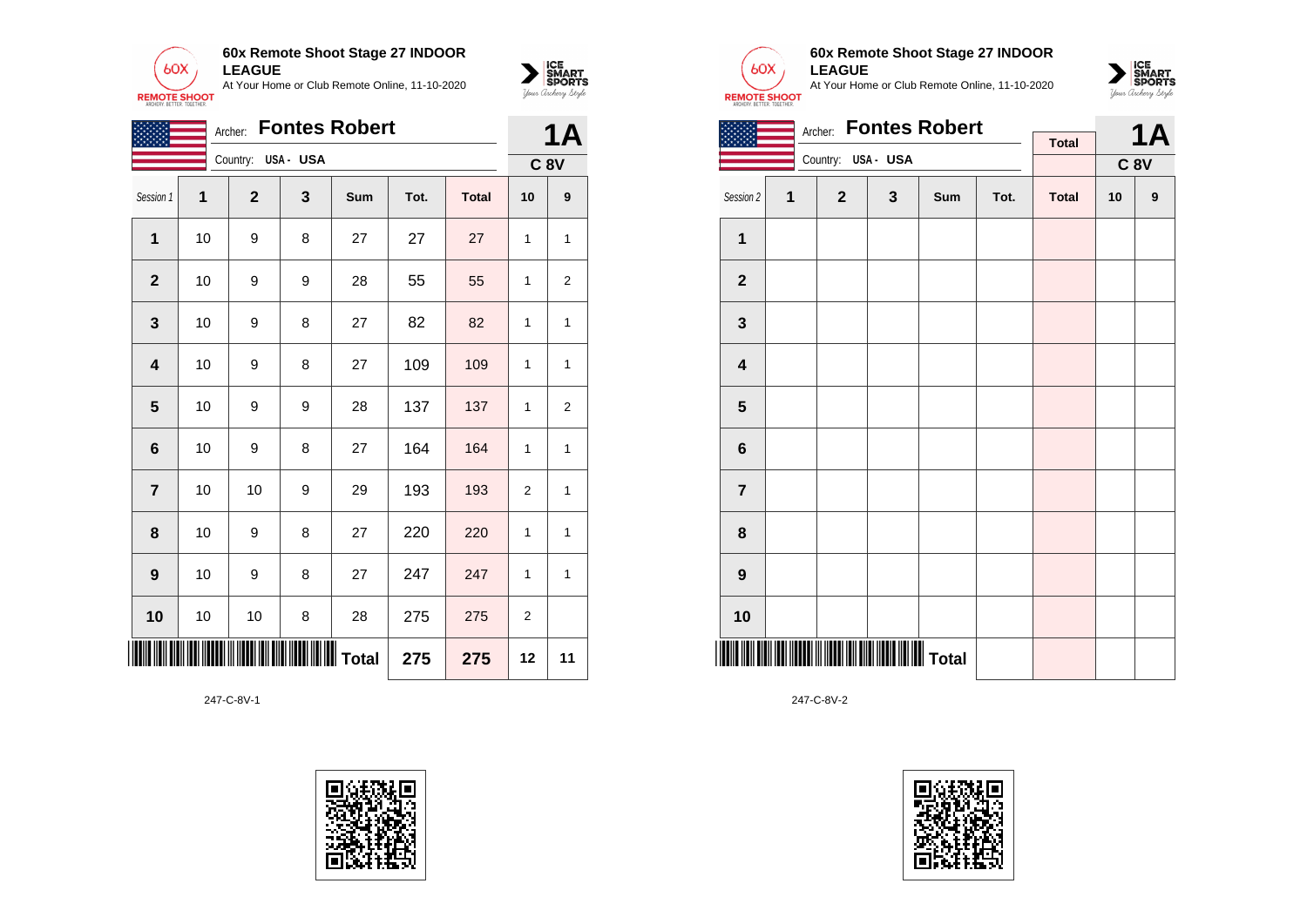



|                         |                | <b>Schroeders Ronald</b><br>Archer: |                        |              | 2A   |              |                |                |
|-------------------------|----------------|-------------------------------------|------------------------|--------------|------|--------------|----------------|----------------|
|                         |                |                                     | Country: BEL - Belgium |              |      |              | <b>C 8W</b>    |                |
| Session 1               | $\overline{1}$ | $\mathbf{2}$                        | 3                      | Sum          | Tot. | <b>Total</b> | 10             | 9              |
| 1                       | 9              | 10                                  | 8                      | 27           | 27   | 27           | 1              | 1              |
| $\mathbf{2}$            | 9              | 9                                   | 9                      | 27           | 54   | 54           |                | 3              |
| 3                       | 9              | 8                                   | M                      | 17           | 71   | 71           |                | 1              |
| $\overline{\mathbf{4}}$ | 9              | 9                                   | 9                      | 27           | 98   | 98           |                | 3              |
| 5                       | 10             | 9                                   | 8                      | 27           | 125  | 125          | 1              | 1              |
| 6                       | 9              | 9                                   | 9                      | 27           | 152  | 152          |                | 3              |
| $\overline{7}$          | 10             | 10                                  | 9                      | 29           | 181  | 181          | $\overline{2}$ | 1              |
| 8                       | 10             | 10                                  | 9                      | 29           | 210  | 210          | 2              | 1              |
| 9                       | 9              | 9                                   | 8                      | 26           | 236  | 236          |                | $\overline{2}$ |
| 10                      | 9              | 9                                   | 8                      | 26           | 262  | 262          |                | $\overline{c}$ |
|                         |                | <b>111</b>                          |                        | IIIIII Total | 262  | 262          | 6              | 18             |





# **60x Remote Shoot Stage 27 INDOOR LEAGUE**

At Your Home or Club Remote Online, 11-10-2020



|                         |    | Archer:        | <b>Schroeders Ronald</b> |            |      | <b>C8W</b><br>10<br>1<br>$\overline{2}$ | 2A |                |
|-------------------------|----|----------------|--------------------------|------------|------|-----------------------------------------|----|----------------|
|                         |    |                |                          |            |      | <b>Total</b>                            |    |                |
|                         |    |                | Country: BEL - Belgium   |            |      | 262                                     |    |                |
| Session 2               | 1  | $\overline{2}$ | 3                        | <b>Sum</b> | Tot. | <b>Total</b>                            |    | 9              |
| $\mathbf{1}$            | 8  | 8              | $\overline{7}$           | 23         | 23   | 285                                     |    |                |
| $\overline{2}$          | 10 | 9              | 9                        | 28         | 51   | 313                                     |    | $\overline{2}$ |
| 3                       | 9  | 8              | 8                        | 25         | 76   | 338                                     |    | 1              |
| $\overline{\mathbf{4}}$ | 9  | 9              | 9                        | 27         | 103  | 365                                     |    | 3              |
| 5                       | 9  | 9              | 9                        | 27         | 130  | 392                                     |    | 3              |
| 6                       | 9  | $\overline{7}$ | 6                        | 22         | 152  | 414                                     |    | $\mathbf{1}$   |
| $\overline{7}$          | 8  | 8              | $\overline{7}$           | 23         | 175  | 437                                     |    |                |
| 8                       | 10 | 10             | 9                        | 29         | 204  | 466                                     |    | 1              |
| 9                       | 9  | 9              | 9                        | 27         | 231  | 493                                     |    | 3              |
| 10                      | 10 | 9              | M                        | 19         | 250  | 512                                     | 1  | 1              |
| ║║║                     |    |                | <b>IIIIIIIIIII</b> Total | 250        | 512  | 4                                       | 15 |                |

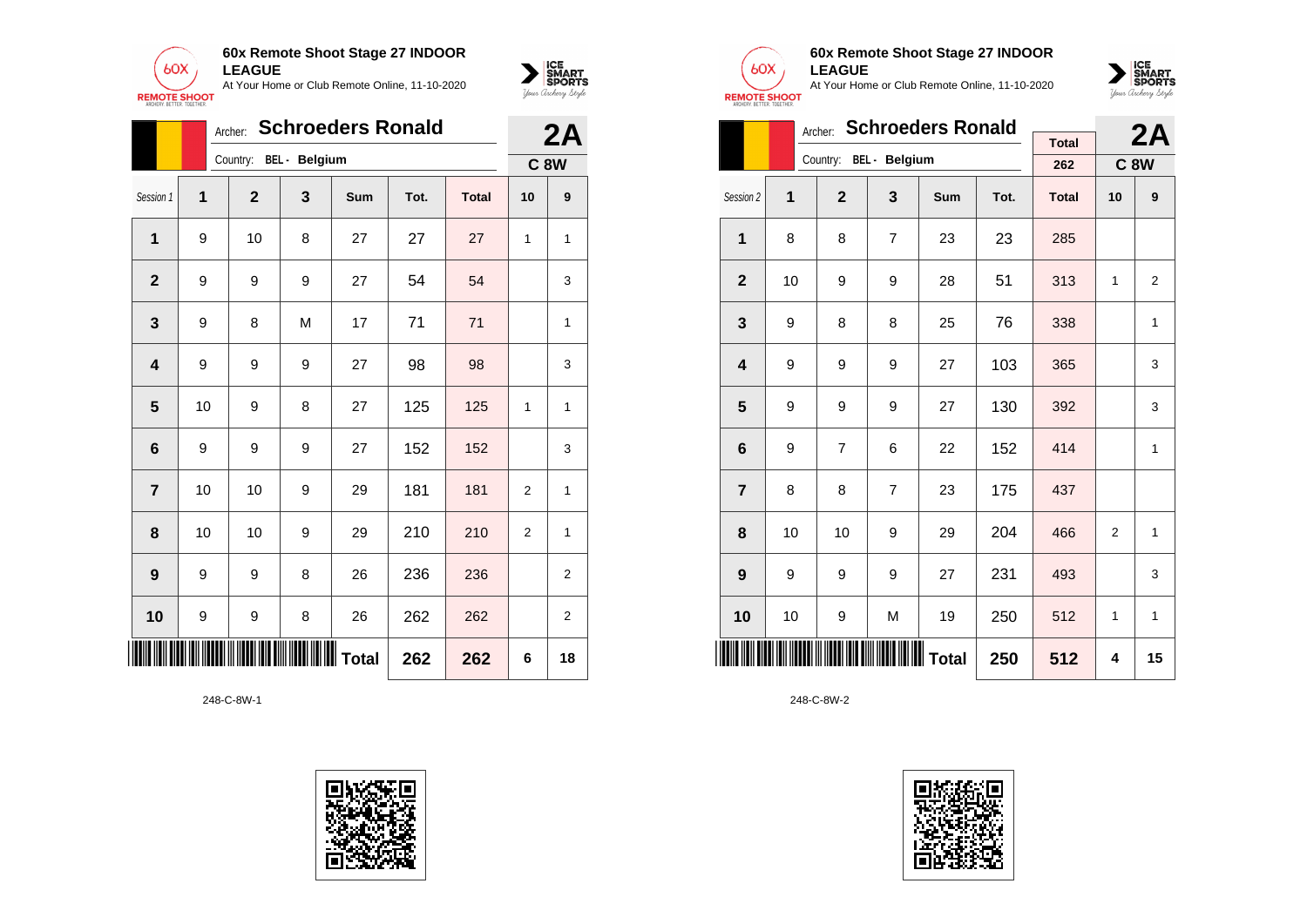



| NZ                      |    | Archer:      |                          | <b>Oosthuizen Danie</b> |      |              |             | 3A |
|-------------------------|----|--------------|--------------------------|-------------------------|------|--------------|-------------|----|
| ₩                       |    |              | Country: AUS - Australia |                         |      |              | <b>C 8W</b> |    |
| Session 1               | 1  | $\mathbf{2}$ | 3                        | Sum                     | Tot. | <b>Total</b> | 10          | 9  |
| 1                       | 10 | 10           | 10                       | 30                      | 30   | 30           | 3           |    |
| $\overline{2}$          | 10 | 10           | 10                       | 30                      | 60   | 60           | 3           |    |
| 3                       | 10 | 10           | 10                       | 30                      | 90   | 90           | 3           |    |
| 4                       | 10 | 10           | 10                       | 30                      | 120  | 120          | 3           |    |
| 5                       | 10 | 10           | 10                       | 30                      | 150  | 150          | 3           |    |
| 6                       | 10 | 9            | 9                        | 28                      | 178  | 178          | 1           | 2  |
| $\overline{\mathbf{r}}$ | 10 | 10           | 10                       | 30                      | 208  | 208          | 3           |    |
| 8                       | 10 | 10           | 10                       | 30                      | 238  | 238          | 3           |    |
| $\boldsymbol{9}$        | 10 | 10           | 10                       | 30                      | 268  | 268          | 3           |    |
| 10                      | 10 | 10           | 9                        | 29                      | 297  | 297          | 2           | 1  |
|                         |    |              |                          |                         | 297  | 297          | 27          | 3  |





## **60x Remote Shoot Stage 27 INDOOR LEAGUE**

At Your Home or Club Remote Online, 11-10-2020



| <b>NZ</b>      |    |              | 3A              |     |      |              |            |   |
|----------------|----|--------------|-----------------|-----|------|--------------|------------|---|
|                |    | Archer:      |                 |     |      | <b>Total</b> |            |   |
|                |    | Country:     | AUS - Australia |     |      | 297          | <b>C8W</b> |   |
| Session 2      | 1  | $\mathbf{2}$ | 3               | Sum | Tot. | <b>Total</b> | 10         | 9 |
| 1              | 10 | 10           | 10              | 30  | 30   | 327          | 3          |   |
| $\mathbf{2}$   | 10 | 10           | 10              | 30  | 60   | 357          | 3          |   |
| 3              | 10 | 10           | 10              | 30  | 90   | 387          | 3          |   |
| 4              | 10 | 10           | 10              | 30  | 120  | 417          | 3          |   |
| 5              | 10 | 10           | 10              | 30  | 150  | 447          | 3          |   |
| 6              | 10 | 10           | 10              | 30  | 180  | 477          | 3          |   |
| $\overline{7}$ | 10 | 10           | 10              | 30  | 210  | 507          | 3          |   |
| 8              | 10 | 10           | 10              | 30  | 240  | 537          | 3          |   |
| 9              | 10 | 10           | 9               | 29  | 269  | 566          | 2          | 1 |
| 10             | 10 | 10           | 10              | 30  | 299  | 596          | 3          |   |
|                |    |              |                 |     | 299  | 596          | 29         | 1 |

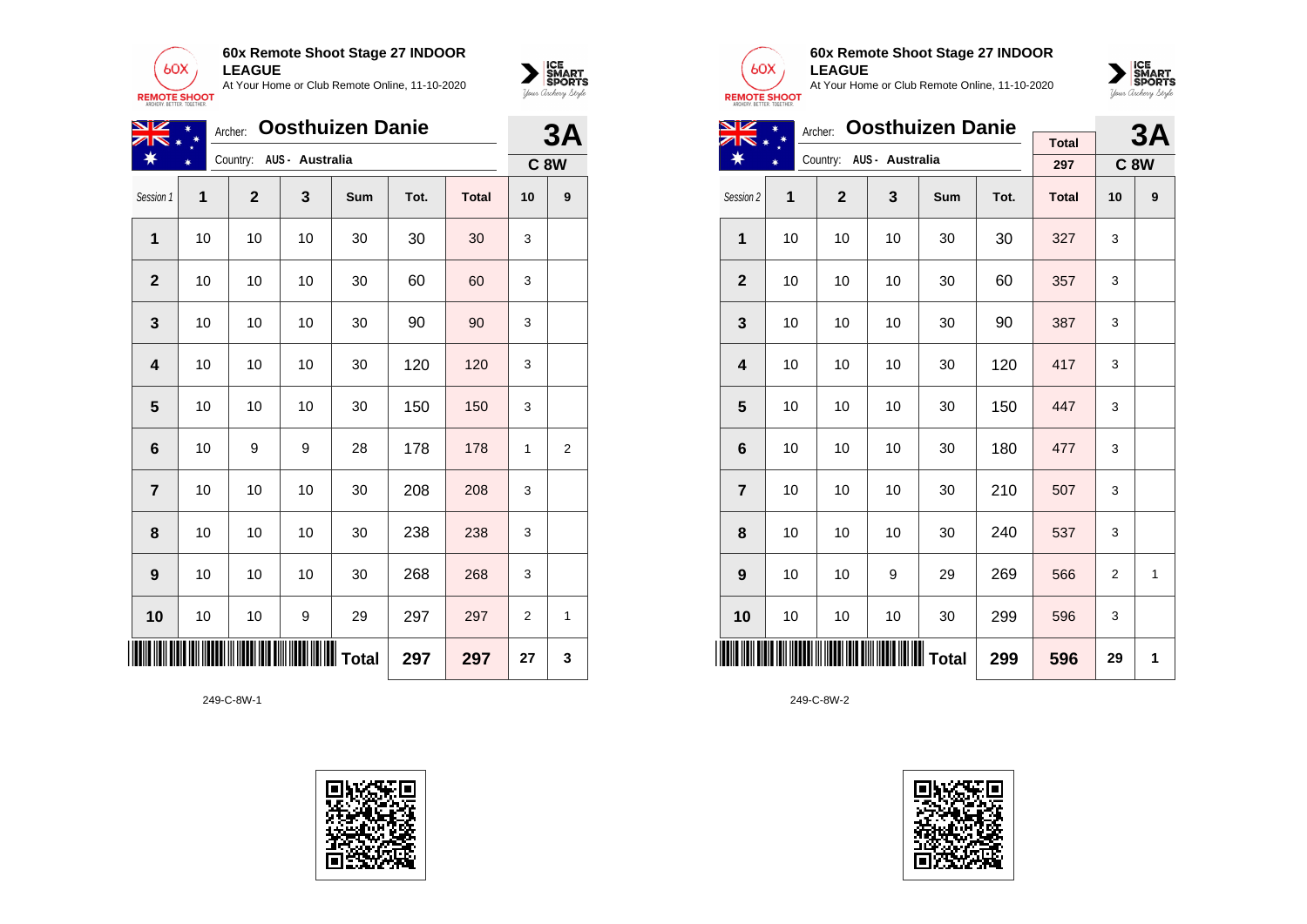

|                | <b>Bertrand Rollin</b><br>Archer: |              |              |                           |      |              |             |                  |
|----------------|-----------------------------------|--------------|--------------|---------------------------|------|--------------|-------------|------------------|
|                |                                   | Country:     |              | TTO - Trinidad and Tobago |      |              | <b>R 8W</b> |                  |
| Session 1      | 1                                 | $\mathbf{2}$ | $\mathbf{3}$ | Sum                       | Tot. | <b>Total</b> | 10          | $\boldsymbol{9}$ |
| $\mathbf{1}$   |                                   |              |              |                           |      |              |             |                  |
| $\mathbf{2}$   |                                   |              |              |                           |      |              |             |                  |
| 3              |                                   |              |              |                           |      |              |             |                  |
| 4              |                                   |              |              |                           |      |              |             |                  |
| 5              |                                   |              |              |                           |      |              |             |                  |
| 6              |                                   |              |              |                           |      |              |             |                  |
| $\overline{7}$ |                                   |              |              |                           |      |              |             |                  |
| 8              |                                   |              |              |                           |      |              |             |                  |
| 9              |                                   |              |              |                           |      |              |             |                  |
| 10             |                                   |              |              |                           |      |              |             |                  |
|                |                                   |              |              |                           |      |              |             |                  |

250-R-8W-1





 $\sum_{\text{M} \subseteq \text{S$ **PORTS** 

## **60x Remote Shoot Stage 27 INDOOR LEAGUE**

At Your Home or Club Remote Online, 11-10-2020



|                         |   | 4Α           |   |                                    |      |              |    |                  |  |
|-------------------------|---|--------------|---|------------------------------------|------|--------------|----|------------------|--|
|                         |   | Archer:      |   | <b>Bertrand Rollin</b>             |      | <b>Total</b> |    |                  |  |
|                         |   |              |   | Country: TTO - Trinidad and Tobago |      |              |    | <b>R 8W</b>      |  |
| Session 2               | 1 | $\mathbf{2}$ | 3 | Sum                                | Tot. | <b>Total</b> | 10 | $\boldsymbol{9}$ |  |
| $\overline{1}$          |   |              |   |                                    |      |              |    |                  |  |
| $\mathbf 2$             |   |              |   |                                    |      |              |    |                  |  |
| $\mathbf{3}$            |   |              |   |                                    |      |              |    |                  |  |
| $\overline{\mathbf{4}}$ |   |              |   |                                    |      |              |    |                  |  |
| 5                       |   |              |   |                                    |      |              |    |                  |  |
| 6                       |   |              |   |                                    |      |              |    |                  |  |
| $\overline{7}$          |   |              |   |                                    |      |              |    |                  |  |
| 8                       |   |              |   |                                    |      |              |    |                  |  |
| $\boldsymbol{9}$        |   |              |   |                                    |      |              |    |                  |  |
| 10                      |   |              |   |                                    |      |              |    |                  |  |
|                         |   |              |   |                                    |      |              |    |                  |  |

250-R-8W-2

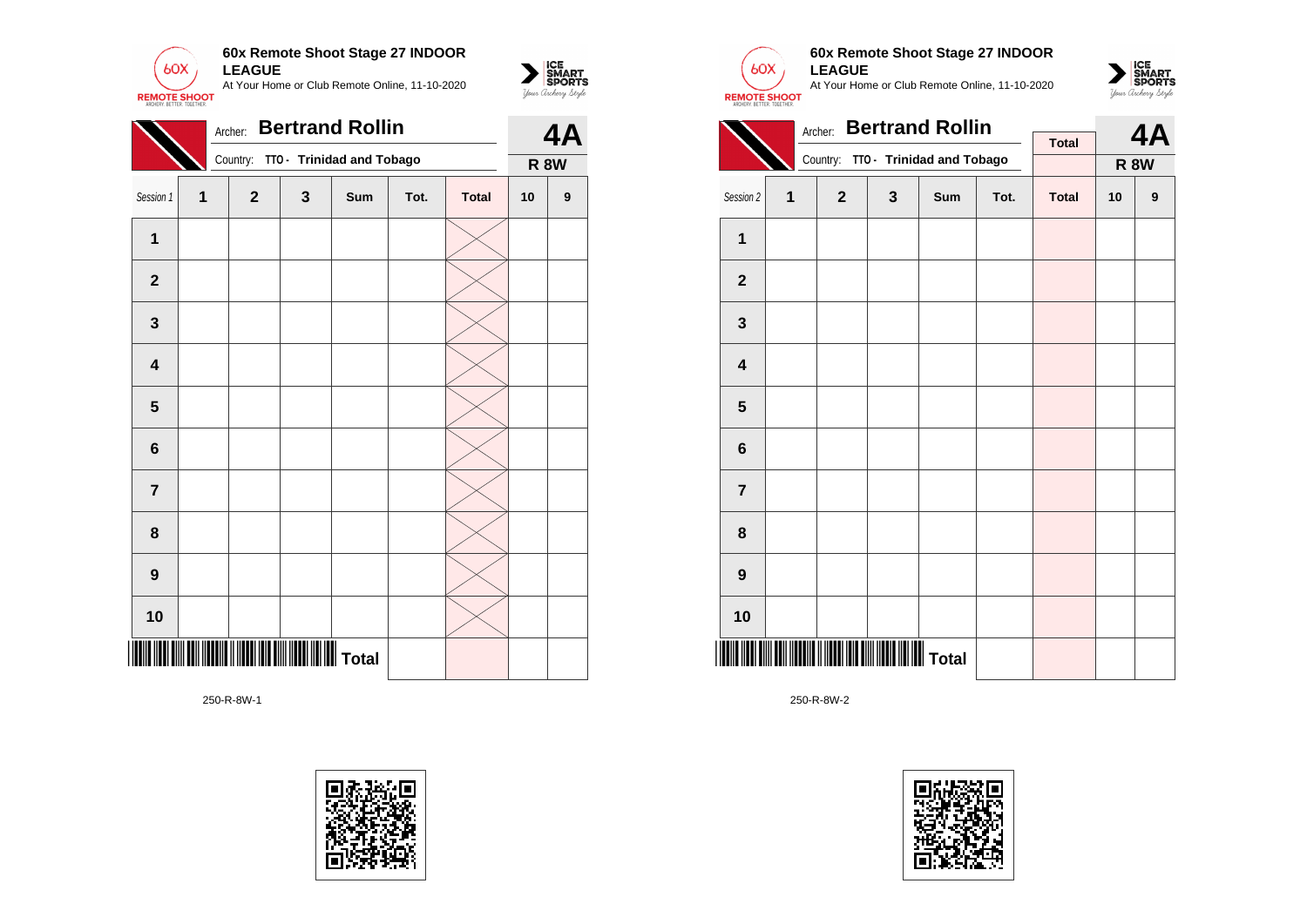



|                |    | Archer:      |     | <b>Sherwin Francis</b>    |      |              |                | <b>5A</b> |
|----------------|----|--------------|-----|---------------------------|------|--------------|----------------|-----------|
|                |    | Country:     |     | TTO - Trinidad and Tobago |      |              | <b>C 8V</b>    |           |
| Session 1      | 1  | $\mathbf{2}$ | 3   | Sum                       | Tot. | <b>Total</b> | 10             | 9         |
| $\mathbf 1$    | 10 | 10           | 9   | 29                        | 29   | 29           | 2              | 1         |
| $\mathbf{2}$   | 10 | 10           | 9   | 29                        | 58   | 58           | $\overline{2}$ | 1         |
| 3              | 9  | 9            | 9   | 27                        | 85   | 85           |                | 3         |
| 4              | 10 | 10           | 9   | 29                        | 114  | 114          | $\overline{2}$ | 1         |
| 5              | 10 | 10           | 10  | 30                        | 144  | 144          | 3              |           |
| 6              | 10 | 10           | 10  | 30                        | 174  | 174          | 3              |           |
| $\overline{7}$ | 10 | 10           | 9   | 29                        | 203  | 203          | $\overline{2}$ | 1         |
| 8              | 10 | 10           | 10  | 30                        | 233  | 233          | 3              |           |
| 9              | 10 | 10           | 10  | 30                        | 263  | 263          | 3              |           |
| 10             | 10 | 10           | 10  | 30                        | 293  | 293          | 3              |           |
| ║              |    |              | 293 | 293                       | 23   | 7            |                |           |





# **60x Remote Shoot Stage 27 INDOOR LEAGUE**

At Your Home or Club Remote Online, 11-10-2020



|                         |    | <b>5A</b>      |    |                                    |      |              |                |   |
|-------------------------|----|----------------|----|------------------------------------|------|--------------|----------------|---|
|                         |    |                |    | Country: TTO - Trinidad and Tobago |      | <b>Total</b> |                |   |
|                         |    |                |    |                                    |      | 293          | <b>C 8V</b>    |   |
| Session 2               | 1  | $\overline{2}$ | 3  | Sum                                | Tot. | <b>Total</b> | 10             | 9 |
| 1                       | 10 | 10             | 9  | 29                                 | 29   | 322          | 2              | 1 |
| $\mathbf{2}$            | 10 | 10             | 9  | 29                                 | 58   | 351          | $\overline{2}$ | 1 |
| 3                       | 10 | 10             | 10 | 30                                 | 88   | 381          | 3              |   |
| $\overline{\mathbf{4}}$ | 10 | 10             | 9  | 29                                 | 117  | 410          | 2              | 1 |
| 5                       | 10 | 10             | 10 | 30                                 | 147  | 440          | 3              |   |
| 6                       | 10 | 10             | 10 | 30                                 | 177  | 470          | 3              |   |
| $\overline{7}$          | 10 | 10             | 10 | 30                                 | 207  | 500          | 3              |   |
| 8                       | 10 | 10             | 10 | 30                                 | 237  | 530          | 3              |   |
| 9                       | 10 | 10             | 10 | 30                                 | 267  | 560          | 3              |   |
| 10                      | 10 | 10             | 10 | 30                                 | 297  | 590          | 3              |   |
|                         |    | 590            | 27 | 3                                  |      |              |                |   |

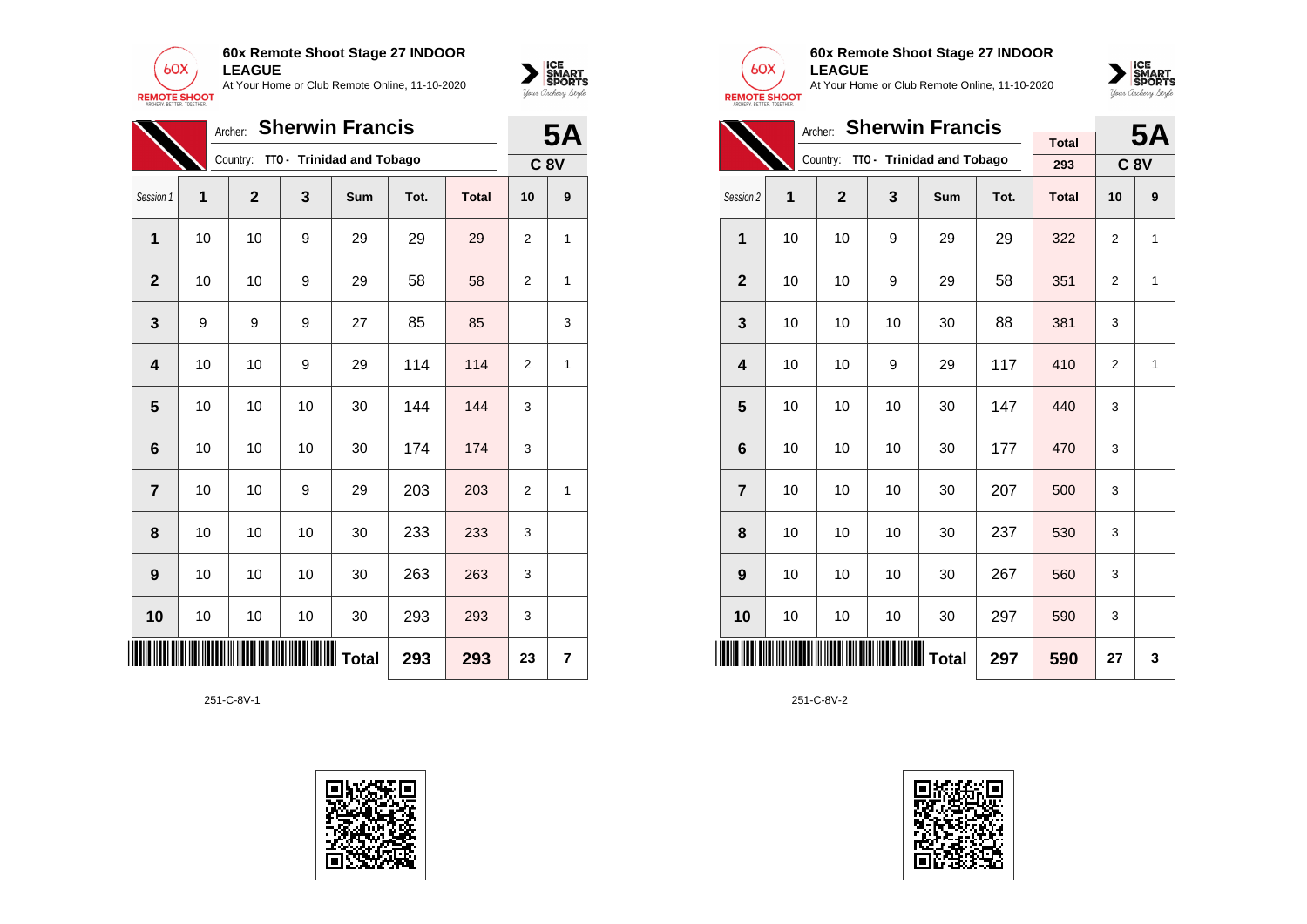

| VZ<br>$\overline{\mathbf{z}}$ | <b>Irvine Russ</b><br>Archer: |              |                          |     |      |              |                |                |  |
|-------------------------------|-------------------------------|--------------|--------------------------|-----|------|--------------|----------------|----------------|--|
| ∗                             |                               |              | Country: AUS - Australia |     |      |              |                | C ST           |  |
| Session 1                     | 1                             | $\mathbf{2}$ | 3                        | Sum | Tot. | <b>Total</b> | 10             | 9              |  |
| 1                             | 8                             | 7            | 8                        | 23  | 23   | 23           |                |                |  |
| $\mathbf 2$                   | 9                             | 10           | 9                        | 28  | 51   | 51           | 1              | $\overline{2}$ |  |
| 3                             | 10                            | 9            | 9                        | 28  | 79   | 79           | 1              | $\overline{2}$ |  |
| 4                             | 10                            | 10           | 8                        | 28  | 107  | 107          | $\overline{2}$ |                |  |
| 5                             | 8                             | 10           | 10                       | 28  | 135  | 135          | 2              |                |  |
| $6\phantom{1}6$               | 9                             | 9            | 10                       | 28  | 163  | 163          | 1              | $\overline{2}$ |  |
| $\overline{7}$                | 10                            | 10           | 10                       | 30  | 193  | 193          | 3              |                |  |
| 8                             | 10                            | 10           | 9                        | 29  | 222  | 222          | $\overline{2}$ | 1              |  |
| 9                             | 9                             | 7            | 9                        | 25  | 247  | 247          |                | 2              |  |
| 10                            | 10                            | 10           | 9                        | 29  | 276  | 276          | $\overline{2}$ | 1              |  |
| III III                       |                               |              |                          |     | 276  | 276          | 14             | 10             |  |

252-C-ST-1





 $\sum_{\text{M} \subseteq \text{S$ **PORTS** 

### **60x Remote Shoot Stage 27 INDOOR LEAGUE**

At Your Home or Club Remote Online, 11-10-2020



| NZ                      |                | Archer: Irvine Russ |                          |            |      | 6A           |                |              |
|-------------------------|----------------|---------------------|--------------------------|------------|------|--------------|----------------|--------------|
|                         |                |                     |                          |            |      | <b>Total</b> |                |              |
| ☀                       |                |                     | Country: AUS - Australia |            |      | 276          |                | C ST         |
| Session 2               | $\mathbf{1}$   | $\mathbf{2}$        | 3                        | <b>Sum</b> | Tot. | <b>Total</b> | 10             | 9            |
| $\mathbf{1}$            | 10             | 10                  | 10                       | 30         | 30   | 306          | 3              |              |
| $\overline{2}$          | 9              | 9                   | 9                        | 27         | 57   | 333          |                | 3            |
| 3                       | 10             | 10                  | 10                       | 30         | 87   | 363          | 3              |              |
| $\overline{\mathbf{4}}$ | 10             | 10                  | 10                       | 30         | 117  | 393          | 3              |              |
| 5                       | 9              | 9                   | 9                        | 27         | 144  | 420          |                | 3            |
| 6                       | 10             | 10                  | 8                        | 28         | 172  | 448          | $\overline{2}$ |              |
| $\overline{7}$          | 9              | 10                  | 8                        | 27         | 199  | 475          | $\mathbf{1}$   | $\mathbf{1}$ |
| 8                       | 9              | 9                   | 8                        | 26         | 225  | 501          |                | 2            |
| 9                       | $\overline{7}$ | 10                  | 9                        | 26         | 251  | 527          | 1              | $\mathbf{1}$ |
| 10                      | 9              | 9                   | 9                        | 27         | 278  | 554          |                | 3            |
|                         |                |                     | 278                      | 554        | 13   | 13           |                |              |

252-C-ST-2

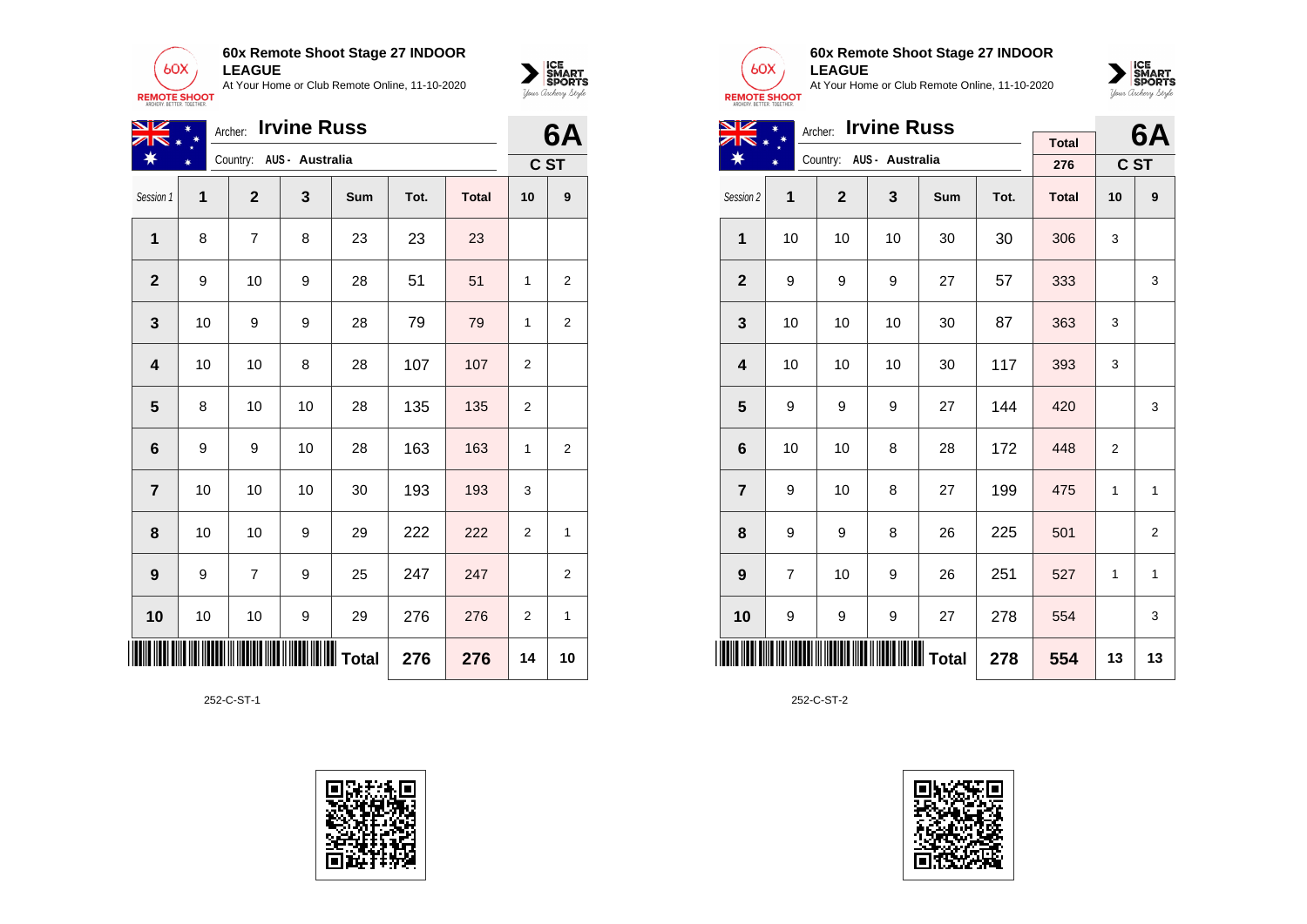

|              | Archer Hall Robert<br><b>NZ</b> |              |                              |     |      |              |                |   |  |
|--------------|---------------------------------|--------------|------------------------------|-----|------|--------------|----------------|---|--|
|              |                                 |              | Country: GBR - Great Britain |     |      |              | <b>C 8V</b>    |   |  |
| Session 1    | 1                               | $\mathbf{2}$ | 3                            | Sum | Tot. | <b>Total</b> | 10             | 9 |  |
| 1            | 10                              | 10           | 10                           | 30  | 30   | 30           | 3              |   |  |
| $\mathbf 2$  | 10                              | 10           | 10                           | 30  | 60   | 60           | 3              |   |  |
| 3            | 10                              | 10           | 10                           | 30  | 90   | 90           | 3              |   |  |
| 4            | 10                              | 10           | 10                           | 30  | 120  | 120          | 3              |   |  |
| 5            | 10                              | 10           | 9                            | 29  | 149  | 149          | $\overline{2}$ | 1 |  |
| 6            | 10                              | 9            | 9                            | 28  | 177  | 177          | 1              | 2 |  |
| 7            | 10                              | 10           | 10                           | 30  | 207  | 207          | 3              |   |  |
| 8            | 10                              | 10           | 10                           | 30  | 237  | 237          | 3              |   |  |
| 9            | 10                              | 10           | 10                           | 30  | 267  | 267          | 3              |   |  |
| 10           | 10                              | 10           | 10                           | 30  | 297  | 297          | 3              |   |  |
| <b>IIIII</b> |                                 |              |                              |     | 297  | 297          | 27             | 3 |  |





 $\sum_{\text{M} \subseteq \text{S$ **PORTS** 

### **60x Remote Shoot Stage 27 INDOOR LEAGUE**

At Your Home or Club Remote Online, 11-10-2020



|                         |    | Archer: Hall Robert |                              |     |      | <b>7A</b>    |    |             |
|-------------------------|----|---------------------|------------------------------|-----|------|--------------|----|-------------|
|                         |    |                     | Country: GBR - Great Britain |     |      | <b>Total</b> |    |             |
|                         |    |                     |                              |     |      | 297          |    | <b>C 8V</b> |
| Session 2               | 1  | $\mathbf{2}$        | 3                            | Sum | Tot. | <b>Total</b> | 10 | 9           |
| 1                       | 10 | 10                  | 10                           | 30  | 30   | 327          | 3  |             |
| $\mathbf{2}$            | 10 | 10                  | 10                           | 30  | 60   | 357          | 3  |             |
| 3                       | 10 | 10                  | 9                            | 29  | 89   | 386          | 2  | 1           |
| $\overline{\mathbf{4}}$ | 10 | 10                  | 10                           | 30  | 119  | 416          | 3  |             |
| 5                       | 10 | 10                  | 10                           | 30  | 149  | 446          | 3  |             |
| 6                       | 10 | 10                  | 10                           | 30  | 179  | 476          | 3  |             |
| $\overline{7}$          | 10 | 10                  | 10                           | 30  | 209  | 506          | 3  |             |
| 8                       | 10 | 10                  | 10                           | 30  | 239  | 536          | 3  |             |
| 9                       | 10 | 10                  | 10                           | 30  | 269  | 566          | 3  |             |
| 10                      | 10 | 10                  | 10                           | 30  | 299  | 596          | 3  |             |
|                         |    |                     |                              |     | 299  | 596          | 29 | 1           |

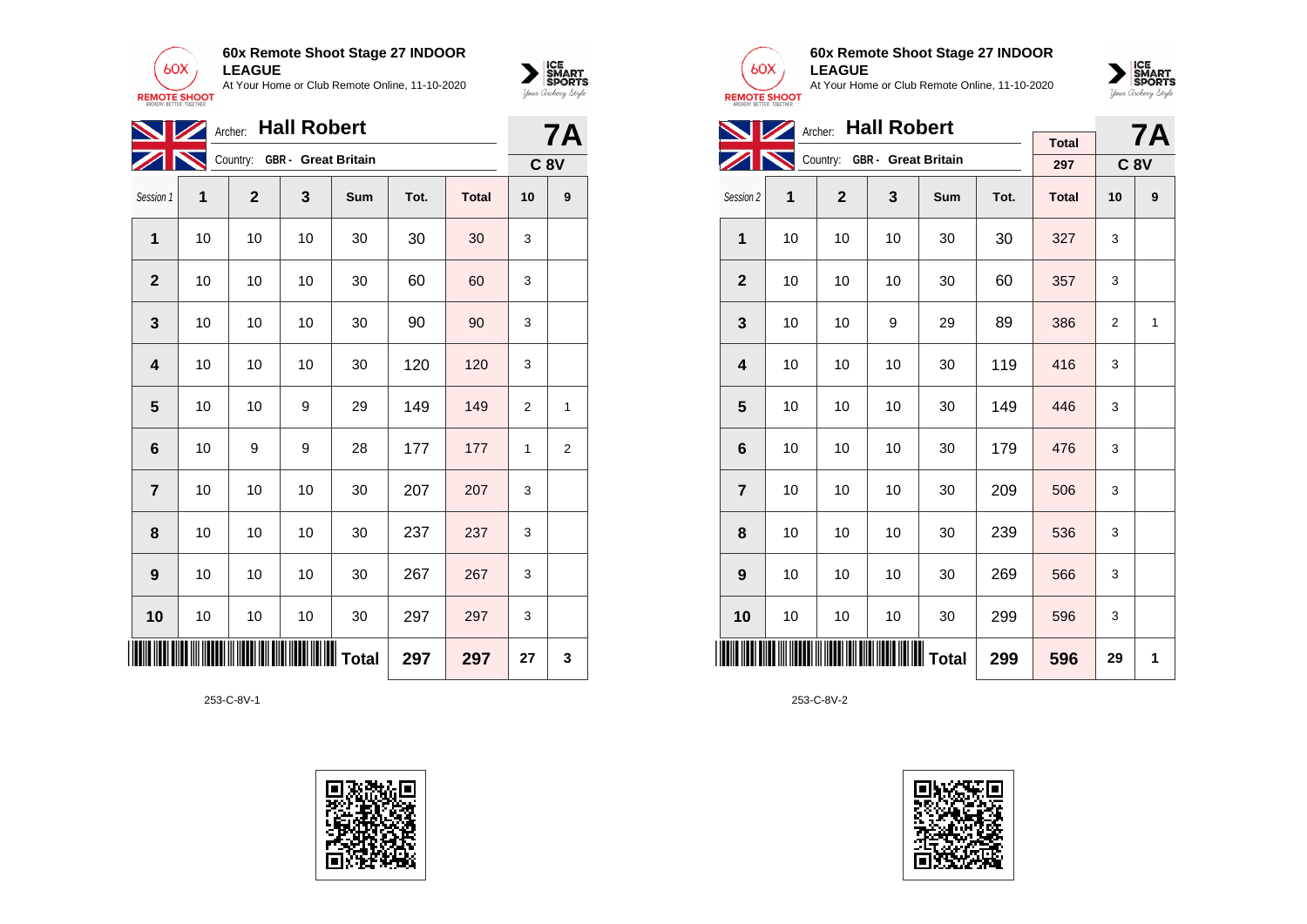

|                         | <b>Ferreira Gerard</b><br>Archer: |              |    |                                    |      |              |                |                |  |
|-------------------------|-----------------------------------|--------------|----|------------------------------------|------|--------------|----------------|----------------|--|
|                         |                                   |              |    | Country: TTO - Trinidad and Tobago |      |              |                | <b>C 8W</b>    |  |
| Session 1               | 1                                 | $\mathbf{2}$ | 3  | Sum                                | Tot. | <b>Total</b> | 10             | 9              |  |
| 1                       | 10                                | 9            | 9  | 28                                 | 28   | 28           | 1              | $\overline{2}$ |  |
| $\mathbf{2}$            | 9                                 | 9            | 8  | 26                                 | 54   | 54           |                | $\overline{2}$ |  |
| 3                       | 10                                | 10           | 10 | 30                                 | 84   | 84           | 3              |                |  |
| $\overline{\mathbf{4}}$ | 10                                | 9            | 8  | 27                                 | 111  | 111          | 1              | 1              |  |
| 5                       | 9                                 | 9            | 9  | 27                                 | 138  | 138          |                | 3              |  |
| 6                       | 9                                 | 9            | 9  | 27                                 | 165  | 165          |                | 3              |  |
| $\overline{7}$          | 9                                 | 9            | 8  | 26                                 | 191  | 191          |                | $\overline{2}$ |  |
| 8                       | 10                                | 10           | 9  | 29                                 | 220  | 220          | $\overline{2}$ | 1              |  |
| 9                       | 9                                 | 9            | 9  | 27                                 | 247  | 247          |                | 3              |  |
| 10                      | 10                                | 9            | 9  | 28                                 | 275  | 275          | 1              | 2              |  |
|                         |                                   |              |    | <b>Total</b>                       | 275  | 275          | 8              | 19             |  |





 $\sum_{\text{Vour }\text{Cuchy }\text{Sty} \text{over}}\left|\underset{\text{SPORTS}}{\text{SIMART}}\right|$ 

## **60x Remote Shoot Stage 27 INDOOR LEAGUE**

At Your Home or Club Remote Online, 11-10-2020



|                         |    | 8Α           |   |                                    |      |              |                |                |
|-------------------------|----|--------------|---|------------------------------------|------|--------------|----------------|----------------|
|                         |    |              |   |                                    |      | <b>Total</b> |                |                |
|                         |    |              |   | Country: TTO - Trinidad and Tobago |      | 275          |                | <b>C8W</b>     |
| Session 2               | 1  | $\mathbf{2}$ | 3 | Sum                                | Tot. | <b>Total</b> | 10             | 9              |
| $\mathbf{1}$            | 10 | 9            | 9 | 28                                 | 28   | 303          | 1              | $\overline{2}$ |
| $\mathbf{2}$            | 9  | 9            | 9 | 27                                 | 55   | 330          |                | 3              |
| 3                       | 9  | 9            | 9 | 27                                 | 82   | 357          |                | 3              |
| $\overline{\mathbf{4}}$ | 10 | 9            | 8 | 27                                 | 109  | 384          | 1              | 1              |
| 5                       | 10 | 10           | 9 | 29                                 | 138  | 413          | $\overline{2}$ | 1              |
| 6                       | 10 | 9            | 8 | 27                                 | 165  | 440          | 1              | 1              |
| $\overline{7}$          | 10 | 9            | 9 | 28                                 | 193  | 468          | $\mathbf{1}$   | $\overline{2}$ |
| 8                       | 10 | 10           | 9 | 29                                 | 222  | 497          | $\overline{2}$ | $\mathbf{1}$   |
| 9                       | 10 | 10           | 9 | 29                                 | 251  | 526          | 2              | 1              |
| 10                      | 10 | 9            | 9 | 28                                 | 279  | 554          | 1              | $\overline{2}$ |
|                         |    |              |   |                                    | 279  | 554          | 11             | 17             |

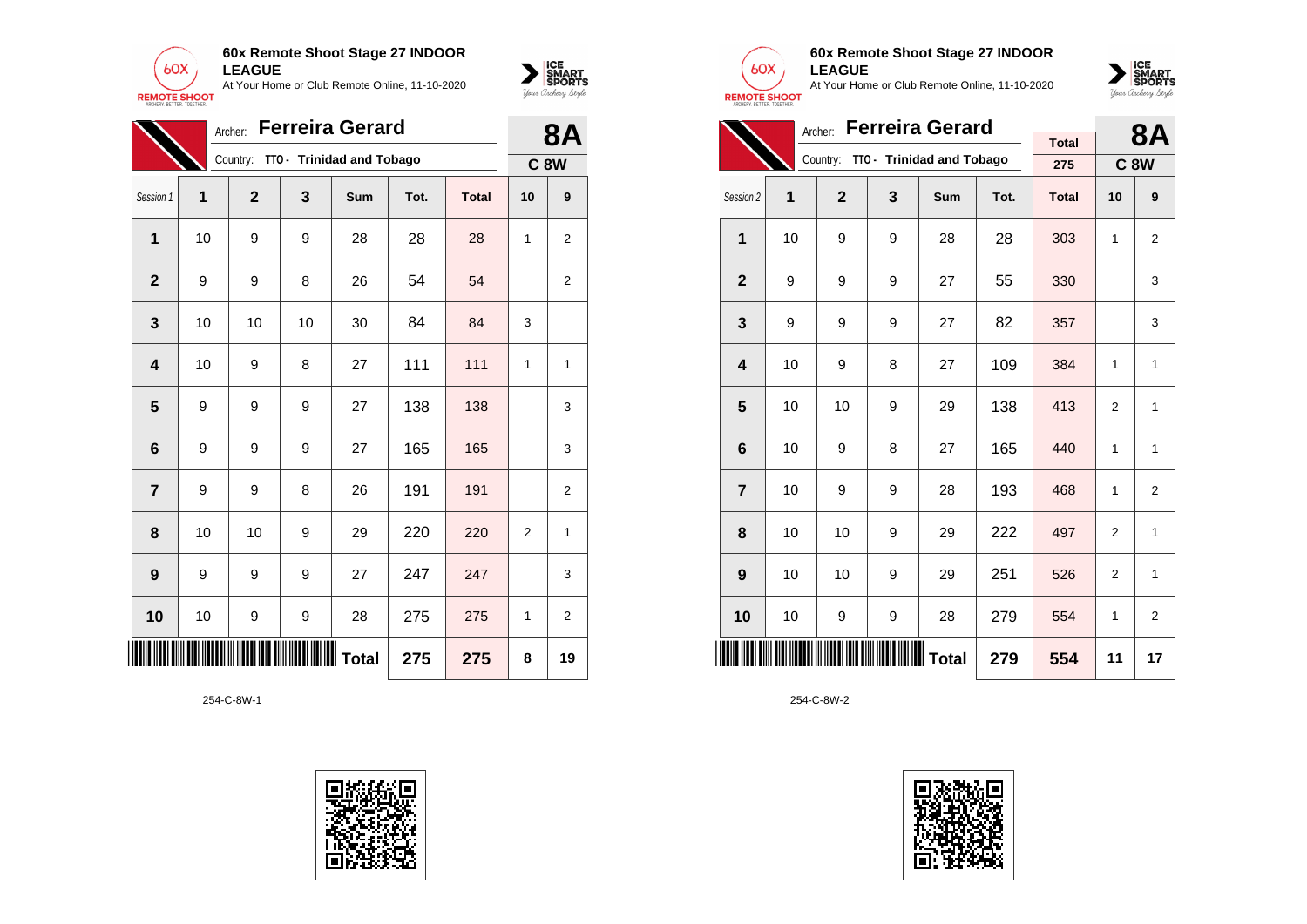

|                         | Archer: Doherty Jack<br><b>WZ</b> |                |                              |            |      |              |                |   |  |
|-------------------------|-----------------------------------|----------------|------------------------------|------------|------|--------------|----------------|---|--|
|                         |                                   |                | Country: GBR - Great Britain |            |      |              | <b>R 8W</b>    |   |  |
| Session 1               | 1                                 | $\overline{2}$ | 3                            | <b>Sum</b> | Tot. | <b>Total</b> | 10             | 9 |  |
| 1                       | 8                                 | 8              | 8                            | 24         | 24   | 24           |                |   |  |
| $\mathbf 2$             | 9                                 | 7              | 6                            | 22         | 46   | 46           |                | 1 |  |
| 3                       | 8                                 | 8              | 8                            | 24         | 70   | 70           |                |   |  |
| $\overline{\mathbf{4}}$ | 9                                 | 8              | $\overline{7}$               | 24         | 94   | 94           |                | 1 |  |
| 5                       | 10                                | 7              | 7                            | 24         | 118  | 118          | 1              |   |  |
| $\bf 6$                 | 10                                | 9              | 6                            | 25         | 143  | 143          | 1              | 1 |  |
| $\overline{\mathbf{r}}$ | 10                                | 10             | 9                            | 29         | 172  | 172          | $\overline{2}$ | 1 |  |
| 8                       | 9                                 | 8              | 7                            | 24         | 196  | 196          |                | 1 |  |
| 9                       | 10                                | 9              | 9                            | 28         | 224  | 224          | 1              | 2 |  |
| 10                      | 10                                | 7              | 7                            | 24         | 248  | 248          | 1              |   |  |
| ║║║║                    |                                   |                |                              |            | 248  | 248          | 6              | 7 |  |

255-R-8W-1





 $\sum_{\text{M} \subseteq \text{S$ **PORTS** 

#### **60x Remote Shoot Stage 27 INDOOR LEAGUE**

At Your Home or Club Remote Online, 11-10-2020



|                         |    | Archer: Doherty Jack |                              |     |      | 9Α           |                |                |
|-------------------------|----|----------------------|------------------------------|-----|------|--------------|----------------|----------------|
|                         |    |                      |                              |     |      | <b>Total</b> |                |                |
|                         |    |                      | Country: GBR - Great Britain |     |      | 248          |                | <b>R 8W</b>    |
| Session 2               | 1  | $\overline{2}$       | 3                            | Sum | Tot. | <b>Total</b> | 10             | 9              |
| 1                       | 9  | 8                    | 8                            | 25  | 25   | 273          |                | 1              |
| $\mathbf{2}$            | 9  | 8                    | M                            | 17  | 42   | 290          |                | 1              |
| 3                       | 9  | 9                    | 8                            | 26  | 68   | 316          |                | 2              |
| $\overline{\mathbf{4}}$ | 8  | 8                    | $\overline{7}$               | 23  | 91   | 339          |                |                |
| 5                       | 10 | 9                    | 8                            | 27  | 118  | 366          | 1              | 1              |
| 6                       | 10 | 9                    | 9                            | 28  | 146  | 394          | 1              | 2              |
| $\overline{7}$          | 8  | 8                    | 10                           | 26  | 172  | 420          | 1              |                |
| 8                       | 9  | 9                    | 8                            | 26  | 198  | 446          |                | $\overline{2}$ |
| 9                       | 10 | 9                    | $\overline{7}$               | 26  | 224  | 472          | 1              | 1              |
| 10                      | 10 | 9                    | 10                           | 29  | 253  | 501          | $\overline{2}$ | $\mathbf{1}$   |
|                         |    |                      |                              |     | 253  | 501          | 6              | 11             |

255-R-8W-2

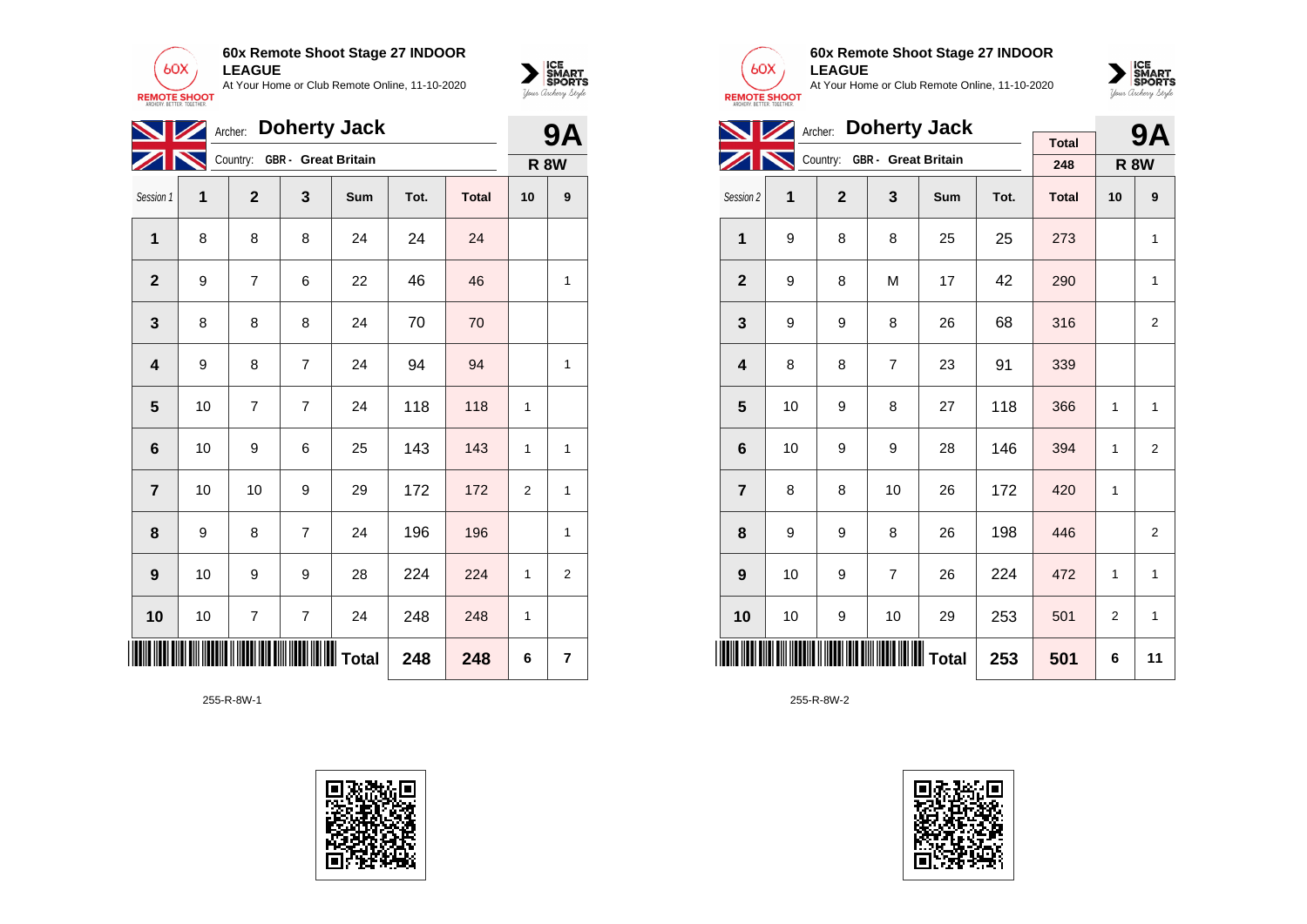



| <b>NZ</b>      |    |              |                              | Archer: Saunderson Jay |      |              |                | <b>10A</b> |
|----------------|----|--------------|------------------------------|------------------------|------|--------------|----------------|------------|
|                |    |              | Country: GBR - Great Britain |                        |      |              |                | <b>C8V</b> |
| Session 1      | 1  | $\mathbf{2}$ | 3                            | Sum                    | Tot. | <b>Total</b> | 10             | 9          |
| 1              | 10 | 10           | 10                           | 30                     | 30   | 30           | 3              |            |
| $\mathbf 2$    | 10 | 10           | 9                            | 29                     | 59   | 59           | 2              | 1          |
| 3              | 10 | 10           | 10                           | 30                     | 89   | 89           | 3              |            |
| 4              | 10 | 10           | 10                           | 30                     | 119  | 119          | 3              |            |
| 5              | 10 | 10           | 9                            | 29                     | 148  | 148          | $\overline{2}$ | 1          |
| 6              | 10 | 10           | 9                            | 29                     | 177  | 177          | $\overline{2}$ | 1          |
| $\overline{7}$ | 10 | 10           | 10                           | 30                     | 207  | 207          | 3              |            |
| 8              | 10 | 10           | 10                           | 30                     | 237  | 237          | 3              |            |
| 9              | 10 | 10           | 10                           | 30                     | 267  | 267          | 3              |            |
| 10             | 10 | 9            | 9                            | 28                     | 295  | 295          | 1              | 2          |
|                |    |              |                              |                        | 295  | 295          | 25             | 5          |





**60x Remote Shoot Stage 27 INDOOR LEAGUE** At Your Home or Club Remote Online, 11-10-2020



|                         |                                      | Archer: Saunderson Jay       |     |     |              | <b>10A</b>   |    |             |
|-------------------------|--------------------------------------|------------------------------|-----|-----|--------------|--------------|----|-------------|
|                         |                                      | Country: GBR - Great Britain |     |     |              | <b>Total</b> |    |             |
|                         |                                      |                              |     |     |              | 295          |    | <b>C 8V</b> |
| Session 2               | 1                                    | $\mathbf{2}$                 | 3   | Sum | Tot.         | <b>Total</b> | 10 | 9           |
| 1                       | 10                                   | 9                            | 9   | 28  | 28           | 323          | 1  | 2           |
| $\mathbf{2}$            | 10                                   | 10                           | 10  | 30  | 58           | 353          | 3  |             |
| 3                       | 10                                   | 10                           | 10  | 30  | 88           | 383          | 3  |             |
| $\overline{\mathbf{4}}$ | 10                                   | 10                           | 10  | 30  | 118          | 413          | 3  |             |
| 5                       | 10                                   | 10                           | 10  | 30  | 148          | 443          | 3  |             |
| 6                       | 10                                   | 10                           | 10  | 30  | 178          | 473          | 3  |             |
| $\overline{7}$          | 10                                   | 10                           | 10  | 30  | 208          | 503          | 3  |             |
| 8                       | 10                                   | 10                           | 10  | 30  | 238          | 533          | 3  |             |
| 9                       | 10                                   | 10                           | 10  | 30  | 268          | 563          | 3  |             |
| 10                      | 10                                   | 10                           | 10  | 30  | 298          | 593          | 3  |             |
|                         | <b>MINIMUM MINIMUM MINIMUM</b> Total | 298                          | 593 | 28  | $\mathbf{2}$ |              |    |             |

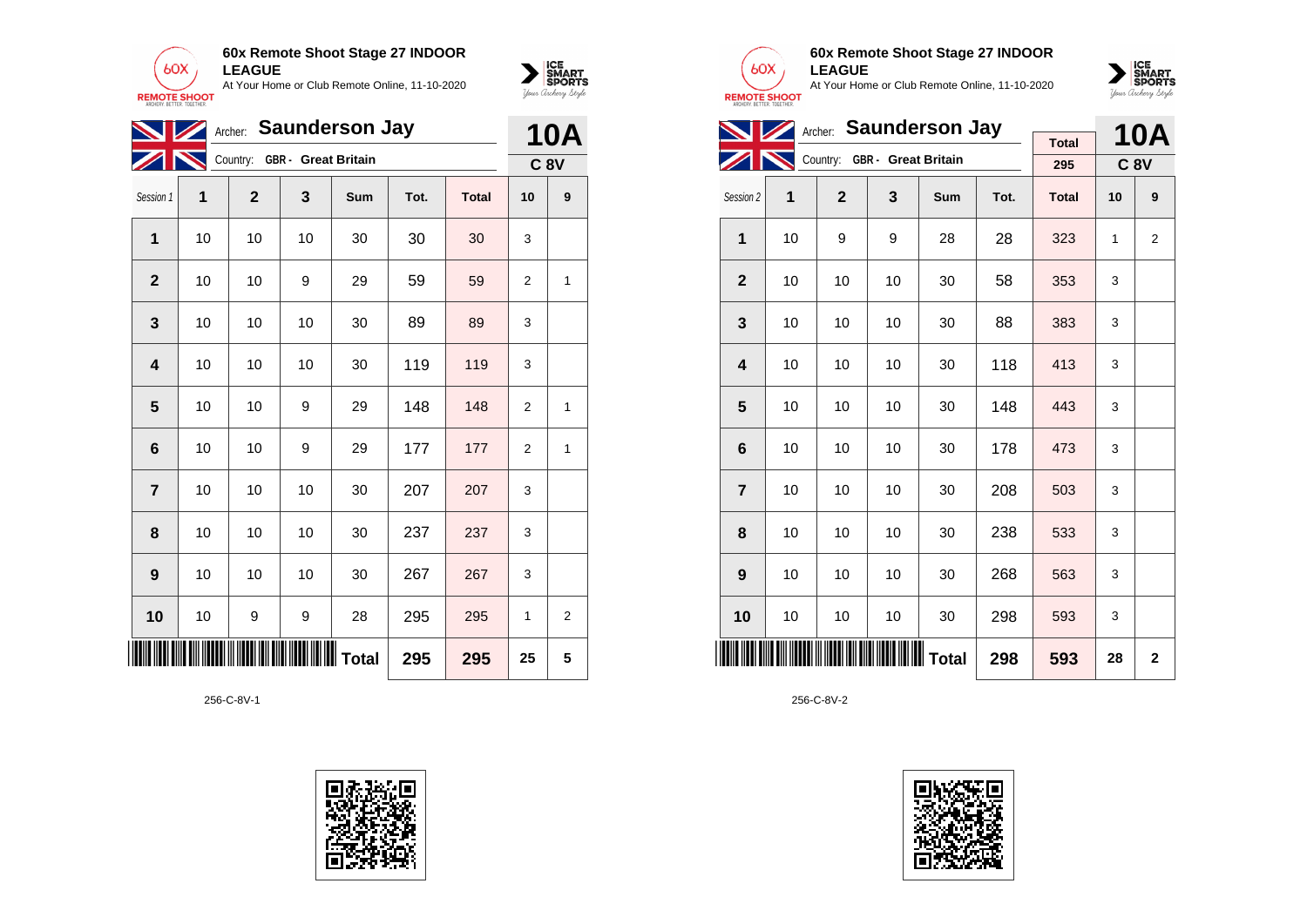

|                         | <b>Vanhollebeke Ruben</b> |                                        | 11A            |     |      |              |    |                                    |
|-------------------------|---------------------------|----------------------------------------|----------------|-----|------|--------------|----|------------------------------------|
| Session 1               | 1                         | Country: BEL - Belgium<br>$\mathbf{2}$ | 3              | Sum | Tot. | <b>Total</b> | 10 | R <sub>P</sub><br>$\boldsymbol{9}$ |
| 1                       | 10                        | 10                                     | 8              | 28  | 28   | 28           | 2  |                                    |
| $\mathbf{2}$            | 9                         | 8                                      | $\overline{7}$ | 24  | 52   | 52           |    | 1                                  |
| 3                       | 8                         | 8                                      | 6              | 22  | 74   | 74           |    |                                    |
| $\overline{\mathbf{4}}$ | 8                         | 6                                      | 5              | 19  | 93   | 93           |    |                                    |
| 5                       | 7                         | 6                                      | 5              | 18  | 111  | 111          |    |                                    |
| $6\phantom{1}6$         | 8                         | 7                                      | 6              | 21  | 132  | 132          |    |                                    |
| $\overline{7}$          | 9                         | 9                                      | 9              | 27  | 159  | 159          |    | 3                                  |
| 8                       | 8                         | 5                                      | $\overline{4}$ | 17  | 176  | 176          |    |                                    |
| 9                       | 9                         | 6                                      | 3              | 18  | 194  | 194          |    | 1                                  |
| 10                      | 9                         | 7                                      | 6              | 22  | 216  | 216          |    | 1                                  |
| 216<br>216              |                           |                                        |                |     |      |              |    | 6                                  |

257-R-P-1





 $\sum_{\text{M} \subseteq \text{S$ **PORTS** 

# **60x Remote Shoot Stage 27 INDOOR LEAGUE**

At Your Home or Club Remote Online, 11-10-2020



|                         |    | Archer:                | <b>Vanhollebeke Ruben</b> |            |                | 11A          |              |              |
|-------------------------|----|------------------------|---------------------------|------------|----------------|--------------|--------------|--------------|
|                         |    | Country: BEL - Belgium |                           |            |                | <b>Total</b> |              |              |
|                         |    |                        |                           |            |                | 216          |              | R P          |
| Session 2               | 1  | $\overline{2}$         | 3                         | <b>Sum</b> | Tot.           | <b>Total</b> | 10           | 9            |
| 1                       | 9  | $\overline{7}$         | 6                         | 22         | 22             | 238          |              | 1            |
| $\overline{2}$          | 8  | $\overline{7}$         | 7                         | 22         | 44             | 260          |              |              |
| 3                       | 7  | 5                      | 3                         | 15         | 59             | 275          |              |              |
| $\overline{\mathbf{4}}$ | 10 | 8                      | $\overline{7}$            | 25         | 84             | 300          | $\mathbf{1}$ |              |
| 5                       | 9  | 6                      | 4                         | 19         | 103            | 319          |              | 1            |
| 6                       | 8  | 8                      | 7                         | 23         | 126            | 342          |              |              |
| $\overline{7}$          | 9  | 8                      | 5                         | 22         | 148            | 364          |              | $\mathbf{1}$ |
| 8                       | 10 | 9                      | 8                         | 27         | 175            | 391          | 1            | 1            |
| 9                       | 9  | 8                      | 8                         | 25         | 200            | 416          |              | $\mathbf{1}$ |
| 10                      | 8  | 7                      | 5                         | 20         | 220            | 436          |              |              |
| IIII                    |    |                        | 220                       | 436        | $\overline{2}$ | 5            |              |              |

257-R-P-2

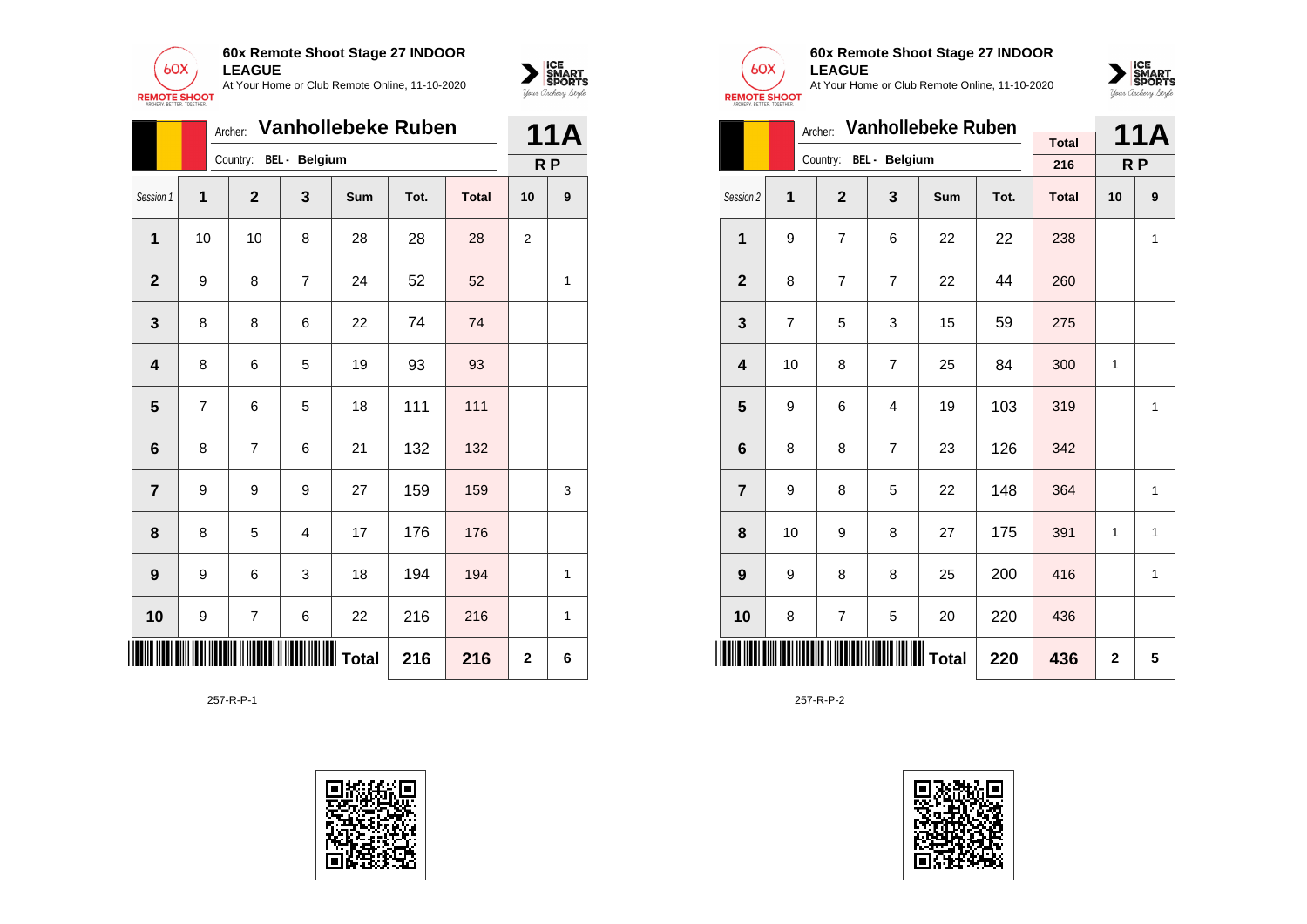



|                |    | Archer:        |                 | <b>Maghribi Syahraz</b> |      |              |    | <b>12A</b>  |
|----------------|----|----------------|-----------------|-------------------------|------|--------------|----|-------------|
|                |    | Country:       | INA - Indonesia |                         |      |              |    | <b>B 8W</b> |
| Session 1      | 1  | $\overline{2}$ | 3               | Sum                     | Tot. | <b>Total</b> | 10 | 9           |
| 1              | 10 | 6              | 5               | 21                      | 21   | 21           | 1  |             |
| $\overline{2}$ | 7  | 5              | M               | 12                      | 33   | 33           |    |             |
| 3              | 10 | 8              | $\overline{7}$  | 25                      | 58   | 58           | 1  |             |
| 4              | 6  | 6              | 5               | 17                      | 75   | 75           |    |             |
| 5              | 6  | 6              | 6               | 18                      | 93   | 93           |    |             |
| 6              | 8  | 8              | M               | 16                      | 109  | 109          |    |             |
| $\overline{7}$ | 7  | 6              | 4               | 17                      | 126  | 126          |    |             |
| 8              | 9  | 7              | 6               | 22                      | 148  | 148          |    | 1           |
| 9              | 10 | 4              | $\overline{c}$  | 16                      | 164  | 164          | 1  |             |
| 10             | 10 | 8              | 4               | 22                      | 186  | 186          | 1  |             |
|                |    |                |                 |                         | 186  | 186          | 4  | 1           |

258-B-8W-1





# **60x Remote Shoot Stage 27 INDOOR LEAGUE**

At Your Home or Club Remote Online, 11-10-2020



|                |    | Archer:        |                 | <b>Maghribi Syahraz</b> |      |              |                | <b>12A</b>  |
|----------------|----|----------------|-----------------|-------------------------|------|--------------|----------------|-------------|
|                |    |                | INA - Indonesia |                         |      | <b>Total</b> |                |             |
|                |    | Country:       |                 |                         |      | 186          |                | <b>B 8W</b> |
| Session 2      | 1  | $\overline{2}$ | 3               | Sum                     | Tot. | <b>Total</b> | 10             | 9           |
| 1              | 5  | $\overline{4}$ | 4               | 13                      | 13   | 199          |                |             |
| $\overline{2}$ | 9  | 6              | 4               | 19                      | 32   | 218          |                | 1           |
| 3              | 8  | 6              | $\overline{c}$  | 16                      | 48   | 234          |                |             |
| 4              | 10 | 9              | 6               | 25                      | 73   | 259          | 1              | 1           |
| 5              | 10 | 10             | $\overline{7}$  | 27                      | 100  | 286          | $\overline{2}$ |             |
| 6              | 10 | $\overline{7}$ | 6               | 23                      | 123  | 309          | 1              |             |
| $\overline{7}$ | 10 | 8              | $\overline{7}$  | 25                      | 148  | 334          | 1              |             |
| 8              | 8  | 8              | M               | 16                      | 164  | 350          |                |             |
| 9              | 8  | $\overline{4}$ | 3               | 15                      | 179  | 365          |                |             |
| 10             | 9  | 7              | 6               | 22                      | 201  | 387          |                | 1           |
|                |    |                |                 |                         | 201  | 387          | 5              | 3           |

258-B-8W-2

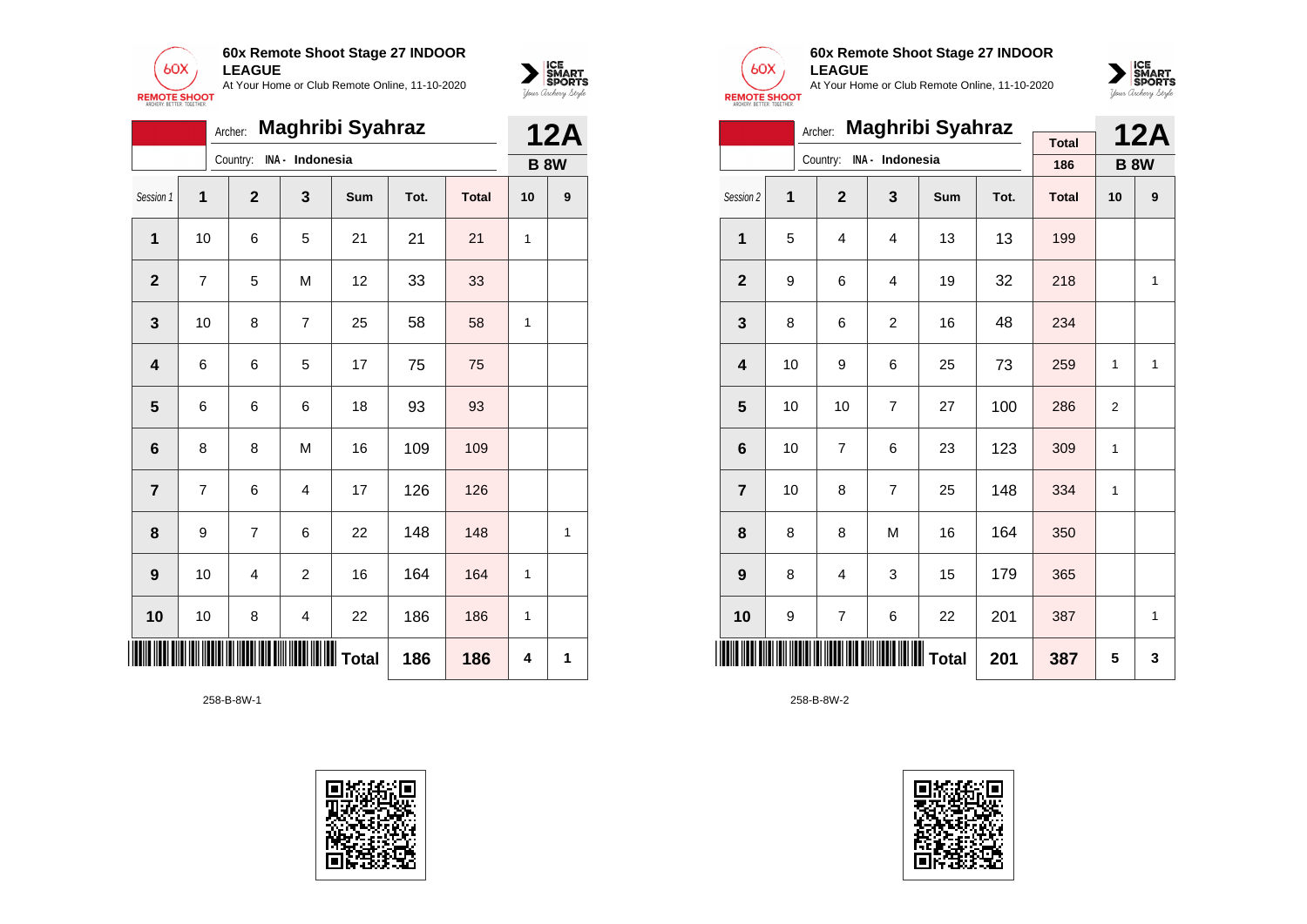



|                         |                |                |                         | Archer: Tri darmaji Dedy |      |              |    | <b>12B</b>  |
|-------------------------|----------------|----------------|-------------------------|--------------------------|------|--------------|----|-------------|
|                         |                | Country:       | INA - Indonesia         |                          |      |              |    | <b>B 8W</b> |
| Session 1               | $\mathbf{1}$   | $\mathbf{2}$   | 3                       | Sum                      | Tot. | <b>Total</b> | 10 | 9           |
| 1                       | 4              | 3              | 1                       | 8                        | 8    | 8            |    |             |
| $\mathbf{2}$            | 9              | 8              | $\overline{7}$          | 24                       | 32   | 32           |    | 1           |
| $\mathbf{3}$            | 9              | 4              | $\overline{c}$          | 15                       | 47   | 47           |    | 1           |
| $\overline{\mathbf{4}}$ | 10             | $\overline{7}$ | 6                       | 23                       | 70   | 70           | 1  |             |
| $5\phantom{1}$          | 9              | 6              | $\overline{4}$          | 19                       | 89   | 89           |    | 1           |
| 6                       | $\overline{7}$ | $\overline{7}$ | $\overline{4}$          | 18                       | 107  | 107          |    |             |
| $\overline{7}$          | 7              | 3              | M                       | 10                       | 117  | 117          |    |             |
| 8                       | 10             | M              | M                       | 10                       | 127  | 127          | 1  |             |
| $\boldsymbol{9}$        | 4              | 3              | $\overline{c}$          | 9                        | 136  | 136          |    |             |
| 10                      | 10             | 6              | $\overline{\mathbf{4}}$ | 20                       | 156  | 156          | 1  |             |
|                         |                |                | 156                     | 156                      | 3    | 3            |    |             |

259-B-8W-1





## **60x Remote Shoot Stage 27 INDOOR LEAGUE**

At Your Home or Club Remote Online, 11-10-2020



|                         |    | Archer:        |                 | Tri darmaji Dedy |      |              |                | <b>12B</b>       |
|-------------------------|----|----------------|-----------------|------------------|------|--------------|----------------|------------------|
|                         |    | Country:       | INA - Indonesia |                  |      | <b>Total</b> |                |                  |
|                         |    |                |                 |                  |      | 156          |                | <b>B 8W</b>      |
| Session 2               | 1  | $\overline{2}$ | 3               | Sum              | Tot. | <b>Total</b> | 10             | $\boldsymbol{9}$ |
| 1                       | 7  | 5              | $\overline{c}$  | 14               | 14   | 170          |                |                  |
| $\overline{2}$          | 7  | 5              | 5               | 17               | 31   | 187          |                |                  |
| 3                       | 8  | 6              | $\overline{c}$  | 16               | 47   | 203          |                |                  |
| $\overline{\mathbf{4}}$ | 6  | 3              | M               | 9                | 56   | 212          |                |                  |
| 5                       | 10 | 5              | 3               | 18               | 74   | 230          | 1              |                  |
| 6                       | 3  | $\overline{c}$ | $\mathbf{1}$    | 6                | 80   | 236          |                |                  |
| $\overline{7}$          | 4  | 3              | M               | $\overline{7}$   | 87   | 243          |                |                  |
| 8                       | 8  | $\overline{7}$ | 5               | 20               | 107  | 263          |                |                  |
| 9                       | 6  | 3              | 1               | 10               | 117  | 273          |                |                  |
| 10                      | 10 | 10             | 4               | 24               | 141  | 297          | $\overline{2}$ |                  |
| <b>HILLER</b>           |    |                |                 |                  | 141  | 297          | 3              | 0                |

259-B-8W-2

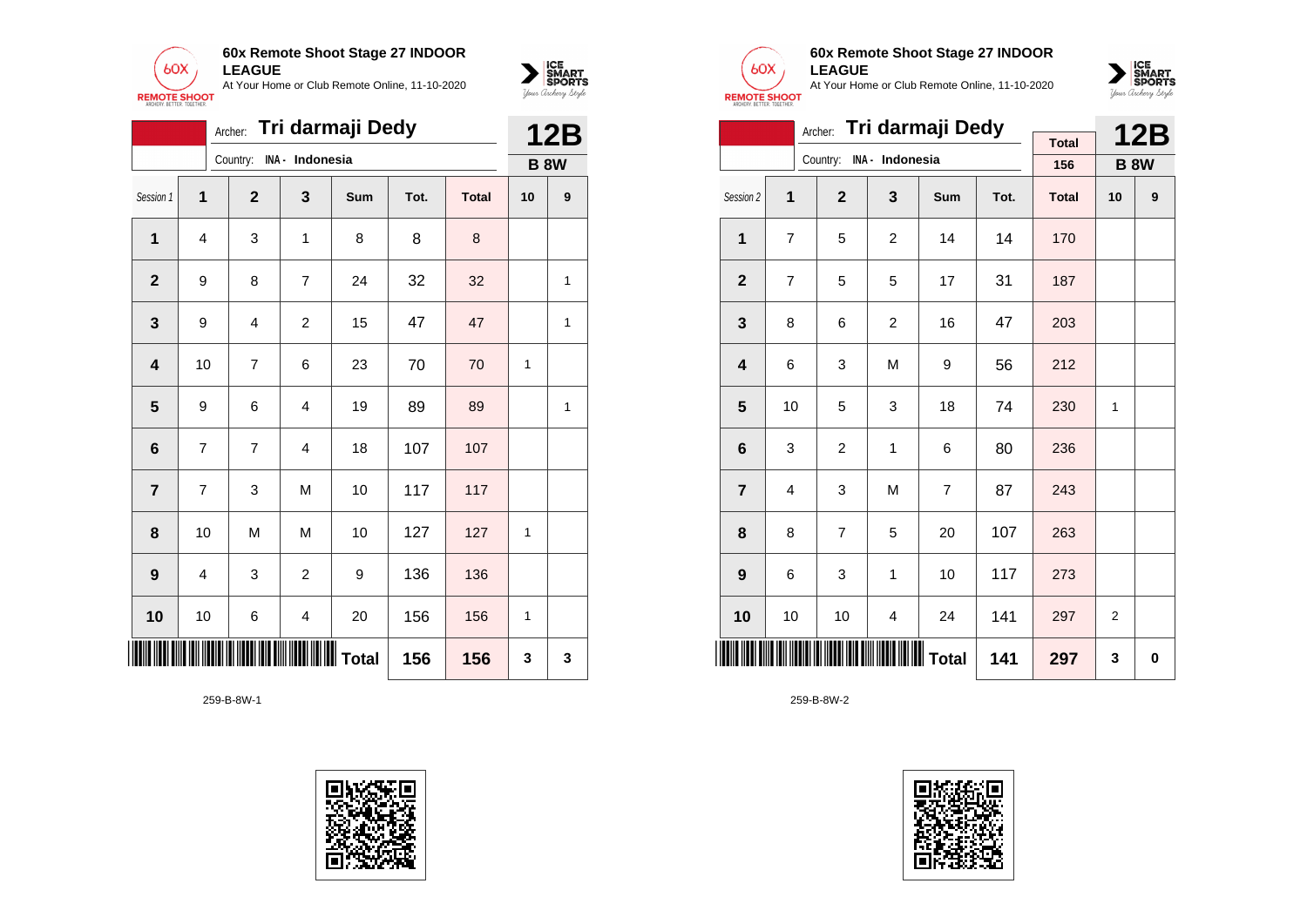



|                         |    | Archer:      |               | Deptula Tanja |      |              |                | <b>13A</b>     |
|-------------------------|----|--------------|---------------|---------------|------|--------------|----------------|----------------|
|                         |    | Country:     | GER - Germany |               |      |              |                | C ST           |
| Session 1               | 1  | $\mathbf{2}$ | 3             | Sum           | Tot. | <b>Total</b> | 10             | 9              |
| $\mathbf 1$             | 10 | 10           | 9             | 29            | 29   | 29           | $\overline{2}$ | 1              |
| $\mathbf{2}$            | 10 | 9            | 9             | 28            | 57   | 57           | 1              | $\overline{2}$ |
| 3                       | 10 | 9            | 9             | 28            | 85   | 85           | 1              | 2              |
| $\overline{\mathbf{4}}$ | 10 | 9            | 9             | 28            | 113  | 113          | 1              | $\overline{2}$ |
| 5                       | 9  | 8            | 8             | 25            | 138  | 138          |                | 1              |
| $6\phantom{1}$          | 10 | 9            | 9             | 28            | 166  | 166          | 1              | $\overline{2}$ |
| $\overline{7}$          | 9  | 9            | 9             | 27            | 193  | 193          |                | 3              |
| 8                       | 10 | 10           | 9             | 29            | 222  | 222          | $\overline{2}$ | 1              |
| 9                       | 9  | 9            | 9             | 27            | 249  | 249          |                | 3              |
| 10                      | 10 | 10           | 9             | 29            | 278  | 278          | 2              | 1              |
| ║║║                     |    |              |               |               | 278  | 278          | 10             | 18             |

260-C-ST-1





## **60x Remote Shoot Stage 27 INDOOR LEAGUE**

At Your Home or Club Remote Online, 11-10-2020



|                         | Deptula Tanja<br>Archer:<br><b>Total</b> |                |               |     |      |              |                |                |  |  |  |
|-------------------------|------------------------------------------|----------------|---------------|-----|------|--------------|----------------|----------------|--|--|--|
|                         |                                          | Country:       | GER - Germany |     |      |              |                | <b>13A</b>     |  |  |  |
|                         |                                          |                |               |     |      | 278          |                | C ST           |  |  |  |
| Session 2               | 1                                        | $\overline{2}$ | 3             | Sum | Tot. | <b>Total</b> | 10             | 9              |  |  |  |
| 1                       | 9                                        | 9              | 9             | 27  | 27   | 305          |                | 3              |  |  |  |
| $\overline{2}$          | 10                                       | 10             | 10            | 30  | 57   | 335          | 3              |                |  |  |  |
| 3                       | 10                                       | 10             | 9             | 29  | 86   | 364          | $\overline{2}$ | 1              |  |  |  |
| $\overline{\mathbf{4}}$ | 10                                       | 9              | 9             | 28  | 114  | 392          | $\mathbf{1}$   | $\overline{2}$ |  |  |  |
| 5                       | 10                                       | 10             | 9             | 29  | 143  | 421          | 2              | 1              |  |  |  |
| 6                       | 10                                       | 10             | 9             | 29  | 172  | 450          | 2              | 1              |  |  |  |
| $\overline{7}$          | 10                                       | 9              | 9             | 28  | 200  | 478          | $\mathbf{1}$   | $\overline{2}$ |  |  |  |
| 8                       | 10                                       | 10             | 9             | 29  | 229  | 507          | 2              | $\mathbf{1}$   |  |  |  |
| 9                       | 9                                        | 9              | 8             | 26  | 255  | 533          |                | $\overline{2}$ |  |  |  |
| 10                      | 9                                        | 9              | 9             | 27  | 282  | 560          |                | 3              |  |  |  |
| IIII                    |                                          |                | 282           | 560 | 13   | 16           |                |                |  |  |  |

260-C-ST-2

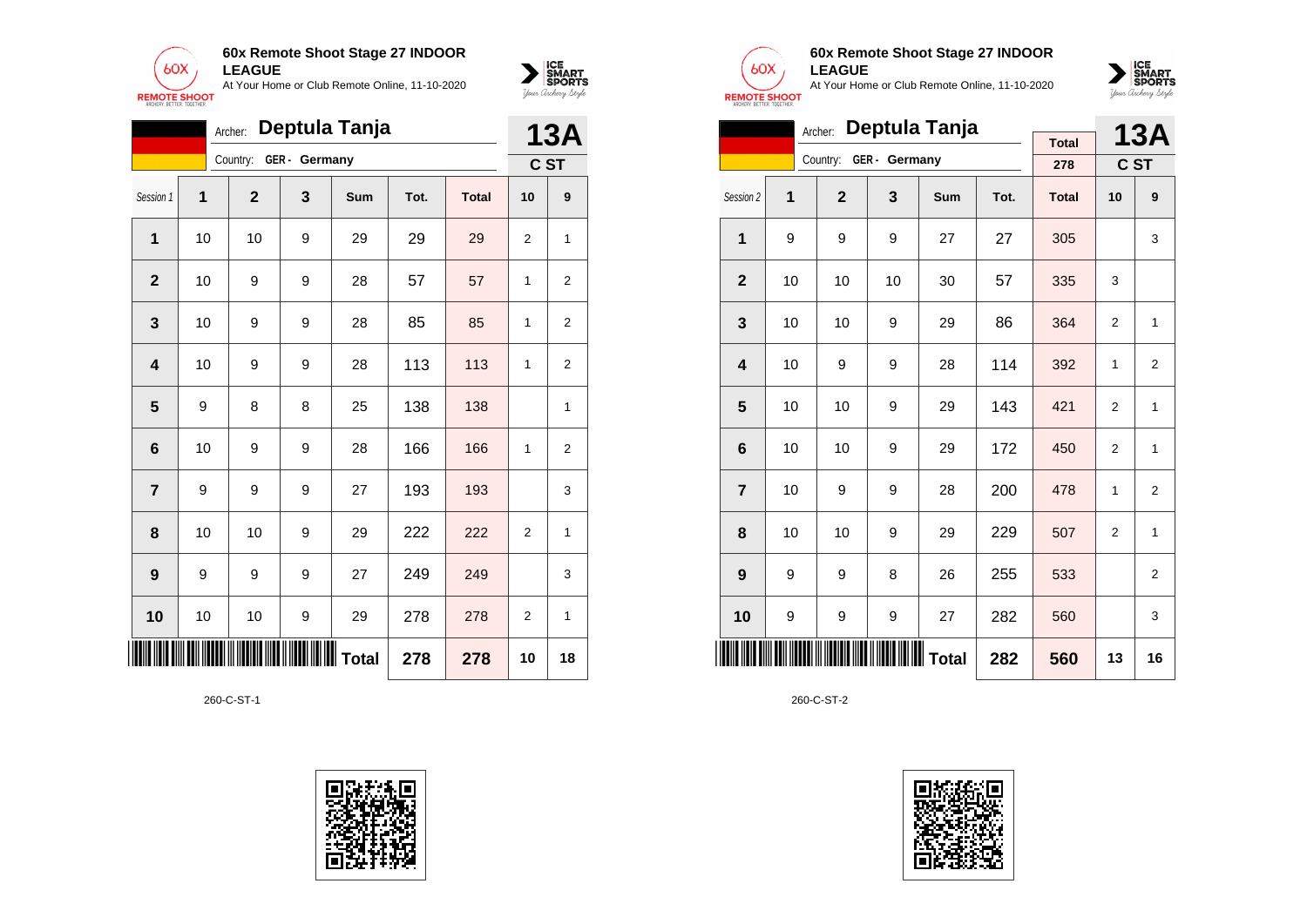



|                 | <b>Deptula Martin</b><br>Archer:<br>GER - Germany<br>Country:<br>$\mathbf{2}$<br>3<br>1<br>Tot.<br>Sum<br><b>Total</b><br>1<br>10<br>28<br>9<br>9<br>28<br>28<br>56<br>$\overline{2}$<br>10<br>9<br>9<br>28<br>56<br>10<br>9<br>9<br>84<br>84<br>3<br>28<br>112<br>9<br>112<br>4<br>10<br>9<br>28<br>5<br>140<br>28<br>140<br>10<br>9<br>9 |   |   |    |     |     | <b>13B</b> |                  |
|-----------------|--------------------------------------------------------------------------------------------------------------------------------------------------------------------------------------------------------------------------------------------------------------------------------------------------------------------------------------------|---|---|----|-----|-----|------------|------------------|
|                 |                                                                                                                                                                                                                                                                                                                                            |   |   |    |     |     |            | C ST             |
| Session 1       |                                                                                                                                                                                                                                                                                                                                            |   |   |    |     |     | 10         | 9                |
|                 |                                                                                                                                                                                                                                                                                                                                            |   |   |    |     |     | 1          | 2                |
|                 |                                                                                                                                                                                                                                                                                                                                            |   |   |    |     |     | 1          | 2                |
|                 |                                                                                                                                                                                                                                                                                                                                            |   |   |    |     |     | 1          | $\overline{2}$   |
|                 |                                                                                                                                                                                                                                                                                                                                            |   |   |    |     |     | 1          | $\overline{2}$   |
|                 |                                                                                                                                                                                                                                                                                                                                            |   |   |    |     |     | 1          | $\overline{2}$   |
| $6\phantom{1}6$ | 10                                                                                                                                                                                                                                                                                                                                         | 9 | 9 | 28 | 168 | 168 | 1          | $\overline{2}$   |
| $\overline{7}$  | 10                                                                                                                                                                                                                                                                                                                                         | 9 | 9 | 28 | 196 | 196 | 1          | 2                |
| 8               | 10                                                                                                                                                                                                                                                                                                                                         | 9 | 9 | 28 | 224 | 224 | 1          | $\boldsymbol{2}$ |
| 9               | 9                                                                                                                                                                                                                                                                                                                                          | 9 | 9 | 27 | 251 | 251 |            | 3                |
| 10              | 9                                                                                                                                                                                                                                                                                                                                          | 9 | 9 | 27 | 278 | 278 |            | 3                |
|                 |                                                                                                                                                                                                                                                                                                                                            |   |   |    | 278 | 278 | 8          | 22               |

261-C-ST-1





### **60x Remote Shoot Stage 27 INDOOR LEAGUE**

At Your Home or Club Remote Online, 11-10-2020



|                         | <b>Deptula Martin</b><br>Archer:<br><b>Total</b> |                |               |     |      |              |                |                |  |  |
|-------------------------|--------------------------------------------------|----------------|---------------|-----|------|--------------|----------------|----------------|--|--|
|                         |                                                  | Country:       | GER - Germany |     |      |              |                | <b>13B</b>     |  |  |
|                         |                                                  |                |               |     |      | 278          |                | C ST           |  |  |
| Session 2               | 1                                                | $\overline{2}$ | 3             | Sum | Tot. | <b>Total</b> | 10             | 9              |  |  |
| 1                       | 10                                               | 9              | 9             | 28  | 28   | 306          | $\mathbf{1}$   | $\overline{2}$ |  |  |
| $\overline{2}$          | 10                                               | 9              | 9             | 28  | 56   | 334          | $\mathbf{1}$   | $\overline{2}$ |  |  |
| 3                       | 10                                               | 10             | 9             | 29  | 85   | 363          | $\overline{2}$ | 1              |  |  |
| $\overline{\mathbf{4}}$ | 10                                               | 9              | 9             | 28  | 113  | 391          | 1              | $\overline{2}$ |  |  |
| 5                       | 10                                               | 10             | 10            | 30  | 143  | 421          | 3              |                |  |  |
| 6                       | 10                                               | 9              | 9             | 28  | 171  | 449          | 1              | $\overline{2}$ |  |  |
| $\overline{7}$          | 9                                                | 9              | 9             | 27  | 198  | 476          |                | 3              |  |  |
| 8                       | 10                                               | 9              | 9             | 28  | 226  | 504          | 1              | $\overline{2}$ |  |  |
| 9                       | 10                                               | 9              | 9             | 28  | 254  | 532          | 1              | $\overline{2}$ |  |  |
| 10                      | 10                                               | 10             | 10            | 30  | 284  | 562          | 3              |                |  |  |
| <b>III</b>              |                                                  |                | Total         | 284 | 562  | 14           | 16             |                |  |  |

261-C-ST-2

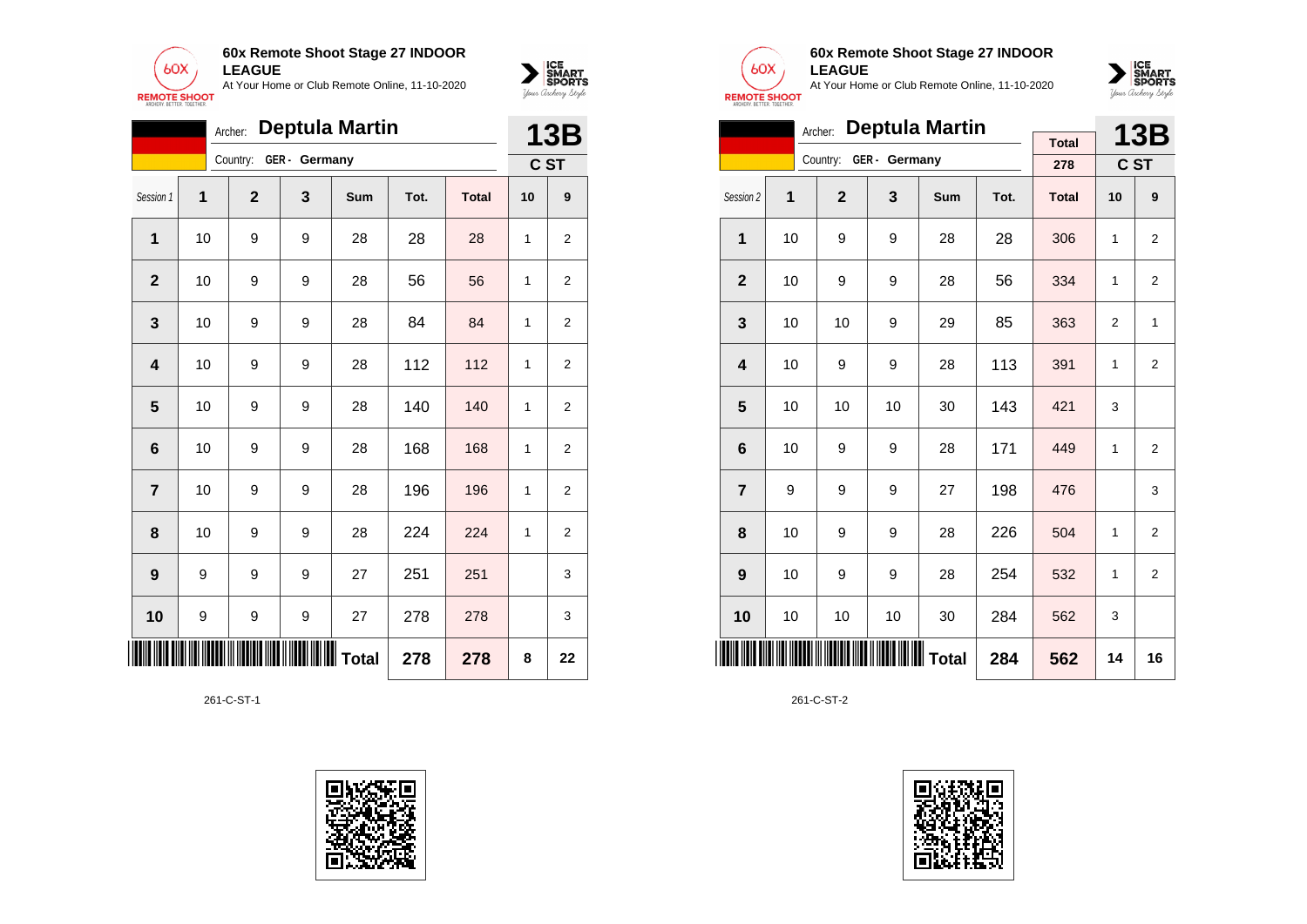



|                         |    |                | Archer: Lynch Mark          |     |      |              |    | <b>14A</b>  |
|-------------------------|----|----------------|-----------------------------|-----|------|--------------|----|-------------|
|                         |    |                | Country: RSA - South Africa |     |      |              |    | <b>R 8W</b> |
| Session 1               | 1  | $\mathbf{2}$   | 3                           | Sum | Tot. | <b>Total</b> | 10 | 9           |
| 1                       | 9  | 8              | $\overline{7}$              | 24  | 24   | 24           |    | 1           |
| $\overline{2}$          | 8  | 8              | 6                           | 22  | 46   | 46           |    |             |
| 3                       | 10 | 7              | 6                           | 23  | 69   | 69           | 1  |             |
| $\overline{\mathbf{4}}$ | 9  | 8              | 8                           | 25  | 94   | 94           |    | 1           |
| $\overline{\mathbf{5}}$ | 10 | 8              | $\overline{7}$              | 25  | 119  | 119          | 1  |             |
| $6\phantom{1}$          | 9  | 8              | 8                           | 25  | 144  | 144          |    | 1           |
| $\overline{7}$          | 10 | $\overline{7}$ | 7                           | 24  | 168  | 168          | 1  |             |
| 8                       | 8  | 8              | 8                           | 24  | 192  | 192          |    |             |
| 9                       | 8  | 5              | 7                           | 20  | 212  | 212          |    |             |
| 10                      | 9  | 8              | $\overline{7}$              | 24  | 236  | 236          |    | 1           |
|                         |    |                |                             |     | 236  | 236          | 3  | 4           |

262-R-8W-1





## **60x Remote Shoot Stage 27 INDOOR LEAGUE**

At Your Home or Club Remote Online, 11-10-2020



| Archer: Lynch Mark      |    |                |                    |            |      |              |                | 14A            |
|-------------------------|----|----------------|--------------------|------------|------|--------------|----------------|----------------|
|                         |    |                |                    |            |      | <b>Total</b> |                |                |
|                         |    | Country:       | RSA - South Africa |            |      | 236          | <b>R 8W</b>    |                |
| Session 2               | 1  | $\overline{2}$ | 3                  | <b>Sum</b> | Tot. | <b>Total</b> | 10             | 9              |
| 1                       | 10 | 9              | 6                  | 25         | 25   | 261          | 1              | 1              |
| $\mathbf{2}$            | 9  | $\overline{7}$ | $\overline{7}$     | 23         | 48   | 284          |                | 1              |
| 3                       | 10 | 9              | 8                  | 27         | 75   | 311          | 1              | 1              |
| $\overline{\mathbf{4}}$ | 8  | 8              | 8                  | 24         | 99   | 335          |                |                |
| 5                       | 10 | 10             | $\overline{7}$     | 27         | 126  | 362          | $\overline{2}$ |                |
| $6\phantom{1}6$         | 8  | 8              | $\overline{7}$     | 23         | 149  | 385          |                |                |
| $\overline{7}$          | 9  | 9              | 6                  | 24         | 173  | 409          |                | 2              |
| 8                       | 9  | 9              | 8                  | 26         | 199  | 435          |                | 2              |
| 9                       | 9  | 9              | 8                  | 26         | 225  | 461          |                | $\overline{2}$ |
| 10                      | 9  | 9              | 8                  | 26         | 251  | 487          |                | 2              |
|                         |    |                |                    |            | 251  | 487          | 4              | 11             |

262-R-8W-2

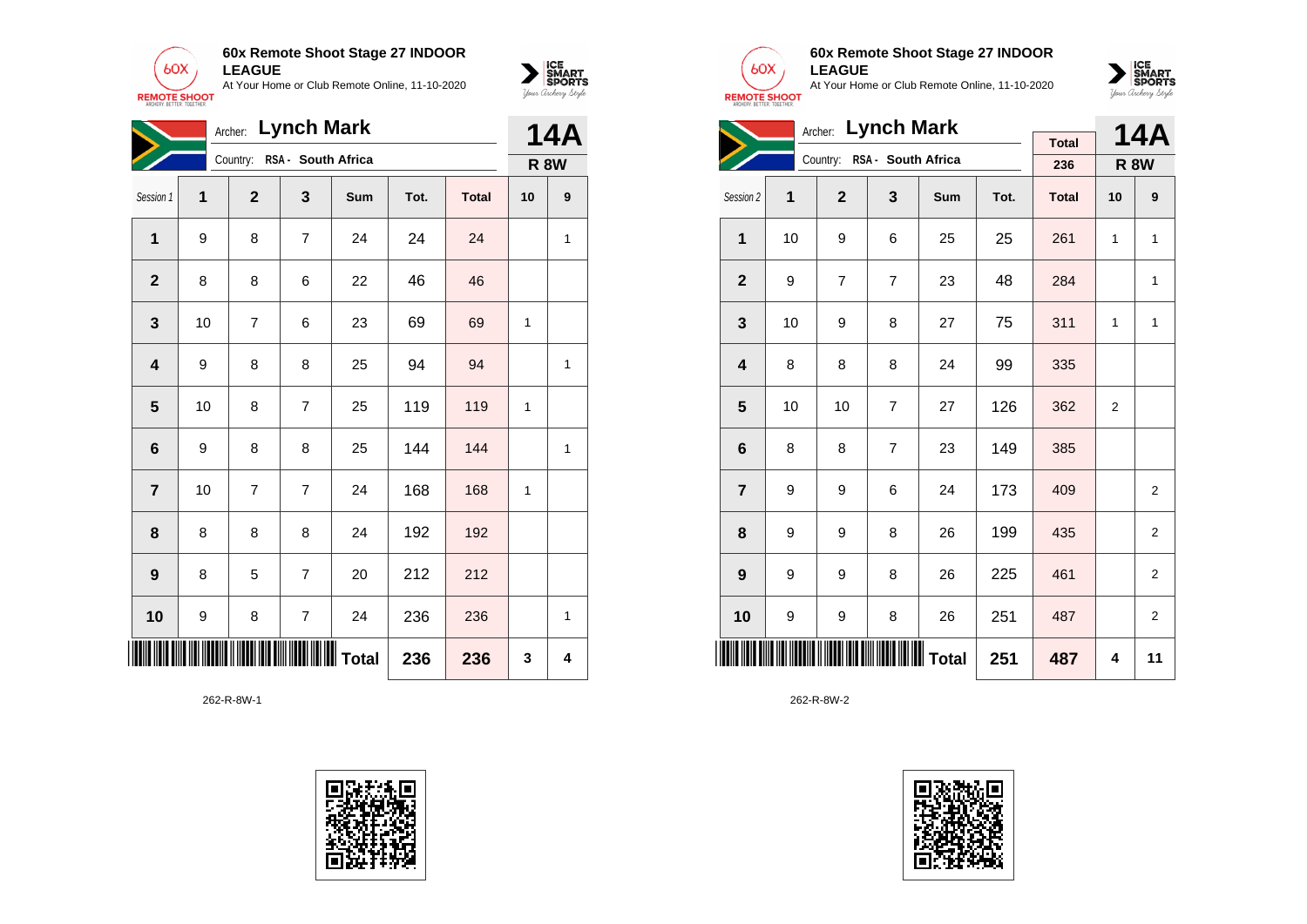



|                         |                | Archer:        |                         | <b>Lynch Ronan</b> |      |              |             | <b>14B</b> |
|-------------------------|----------------|----------------|-------------------------|--------------------|------|--------------|-------------|------------|
|                         |                | Country:       | RSA - South Africa      |                    |      |              | <b>R 8W</b> |            |
| Session 1               | 1              | $\mathbf{2}$   | 3                       | Sum                | Tot. | <b>Total</b> | 10          | 9          |
| $\overline{1}$          | 5              | 5              | 4                       | 14                 | 14   | 14           |             |            |
| $\mathbf{2}$            | 10             | 8              | 6                       | 24                 | 38   | 38           | 1           |            |
| 3                       | 8              | 8              | 5                       | 21                 | 59   | 59           |             |            |
| $\overline{\mathbf{4}}$ | 9              | 6              | 4                       | 19                 | 78   | 78           |             | 1          |
| $\overline{\mathbf{5}}$ | $\overline{7}$ | $\overline{7}$ | $\overline{7}$          | 21                 | 99   | 99           |             |            |
| 6                       | 9              | 5              | $\overline{\mathbf{4}}$ | 18                 | 117  | 117          |             | 1          |
| $\overline{7}$          | 8              | 5              | 5                       | 18                 | 135  | 135          |             |            |
| 8                       | 9              | 8              | $\overline{4}$          | 21                 | 156  | 156          |             | 1          |
| 9                       | 7              | 7              | 6                       | 20                 | 176  | 176          |             |            |
| 10                      | $\overline{7}$ | $\overline{7}$ | 6                       | 20                 | 196  | 196          |             |            |
|                         |                |                |                         |                    | 196  | 196          | 1           | 3          |

263-R-8W-1





### **60x Remote Shoot Stage 27 INDOOR LEAGUE**

At Your Home or Club Remote Online, 11-10-2020



| Archer: Lynch Ronan     |                |                |                    |     |      |              |              | 14B |
|-------------------------|----------------|----------------|--------------------|-----|------|--------------|--------------|-----|
|                         |                | Country:       |                    |     |      | <b>Total</b> |              |     |
|                         |                |                | RSA - South Africa |     |      | 196          | <b>R 8W</b>  |     |
| Session 2               | 1              | $\overline{2}$ | 3                  | Sum | Tot. | <b>Total</b> | 10           | 9   |
| 1                       | 5              | 5              | 4                  | 14  | 14   | 210          |              |     |
| $\mathbf{2}$            | 10             | 8              | 6                  | 24  | 38   | 234          | $\mathbf{1}$ |     |
| 3                       | 8              | 8              | 5                  | 21  | 59   | 255          |              |     |
| $\overline{\mathbf{4}}$ | 9              | 6              | 4                  | 19  | 78   | 274          |              | 1   |
| 5                       | $\overline{7}$ | $\overline{7}$ | $\overline{7}$     | 21  | 99   | 295          |              |     |
| $6\phantom{1}6$         | 9              | 5              | 4                  | 18  | 117  | 313          |              | 1   |
| $\overline{7}$          | 8              | 5              | 5                  | 18  | 135  | 331          |              |     |
| 8                       | 9              | 8              | 4                  | 21  | 156  | 352          |              | 1   |
| 9                       | 8              | 8              | 6                  | 22  | 178  | 374          |              |     |
| 10                      | $\overline{7}$ | $\overline{7}$ | 6                  | 20  | 198  | 394          |              |     |
| <b>IIIIII</b>           |                |                |                    |     | 198  | 394          | 1            | 3   |

263-R-8W-2

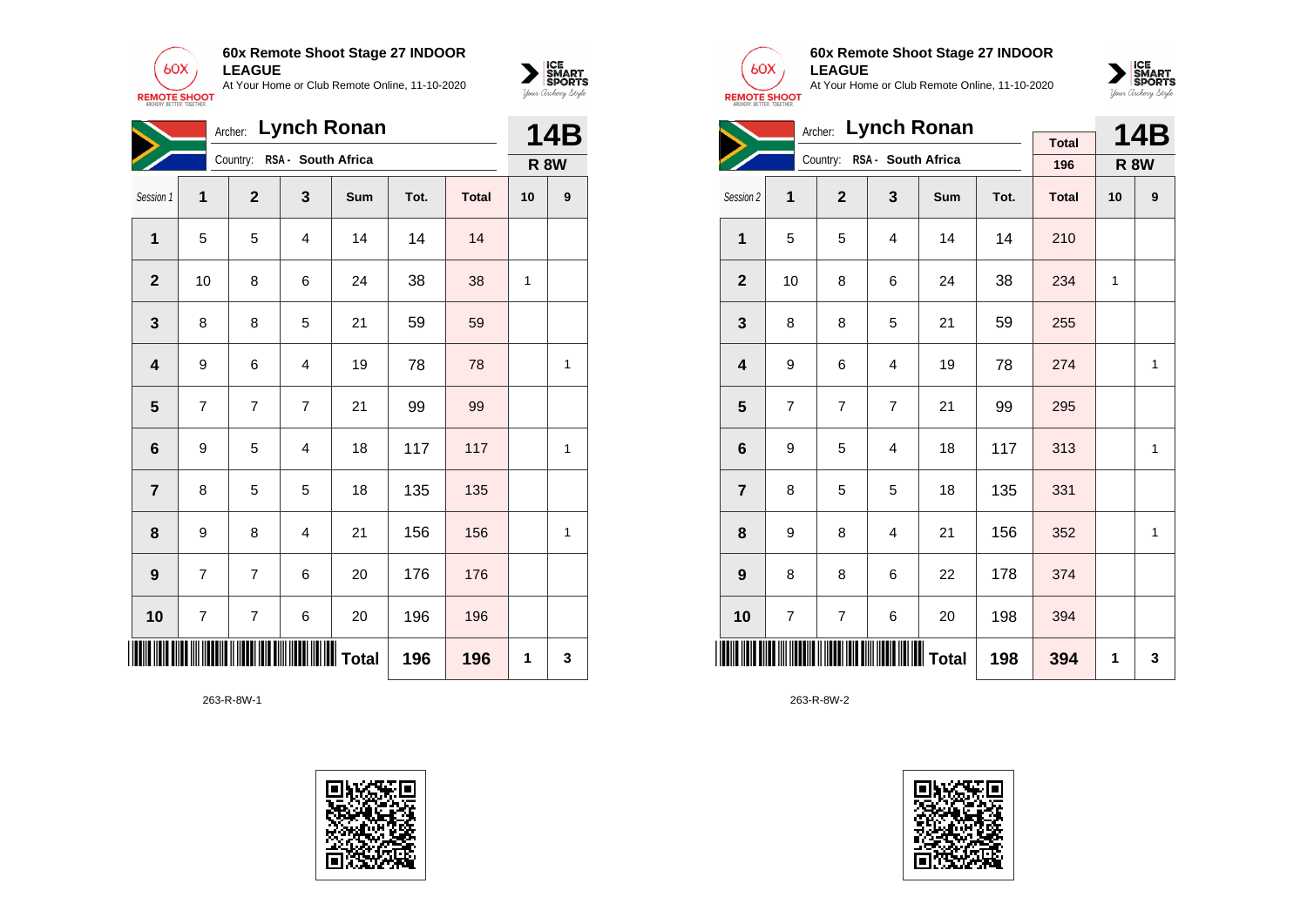



|                 | <b>Mebis Stijn</b><br>Archer: |                |                      |                      |      |              |                |                |  |  |
|-----------------|-------------------------------|----------------|----------------------|----------------------|------|--------------|----------------|----------------|--|--|
|                 |                               | Country:       | <b>BEL</b> - Belgium |                      |      |              |                | <b>C 8W</b>    |  |  |
| Session 1       | 1                             | $\overline{2}$ | 3                    | <b>Sum</b>           | Tot. | <b>Total</b> | 10             | 9              |  |  |
| 1               | 9                             | 9              | 9                    | 27                   | 27   | 27           |                | 3              |  |  |
| $\mathbf{2}$    | 10                            | 9              | 9                    | 28                   | 55   | 55           | 1              | $\overline{2}$ |  |  |
| 3               | 10                            | 10             | 10                   | 30                   | 85   | 85           | 3              |                |  |  |
| 4               | 9                             | 9              | 9                    | 27                   | 112  | 112          |                | 3              |  |  |
| 5               | 9                             | 9              | 8                    | 26                   | 138  | 138          |                | $\overline{2}$ |  |  |
| $6\phantom{1}6$ | 9                             | 9              | 9                    | 27                   | 165  | 165          |                | 3              |  |  |
| $\overline{7}$  | 9                             | 9              | 8                    | 26                   | 191  | 191          |                | $\overline{c}$ |  |  |
| 8               | 10                            | 9              | 9                    | 28                   | 219  | 219          | 1              | 2              |  |  |
| 9               | 10                            | 9              | 9                    | 28                   | 247  | 247          | 1              | $\overline{2}$ |  |  |
| 10              | 10                            | 9              | 9                    | 28                   | 275  | 275          | 1              | $\overline{2}$ |  |  |
|                 |                               |                |                      | <b>IIIIIII</b> Total | 275  | 275          | $\overline{7}$ | 21             |  |  |





## **60x Remote Shoot Stage 27 INDOOR LEAGUE**

At Your Home or Club Remote Online, 11-10-2020



|                         | Archer: |                |                                                  | 15A        |      |              |                |                |
|-------------------------|---------|----------------|--------------------------------------------------|------------|------|--------------|----------------|----------------|
|                         |         | Country:       | BEL - Belgium                                    |            |      | <b>Total</b> |                |                |
|                         |         |                |                                                  |            |      | 275          |                | <b>C8W</b>     |
| Session 2               | 1       | $\overline{2}$ | 3                                                | <b>Sum</b> | Tot. | <b>Total</b> | 10             | 9              |
| 1                       | 10      | 10             | 9                                                | 29         | 29   | 304          | 2              | 1              |
| $\overline{2}$          | 10      | 10             | 9                                                | 29         | 58   | 333          | $\overline{2}$ | 1              |
| 3                       | 10      | 9              | 9                                                | 28         | 86   | 361          | 1              | 2              |
| $\overline{\mathbf{4}}$ | 10      | 9              | 9                                                | 28         | 114  | 389          | 1              | 2              |
| 5                       | 10      | 10             | 9                                                | 29         | 143  | 418          | 2              | 1              |
| 6                       | 10      | 9              | 9                                                | 28         | 171  | 446          | 1              | $\overline{2}$ |
| $\overline{7}$          | 10      | 9              | 9                                                | 28         | 199  | 474          | $\mathbf{1}$   | $\overline{2}$ |
| 8                       | 10      | 10             | 9                                                | 29         | 228  | 503          | $\overline{2}$ | 1              |
| 9                       | 10      | 9              | 8                                                | 27         | 255  | 530          | $\mathbf{1}$   | 1              |
| 10                      | 10      | 10             | 9                                                | 29         | 284  | 559          | $\overline{2}$ | $\mathbf{1}$   |
|                         |         |                | <b>                                   </b> Total |            | 284  | 559          | 15             | 14             |

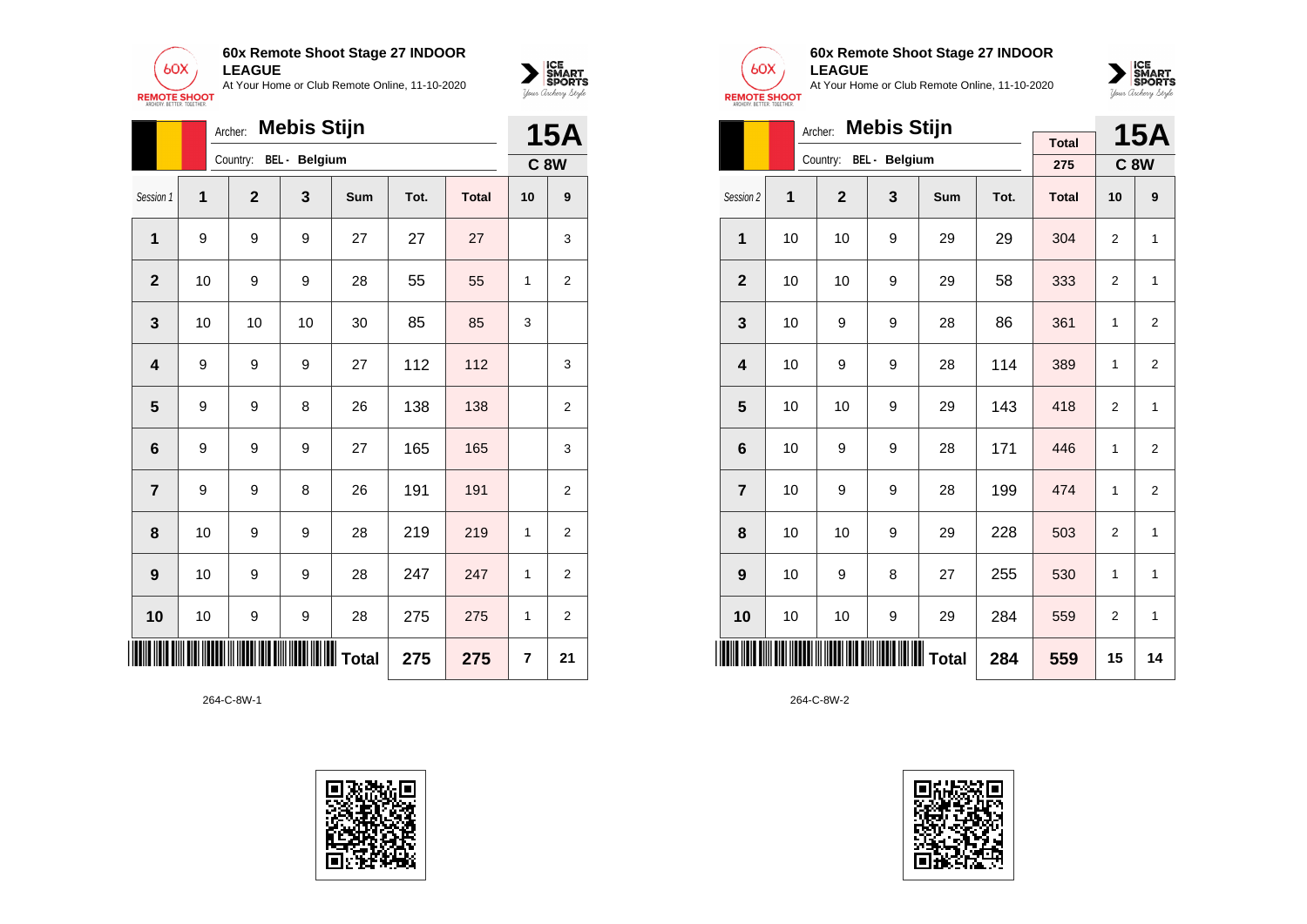



|                         |    | Archer:          |                        | Van damme Kelly |      |              |    | 15B              |
|-------------------------|----|------------------|------------------------|-----------------|------|--------------|----|------------------|
|                         |    |                  | Country: BEL - Belgium |                 |      |              |    | C <sub>8</sub> W |
| Session 1               | 1  | $\mathbf{2}$     | 3                      | Sum             | Tot. | <b>Total</b> | 10 | 9                |
| 1                       | 10 | 9                | 9                      | 28              | 28   | 28           | 1  | $\overline{2}$   |
| $\mathbf{2}$            | 9  | 8                | 8                      | 25              | 53   | 53           |    | 1                |
| $\mathbf 3$             | 10 | 9                | 8                      | 27              | 80   | 80           | 1  | 1                |
| $\overline{\mathbf{4}}$ | 9  | 9                | 8                      | 26              | 106  | 106          |    | $\overline{2}$   |
| 5                       | 9  | 8                | 8                      | 25              | 131  | 131          |    | 1                |
| 6                       | 10 | 8                | 6                      | 24              | 155  | 155          | 1  |                  |
| $\overline{\mathbf{r}}$ | 10 | 9                | 9                      | 28              | 183  | 183          | 1  | 2                |
| 8                       | 9  | 9                | 8                      | 26              | 209  | 209          |    | 2                |
| 9                       | 10 | 9                | 9                      | 28              | 237  | 237          | 1  | 2                |
| 10                      | 9  | $\boldsymbol{9}$ | $\overline{7}$         | 25              | 262  | 262          |    | 2                |
| W                       |    |                  |                        | IIIIIIIII Total | 262  | 262          | 5  | 15               |





# **60x Remote Shoot Stage 27 INDOOR LEAGUE**

At Your Home or Club Remote Online, 11-10-2020



|                         |    | Archer:        | Van damme Kelly        |     |      | <b>15B</b>          |    |                |
|-------------------------|----|----------------|------------------------|-----|------|---------------------|----|----------------|
|                         |    |                | Country: BEL - Belgium |     |      | <b>Total</b><br>262 |    | <b>C8W</b>     |
|                         |    |                |                        |     |      |                     |    |                |
| Session 2               | 1  | $\overline{2}$ | 3                      | Sum | Tot. | <b>Total</b>        | 10 | 9              |
| 1                       | 9  | 9              | 9                      | 27  | 27   | 289                 |    | 3              |
| $\overline{2}$          | 10 | 8              | 8                      | 26  | 53   | 315                 | 1  |                |
| 3                       | 10 | 9              | 8                      | 27  | 80   | 342                 | 1  | 1              |
| $\overline{\mathbf{4}}$ | 9  | 8              | $\overline{7}$         | 24  | 104  | 366                 |    | 1              |
| 5                       | 9  | 8              | $\overline{7}$         | 24  | 128  | 390                 |    | 1              |
| $6\phantom{1}6$         | 10 | 9              | 9                      | 28  | 156  | 418                 | 1  | $\overline{2}$ |
| $\overline{7}$          | 9  | 9              | $\overline{7}$         | 25  | 181  | 443                 |    | $\overline{2}$ |
| 8                       | 10 | 9              | 9                      | 28  | 209  | 471                 | 1  | $\overline{2}$ |
| 9                       | 9  | 9              | $\overline{7}$         | 25  | 234  | 496                 |    | $\overline{2}$ |
| 10                      | 10 | 8              | 6                      | 24  | 258  | 520                 | 1  |                |
|                         |    | 258            | 520                    | 5   | 14   |                     |    |                |

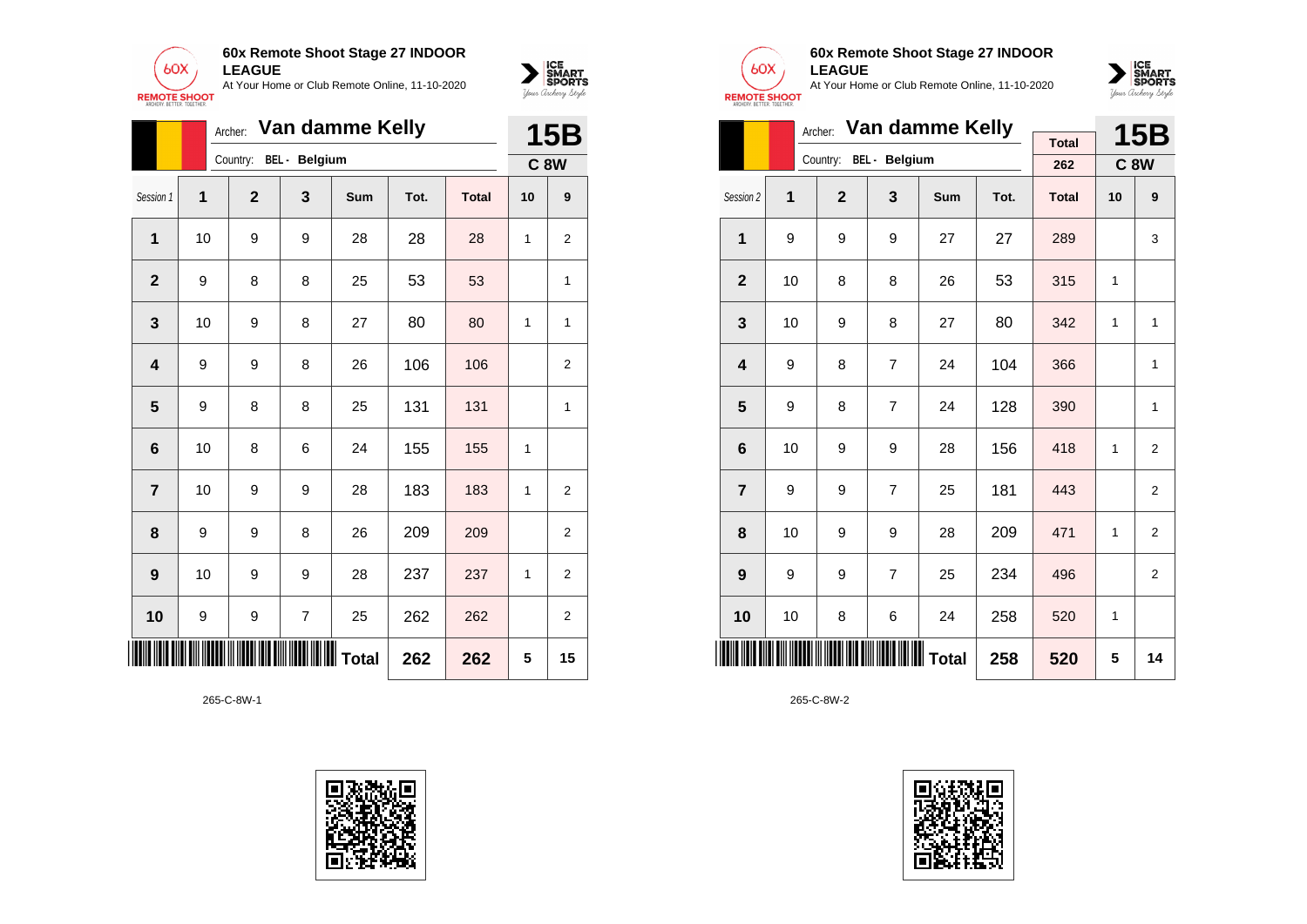



|                | <b>Mebis Kyano</b><br>Archer: |                |                         |                   |      |              |              |                 |  |  |
|----------------|-------------------------------|----------------|-------------------------|-------------------|------|--------------|--------------|-----------------|--|--|
|                |                               |                | Country: BEL - Belgium  |                   |      |              |              | C <sub>8V</sub> |  |  |
| Session 1      | 1                             | $\overline{2}$ | 3                       | Sum               | Tot. | <b>Total</b> | 10           | 9               |  |  |
| 1              | 10                            | 6              | 6                       | 22                | 22   | 22           | 1            |                 |  |  |
| $\overline{2}$ | 10                            | 9              | 5                       | 24                | 46   | 46           | 1            | 1               |  |  |
| 3              | 9                             | $\overline{7}$ | 5                       | 21                | 67   | 67           |              | 1               |  |  |
| 4              | 8                             | $\overline{7}$ | $\overline{7}$          | 22                | 89   | 89           |              |                 |  |  |
| 5              | 8                             | $\overline{7}$ | $\overline{7}$          | 22                | 111  | 111          |              |                 |  |  |
| 6              | 9                             | 5              | 5                       | 19                | 130  | 130          |              | 1               |  |  |
| $\overline{7}$ | 9                             | 7              | $\overline{\mathbf{4}}$ | 20                | 150  | 150          |              | 1               |  |  |
| 8              | 9                             | $\overline{7}$ | 6                       | 22                | 172  | 172          |              | 1               |  |  |
| 9              | 8                             | $\overline{7}$ | 6                       | 21                | 193  | 193          |              |                 |  |  |
| 10             | 9                             | 8              | 8                       | 25                | 218  | 218          |              | $\overline{1}$  |  |  |
| IIII           |                               |                |                         | IIIIIIIIIII Total | 218  | 218          | $\mathbf{2}$ | 6               |  |  |





## **60x Remote Shoot Stage 27 INDOOR LEAGUE**

At Your Home or Club Remote Online, 11-10-2020



|                         | Archer:        |                |                         | <b>15C</b>         |      |              |    |              |
|-------------------------|----------------|----------------|-------------------------|--------------------|------|--------------|----|--------------|
|                         |                |                | Country: BEL - Belgium  | <b>Mebis Kyano</b> |      | <b>Total</b> |    |              |
|                         |                |                |                         |                    |      | 218          |    | <b>C 8V</b>  |
| Session 2               | 1              | $\overline{2}$ | 3                       | <b>Sum</b>         | Tot. | <b>Total</b> | 10 | 9            |
| 1                       | 8              | $\overline{7}$ | 6                       | 21                 | 21   | 239          |    |              |
| $\overline{2}$          | 9              | 8              | 8                       | 25                 | 46   | 264          |    | 1            |
| 3                       | 8              | 6              | 3                       | 17                 | 63   | 281          |    |              |
| $\overline{\mathbf{4}}$ | 9              | 7              | 6                       | 22                 | 85   | 303          |    | $\mathbf{1}$ |
| 5                       | 7              | 4              | $\overline{2}$          | 13                 | 98   | 316          |    |              |
| $6\phantom{1}$          | $\overline{7}$ | $\overline{7}$ | 4                       | 18                 | 116  | 334          |    |              |
| $\overline{7}$          | 8              | 7              | 6                       | 21                 | 137  | 355          |    |              |
| 8                       | 8              | 6              | 5                       | 19                 | 156  | 374          |    |              |
| 9                       | $\overline{7}$ | 5              | 4                       | 16                 | 172  | 390          |    |              |
| 10                      | 10             | 7              | $\overline{\mathbf{4}}$ | 21                 | 193  | 411          | 1  |              |
| ║║║                     |                |                | IIIIIIIIIIIIIIII Total  |                    | 193  | 411          | 1  | $\mathbf{2}$ |

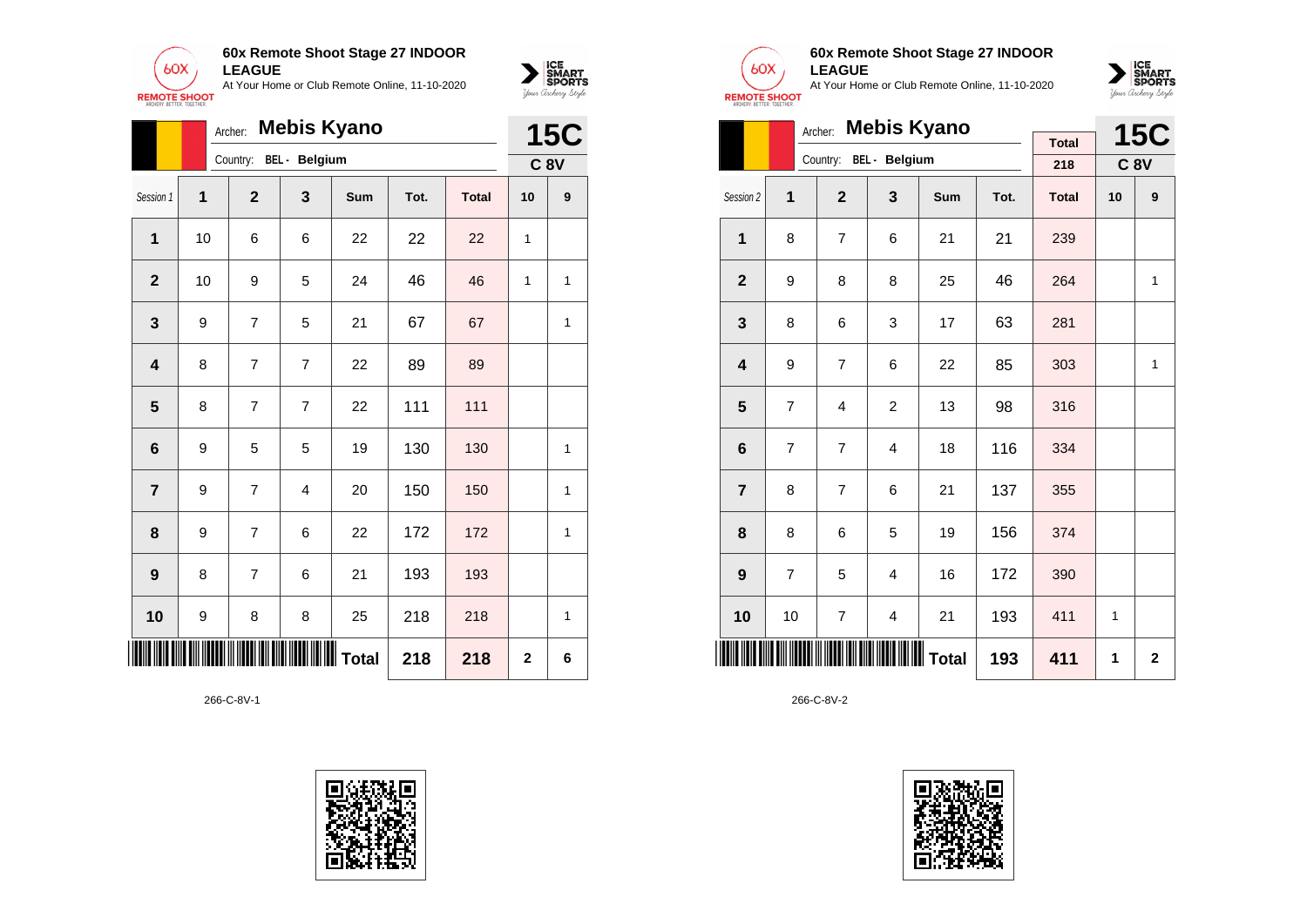



|                | Archer: |                | <b>15D</b>             |            |      |              |                |                |
|----------------|---------|----------------|------------------------|------------|------|--------------|----------------|----------------|
|                |         |                | Country: BEL - Belgium |            |      |              |                | <b>C 8W</b>    |
| Session 1      | 1       | $\overline{2}$ | 3                      | <b>Sum</b> | Tot. | <b>Total</b> | 10             | 9              |
| 1              | 10      | 9              | 9                      | 28         | 28   | 28           | 1              | $\overline{2}$ |
| $\overline{2}$ | 9       | 9              | 8                      | 26         | 54   | 54           |                | $\overline{2}$ |
| 3              | 10      | 9              | 9                      | 28         | 82   | 82           | 1              | $\overline{2}$ |
| 4              | 10      | 9              | 8                      | 27         | 109  | 109          | 1              | 1              |
| 5              | 10      | 9              | 9                      | 28         | 137  | 137          | 1              | $\overline{2}$ |
| 6              | 10      | 9              | 9                      | 28         | 165  | 165          | 1              | $\overline{2}$ |
| $\overline{7}$ | 10      | 10             | 10                     | 30         | 195  | 195          | 3              |                |
| 8              | 10      | 9              | 9                      | 28         | 223  | 223          | 1              | 2              |
| 9              | 9       | 9              | 9                      | 27         | 250  | 250          |                | 3              |
| 10             | 10      | 10             | 9                      | 29         | 279  | 279          | $\overline{2}$ | 1              |
| ∭              |         |                |                        |            | 279  | 279          | 11             | 17             |





# **60x Remote Shoot Stage 27 INDOOR LEAGUE**

At Your Home or Club Remote Online, 11-10-2020



|                         |                             |                | <b>15D</b>             |     |      |              |    |                |
|-------------------------|-----------------------------|----------------|------------------------|-----|------|--------------|----|----------------|
|                         |                             |                | Country: BEL - Belgium |     |      | <b>Total</b> |    |                |
|                         |                             |                |                        |     |      | 279          |    | <b>C8W</b>     |
| Session 2               | 1                           | $\overline{2}$ | 3                      | Sum | Tot. | <b>Total</b> | 10 | 9              |
| 1                       | 9                           | 9              | 9                      | 27  | 27   | 306          |    | 3              |
| $\mathbf{2}$            | 9                           | 9              | 9                      | 27  | 54   | 333          |    | 3              |
| 3                       | 10                          | 9              | 9                      | 28  | 82   | 361          | 1  | $\overline{2}$ |
| $\overline{\mathbf{4}}$ | 10                          | 10             | 9                      | 29  | 111  | 390          | 2  | $\mathbf{1}$   |
| 5                       | 10                          | 10             | 10                     | 30  | 141  | 420          | 3  |                |
| 6                       | 10                          | 9              | $\overline{7}$         | 26  | 167  | 446          | 1  | 1              |
| $\overline{7}$          | 9                           | 9              | 9                      | 27  | 194  | 473          |    | 3              |
| 8                       | 9                           | 9              | 9                      | 27  | 221  | 500          |    | 3              |
| 9                       | 10                          | 9              | 9                      | 28  | 249  | 528          | 1  | $\overline{2}$ |
| 10                      | 10                          | 10             | 10                     | 30  | 279  | 558          | 3  |                |
|                         | <b>WIIIIII</b> Total<br>279 |                |                        |     |      |              | 11 | 18             |

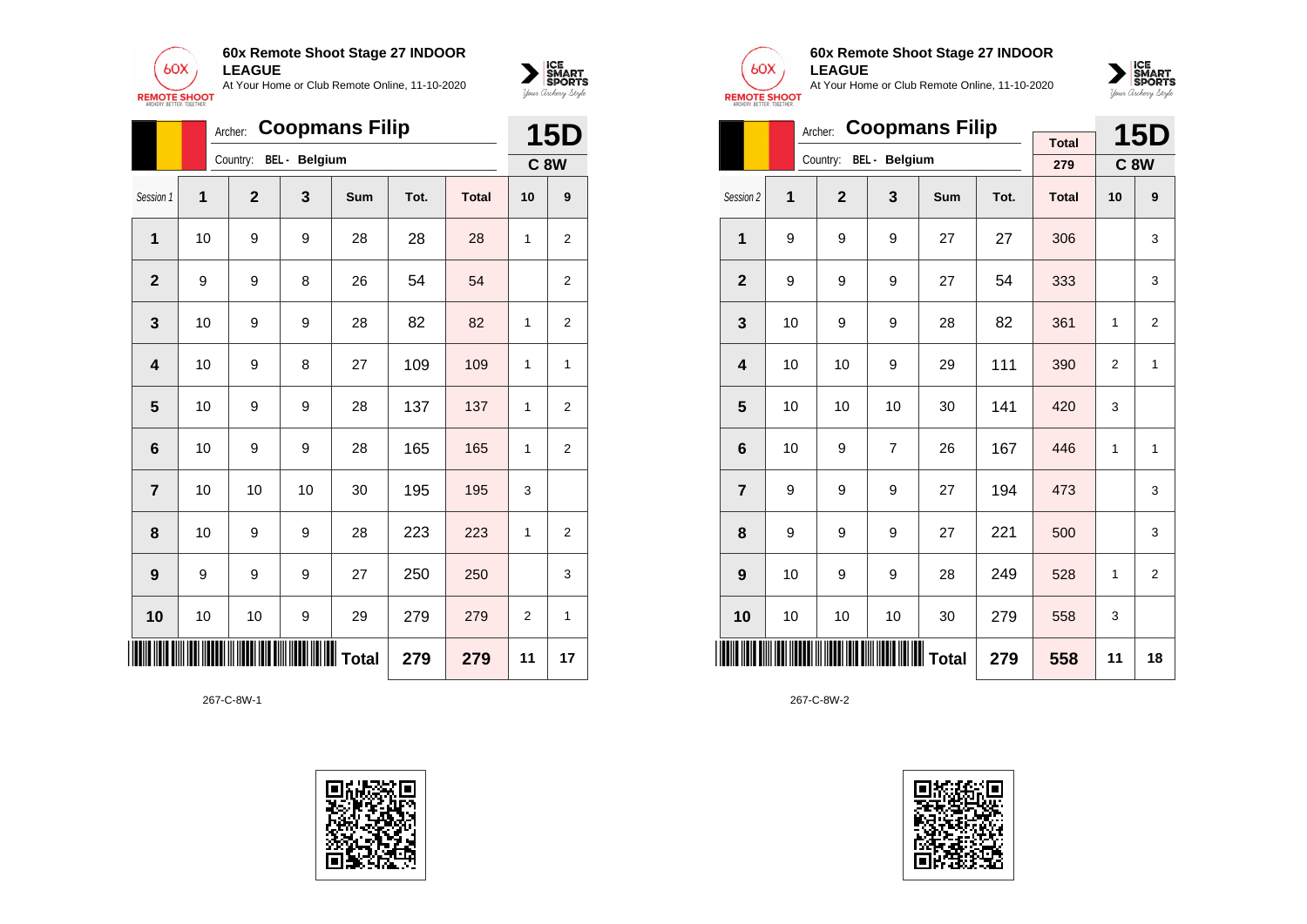

|                 |    | Archer:        |                      | <b>Poelmans Dirk</b> |      |              |                | <b>16A</b>     |
|-----------------|----|----------------|----------------------|----------------------|------|--------------|----------------|----------------|
|                 |    | Country:       | <b>BEL</b> - Belgium |                      |      |              |                | <b>C 8V</b>    |
| Session 1       | 1  | $\overline{2}$ | 3                    | <b>Sum</b>           | Tot. | <b>Total</b> | 10             | 9              |
| 1               | 10 | 8              | M                    | 18                   | 18   | 18           | 1              |                |
| $\overline{2}$  | 9  | 9              | 8                    | 26                   | 44   | 44           |                | $\overline{2}$ |
| 3               | 10 | 10             | 9                    | 29                   | 73   | 73           | $\overline{2}$ | 1              |
| 4               | 10 | 10             | 8                    | 28                   | 101  | 101          | $\overline{2}$ |                |
| 5               | 10 | 10             | 9                    | 29                   | 130  | 130          | $\overline{2}$ | 1              |
| $6\phantom{1}6$ | 10 | 10             | 9                    | 29                   | 159  | 159          | $\overline{2}$ | 1              |
| $\overline{7}$  | 10 | 9              | 9                    | 28                   | 187  | 187          | 1              | $\overline{2}$ |
| 8               | 10 | 10             | 8                    | 28                   | 215  | 215          | $\overline{2}$ |                |
| 9               | 10 | 10             | 9                    | 29                   | 244  | 244          | $\overline{2}$ | 1              |
| 10              | 10 | 10             | 9                    | 29                   | 273  | 273          | $\overline{2}$ | 1              |
|                 |    |                |                      | <b>WWW</b> Total     | 273  | 273          | 16             | 9              |





 $\sum_{\text{M} \subseteq \text{S$ **PORTS** 

# **60x Remote Shoot Stage 27 INDOOR LEAGUE**

At Your Home or Club Remote Online, 11-10-2020



|                         | <b>Poelmans Dirk</b><br>Archer: |                |                        |     |      |              |    |                |  |  |
|-------------------------|---------------------------------|----------------|------------------------|-----|------|--------------|----|----------------|--|--|
|                         |                                 |                | Country: BEL - Belgium |     |      | <b>Total</b> |    | <b>16A</b>     |  |  |
|                         |                                 |                |                        |     |      | 273          |    | <b>C 8V</b>    |  |  |
| Session 2               | 1                               | $\overline{2}$ | 3                      | Sum | Tot. | <b>Total</b> | 10 | 9              |  |  |
| 1                       | 10                              | 9              | 9                      | 28  | 28   | 301          | 1  | $\overline{2}$ |  |  |
| $\overline{2}$          | 10                              | 10             | 8                      | 28  | 56   | 329          | 2  |                |  |  |
| 3                       | 10                              | 10             | 8                      | 28  | 84   | 357          | 2  |                |  |  |
| $\overline{\mathbf{4}}$ | 10                              | 10             | 9                      | 29  | 113  | 386          | 2  | 1              |  |  |
| 5                       | 10                              | 9              | 8                      | 27  | 140  | 413          | 1  | 1              |  |  |
| 6                       | 10                              | 10             | 10                     | 30  | 170  | 443          | 3  |                |  |  |
| $\overline{7}$          | 10                              | 9              | 8                      | 27  | 197  | 470          | 1  | 1              |  |  |
| 8                       | 10                              | 10             | 9                      | 29  | 226  | 499          | 2  | 1              |  |  |
| 9                       | 10                              | 9              | 8                      | 27  | 253  | 526          | 1  | 1              |  |  |
| 10                      | 10                              | 9              | 9                      | 28  | 281  | 554          | 1  | $\overline{2}$ |  |  |
| IIII                    | IIIIIIIIIIIIIII Total<br>281    |                |                        |     |      |              | 16 | 9              |  |  |

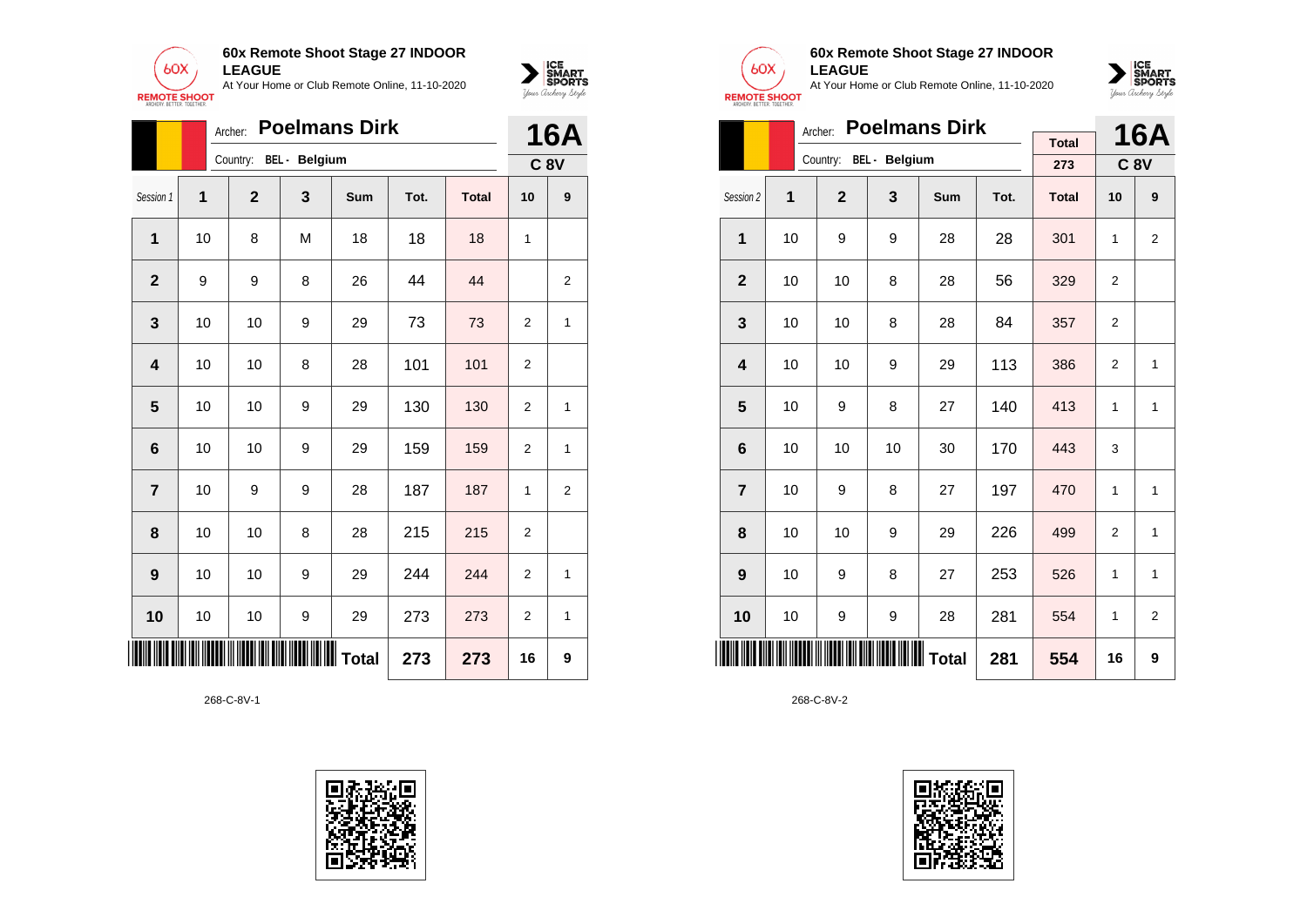



|                         |    | Archer:      | Depré Joeri          |                           |      |              |    | <b>16B</b>     |
|-------------------------|----|--------------|----------------------|---------------------------|------|--------------|----|----------------|
|                         |    | Country:     | <b>BEL</b> - Belgium |                           |      |              |    | <b>C 8W</b>    |
| Session 1               | 1  | $\mathbf{2}$ | 3                    | Sum                       | Tot. | <b>Total</b> | 10 | 9              |
| 1                       | 10 | 9            | 8                    | 27                        | 27   | 27           | 1  | 1              |
| $\mathbf{2}$            | 9  | 9            | 9                    | 27                        | 54   | 54           |    | 3              |
| $\mathbf{3}$            | 9  | 9            | $\overline{7}$       | 25                        | 79   | 79           |    | 2              |
| $\overline{\mathbf{4}}$ | 9  | 9            | 8                    | 26                        | 105  | 105          |    | $\overline{2}$ |
| $\overline{\mathbf{5}}$ | 9  | 9            | 9                    | 27                        | 132  | 132          |    | 3              |
| 6                       | 9  | 8            | 8                    | 25                        | 157  | 157          |    | 1              |
| $\overline{\mathbf{r}}$ | 9  | 9            | 8                    | 26                        | 183  | 183          |    | 2              |
| 8                       | 10 | 10           | 8                    | 28                        | 211  | 211          | 2  |                |
| 9                       | 9  | 9            | 8                    | 26                        | 237  | 237          |    | 2              |
| 10                      | 9  | 9            | 9                    | 27                        | 264  | 264          |    | 3              |
|                         |    |              |                      | <b>IIIIIIIIIIII</b> Total | 264  | 264          | 3  | 19             |





## **60x Remote Shoot Stage 27 INDOOR LEAGUE**

At Your Home or Club Remote Online, 11-10-2020



|                |    | Archer:        | Depré Joeri    |     |      |              | <b>16B</b> |                |
|----------------|----|----------------|----------------|-----|------|--------------|------------|----------------|
|                |    | Country:       | BEL - Belgium  |     |      | <b>Total</b> |            |                |
|                |    |                |                |     |      | 264          |            | <b>C8W</b>     |
| Session 2      | 1  | $\overline{2}$ | 3              | Sum | Tot. | <b>Total</b> | 10         | 9              |
| 1              | 9  | 9              | 6              | 24  | 24   | 288          |            | 2              |
| $\overline{2}$ | 9  | 8              | 8              | 25  | 49   | 313          |            | 1              |
| 3              | 10 | 9              | $\overline{7}$ | 26  | 75   | 339          | 1          | 1              |
| 4              | 9  | 9              | 8              | 26  | 101  | 365          |            | $\overline{2}$ |
| 5              | 10 | 9              | 9              | 28  | 129  | 393          | 1          | $\overline{2}$ |
| 6              | 9  | 8              | $\overline{7}$ | 24  | 153  | 417          |            | 1              |
| $\overline{7}$ | 10 | 9              | 8              | 27  | 180  | 444          | 1          | $\mathbf{1}$   |
| 8              | 9  | 9              | 8              | 26  | 206  | 470          |            | $\overline{2}$ |
| 9              | 10 | 9              | $\overline{7}$ | 26  | 232  | 496          | 1          | 1              |
| 10             | 9  | 8              | 8              | 25  | 257  | 521          |            | 1              |
| IIII           |    |                | Total          |     | 257  | 521          | 4          | 14             |

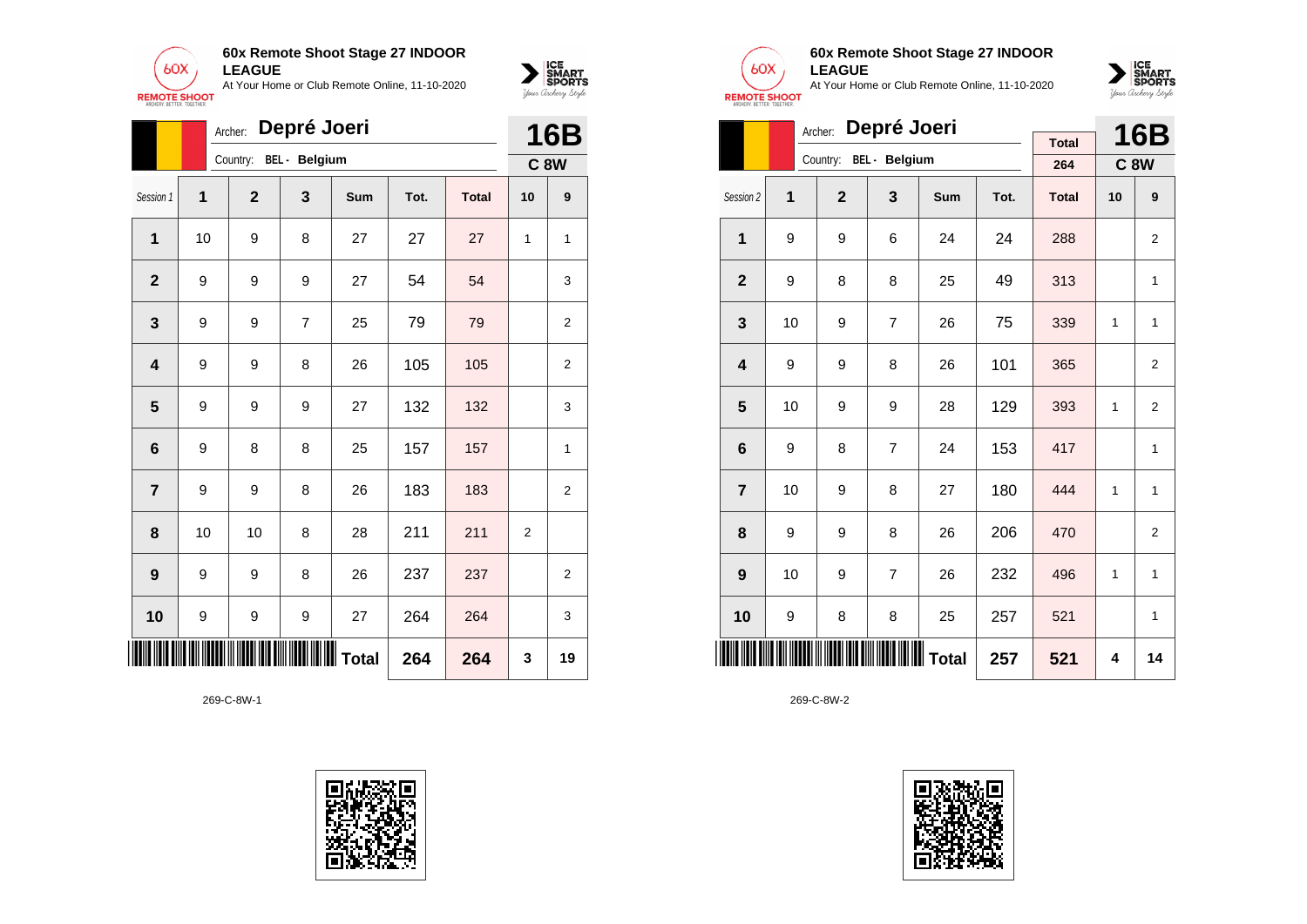

|                         | <b>16C</b> |                |               |                  |             |              |    |            |
|-------------------------|------------|----------------|---------------|------------------|-------------|--------------|----|------------|
|                         |            | Country:       | BEL - Belgium |                  |             |              |    | <b>C8V</b> |
| Session 1               | 1          | $\overline{2}$ | 3             | Sum              | Tot.        | <b>Total</b> | 10 | 9          |
| $\mathbf{1}$            | M          | M              | M             | 0                | 0           | $\pmb{0}$    |    |            |
| $\overline{2}$          | M          | M              | M             | $\boldsymbol{0}$ | $\mathbf 0$ | $\mathbf 0$  |    |            |
| 3                       | M          | M              | M             | 0                | 0           | $\mathbf 0$  |    |            |
| $\overline{\mathbf{4}}$ | M          | M              | M             | $\boldsymbol{0}$ | 0           | $\mathbf 0$  |    |            |
| 5                       | M          | M              | M             | $\boldsymbol{0}$ | 0           | $\mathbf 0$  |    |            |
| $6\phantom{1}6$         | M          | M              | M             | 0                | $\mathbf 0$ | $\mathbf 0$  |    |            |
| $\overline{7}$          | M          | M              | M             | 0                | 0           | $\mathbf 0$  |    |            |
| 8                       | M          | M              | M             | 0                | 0           | $\mathbf 0$  |    |            |
| 9                       | M          | M              | M             | 0                | $\mathbf 0$ | $\mathbf 0$  |    |            |
| 10                      | M          | M              | M             | $\mathbf 0$      | $\mathbf 0$ | $\mathbf 0$  |    |            |
| 0<br>$\bf{0}$           |            |                |               |                  |             |              |    | $\bf{0}$   |





 $\sum_{\text{M} \subseteq \text{S$ **PORTS** 

# **60x Remote Shoot Stage 27 INDOOR LEAGUE**

At Your Home or Club Remote Online, 11-10-2020



|                         |   | <b>Sonny Mievis</b><br>Archer: |               |             |             | <b>16C</b>        |           |          |
|-------------------------|---|--------------------------------|---------------|-------------|-------------|-------------------|-----------|----------|
|                         |   | Country:                       | BEL - Belgium |             |             | <b>Total</b><br>0 | $C$ 8 $V$ |          |
| Session 2               | 1 | $\overline{2}$                 | 3             | Sum         | Tot.        | <b>Total</b>      | 10        | 9        |
| $\mathbf{1}$            | M | M                              | M             | $\mathsf 0$ | $\mathbf 0$ | $\mathbf 0$       |           |          |
| $\mathbf{2}$            | M | M                              | M             | $\mathsf 0$ | $\mathbf 0$ | $\mathbf 0$       |           |          |
| 3                       | M | M                              | M             | 0           | 0           | $\mathbf 0$       |           |          |
| $\overline{\mathbf{4}}$ | M | M                              | M             | 0           | 0           | $\mathbf 0$       |           |          |
| 5                       | M | M                              | M             | $\mathbf 0$ | $\mathbf 0$ | $\mathbf 0$       |           |          |
| $6\phantom{1}6$         | M | M                              | M             | $\mathsf 0$ | $\mathbf 0$ | $\mathbf 0$       |           |          |
| $\overline{7}$          | M | M                              | M             | $\mathsf 0$ | 0           | $\mathbf 0$       |           |          |
| 8                       | M | M                              | M             | $\mathsf 0$ | $\mathbf 0$ | $\mathbf 0$       |           |          |
| 9                       | M | M                              | M             | $\mathsf 0$ | 0           | $\pmb{0}$         |           |          |
| 10                      | M | M                              | M             | $\mathsf 0$ | 0           | $\mathbf 0$       |           |          |
|                         |   |                                |               |             | $\bf{0}$    | $\bf{0}$          | 0         | $\bf{0}$ |

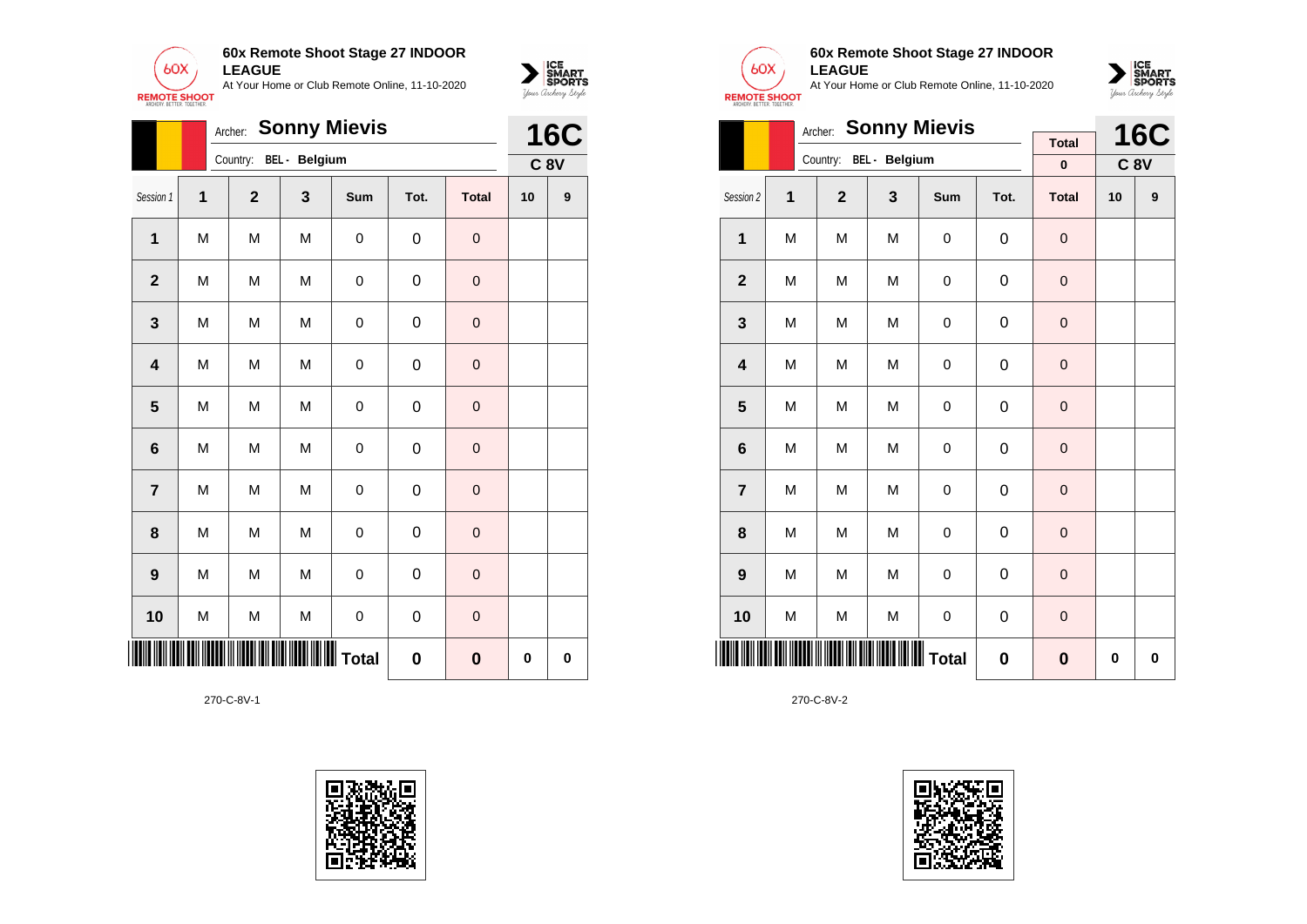



|                         |    | Archer:      |                        | <b>Geusens Sander</b> |      |              |                | <b>16D</b>  |
|-------------------------|----|--------------|------------------------|-----------------------|------|--------------|----------------|-------------|
|                         |    |              | Country: BEL - Belgium |                       |      |              |                | <b>C 8W</b> |
| Session 1               | 1  | $\mathbf{2}$ | 3                      | Sum                   | Tot. | <b>Total</b> | 10             | 9           |
| 1                       | 9  | 9            | 9                      | 27                    | 27   | 27           |                | 3           |
| $\mathbf{2}$            | 10 | 10           | 10                     | 30                    | 57   | 57           | 3              |             |
| $\mathbf{3}$            | 10 | 9            | $\overline{7}$         | 26                    | 83   | 83           | 1              | 1           |
| $\overline{\mathbf{4}}$ | 9  | 9            | 9                      | 27                    | 110  | 110          |                | 3           |
| $\overline{\mathbf{5}}$ | 10 | 10           | 9                      | 29                    | 139  | 139          | $\overline{2}$ | 1           |
| 6                       | 10 | 9            | 8                      | 27                    | 166  | 166          | 1              | 1           |
| $\overline{\mathbf{r}}$ | 10 | 9            | 9                      | 28                    | 194  | 194          | 1              | 2           |
| 8                       | 10 | 9            | 9                      | 28                    | 222  | 222          | 1              | 2           |
| 9                       | 10 | 10           | 9                      | 29                    | 251  | 251          | $\overline{2}$ | 1           |
| 10                      | 9  | 9            | 9                      | 27                    | 278  | 278          |                | 3           |
| III                     |    |              | Total                  |                       | 278  | 278          | 11             | 17          |





# **60x Remote Shoot Stage 27 INDOOR LEAGUE**

At Your Home or Club Remote Online, 11-10-2020



|                |    | Archer:        | <b>Geusens Sander</b>  |     |      | <b>16D</b>   |              |                |
|----------------|----|----------------|------------------------|-----|------|--------------|--------------|----------------|
|                |    |                | Country: BEL - Belgium |     |      | <b>Total</b> |              |                |
|                |    |                |                        |     |      | 278          |              | <b>C8W</b>     |
| Session 2      | 1  | $\overline{2}$ | 3                      | Sum | Tot. | <b>Total</b> | 10           | 9              |
| 1              | 10 | 10             | 9                      | 29  | 29   | 307          | 2            | 1              |
| $\mathbf{2}$   | 9  | 9              | 9                      | 27  | 56   | 334          |              | 3              |
| 3              | 9  | 8              | M                      | 17  | 73   | 351          |              | 1              |
| 4              | 10 | 9              | 6                      | 25  | 98   | 376          | $\mathbf{1}$ | 1              |
| 5              | 10 | 9              | 9                      | 28  | 126  | 404          | 1            | $\overline{2}$ |
| 6              | 9  | 8              | 8                      | 25  | 151  | 429          |              | $\mathbf{1}$   |
| $\overline{7}$ | 10 | 10             | 8                      | 28  | 179  | 457          | 2            |                |
| 8              | 9  | 9              | 8                      | 26  | 205  | 483          |              | $\overline{2}$ |
| 9              | 10 | 9              | 9                      | 28  | 233  | 511          | 1            | $\overline{2}$ |
| 10             | 9  | 9              | 9                      | 27  | 260  | 538          |              | 3              |
|                |    |                | 260                    | 538 | 7    | 16           |              |                |

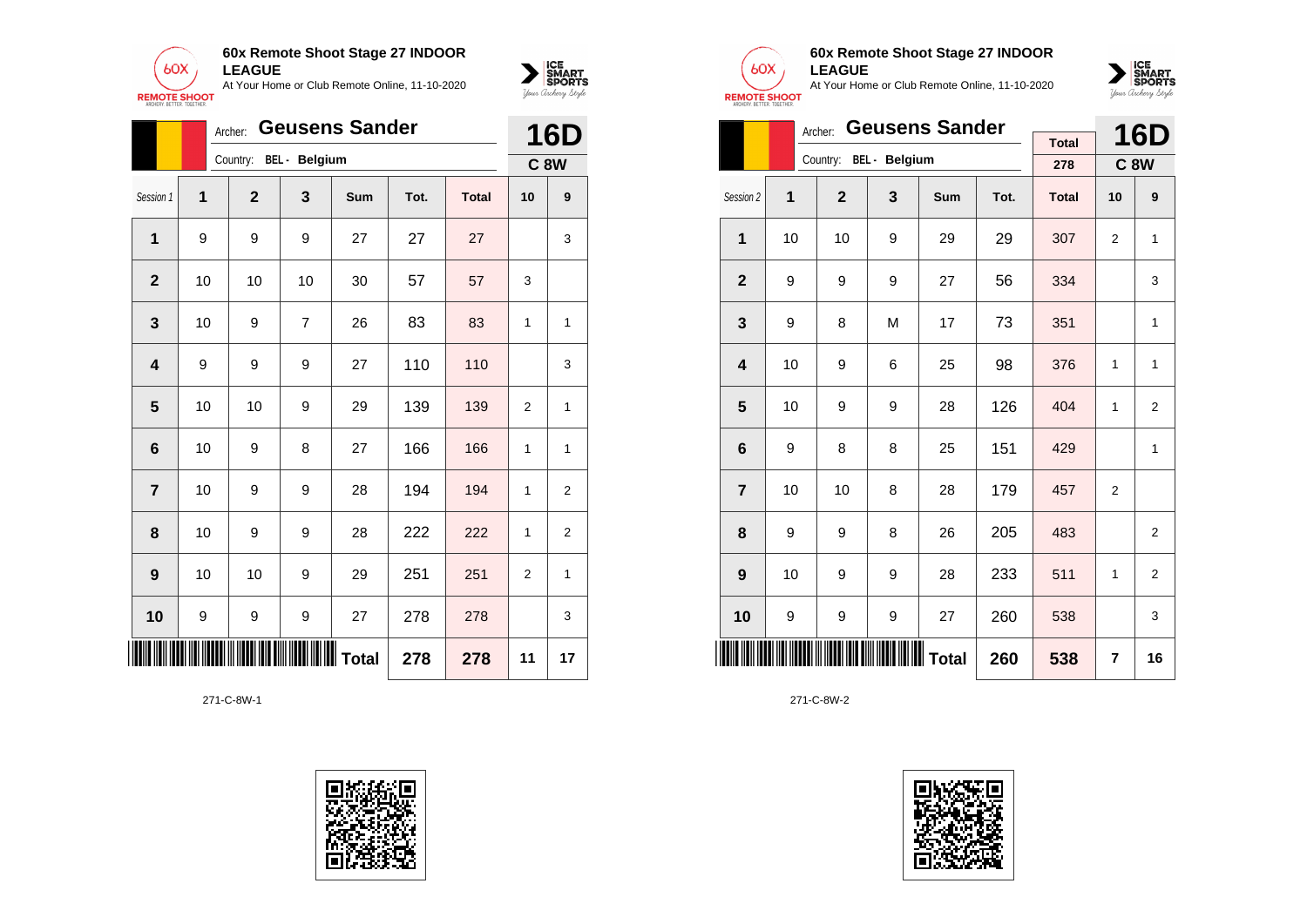



|                         | <b>Mebis Louwie</b><br>Archer: |                |                        |            |      |              |                |                               |  |
|-------------------------|--------------------------------|----------------|------------------------|------------|------|--------------|----------------|-------------------------------|--|
|                         |                                |                | Country: BEL - Belgium |            |      |              |                | <b>17A</b><br>C <sub>8V</sub> |  |
| Session 1               | 1                              | $\mathbf{2}$   | $\mathbf{3}$           | <b>Sum</b> | Tot. | <b>Total</b> | 10             | 9                             |  |
| 1                       | 9                              | 9              | $\overline{7}$         | 25         | 25   | 25           |                | $\overline{2}$                |  |
| $\overline{2}$          | 9                              | 9              | 8                      | 26         | 51   | 51           |                | $\overline{2}$                |  |
| 3                       | 10                             | 8              | $\overline{7}$         | 25         | 76   | 76           | 1              |                               |  |
| $\overline{\mathbf{4}}$ | 9                              | $\overline{7}$ | $\overline{7}$         | 23         | 99   | 99           |                | $\mathbf{1}$                  |  |
| 5                       | 10                             | 8              | $\overline{7}$         | 25         | 124  | 124          | 1              |                               |  |
| $6\phantom{1}6$         | 10                             | 9              | 8                      | 27         | 151  | 151          | 1              | $\mathbf{1}$                  |  |
| $\overline{7}$          | 10                             | $\overline{7}$ | 6                      | 23         | 174  | 174          | 1              |                               |  |
| 8                       | 10                             | $\overline{7}$ | 6                      | 23         | 197  | 197          | 1              |                               |  |
| 9                       | 10                             | 10             | 9                      | 29         | 226  | 226          | $\overline{2}$ | $\mathbf{1}$                  |  |
| 10                      | 10                             | 8              | $\overline{7}$         | 25         | 251  | 251          | 1              |                               |  |
|                         |                                |                | <b>IIIIIIII</b> Total  | 251        | 251  | 8            | $\overline{7}$ |                               |  |





## **60x Remote Shoot Stage 27 INDOOR LEAGUE**

At Your Home or Club Remote Online, 11-10-2020



|                |    | <b>Mebis Louwie</b><br>Archer: |                        |     |      | <b>17A</b>   |             |                |
|----------------|----|--------------------------------|------------------------|-----|------|--------------|-------------|----------------|
|                |    |                                | Country: BEL - Belgium |     |      | <b>Total</b> |             |                |
|                |    |                                |                        |     |      | 251          | <b>C 8V</b> |                |
| Session 2      | 1  | $\overline{2}$                 | 3                      | Sum | Tot. | <b>Total</b> | 10          | 9              |
| 1              | 10 | 8                              | 5                      | 23  | 23   | 274          | 1           |                |
| $\mathbf{2}$   | 9  | 8                              | 6                      | 23  | 46   | 297          |             | 1              |
| 3              | 8  | 8                              | 6                      | 22  | 68   | 319          |             |                |
| 4              | 9  | 9                              | $\overline{7}$         | 25  | 93   | 344          |             | $\overline{2}$ |
| 5              | 9  | 8                              | 6                      | 23  | 116  | 367          |             | 1              |
| 6              | 9  | 9                              | 8                      | 26  | 142  | 393          |             | $\overline{2}$ |
| $\overline{7}$ | 9  | 8                              | $\overline{7}$         | 24  | 166  | 417          |             | $\mathbf{1}$   |
| 8              | 8  | 6                              | 5                      | 19  | 185  | 436          |             |                |
| 9              | 6  | 6                              | 5                      | 17  | 202  | 453          |             |                |
| 10             | 9  | 8                              | 6                      | 23  | 225  | 476          |             | 1              |
| IIII           |    |                                | 225                    | 476 | 1    | 8            |             |                |

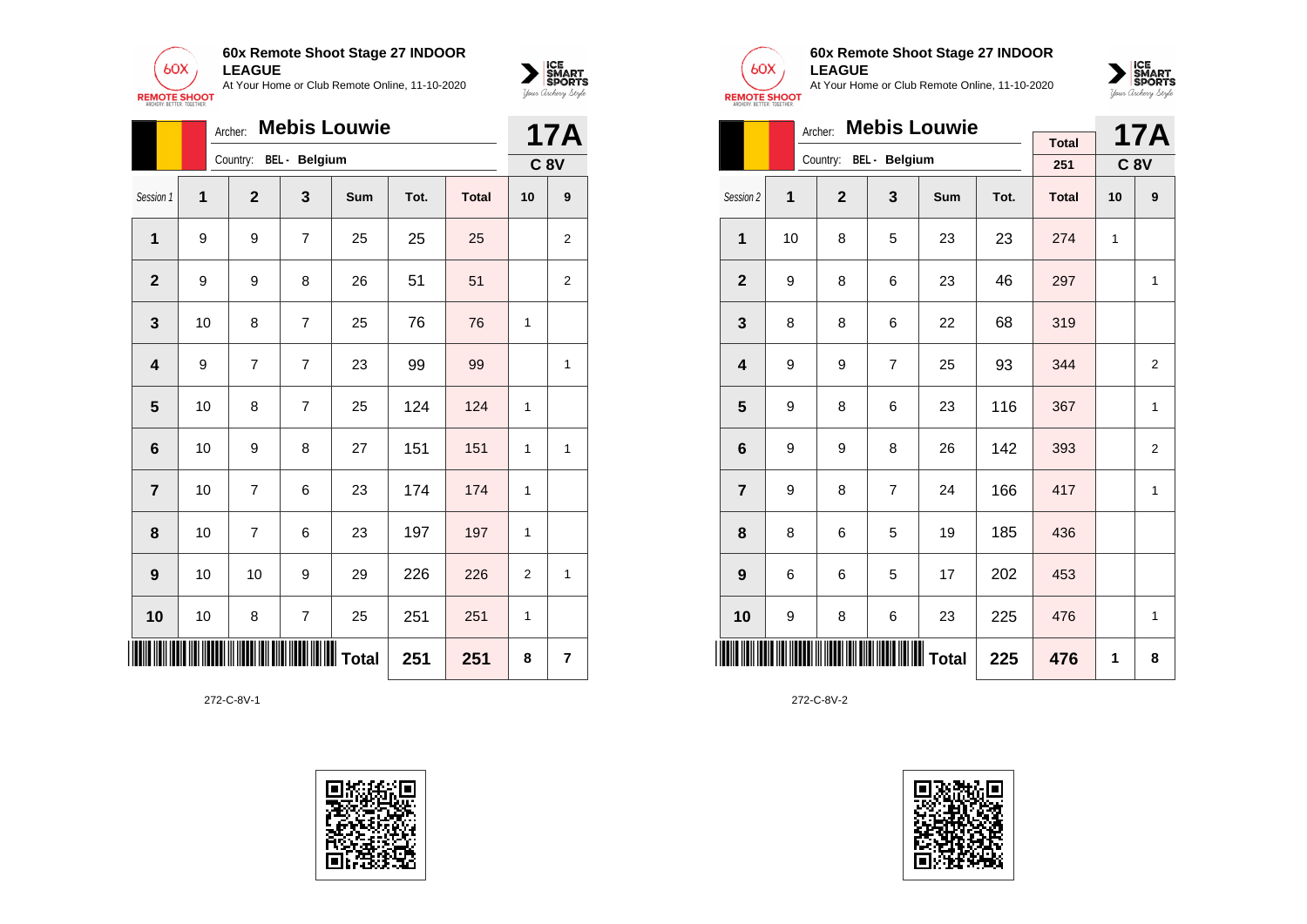

|                         | Wiena Alba Wiena<br>Archer: |              |                 |     |      |              |             |            |  |
|-------------------------|-----------------------------|--------------|-----------------|-----|------|--------------|-------------|------------|--|
|                         |                             | Country:     | INA - Indonesia |     |      |              | <b>B 8V</b> | <b>18A</b> |  |
| Session 1               | $\overline{1}$              | $\mathbf{2}$ | $\mathbf{3}$    | Sum | Tot. | <b>Total</b> | 10          | 9          |  |
| 1                       |                             |              |                 |     |      |              |             |            |  |
| $\mathbf{2}$            |                             |              |                 |     |      |              |             |            |  |
| $\mathbf 3$             |                             |              |                 |     |      |              |             |            |  |
| $\overline{\mathbf{4}}$ |                             |              |                 |     |      |              |             |            |  |
| 5                       |                             |              |                 |     |      |              |             |            |  |
| $6\phantom{1}$          |                             |              |                 |     |      |              |             |            |  |
| $\overline{7}$          |                             |              |                 |     |      |              |             |            |  |
| 8                       |                             |              |                 |     |      |              |             |            |  |
| $\boldsymbol{9}$        |                             |              |                 |     |      |              |             |            |  |
| 10                      |                             |              |                 |     |      |              |             |            |  |
|                         |                             |              |                 |     |      |              |             |            |  |

273-B-8V-1





 $\sum_{\text{M} \subseteq \text{S$ **PORTS** 

# **60x Remote Shoot Stage 27 INDOOR LEAGUE**

At Your Home or Club Remote Online, 11-10-2020



|                  |   | Archer:      |                 | Wiena Alba Wiena |      |              |    | <b>18A</b>  |
|------------------|---|--------------|-----------------|------------------|------|--------------|----|-------------|
|                  |   | Country:     | INA - Indonesia |                  |      | <b>Total</b> |    |             |
|                  |   |              |                 |                  |      |              |    | <b>B 8V</b> |
| Session 2        | 1 | $\mathbf{2}$ | 3               | Sum              | Tot. | <b>Total</b> | 10 | 9           |
| $\mathbf 1$      |   |              |                 |                  |      |              |    |             |
| $\mathbf 2$      |   |              |                 |                  |      |              |    |             |
| $\mathbf{3}$     |   |              |                 |                  |      |              |    |             |
| 4                |   |              |                 |                  |      |              |    |             |
| 5                |   |              |                 |                  |      |              |    |             |
| 6                |   |              |                 |                  |      |              |    |             |
| $\overline{7}$   |   |              |                 |                  |      |              |    |             |
| 8                |   |              |                 |                  |      |              |    |             |
| $\boldsymbol{9}$ |   |              |                 |                  |      |              |    |             |
| 10               |   |              |                 |                  |      |              |    |             |
|                  |   |              |                 |                  |      |              |    |             |

273-B-8V-2

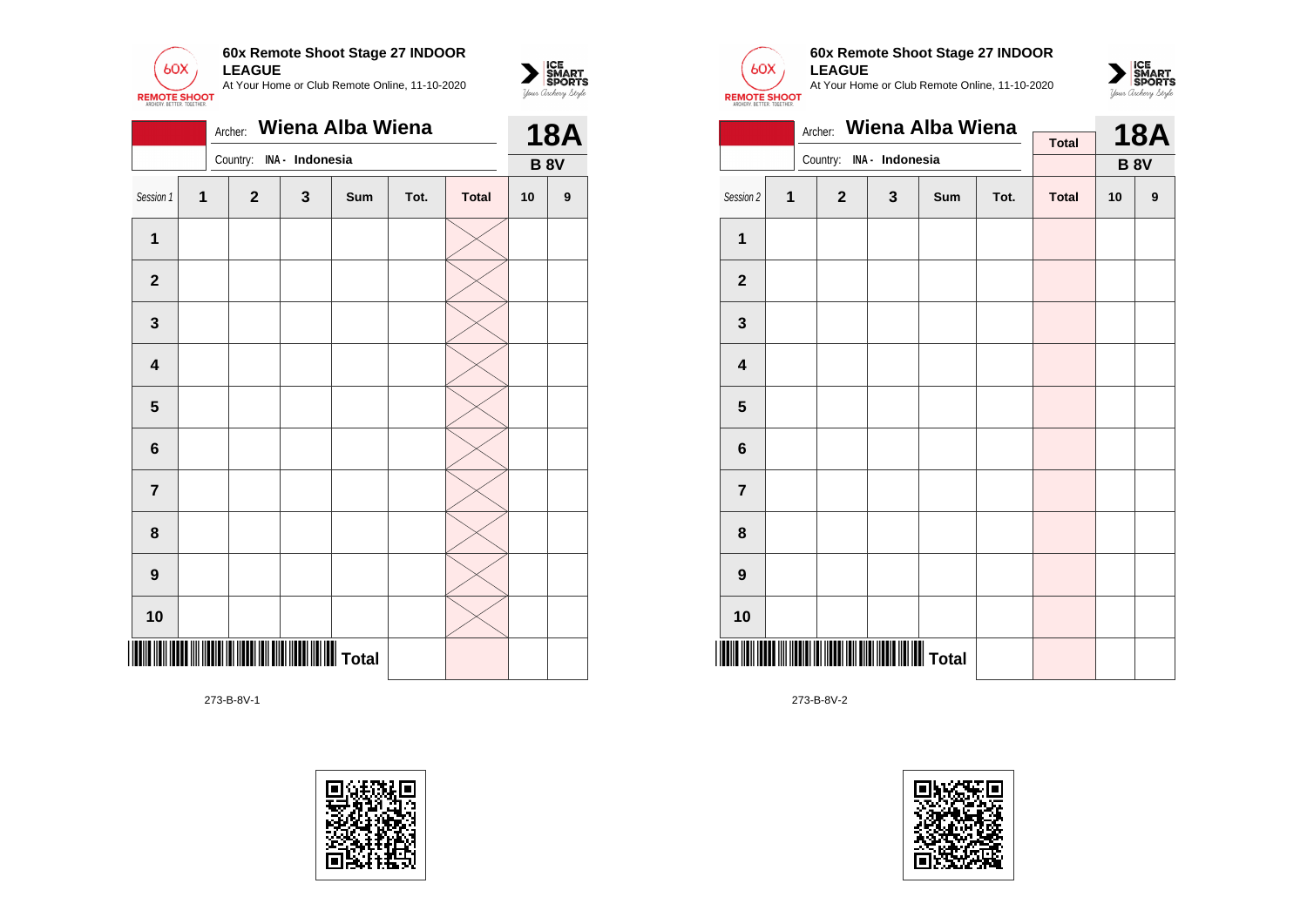

|                 |    | <b>Vanoirbeek Sven</b><br>Archer: |       |            | <b>19A</b> |              |                |                |
|-----------------|----|-----------------------------------|-------|------------|------------|--------------|----------------|----------------|
|                 |    | Country: BEL - Belgium            |       |            |            |              |                | <b>C 8W</b>    |
| Session 1       | 1  | $\overline{2}$                    | 3     | <b>Sum</b> | Tot.       | <b>Total</b> | 10             | 9              |
| 1               | 10 | 9                                 | 9     | 28         | 28         | 28           | 1              | $\overline{2}$ |
| $\overline{2}$  | 10 | 9                                 | 9     | 28         | 56         | 56           | 1              | $\overline{2}$ |
| 3               | 10 | 10                                | 10    | 30         | 86         | 86           | 3              |                |
| 4               | 10 | 10                                | 9     | 29         | 115        | 115          | $\overline{2}$ | $\mathbf{1}$   |
| 5               | 10 | 10                                | 9     | 29         | 144        | 144          | $\overline{2}$ | 1              |
| $6\phantom{1}6$ | 10 | 9                                 | 9     | 28         | 172        | 172          | 1              | $\overline{2}$ |
| $\overline{7}$  | 10 | 10                                | 9     | 29         | 201        | 201          | $\overline{2}$ | $\mathbf{1}$   |
| 8               | 10 | 10                                | 9     | 29         | 230        | 230          | $\overline{2}$ | $\mathbf{1}$   |
| 9               | 10 | 9                                 | 9     | 28         | 258        | 258          | 1              | $\overline{2}$ |
| 10              | 10 | 10                                | 9     | 29         | 287        | 287          | $\overline{2}$ | $\mathbf{1}$   |
|                 |    |                                   | Total |            | 287        | 287          | 17             | 13             |

286-C-8W-1





 $\sum_{\text{M} \subseteq \text{S$ **PORTS** 

# **60x Remote Shoot Stage 27 INDOOR LEAGUE**

At Your Home or Club Remote Online, 11-10-2020



|                         |    | <b>Vanoirbeek Sven</b><br>Archer: |                        |                  | 19A  |              |                |                |
|-------------------------|----|-----------------------------------|------------------------|------------------|------|--------------|----------------|----------------|
|                         |    |                                   | Country: BEL - Belgium |                  |      | <b>Total</b> |                |                |
|                         |    |                                   |                        |                  |      | 287          | <b>C8W</b>     |                |
| Session 2               | 1  | $\overline{2}$                    | 3                      | <b>Sum</b>       | Tot. | <b>Total</b> | 10             | 9              |
| 1                       | 10 | 9                                 | 9                      | 28               | 28   | 315          | 1              | 2              |
| $\mathbf{2}$            | 10 | 9                                 | 9                      | 28               | 56   | 343          | 1              | $\overline{2}$ |
| 3                       | 10 | 10                                | 9                      | 29               | 85   | 372          | 2              | 1              |
| $\overline{\mathbf{4}}$ | 10 | 9                                 | 9                      | 28               | 113  | 400          | 1              | $\overline{2}$ |
| 5                       | 10 | 9                                 | 9                      | 28               | 141  | 428          | 1              | 2              |
| 6                       | 10 | 9                                 | 9                      | 28               | 169  | 456          | 1              | $\overline{2}$ |
| $\overline{7}$          | 10 | 10                                | 9                      | 29               | 198  | 485          | $\overline{2}$ | $\mathbf{1}$   |
| 8                       | 9  | 9                                 | 9                      | 27               | 225  | 512          |                | 3              |
| 9                       | 10 | 10                                | 9                      | 29               | 254  | 541          | 2              | $\mathbf{1}$   |
| 10                      | 10 | 10                                | 10                     | 30               | 284  | 571          | 3              |                |
| IIII                    |    |                                   |                        | <b>WWW</b> Total | 284  | 571          | 14             | 16             |

286-C-8W-2

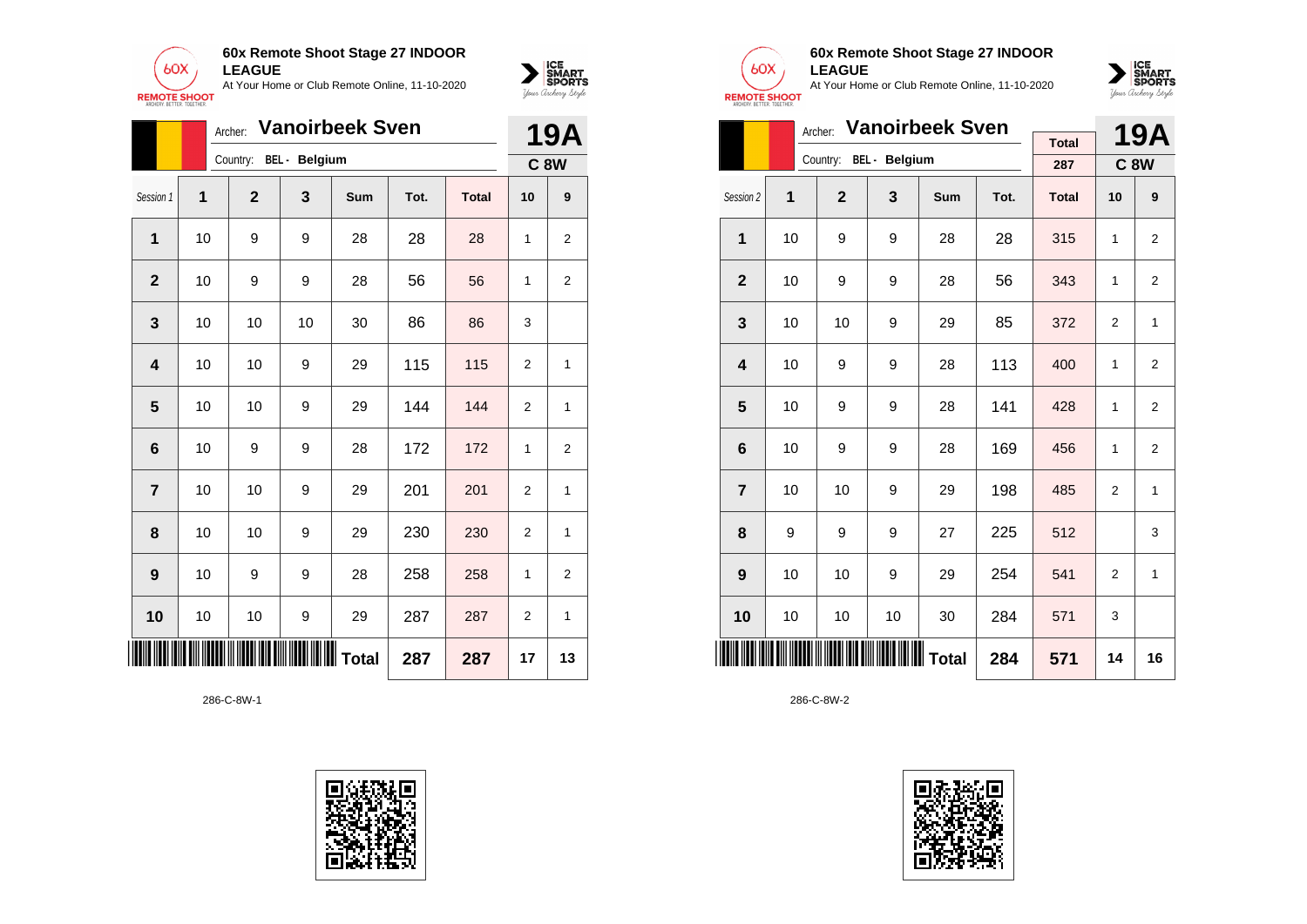



|                 | Archer: |                | <b>19B</b>             |           |      |              |    |             |
|-----------------|---------|----------------|------------------------|-----------|------|--------------|----|-------------|
|                 |         |                | Country: BEL - Belgium |           |      |              |    | <b>B 8W</b> |
| Session 1       | 1       | $\overline{2}$ | 3                      | Sum       | Tot. | <b>Total</b> | 10 | 9           |
| 1               | 5       | M              | M                      | 5         | 5    | 5            |    |             |
| $\mathbf{2}$    | 7       | $\overline{c}$ | M                      | 9         | 14   | 14           |    |             |
| 3               | 10      | $\overline{c}$ | M                      | 12        | 26   | 26           | 1  |             |
| 4               | 5       | 3              | 3                      | 11        | 37   | 37           |    |             |
| 5               | 8       | 4              | $\overline{c}$         | 14        | 51   | 51           |    |             |
| $6\phantom{1}6$ | 3       | $\mathbf 2$    | M                      | 5         | 56   | 56           |    |             |
| $\overline{7}$  | 5       | 4              | M                      | 9         | 65   | 65           |    |             |
| 8               | 3       | 3              | 6                      | 12        | 77   | 77           |    |             |
| 9               | 6       | 6              | $\mathbf{1}$           | 13        | 90   | 90           |    |             |
| 10              | 3       | 5              | M                      | 8         | 98   | 98           |    |             |
| III             |         |                |                        | ∭∭∭ Total | 98   | 98           | 1  | $\mathbf 0$ |

287-B-8W-1





## **60x Remote Shoot Stage 27 INDOOR LEAGUE**

At Your Home or Club Remote Online, 11-10-2020



|                         |   | <b>Poelmans Jarno</b><br>Archer: |                     |                | <b>19B</b> |              |          |              |
|-------------------------|---|----------------------------------|---------------------|----------------|------------|--------------|----------|--------------|
|                         |   | Country: BEL - Belgium           |                     |                |            | <b>Total</b> |          |              |
|                         |   |                                  |                     |                |            | 98           |          | <b>B 8W</b>  |
| Session 2               | 1 | $\overline{2}$                   | 3                   | Sum            | Tot.       | <b>Total</b> | 10       | 9            |
| 1                       | 4 | M                                | M                   | 4              | 4          | 102          |          |              |
| $\mathbf{2}$            | 4 | 1                                | M                   | 5              | 9          | 107          |          |              |
| 3                       | 2 | M                                | M                   | $\overline{c}$ | 11         | 109          |          |              |
| $\overline{\mathbf{4}}$ | 4 | 3                                | M                   | $\overline{7}$ | 18         | 116          |          |              |
| 5                       | 6 | 6                                | M                   | 12             | 30         | 128          |          |              |
| 6                       | 4 | M                                | M                   | $\overline{4}$ | 34         | 132          |          |              |
| $\overline{7}$          | 8 | M                                | M                   | 8              | 42         | 140          |          |              |
| 8                       | M | M                                | M                   | 0              | 42         | 140          |          |              |
| 9                       | 4 | M                                | M                   | 4              | 46         | 144          |          |              |
| 10                      | 9 | M                                | M                   | 9              | 55         | 153          |          | $\mathbf{1}$ |
|                         |   |                                  | <b>WWWWWW</b> Total |                | 55         | 153          | $\bf{0}$ | 1            |

287-B-8W-2

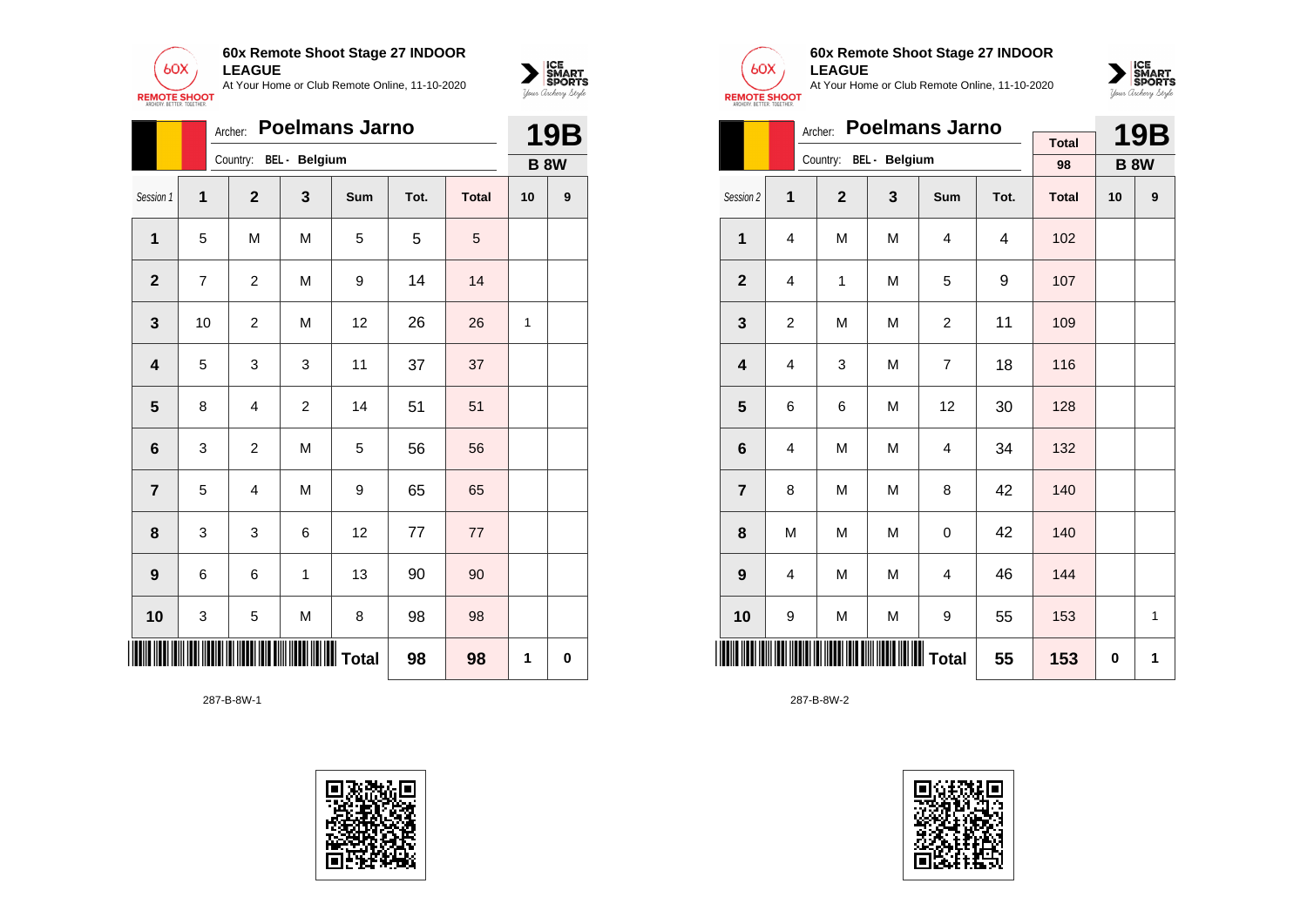



|                 |    |                | <b>1A</b>                    |     |      |              |                 |                |
|-----------------|----|----------------|------------------------------|-----|------|--------------|-----------------|----------------|
|                 |    |                | Country: GBR - Great Britain |     |      |              | R <sub>ST</sub> |                |
| Session 1       | 1  | $\overline{2}$ | 3                            | Sum | Tot. | <b>Total</b> | 10              | 9              |
| 1               | 10 | 10             | 10                           | 30  | 30   | 30           | 3               |                |
| $\overline{2}$  | 10 | 10             | 9                            | 29  | 59   | 59           | $\overline{2}$  | 1              |
| 3               | 10 | 9              | 9                            | 28  | 87   | 87           | 1               | $\overline{2}$ |
| 4               | 9  | 9              | 8                            | 26  | 113  | 113          |                 | $\overline{2}$ |
| 5               | 10 | 9              | 9                            | 28  | 141  | 141          | 1               | 2              |
| $6\phantom{1}6$ | 10 | 10             | 9                            | 29  | 170  | 170          | $\overline{2}$  | $\mathbf{1}$   |
| $\overline{7}$  | 10 | 10             | 9                            | 29  | 199  | 199          | $\overline{2}$  | $\mathbf{1}$   |
| 8               | 10 | 10             | 9                            | 29  | 228  | 228          | 2               | 1              |
| 9               | 10 | 9              | 8                            | 27  | 255  | 255          | 1               | 1              |
| 10              | 10 | 9              | 9                            | 28  | 283  | 283          | 1               | $\overline{2}$ |
| 283<br>283      |    |                |                              |     |      |              | 15              | 13             |

274-R-ST-1





#### **60x Remote Shoot Stage 27 INDOOR LEAGUE**

At Your Home or Club Remote Online, 11-10-2020



|                |                              | Archer: Peers Tim |                |            |      | 1Α           |                |                 |
|----------------|------------------------------|-------------------|----------------|------------|------|--------------|----------------|-----------------|
|                | Country: GBR - Great Britain |                   |                |            |      | <b>Total</b> |                |                 |
|                |                              |                   |                |            |      | 283          |                | R <sub>ST</sub> |
| Session 2      | 1                            | $\mathbf{2}$      | 3              | <b>Sum</b> | Tot. | <b>Total</b> | 10             | 9               |
| 1              | 10                           | 9                 | 9              | 28         | 28   | 311          | 1              | $\overline{2}$  |
| $\overline{2}$ | 10                           | 10                | 10             | 30         | 58   | 341          | 3              |                 |
| 3              | 10                           | 10                | 9              | 29         | 87   | 370          | 2              | 1               |
| 4              | 10                           | 9                 | 9              | 28         | 115  | 398          | $\mathbf{1}$   | $\overline{2}$  |
| 5              | 10                           | 10                | 9              | 29         | 144  | 427          | $\overline{2}$ | 1               |
| 6              | 10                           | 10                | 9              | 29         | 173  | 456          | $\overline{2}$ | $\mathbf{1}$    |
| $\overline{7}$ | 10                           | 10                | 10             | 30         | 203  | 486          | 3              |                 |
| 8              | 10                           | 9                 | $\overline{7}$ | 26         | 229  | 512          | 1              | 1               |
| 9              | 10                           | 10                | 9              | 29         | 258  | 541          | 2              | $\mathbf{1}$    |
| 10             | 9                            | 9                 | 9              | 27         | 285  | 568          |                | 3               |
|                |                              | 285               | 568            | 17         | 12   |              |                |                 |

274-R-ST-2

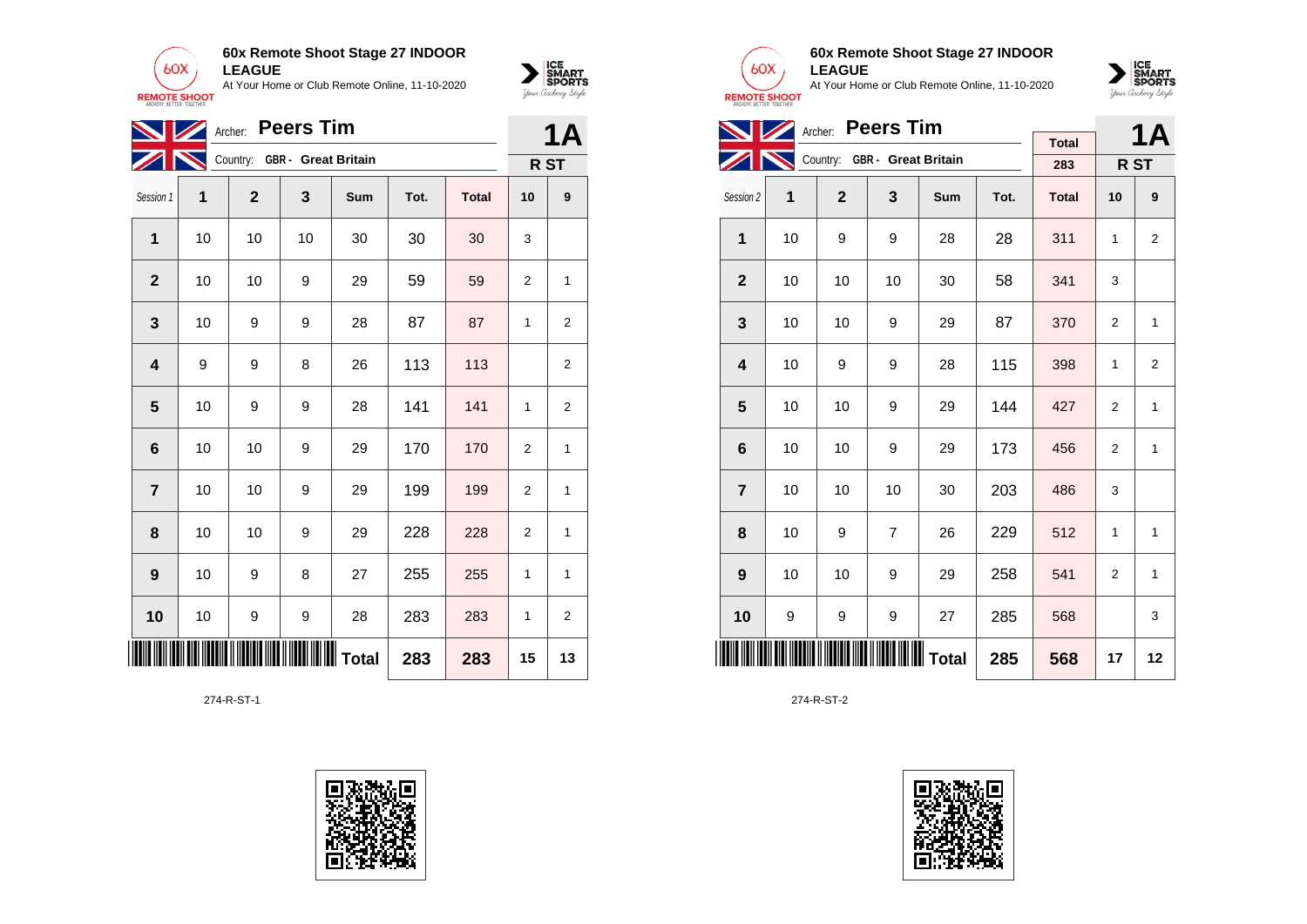



| NZ               |                | Archer:      | <b>Irvine Russ</b>       |                  |      |              |                | 2A             |
|------------------|----------------|--------------|--------------------------|------------------|------|--------------|----------------|----------------|
| ☀                |                |              | Country: AUS - Australia |                  |      |              |                | C ST           |
| Session 1        | 1              | $\mathbf{2}$ | 3                        | Sum              | Tot. | <b>Total</b> | 10             | 9              |
| 1                | 9              | 10           | 10                       | 29               | 29   | 29           | 2              | $\mathbf{1}$   |
| $\mathbf{2}$     | $\overline{7}$ | 9            | 9                        | 25               | 54   | 54           |                | 2              |
| 3                | 9              | 10           | 10                       | 29               | 83   | 83           | 2              | $\mathbf{1}$   |
| 4                | 10             | 10           | 9                        | 29               | 112  | 112          | 2              | 1              |
| 5                | 10             | 10           | 10                       | 30               | 142  | 142          | 3              |                |
| $6\phantom{1}6$  | 9              | 9            | 10                       | 28               | 170  | 170          | 1              | 2              |
| $\overline{7}$   | 10             | 10           | 10                       | 30               | 200  | 200          | 3              |                |
| 8                | 9              | 10           | 10                       | 29               | 229  | 229          | 2              | 1              |
| $\boldsymbol{9}$ | 9              | 8            | 9                        | 26               | 255  | 255          |                | $\overline{2}$ |
| 10               | 9              | 10           | 10                       | 29               | 284  | 284          | $\overline{2}$ | $\mathbf{1}$   |
| IIII             |                |              |                          | <b>III</b> Total | 284  | 284          | 17             | 11             |

275-C-ST-1





### **60x Remote Shoot Stage 27 INDOOR LEAGUE**

At Your Home or Club Remote Online, 11-10-2020



| VZ                      | Archer: |                |                          | 2A  |      |              |                |                |
|-------------------------|---------|----------------|--------------------------|-----|------|--------------|----------------|----------------|
| ☀                       |         |                |                          |     |      | <b>Total</b> |                |                |
|                         | ∗       |                | Country: AUS - Australia |     |      | 284          |                | C ST           |
| Session 2               | 1       | $\overline{2}$ | 3                        | Sum | Tot. | <b>Total</b> | 10             | 9              |
| $\mathbf{1}$            | 9       | 8              | $\overline{7}$           | 24  | 24   | 308          |                | 1              |
| $\mathbf{2}$            | 10      | 9              | 9                        | 28  | 52   | 336          | 1              | $\overline{2}$ |
| 3                       | 10      | 9              | 9                        | 28  | 80   | 364          | 1              | $\overline{2}$ |
| $\overline{\mathbf{4}}$ | 8       | 10             | 9                        | 27  | 107  | 391          | 1              | 1              |
| 5                       | 10      | 10             | 9                        | 29  | 136  | 420          | $\overline{2}$ | 1              |
| 6                       | 10      | 9              | 10                       | 29  | 165  | 449          | $\overline{2}$ | $\mathbf{1}$   |
| $\overline{7}$          | 10      | 10             | 9                        | 29  | 194  | 478          | 2              | 1              |
| 8                       | 10      | 8              | 10                       | 28  | 222  | 506          | 2              |                |
| 9                       | 9       | 9              | 10                       | 28  | 250  | 534          | $\mathbf{1}$   | $\overline{2}$ |
| 10                      | 10      | 9              | 10                       | 29  | 279  | 563          | $\overline{2}$ | 1              |
|                         | 279     |                |                          |     |      |              | 14             | 12             |

275-C-ST-2

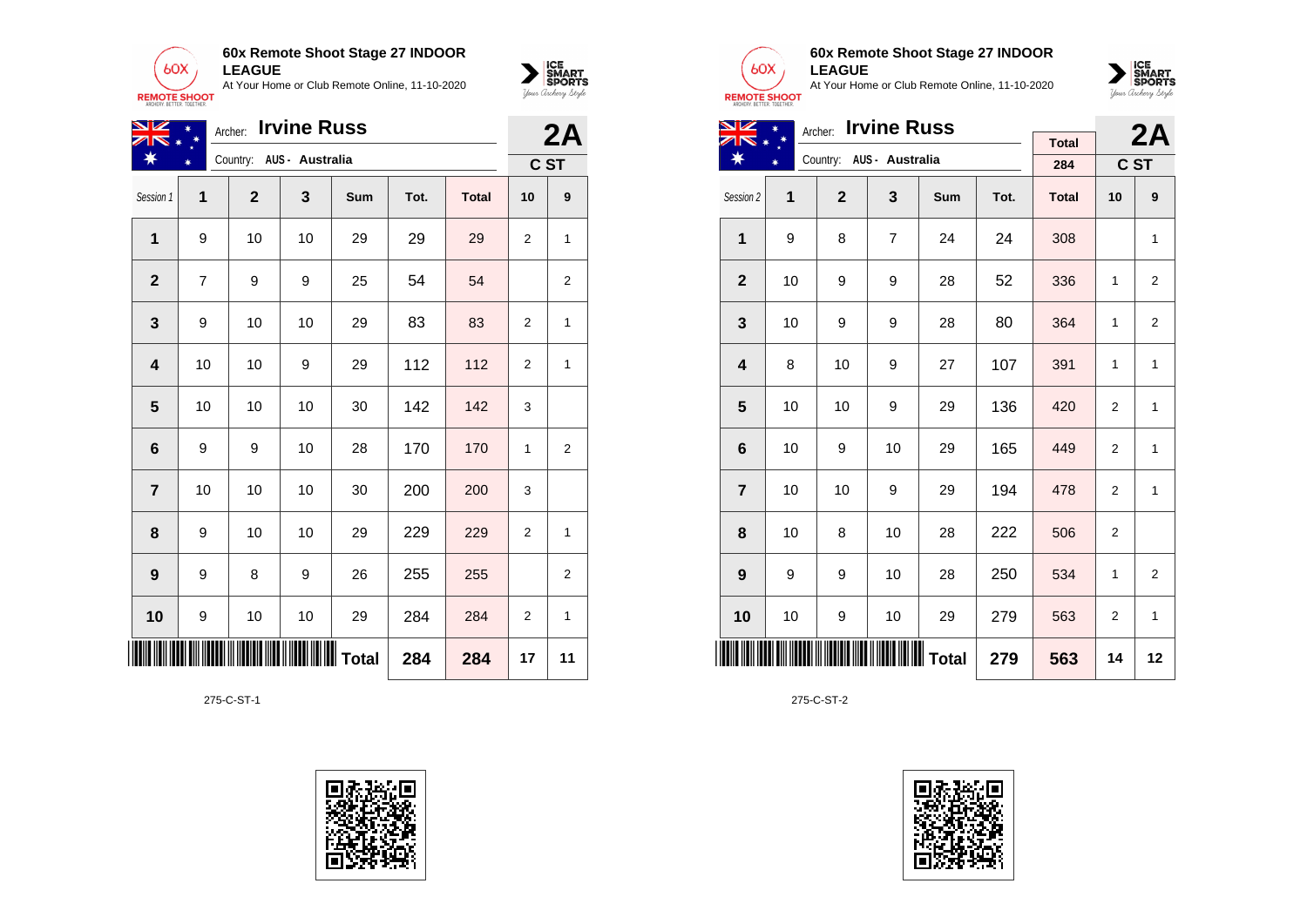



|                | Archer: <b>Van Staden Michael</b><br>Country: RSA - South Africa |                |                |     |      |              |             |    |
|----------------|------------------------------------------------------------------|----------------|----------------|-----|------|--------------|-------------|----|
|                |                                                                  |                |                |     |      |              | <b>R 8W</b> |    |
| Session 1      | 1                                                                | $\mathbf{2}$   | 3              | Sum | Tot. | <b>Total</b> | 10          | 9  |
| $\mathbf{1}$   | 9                                                                | 9              | $\overline{7}$ | 25  | 25   | 25           |             | 2  |
| $\mathbf{2}$   | 9                                                                | 8              | 4              | 21  | 46   | 46           |             | 1  |
| 3              | 9                                                                | 8              | 8              | 25  | 71   | 71           |             | 1  |
| 4              | 9                                                                | 8              | 8              | 25  | 96   | 96           |             | 1  |
| 5              | 10                                                               | 8              | 6              | 24  | 120  | 120          | 1           |    |
| 6              | 10                                                               | 9              | 5              | 24  | 144  | 144          | 1           | 1  |
| $\overline{7}$ | 9                                                                | $\overline{7}$ | 5              | 21  | 165  | 165          |             | 1  |
| 8              | 9                                                                | $\overline{7}$ | 6              | 22  | 187  | 187          |             | 1  |
| 9              | 8                                                                | 6              | 5              | 19  | 206  | 206          |             |    |
| 10             | 9                                                                | 9              | $\overline{7}$ | 25  | 231  | 231          |             | 2  |
| 231            |                                                                  |                |                |     |      | 231          | 2           | 10 |

276-R-8W-1





### **60x Remote Shoot Stage 27 INDOOR LEAGUE**

At Your Home or Club Remote Online, 11-10-2020



| Archer: van Staden Michael |    |                |                             |     |      |              |             | 3A          |
|----------------------------|----|----------------|-----------------------------|-----|------|--------------|-------------|-------------|
|                            |    |                |                             |     |      | <b>Total</b> |             |             |
|                            |    |                | Country: RSA - South Africa |     |      | 231          |             | <b>R 8W</b> |
| Session 2                  | 1  | $\overline{2}$ | 3                           | Sum | Tot. | <b>Total</b> | 10          | 9           |
| 1                          | 8  | $\overline{7}$ | 6                           | 21  | 21   | 252          |             |             |
| $\overline{2}$             | 9  | $\overline{7}$ | $\overline{7}$              | 23  | 44   | 275          |             | 1           |
| 3                          | 8  | 8              | $\overline{7}$              | 23  | 67   | 298          |             |             |
| $\overline{\mathbf{4}}$    | 9  | 8              | $\overline{7}$              | 24  | 91   | 322          |             | 1           |
| 5                          | 9  | 6              | 5                           | 20  | 111  | 342          |             | 1           |
| $6\phantom{1}6$            | 9  | $\overline{7}$ | 5                           | 21  | 132  | 363          |             | 1           |
| $\overline{7}$             | 10 | $\overline{7}$ | 6                           | 23  | 155  | 386          | 1           |             |
| 8                          | 9  | 9              | 5                           | 23  | 178  | 409          |             | 2           |
| 9                          | 10 | 9              | 8                           | 27  | 205  | 436          | 1           | 1           |
| 10                         | 9  | 9              | $\overline{7}$              | 25  | 230  | 461          |             | 2           |
|                            |    |                |                             |     | 230  | 461          | $\mathbf 2$ | 9           |

276-R-8W-2

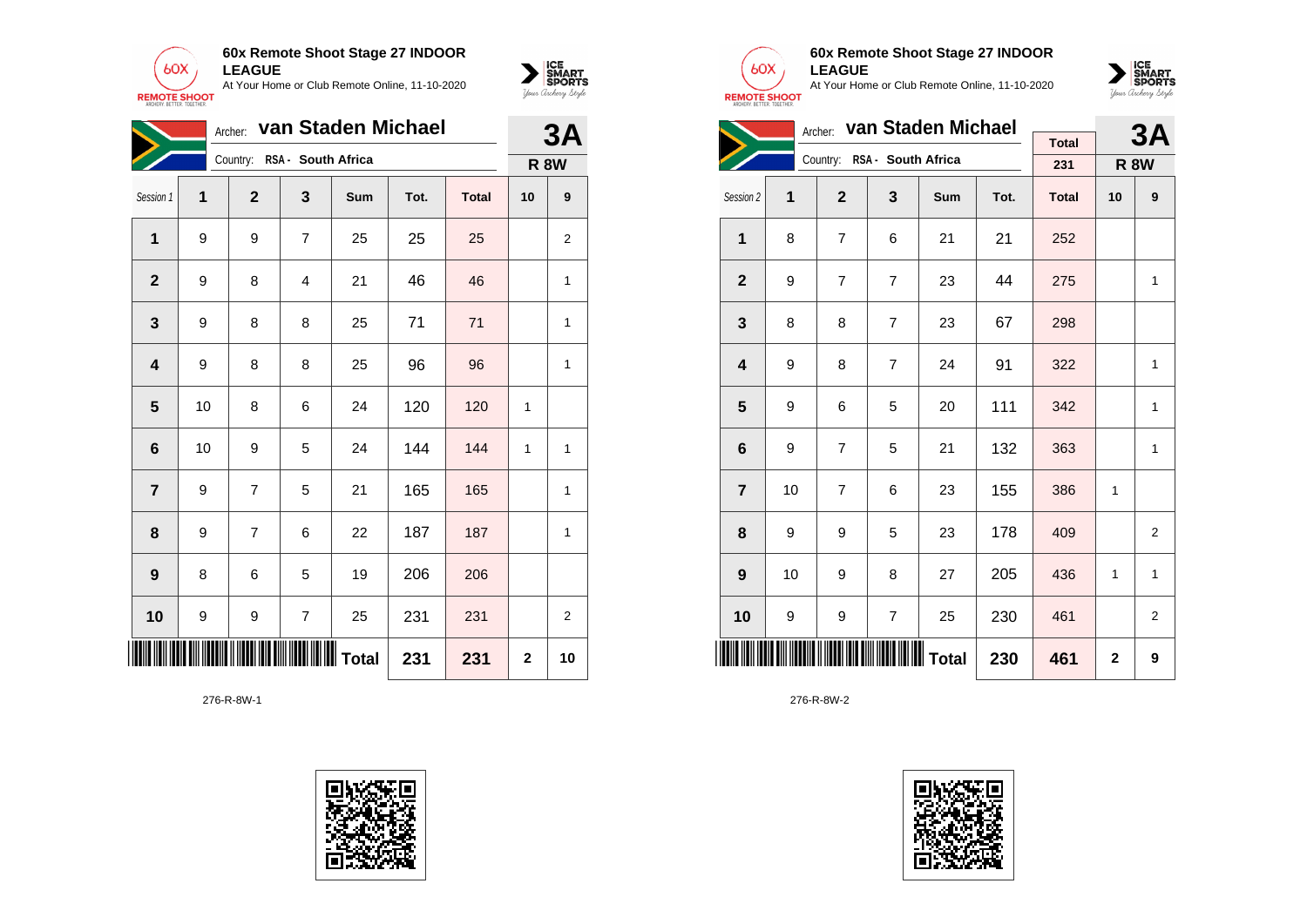

|                         |   |              |   | Country: TTO - Trinidad and Tobago |      |              | 4A<br>$C$ 8 $V$<br>10<br>$\boldsymbol{9}$ |  |
|-------------------------|---|--------------|---|------------------------------------|------|--------------|-------------------------------------------|--|
| Session 1               | 1 | $\mathbf{2}$ | 3 | Sum                                | Tot. | <b>Total</b> |                                           |  |
| $\mathbf{1}$            |   |              |   |                                    |      |              |                                           |  |
| $\mathbf{2}$            |   |              |   |                                    |      |              |                                           |  |
| 3                       |   |              |   |                                    |      |              |                                           |  |
| $\overline{\mathbf{4}}$ |   |              |   |                                    |      |              |                                           |  |
| 5                       |   |              |   |                                    |      |              |                                           |  |
| $\bf 6$                 |   |              |   |                                    |      |              |                                           |  |
| $\overline{7}$          |   |              |   |                                    |      |              |                                           |  |
| 8                       |   |              |   |                                    |      |              |                                           |  |
| 9                       |   |              |   |                                    |      |              |                                           |  |
| 10                      |   |              |   |                                    |      |              |                                           |  |
|                         |   |              |   | <b>WWWWW</b> Total                 |      |              |                                           |  |





 $\sum_{\text{M} \subseteq \text{S$ **PORTS** 

## **60x Remote Shoot Stage 27 INDOOR LEAGUE**

At Your Home or Club Remote Online, 11-10-2020



|                         | Archer:                 |                |              | 4A                                 |      |              |    |                 |  |
|-------------------------|-------------------------|----------------|--------------|------------------------------------|------|--------------|----|-----------------|--|
|                         |                         |                |              |                                    |      | <b>Total</b> |    |                 |  |
|                         |                         |                |              | Country: TTO - Trinidad and Tobago |      |              |    | C <sub>8V</sub> |  |
| Session 2               | $\overline{\mathbf{1}}$ | $\overline{2}$ | $\mathbf{3}$ | Sum                                | Tot. | <b>Total</b> | 10 | 9               |  |
| 1                       |                         |                |              |                                    |      |              |    |                 |  |
| $\mathbf 2$             |                         |                |              |                                    |      |              |    |                 |  |
| 3                       |                         |                |              |                                    |      |              |    |                 |  |
| $\overline{\mathbf{4}}$ |                         |                |              |                                    |      |              |    |                 |  |
| 5                       |                         |                |              |                                    |      |              |    |                 |  |
| 6                       |                         |                |              |                                    |      |              |    |                 |  |
| $\overline{7}$          |                         |                |              |                                    |      |              |    |                 |  |
| 8                       |                         |                |              |                                    |      |              |    |                 |  |
| 9                       |                         |                |              |                                    |      |              |    |                 |  |
| 10                      |                         |                |              |                                    |      |              |    |                 |  |
|                         |                         |                |              |                                    |      |              |    |                 |  |

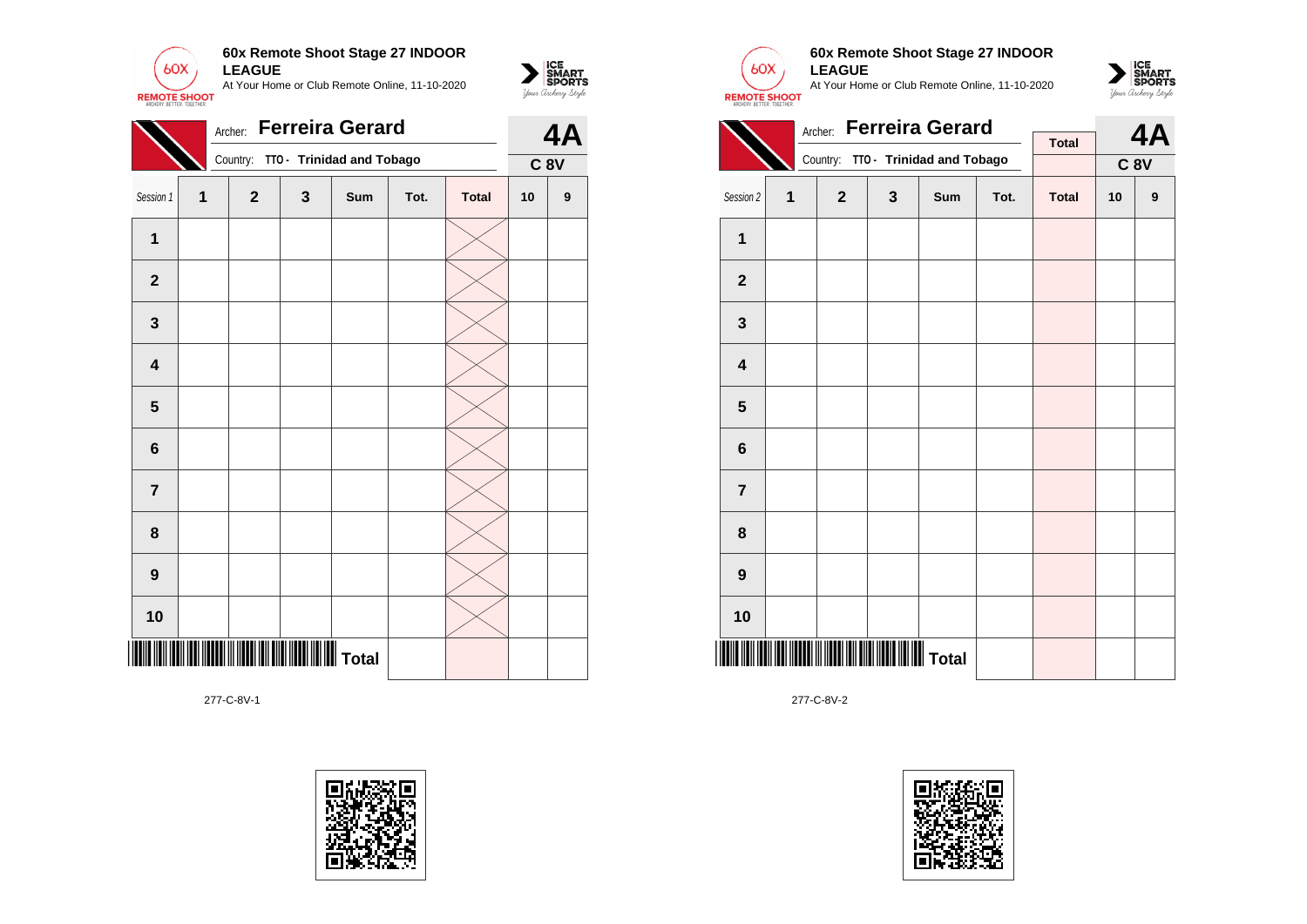



|                                      | <b>Ferreira Gerard</b><br>Archer: |                |    |                           |      |              |                |                |  |  |
|--------------------------------------|-----------------------------------|----------------|----|---------------------------|------|--------------|----------------|----------------|--|--|
|                                      |                                   | Country:       |    | TTO - Trinidad and Tobago |      |              |                | <b>C 8V</b>    |  |  |
| Session 1                            | 1                                 | $\overline{2}$ | 3  | Sum                       | Tot. | <b>Total</b> | 10             | 9              |  |  |
| 1                                    | 10                                | 10             | 9  | 29                        | 29   | 29           | $\overline{2}$ | 1              |  |  |
| $\overline{2}$                       | 10                                | 10             | 9  | 29                        | 58   | 58           | 2              | 1              |  |  |
| 3                                    | 10                                | 10             | 9  | 29                        | 87   | 87           | 2              | 1              |  |  |
| $\overline{\mathbf{4}}$              | 10                                | 10             | 10 | 30                        | 117  | 117          | 3              |                |  |  |
| 5                                    | 10                                | 10             | 9  | 29                        | 146  | 146          | $\overline{2}$ | 1              |  |  |
| $6\phantom{1}6$                      | 10                                | 10             | 9  | 29                        | 175  | 175          | $\overline{2}$ | 1              |  |  |
| $\overline{7}$                       | 9                                 | 9              | 7  | 25                        | 200  | 200          |                | 2              |  |  |
| 8                                    | 10                                | 9              | 8  | 27                        | 227  | 227          | 1              | 1              |  |  |
| $\boldsymbol{9}$                     | 10                                | 10             | 8  | 28                        | 255  | 255          | $\overline{2}$ |                |  |  |
| 10                                   | 10                                | 9              | 9  | 28                        | 283  | 283          | 1              | $\overline{2}$ |  |  |
| ║<br>IIIIIIIIIII Total<br>283<br>283 |                                   |                |    |                           |      |              | 17             | 10             |  |  |





### **60x Remote Shoot Stage 27 INDOOR LEAGUE**

At Your Home or Club Remote Online, 11-10-2020



|                         |    |                | <b>5A</b> |                                    |      |              |                |                |
|-------------------------|----|----------------|-----------|------------------------------------|------|--------------|----------------|----------------|
|                         |    |                |           |                                    |      | <b>Total</b> |                |                |
|                         |    |                |           | Country: TTO - Trinidad and Tobago |      | 283          |                | <b>C 8V</b>    |
| Session 2               | 1  | $\overline{2}$ | 3         | Sum                                | Tot. | <b>Total</b> | 10             | 9              |
| 1                       | 10 | 10             | 10        | 30                                 | 30   | 313          | 3              |                |
| $\mathbf{2}$            | 10 | 9              | 8         | 27                                 | 57   | 340          | 1              | 1              |
| 3                       | 10 | 9              | 9         | 28                                 | 85   | 368          | 1              | 2              |
| $\overline{\mathbf{4}}$ | 10 | 9              | 9         | 28                                 | 113  | 396          | 1              | 2              |
| 5                       | 10 | 10             | 9         | 29                                 | 142  | 425          | $\overline{2}$ | 1              |
| 6                       | 10 | 9              | 9         | 28                                 | 170  | 453          | 1              | 2              |
| $\overline{7}$          | 10 | 9              | 9         | 28                                 | 198  | 481          | 1              | $\overline{2}$ |
| 8                       | 10 | 10             | 10        | 30                                 | 228  | 511          | 3              |                |
| 9                       | 10 | 10             | 10        | 30                                 | 258  | 541          | 3              |                |
| 10                      | 9  | 9              | 9         | 27                                 | 285  | 568          |                | 3              |
|                         |    |                | 285       | 568                                | 16   | 13           |                |                |

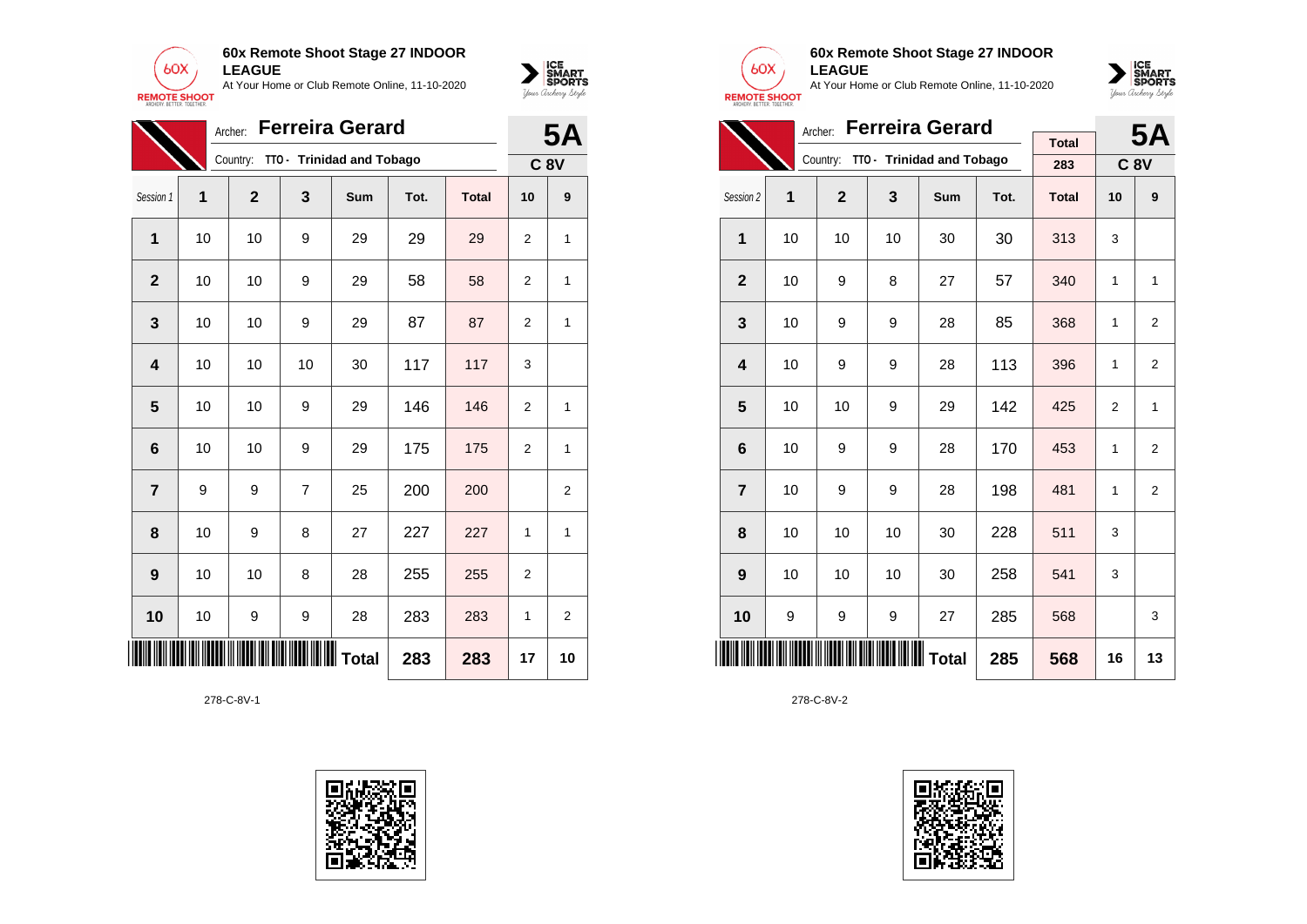

|                         | Archer: Byford Michael<br>Country: GBR - Great Britain |              |   |     |      |              |    |             |  |
|-------------------------|--------------------------------------------------------|--------------|---|-----|------|--------------|----|-------------|--|
|                         |                                                        |              |   |     |      |              |    | <b>R 5W</b> |  |
| Session 1               | 1                                                      | $\mathbf{2}$ | 3 | Sum | Tot. | <b>Total</b> | 10 | 9           |  |
| $\mathbf 1$             |                                                        |              |   |     |      |              |    |             |  |
| $\mathbf{2}$            |                                                        |              |   |     |      |              |    |             |  |
| ${\bf 3}$               |                                                        |              |   |     |      |              |    |             |  |
| $\overline{\mathbf{4}}$ |                                                        |              |   |     |      |              |    |             |  |
| $\overline{\mathbf{5}}$ |                                                        |              |   |     |      |              |    |             |  |
| $6\phantom{1}$          |                                                        |              |   |     |      |              |    |             |  |
| $\overline{\mathbf{7}}$ |                                                        |              |   |     |      |              |    |             |  |
| 8                       |                                                        |              |   |     |      |              |    |             |  |
| 9                       |                                                        |              |   |     |      |              |    |             |  |
| 10                      |                                                        |              |   |     |      |              |    |             |  |
|                         |                                                        |              |   |     |      |              |    |             |  |

279-R-5W-1





 $\sum_{\text{M} \subseteq \text{S$ **PORTS** 

### **60x Remote Shoot Stage 27 INDOOR LEAGUE**

At Your Home or Club Remote Online, 11-10-2020



|                         |   | Archer: Byford Michael       |   |     |      | 6A           |    |             |  |
|-------------------------|---|------------------------------|---|-----|------|--------------|----|-------------|--|
|                         |   | Country: GBR - Great Britain |   |     |      | <b>Total</b> |    |             |  |
|                         |   |                              |   |     |      |              |    | <b>R 5W</b> |  |
| Session 2               | 1 | $\overline{2}$               | 3 | Sum | Tot. | <b>Total</b> | 10 | 9           |  |
| 1                       |   |                              |   |     |      |              |    |             |  |
| $\overline{2}$          |   |                              |   |     |      |              |    |             |  |
| 3                       |   |                              |   |     |      |              |    |             |  |
| $\overline{\mathbf{4}}$ |   |                              |   |     |      |              |    |             |  |
| 5                       |   |                              |   |     |      |              |    |             |  |
| 6                       |   |                              |   |     |      |              |    |             |  |
| $\overline{7}$          |   |                              |   |     |      |              |    |             |  |
| 8                       |   |                              |   |     |      |              |    |             |  |
| 9                       |   |                              |   |     |      |              |    |             |  |
| 10                      |   |                              |   |     |      |              |    |             |  |
|                         |   |                              |   |     |      |              |    |             |  |

279-R-5W-2

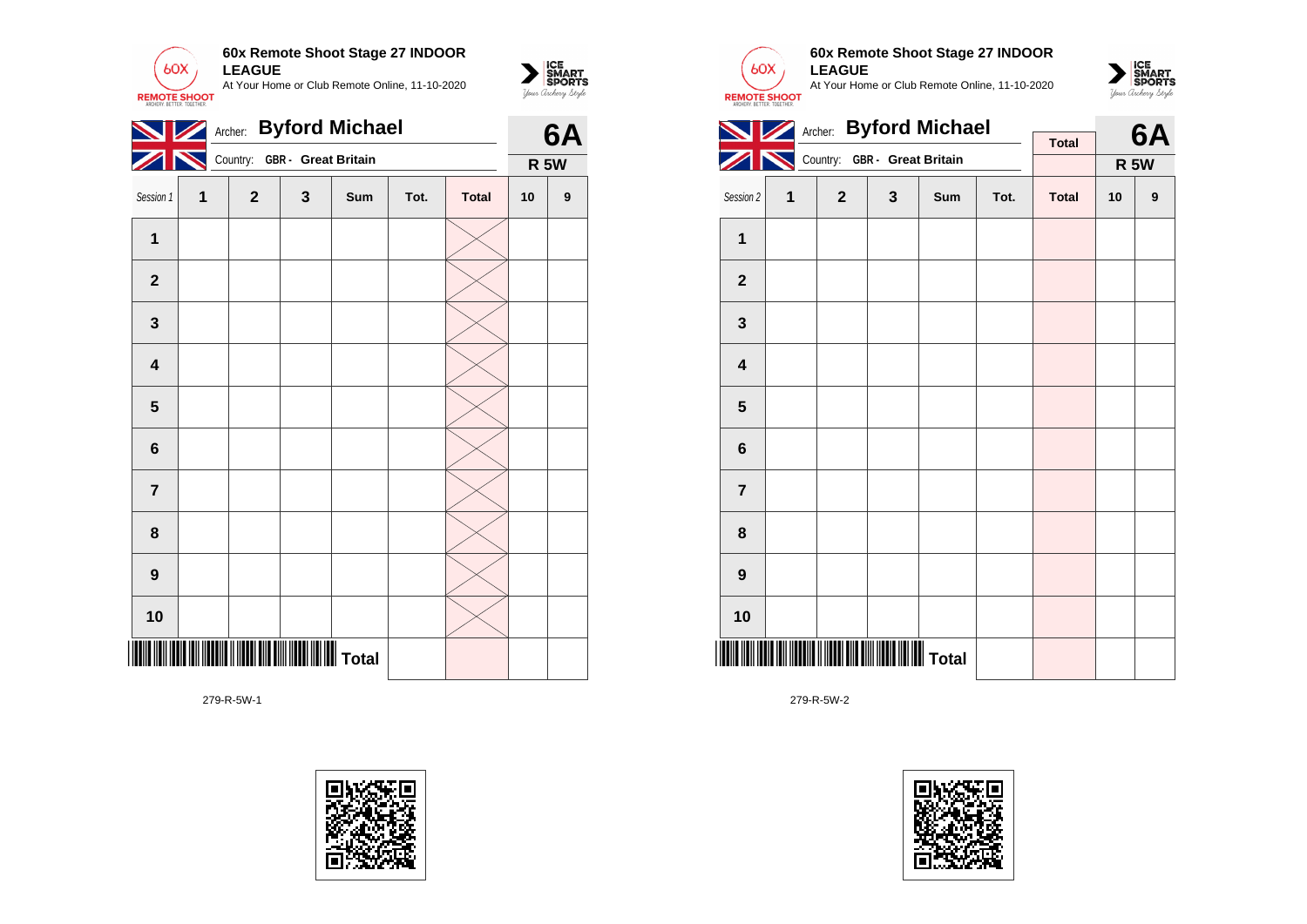



| ψ              |    | <b>7A</b>      |                       |                       |      |              |    |                |
|----------------|----|----------------|-----------------------|-----------------------|------|--------------|----|----------------|
|                |    | Country:       | <b>BAR</b> - Barbados |                       |      |              |    | <b>C 8V</b>    |
| Session 1      | 1  | $\overline{2}$ | 3                     | Sum                   | Tot. | <b>Total</b> | 10 | 9              |
| $\mathbf{1}$   | 9  | 9              | 9                     | 27                    | 27   | 27           |    | 3              |
| $\overline{2}$ | 9  | 9              | M                     | 18                    | 45   | 45           |    | $\overline{2}$ |
| 3              | 10 | 9              | 8                     | 27                    | 72   | 72           | 1  | 1              |
| 4              | 10 | 10             | 9                     | 29                    | 101  | 101          | 2  | 1              |
| 5              | 10 | 9              | 8                     | 27                    | 128  | 128          | 1  | 1              |
| 6              | 9  | 8              | M                     | 17                    | 145  | 145          |    | 1              |
| $\overline{7}$ | 10 | 8              | 6                     | 24                    | 169  | 169          | 1  |                |
| 8              | 10 | 9              | $\overline{7}$        | 26                    | 195  | 195          | 1  | 1              |
| 9              | 10 | 8              | 6                     | 24                    | 219  | 219          | 1  |                |
| 10             | 10 | 9              | 8                     | 27                    | 246  | 246          | 1  | 1              |
| ∭              |    |                |                       | <b>IIIIIIII</b> Total | 246  | 246          | 8  | 11             |





### **60x Remote Shoot Stage 27 INDOOR LEAGUE**

At Your Home or Club Remote Online, 11-10-2020



|                         |            | Archer: Annel John |                         |     | <b>7A</b> |              |    |                |
|-------------------------|------------|--------------------|-------------------------|-----|-----------|--------------|----|----------------|
| ψ                       |            |                    | Country: BAR - Barbados |     |           | <b>Total</b> |    |                |
|                         |            |                    |                         |     |           | 246          |    | <b>C 8V</b>    |
| Session 2               | 1          | $\overline{2}$     | 3                       | Sum | Tot.      | <b>Total</b> | 10 | 9              |
| 1                       | 10         | 9                  | 9                       | 28  | 28        | 274          | 1  | 2              |
| $\overline{2}$          | 10         | 9                  | 8                       | 27  | 55        | 301          | 1  | $\mathbf{1}$   |
| 3                       | 10         | 9                  | 6                       | 25  | 80        | 326          | 1  | 1              |
| $\overline{\mathbf{4}}$ | 9          | 8                  | M                       | 17  | 97        | 343          |    | 1              |
| 5                       | 10         | $\overline{7}$     | M                       | 17  | 114       | 360          | 1  |                |
| 6                       | 10         | 8                  | 8                       | 26  | 140       | 386          | 1  |                |
| $\overline{7}$          | 9          | 9                  | M                       | 18  | 158       | 404          |    | $\overline{2}$ |
| 8                       | 9          | 9                  | 8                       | 26  | 184       | 430          |    | 2              |
| 9                       | 9          | 8                  | M                       | 17  | 201       | 447          |    | 1              |
| 10                      | 10         | 8                  | 8                       | 26  | 227       | 473          | 1  |                |
|                         | 227<br>473 |                    |                         |     |           |              |    |                |

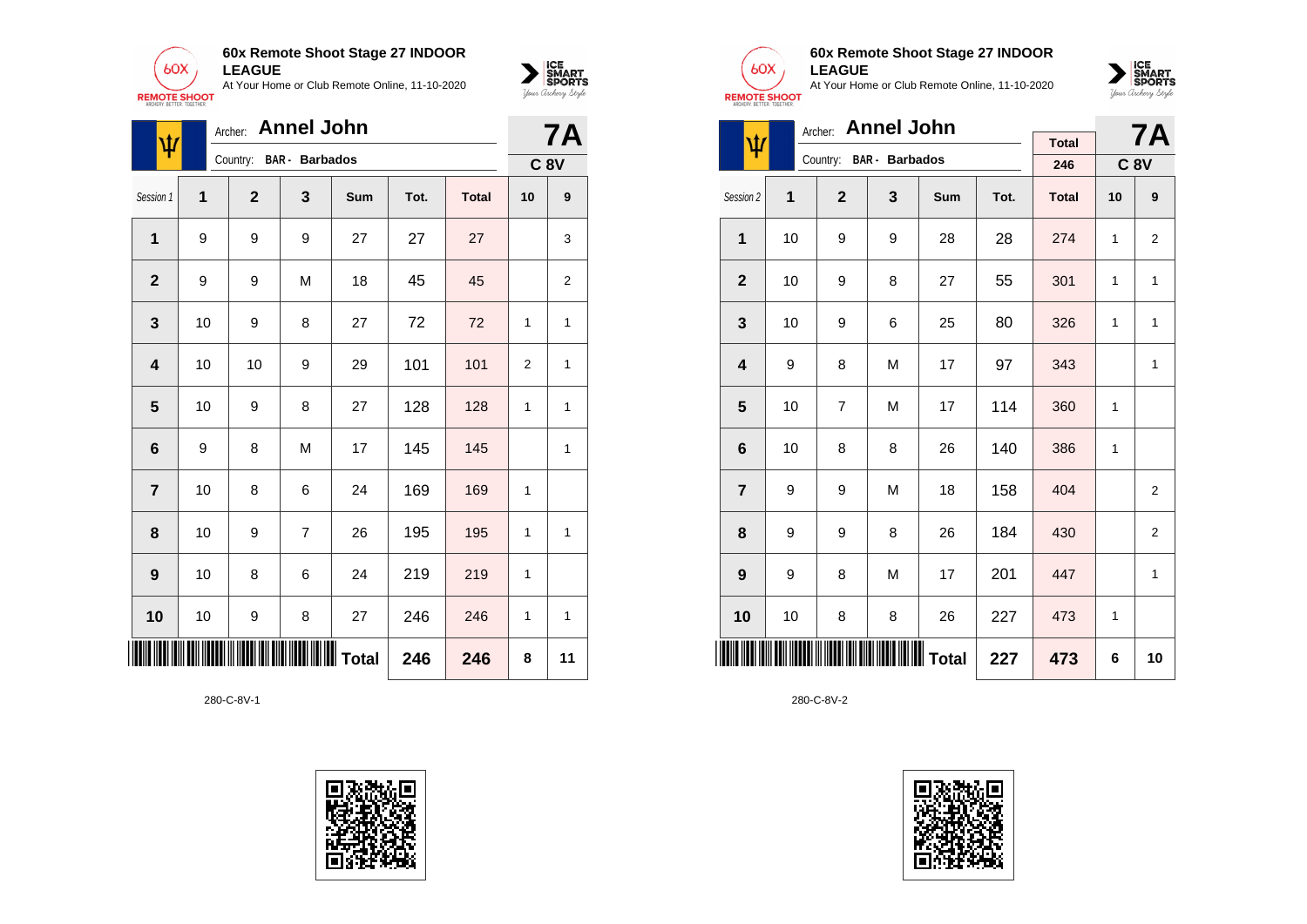



| ψ                       |    | <b>Gall Roger</b><br>Archer:<br><b>BAR</b> - Barbados |   |     |      |              |                |                |  |
|-------------------------|----|-------------------------------------------------------|---|-----|------|--------------|----------------|----------------|--|
|                         |    | Country:                                              |   |     |      |              |                | <b>C 8V</b>    |  |
| Session 1               | 1  | $\overline{2}$                                        | 3 | Sum | Tot. | <b>Total</b> | 10             | 9              |  |
| 1                       | 9  | 9                                                     | 9 | 27  | 27   | 27           |                | 3              |  |
| $\overline{2}$          | 9  | 9                                                     | 8 | 26  | 53   | 53           |                | 2              |  |
| $\mathbf{3}$            | 10 | 10                                                    | 8 | 28  | 81   | 81           | $\overline{2}$ |                |  |
| $\overline{\mathbf{4}}$ | 9  | 9                                                     | 8 | 26  | 107  | 107          |                | $\overline{2}$ |  |
| 5                       | 10 | 9                                                     | 8 | 27  | 134  | 134          | 1              | 1              |  |
| $\bf 6$                 | 9  | 9                                                     | M | 18  | 152  | 152          |                | $\overline{2}$ |  |
| $\overline{7}$          | 9  | 9                                                     | 8 | 26  | 178  | 178          |                | 2              |  |
| 8                       | 9  | 9                                                     | 9 | 27  | 205  | 205          |                | 3              |  |
| $\boldsymbol{9}$        | 10 | 9                                                     | 9 | 28  | 233  | 233          | 1              | $\overline{c}$ |  |
| 10                      | 9  | 8                                                     | 8 | 25  | 258  | 258          |                | 1              |  |
|                         |    |                                                       |   |     | 258  | 258          | 4              | 18             |  |





#### **60x Remote Shoot Stage 27 INDOOR LEAGUE**

At Your Home or Club Remote Online, 11-10-2020



|                         |    | <b>Gall Roger</b><br>Archer: |                                                  |     |      | <b>7B</b>    |                |                |
|-------------------------|----|------------------------------|--------------------------------------------------|-----|------|--------------|----------------|----------------|
| ψ                       |    |                              |                                                  |     |      | <b>Total</b> |                |                |
|                         |    | Country:                     | <b>BAR</b> - Barbados                            |     |      | 258          |                | <b>C 8V</b>    |
| Session 2               | 1  | $\overline{2}$               | 3                                                | Sum | Tot. | <b>Total</b> | 10             | 9              |
| 1                       | 10 | 9                            | 8                                                | 27  | 27   | 285          | 1              | $\mathbf{1}$   |
| $\overline{2}$          | 9  | 9                            | 8                                                | 26  | 53   | 311          |                | $\overline{2}$ |
| 3                       | 10 | 9                            | 9                                                | 28  | 81   | 339          | 1              | 2              |
| $\overline{\mathbf{4}}$ | 10 | 10                           | 9                                                | 29  | 110  | 368          | 2              | 1              |
| 5                       | 9  | 9                            | 8                                                | 26  | 136  | 394          |                | 2              |
| 6                       | 10 | 10                           | 9                                                | 29  | 165  | 423          | $\overline{2}$ | 1              |
| $\overline{7}$          | 10 | 10                           | 10                                               | 30  | 195  | 453          | 3              |                |
| 8                       | 10 | 9                            | 9                                                | 28  | 223  | 481          | 1              | $\overline{2}$ |
| 9                       | 9  | 9                            | 9                                                | 27  | 250  | 508          |                | 3              |
| 10                      | 10 | 9                            | $\overline{7}$                                   | 26  | 276  | 534          | 1              | $\mathbf{1}$   |
|                         |    |                              | <b>                                   </b> Total |     | 276  | 534          | 11             | 15             |

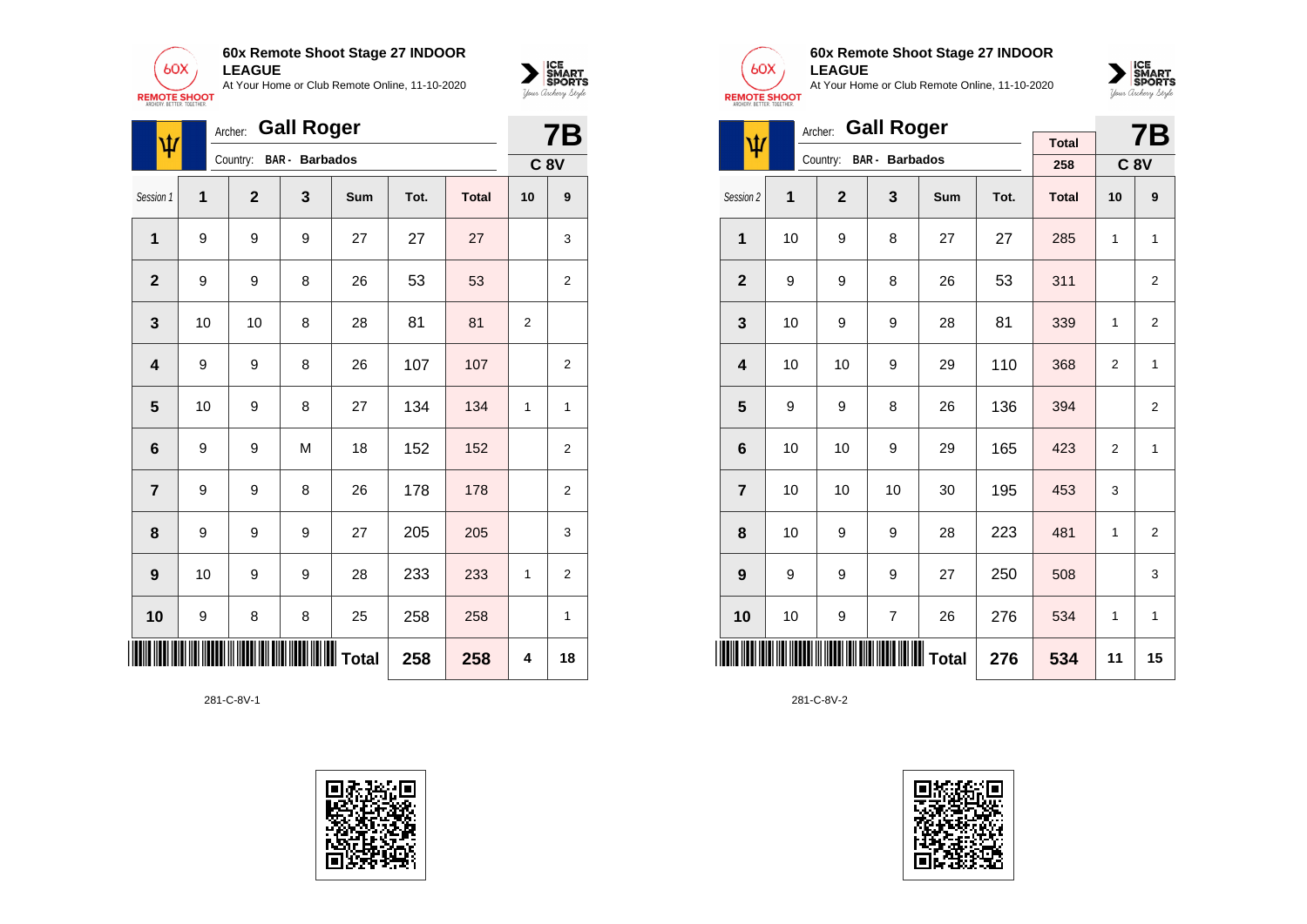



| ψ                       |    | <b>Phoenix Anthony</b><br>Archer: |                       |     |      |              |             |                |  |  |
|-------------------------|----|-----------------------------------|-----------------------|-----|------|--------------|-------------|----------------|--|--|
|                         |    | Country:                          | <b>BAR</b> - Barbados |     |      |              | <b>C 8W</b> |                |  |  |
| Session 1               | 1  | $\mathbf{2}$                      | 3                     | Sum | Tot. | <b>Total</b> | 10          | 9              |  |  |
| 1                       | 10 | 9                                 | 9                     | 28  | 28   | 28           | 1           | 2              |  |  |
| $\mathbf{2}$            | 9  | 9                                 | 8                     | 26  | 54   | 54           |             | 2              |  |  |
| 3                       | 9  | 9                                 | 8                     | 26  | 80   | 80           |             | $\overline{2}$ |  |  |
| $\overline{\mathbf{4}}$ | 10 | 9                                 | 9                     | 28  | 108  | 108          | 1           | $\overline{2}$ |  |  |
| 5                       | 10 | 9                                 | 9                     | 28  | 136  | 136          | 1           | $\overline{2}$ |  |  |
| $\bf 6$                 | 9  | 9                                 | $\overline{7}$        | 25  | 161  | 161          |             | $\overline{2}$ |  |  |
| $\overline{\mathbf{r}}$ | 10 | 10                                | 9                     | 29  | 190  | 190          | 2           | 1              |  |  |
| 8                       | 10 | 9                                 | 9                     | 28  | 218  | 218          | 1           | $\overline{2}$ |  |  |
| $\boldsymbol{9}$        | 9  | 9                                 | 9                     | 27  | 245  | 245          |             | 3              |  |  |
| 10                      | 9  | 9                                 | 9                     | 27  | 272  | 272          |             | 3              |  |  |
|                         |    |                                   | ∭∭∭∭∭∭ Total          |     | 272  | 272          | 6           | 21             |  |  |

282-C-8W-1





## **60x Remote Shoot Stage 27 INDOOR LEAGUE**

At Your Home or Club Remote Online, 11-10-2020



|                         |    |              | <b>7C</b>             |     |      |              |                |                |
|-------------------------|----|--------------|-----------------------|-----|------|--------------|----------------|----------------|
| ψ                       |    | Country:     | <b>BAR</b> - Barbados |     |      | <b>Total</b> |                |                |
|                         |    |              |                       |     |      | 272          |                | <b>C8W</b>     |
| Session 2               | 1  | $\mathbf{2}$ | 3                     | Sum | Tot. | <b>Total</b> | 10             | 9              |
| $\mathbf{1}$            | 9  | 9            | 9                     | 27  | 27   | 299          |                | 3              |
| $\overline{2}$          | 10 | 9            | 9                     | 28  | 55   | 327          | 1              | 2              |
| 3                       | 10 | 9            | 9                     | 28  | 83   | 355          | 1              | 2              |
| $\overline{\mathbf{4}}$ | 9  | 9            | 9                     | 27  | 110  | 382          |                | 3              |
| 5                       | 10 | 10           | 9                     | 29  | 139  | 411          | $\overline{2}$ | 1              |
| $6\phantom{1}6$         | 9  | 9            | 8                     | 26  | 165  | 437          |                | $\overline{2}$ |
| $\overline{7}$          | 9  | 9            | $\overline{7}$        | 25  | 190  | 462          |                | 2              |
| 8                       | 9  | 9            | 9                     | 27  | 217  | 489          |                | 3              |
| 9                       | 9  | 9            | 9                     | 27  | 244  | 516          |                | 3              |
| 10                      | 9  | 9            | 8                     | 26  | 270  | 542          |                | 2              |
|                         |    |              | 270                   | 542 | 4    | 23           |                |                |

282-C-8W-2

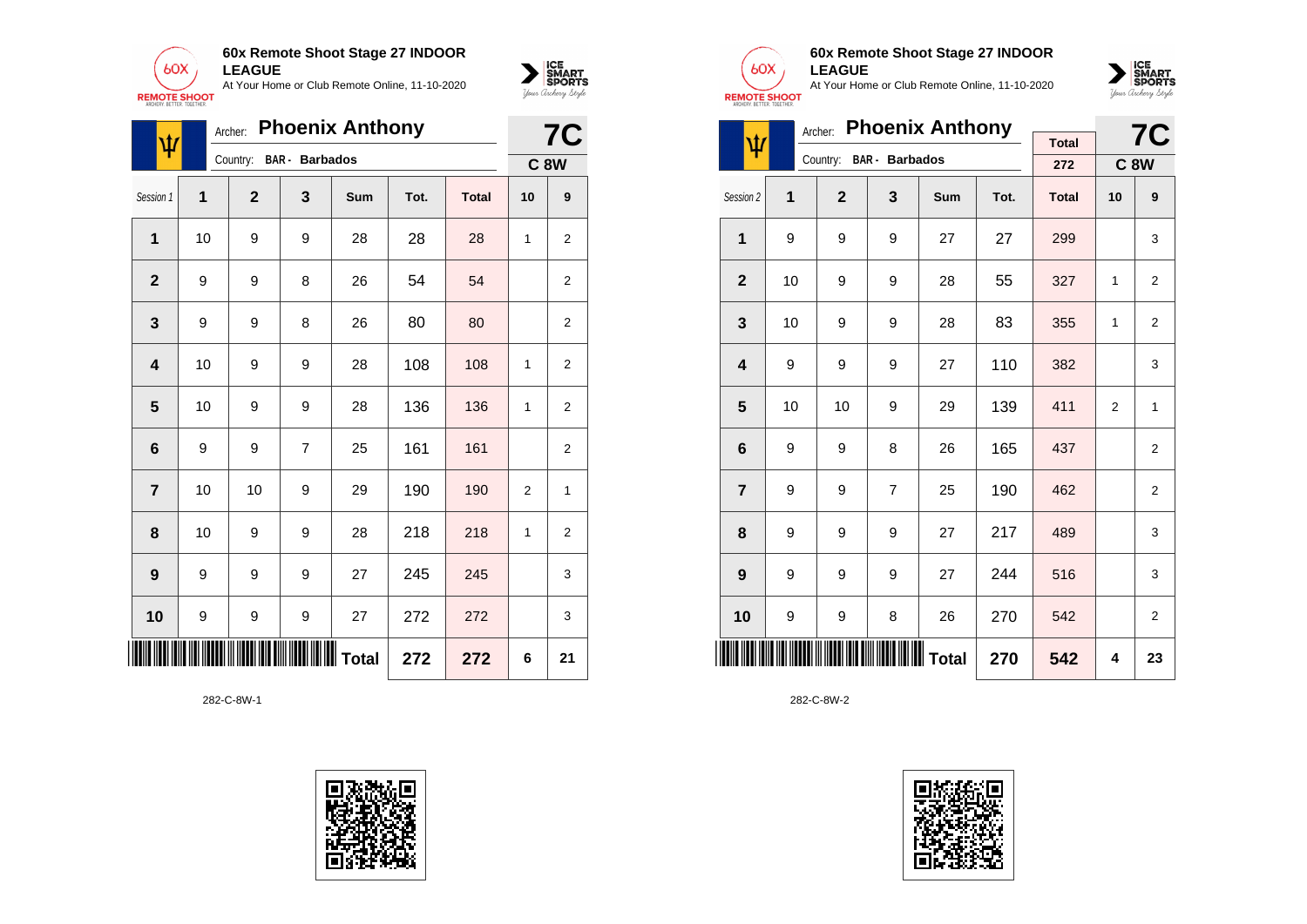



|                         | Archer: Alleyne Melanie<br>ψ |                                   |                |                |      |              |                |                  |
|-------------------------|------------------------------|-----------------------------------|----------------|----------------|------|--------------|----------------|------------------|
|                         |                              | Country:<br><b>BAR</b> - Barbados |                |                |      |              |                |                  |
| Session 1               | 1                            | $\overline{2}$                    | 3              | Sum            | Tot. | <b>Total</b> | 10             | $\boldsymbol{9}$ |
| $\mathbf 1$             | 8                            | 6                                 | M              | 14             | 14   | 14           |                |                  |
| $\mathbf{2}$            | 7                            | 7                                 | $\overline{7}$ | 21             | 35   | 35           |                |                  |
| $\mathbf{3}$            | 7                            | M                                 | M              | $\overline{7}$ | 42   | 42           |                |                  |
| $\overline{\mathbf{4}}$ | 7                            | 6                                 | M              | 13             | 55   | 55           |                |                  |
| 5                       | 10                           | 9                                 | 7              | 26             | 81   | 81           | 1              | 1                |
| $6\phantom{1}6$         | 9                            | 9                                 | 6              | 24             | 105  | 105          |                | 2                |
| $\overline{7}$          | 9                            | 8                                 | 8              | 25             | 130  | 130          |                | 1                |
| 8                       | 10                           | $\overline{7}$                    | M              | 17             | 147  | 147          | 1              |                  |
| $\boldsymbol{9}$        | 9                            | $\overline{7}$                    | $\overline{7}$ | 23             | 170  | 170          |                | 1                |
| 10                      | 9                            | 7                                 | $\overline{7}$ | 23             | 193  | 193          |                | 1                |
|                         |                              |                                   |                |                | 193  | 193          | $\overline{2}$ | 6                |

283-C-8W-1





## **60x Remote Shoot Stage 27 INDOOR LEAGUE**

At Your Home or Club Remote Online, 11-10-2020



| <b>Alleyne Melanie</b><br>Archer: |                |                |                         |     |      |              |    | 7D             |
|-----------------------------------|----------------|----------------|-------------------------|-----|------|--------------|----|----------------|
| ψ                                 |                |                | Country: BAR - Barbados |     |      | <b>Total</b> |    |                |
|                                   |                |                |                         |     |      | 193          |    | <b>C8W</b>     |
| Session 2                         | 1              | $\overline{2}$ | 3                       | Sum | Tot. | <b>Total</b> | 10 | 9              |
| $\mathbf{1}$                      | 9              | $\overline{7}$ | M                       | 16  | 16   | 209          |    | 1              |
| $\overline{2}$                    | 9              | 8              | $\overline{7}$          | 24  | 40   | 233          |    | $\mathbf{1}$   |
| 3                                 | 9              | 6              | M                       | 15  | 55   | 248          |    | 1              |
| $\overline{\mathbf{4}}$           | $\overline{7}$ | $\overline{7}$ | 6                       | 20  | 75   | 268          |    |                |
| 5                                 | 9              | M              | M                       | 9   | 84   | 277          |    | 1              |
| $6\phantom{1}6$                   | 9              | 9              | 8                       | 26  | 110  | 303          |    | $\overline{2}$ |
| $\overline{7}$                    | 8              | $\overline{7}$ | 6                       | 21  | 131  | 324          |    |                |
| 8                                 | 10             | 8              | 6                       | 24  | 155  | 348          | 1  |                |
| $\boldsymbol{9}$                  | 9              | 8              | 6                       | 23  | 178  | 371          |    | $\mathbf{1}$   |
| 10                                | 9              | 7              | M                       | 16  | 194  | 387          |    | $\mathbf{1}$   |
| <b>HIIIIIIII</b>                  |                |                |                         |     | 194  | 387          | 1  | 8              |

283-C-8W-2

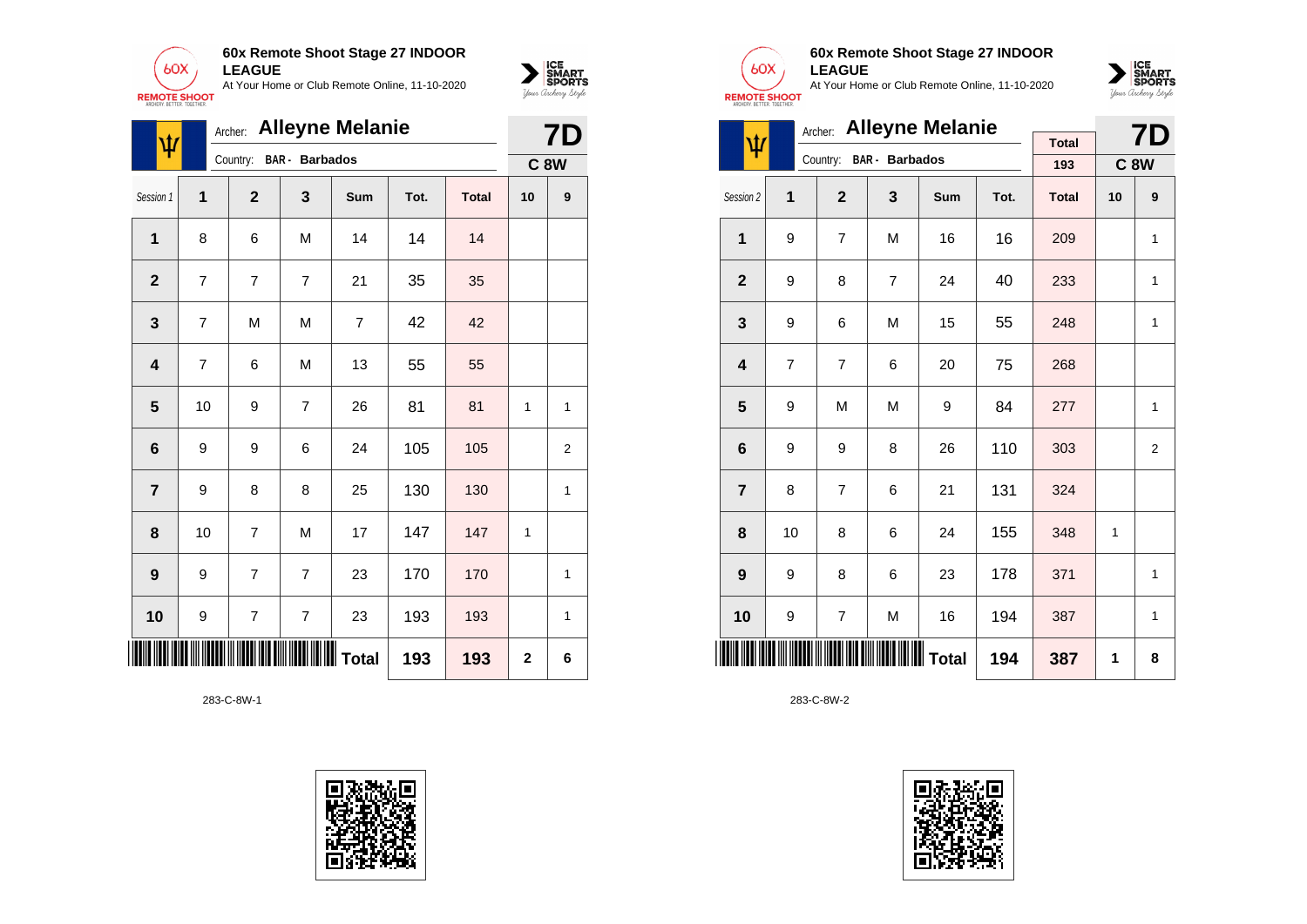

**60x Remote Shoot Stage 27 INDOOR LEAGUE** At Your Home or Club Remote Online, 11-10-2020



| <b>Walth Janice</b><br>Archer: |    |                |                |     |      |              |    | <b>8A</b>      |
|--------------------------------|----|----------------|----------------|-----|------|--------------|----|----------------|
| Country:<br>USA- USA           |    |                |                |     |      |              |    | R <sub>P</sub> |
| Session 1                      | 1  | $\mathbf{2}$   | 3              | Sum | Tot. | <b>Total</b> | 10 | 9              |
| 1                              | 10 | $\overline{7}$ | $\overline{c}$ | 19  | 19   | 19           | 1  |                |
| $\mathbf{2}$                   | 9  | 8              | 7              | 24  | 43   | 43           |    | 1              |
| 3                              | 8  | 6              | 6              | 20  | 63   | 63           |    |                |
| $\overline{\mathbf{4}}$        | 8  | $\overline{7}$ | $\overline{7}$ | 22  | 85   | 85           |    |                |
| 5                              | 8  | 8              | $\overline{7}$ | 23  | 108  | 108          |    |                |
| $\bf 6$                        | 8  | $\overline{7}$ | $\overline{7}$ | 22  | 130  | 130          |    |                |
| $\overline{7}$                 | 8  | 8              | 8              | 24  | 154  | 154          |    |                |
| 8                              | 10 | 7              | 5              | 22  | 176  | 176          | 1  |                |
| $\boldsymbol{9}$               | 10 | 9              | 3              | 22  | 198  | 198          | 1  | 1              |
| 10                             | 9  | 5              | 5              | 19  | 217  | 217          |    | 1              |
|                                |    |                |                |     | 217  | 217          | 3  | 3              |

284-R-P-1





### **60x Remote Shoot Stage 27 INDOOR LEAGUE**

At Your Home or Club Remote Online, 11-10-2020



| Archer: Walth Janice    |                |                    |                |     |      |                |    | 8Α           |
|-------------------------|----------------|--------------------|----------------|-----|------|----------------|----|--------------|
|                         |                |                    |                |     |      | <b>Total</b>   |    |              |
|                         |                | Country: USA - USA |                |     | 217  | R <sub>P</sub> |    |              |
| Session 2               | 1              | $\overline{2}$     | 3              | Sum | Tot. | <b>Total</b>   | 10 | 9            |
| $\mathbf{1}$            | 8              | 5                  | 4              | 17  | 17   | 234            |    |              |
| $\overline{2}$          | 9              | $\overline{7}$     | 3              | 19  | 36   | 253            |    | 1            |
| 3                       | 6              | 5                  | 3              | 14  | 50   | 267            |    |              |
| $\overline{\mathbf{4}}$ | 9              | $\overline{7}$     | 6              | 22  | 72   | 289            |    | $\mathbf{1}$ |
| 5                       | 8              | 8                  | 1              | 17  | 89   | 306            |    |              |
| 6                       | $\overline{7}$ | $\overline{7}$     | 4              | 18  | 107  | 324            |    |              |
| $\overline{7}$          | 8              | 8                  | $\overline{7}$ | 23  | 130  | 347            |    |              |
| 8                       | 8              | $\overline{7}$     | $\overline{4}$ | 19  | 149  | 366            |    |              |
| 9                       | 9              | $\overline{7}$     | 3              | 19  | 168  | 385            |    | $\mathbf{1}$ |
| 10                      | 7              | 5                  | 1              | 13  | 181  | 398            |    |              |
| IIII                    |                |                    |                |     | 181  | 398            | 0  | 3            |

284-R-P-2